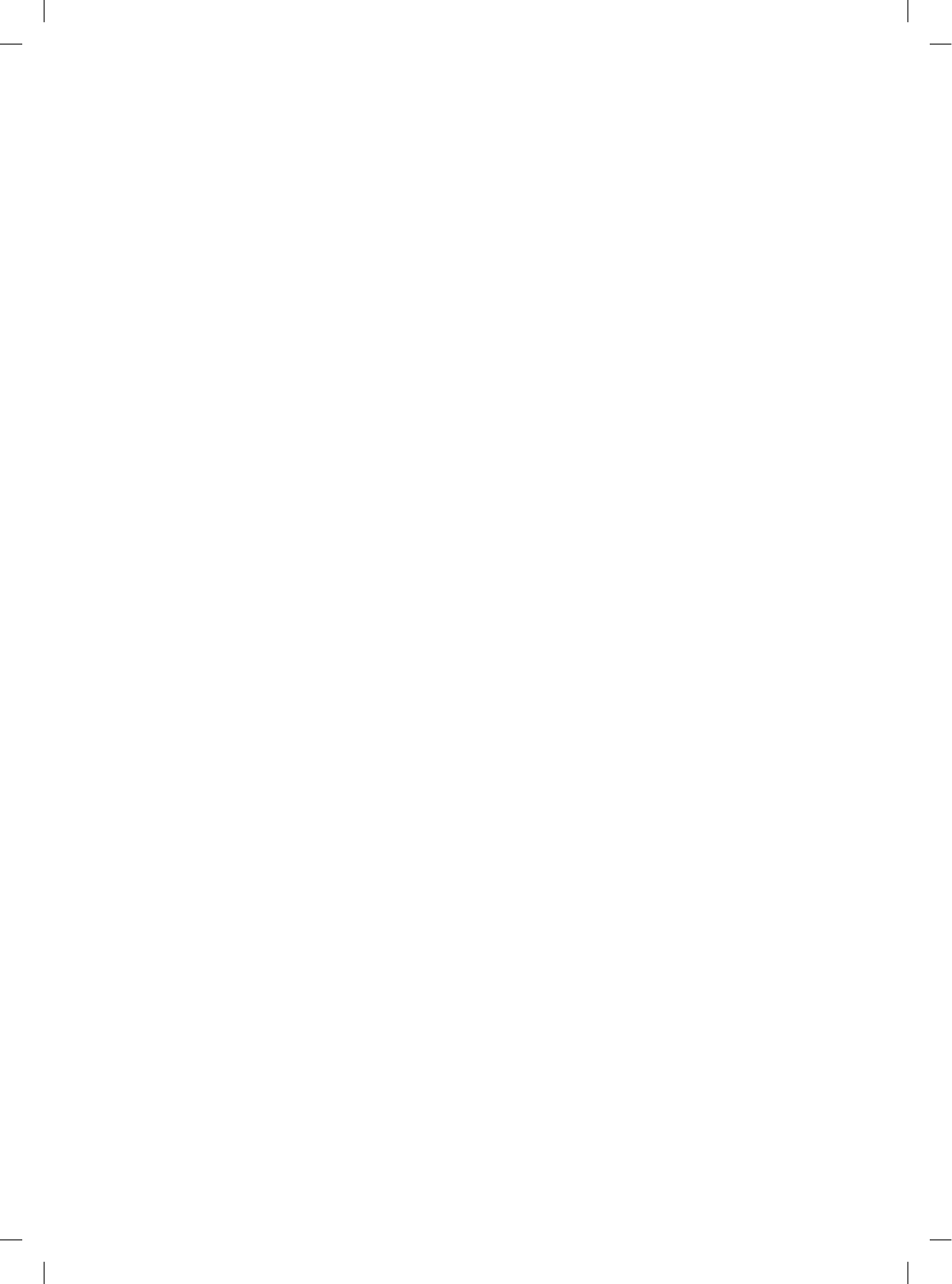# **CONTENTS**

 $\overline{\phantom{a}}$ 

| 1. CAPITAL MARKETS BOARD 1<br>1.1 Organizational Structure and Functions of the Board 1<br>1.1.1 Management and Organization 1 |
|--------------------------------------------------------------------------------------------------------------------------------|
|                                                                                                                                |
|                                                                                                                                |
|                                                                                                                                |
|                                                                                                                                |
| 2.1.2 Foreign Trade and the Balance of Payments 8                                                                              |
|                                                                                                                                |
| 2.1.4 Consolidated Budget and Public Finance 10                                                                                |
|                                                                                                                                |
| 2.1.6 Industrial Production and Capacity Utilization 10                                                                        |
| 2.2 Financial Market Developments 11                                                                                           |
|                                                                                                                                |
|                                                                                                                                |
|                                                                                                                                |
| 3. TURKISH CAPITAL MARKETS IN 2000  15                                                                                         |
|                                                                                                                                |
|                                                                                                                                |
|                                                                                                                                |
|                                                                                                                                |
|                                                                                                                                |
| 3.2.1 Secondary Market Trading in Debt Instruments 18                                                                          |
| 3.2.2 Equities Trading in the Secondary Market 19                                                                              |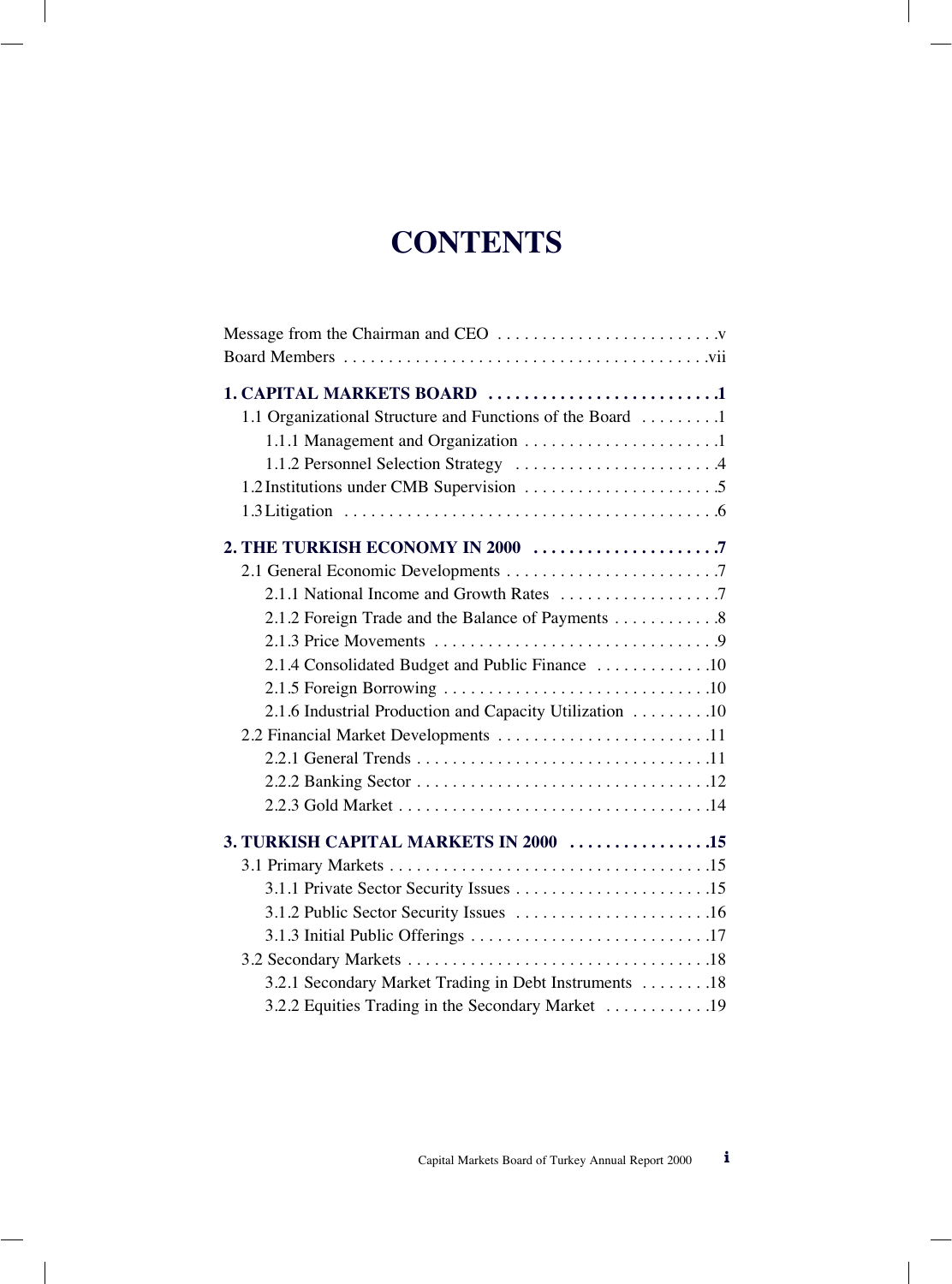| 3.2.3 Corporations Listed on the Istanbul Stock Exchange  21 |
|--------------------------------------------------------------|
|                                                              |
|                                                              |
|                                                              |
|                                                              |

 $\overline{\phantom{a}}$ 

## **LIST OF TABLES**

| Table | $: 1.1 - National Income$ and Growth Rates 8                                                          |
|-------|-------------------------------------------------------------------------------------------------------|
| Table |                                                                                                       |
| Table | $: 1.3a-$ Istanbul Gold Exchange (IGE) $ \dots  \dots 14$                                             |
| Table | : 1.3b – Trading Volume of Futures and Options on Gold .14                                            |
| Table |                                                                                                       |
| Table |                                                                                                       |
| Table | : 2.2b- ISE Bonds and Bills Market Off-Exchange                                                       |
|       |                                                                                                       |
| Table | : 2.3 – Frequency Distribution of ISE Secondary                                                       |
|       | Market Trading of Equities 20                                                                         |
| Table | $: 2.4 - \text{ISE}$ Equities Market $\ldots \ldots \ldots \ldots \ldots \ldots \ldots \ldots \ldots$ |
| Table | $: 2.5$ – Total Number of Financial Intermediaries  22                                                |
| Table |                                                                                                       |

## **LIST OF DIAGRAMS**

|  | Diagram: 1.2 – Capacity Utilization Ratio and Production Index11                    |
|--|-------------------------------------------------------------------------------------|
|  | Diagram: 1.3 – Sectoral Breakdown of Deposit Money Bank                             |
|  |                                                                                     |
|  | Diagram: 2.1 – Corporate Sector Security Issues Registered                          |
|  | with CMB $\ldots \ldots \ldots \ldots \ldots \ldots \ldots \ldots \ldots \ldots 16$ |
|  | Diagram: 2.2 - Government Securities Issues 17                                      |
|  | Diagram: 2.3 - Secondary Market Trading in Debt Instruments18                       |
|  |                                                                                     |
|  |                                                                                     |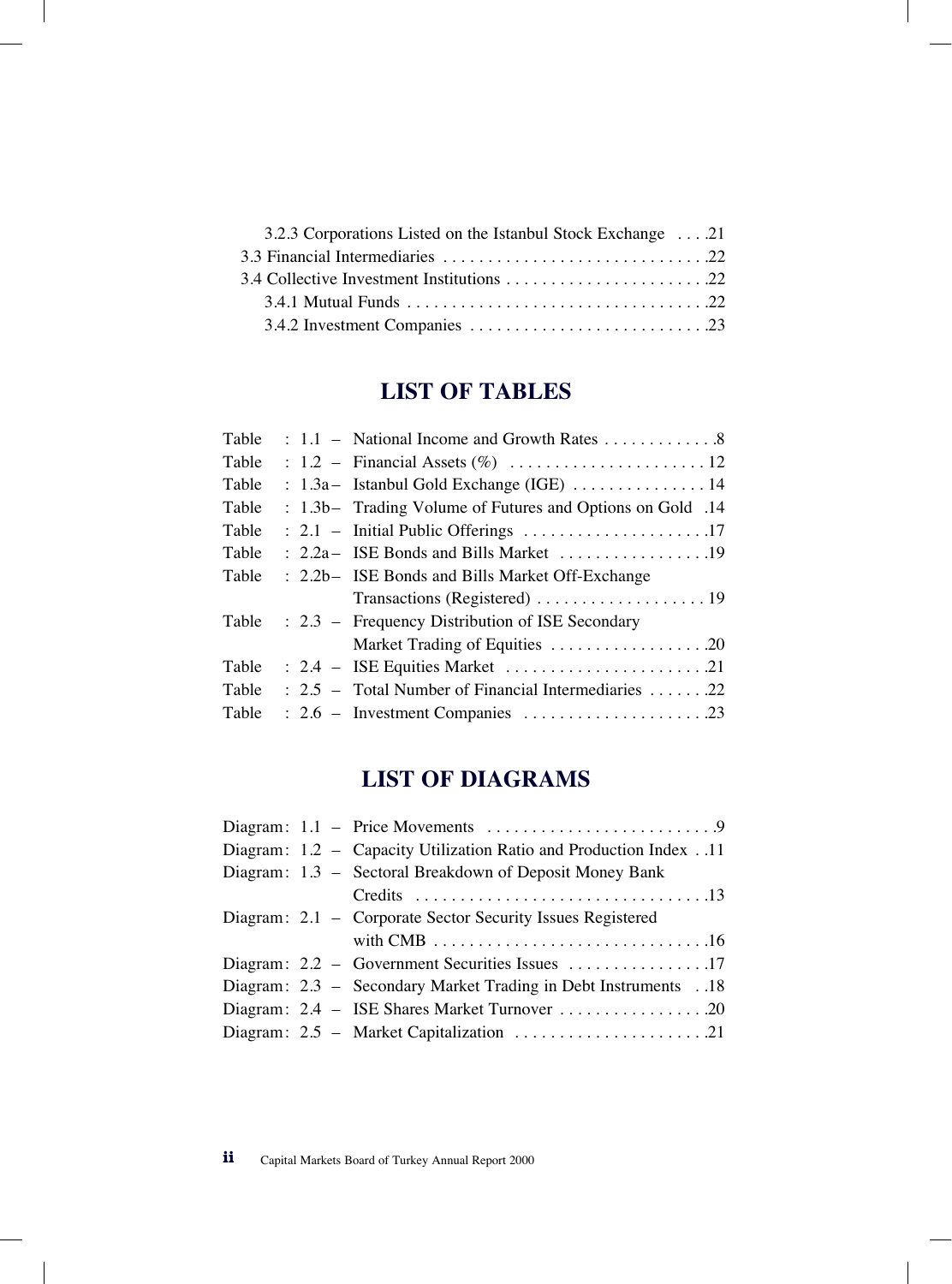## **ANNEX**

 $\overline{\phantom{a}}$ 

|  | Annex : 2- Securities Issues Registered with the Board in 2000. 29 |
|--|--------------------------------------------------------------------|
|  |                                                                    |
|  |                                                                    |

## **LIST OF ANNEXED TABLES (ANNEX 4)**

| Table | $\cdot$ 1-                                                                                       |
|-------|--------------------------------------------------------------------------------------------------|
| Table | $: 2-$                                                                                           |
| Table | $: 3-$                                                                                           |
| Table | $: 4-$                                                                                           |
| Table | $5 - 5$                                                                                          |
| Table | Capacity Utilization Ratio And Production Index 61<br>$: 6-$                                     |
| Table | $\cdot$ 7                                                                                        |
| Table | : 8—                                                                                             |
| Table | $Q_{-}$                                                                                          |
| Table | $\bullet$                                                                                        |
| Table | : 11 – Sectoral Breakdown of Deposit Money Bank Credits .63                                      |
| Table |                                                                                                  |
| Table | $\ddot{\cdot}$                                                                                   |
| Table |                                                                                                  |
| Table | 15– Corporations with Initial Public Offering of<br>$\ddot{\cdot}$                               |
|       |                                                                                                  |
| Tablo | $: 16$ – Private Sector Securities (Stock Value) $ \dots . 66$                                   |
| Table |                                                                                                  |
| Table | 18– Debt Instruments Secondary Market Trading Volume 67                                          |
| Table |                                                                                                  |
| Table | ۰.                                                                                               |
| Table | : 21– Small Orders Executed Off-the Exchange 68                                                  |
| Table | $: 22-$ ISE Equity Market Index $\ldots \ldots \ldots \ldots \ldots \ldots \ldots \ldots \ldots$ |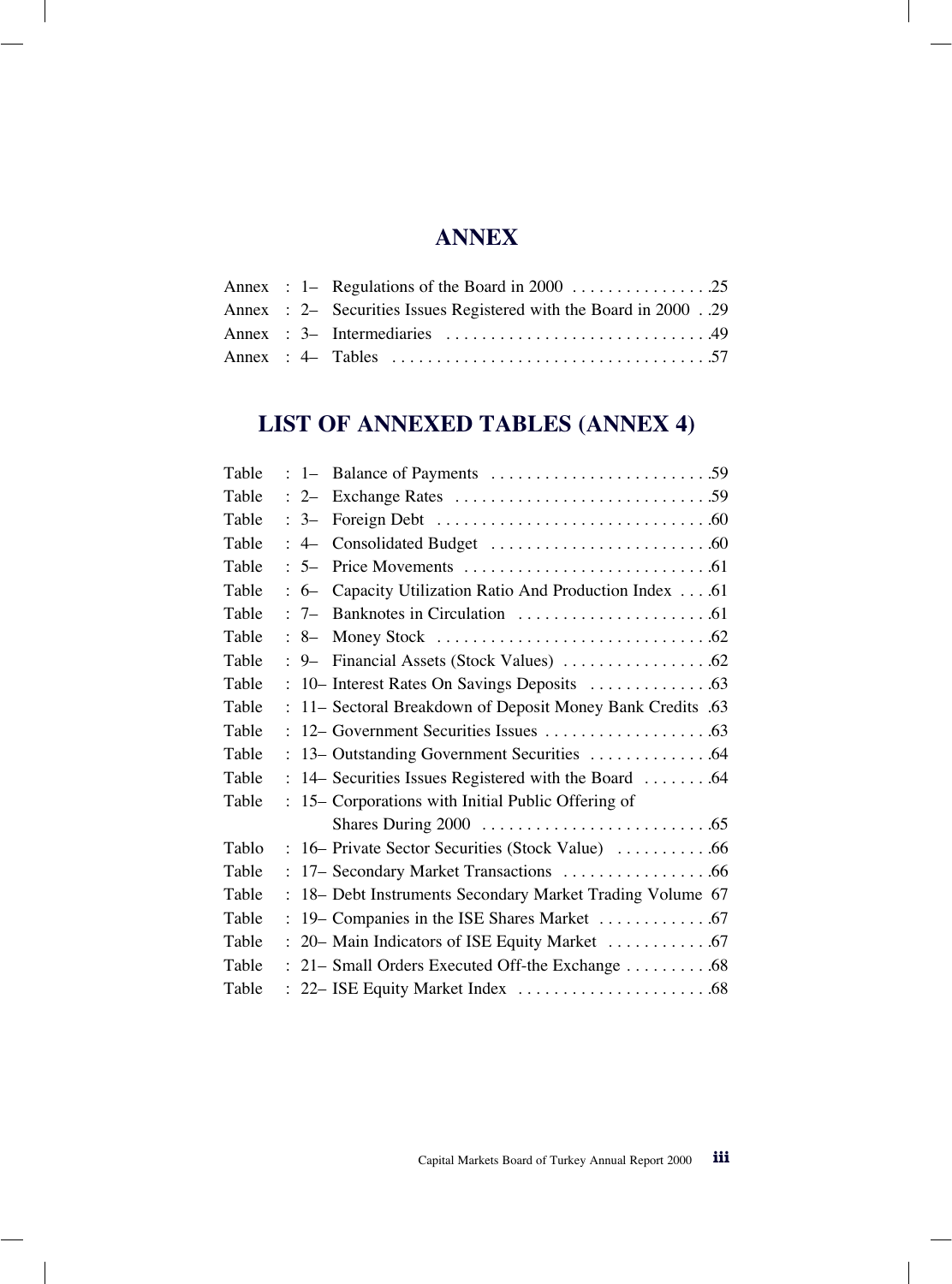| Table |                                                                                  |
|-------|----------------------------------------------------------------------------------|
| Table |                                                                                  |
| Table |                                                                                  |
| Tablo | : 26 Foreign Mutual Funds Issued in Turkey 81                                    |
| Table | : 27– Portfolio Composition of "Type A"                                          |
|       |                                                                                  |
| Table | $: 28$ – "Type A" Investment Companies $\dots \dots \dots \dots \dots \dots$ .83 |
| Table | : 29– Portfolio Composition of Real Estate Companies 84                          |
| Table | : 30– Real Estate Investment Companies 84                                        |

 $\overline{\phantom{a}}$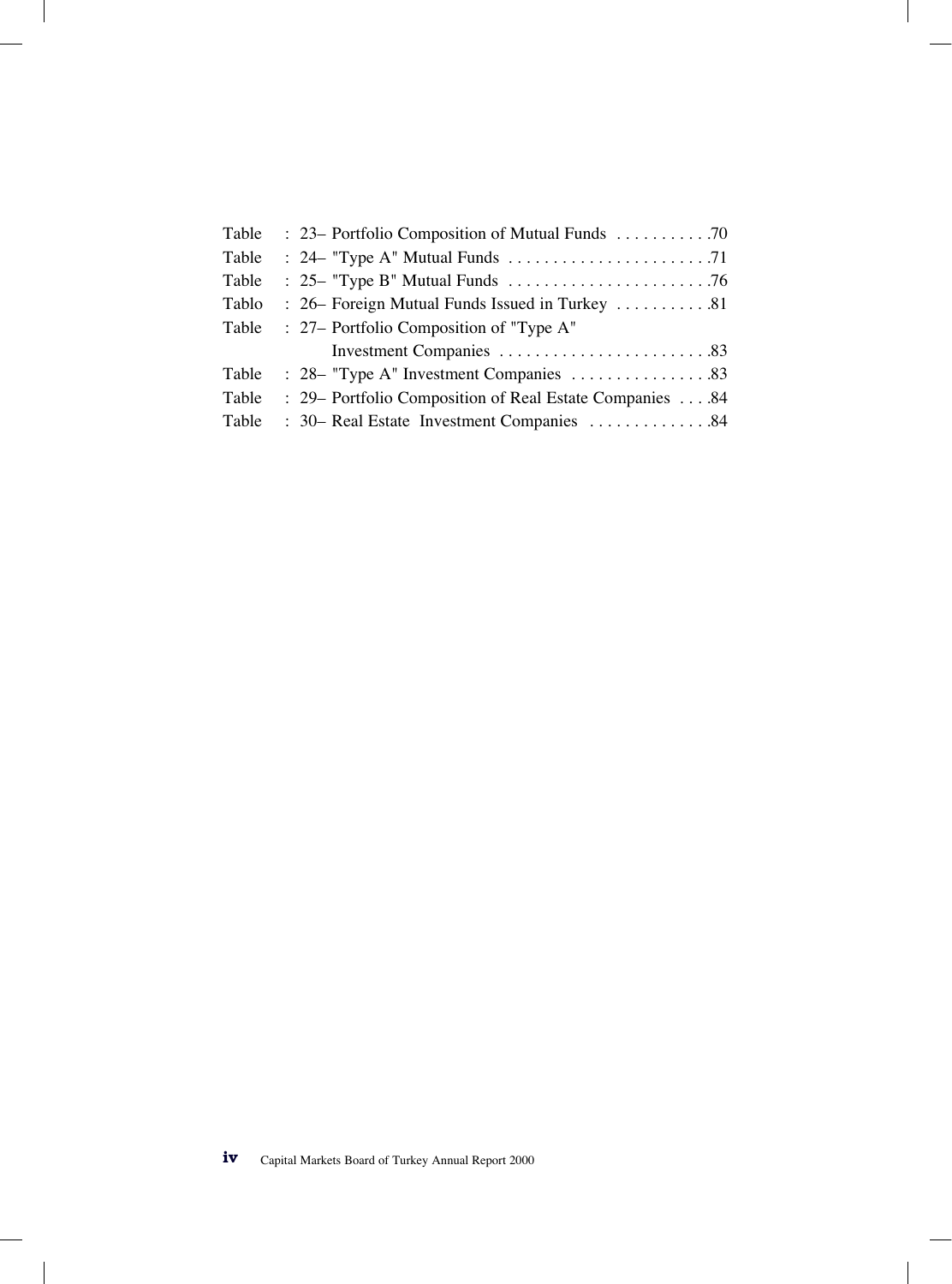

## **Message from the Chairman and CEO**

Ankara, June 2001

The rapid development of internet based financial businesses and new

technology across geographical borders has led to a substantial increase in competition amongst global financial markets. Jurisdictional barriers are becoming overcome and the ongoing liberalization of financial markets has led to a rising trend towards increased levels of international investment. As a consequence of the increase in competition within both national and international financial markets, investors are now being offered more competitive returns. In addition, continued consolidation and integration through mergers and acquisitions across many financial sectors poses important regulatory issues. Within this highly competitive and volatile framework of high levels of takeover, the regulation of financial markets plays a vital and crucial role in promoting efficiency, fairness and stability of the Turkish Capital Markets.

The Capital Markets Board of Turkey (CMB) was set up in 1982 in order to supervise, regulate and develop the conduct of capital markets in Turkey. CMB has undertaken all the dynamic precautions to monitor the operation of the securities market and to protect the rights of investors by providing a fair and compatible financial market.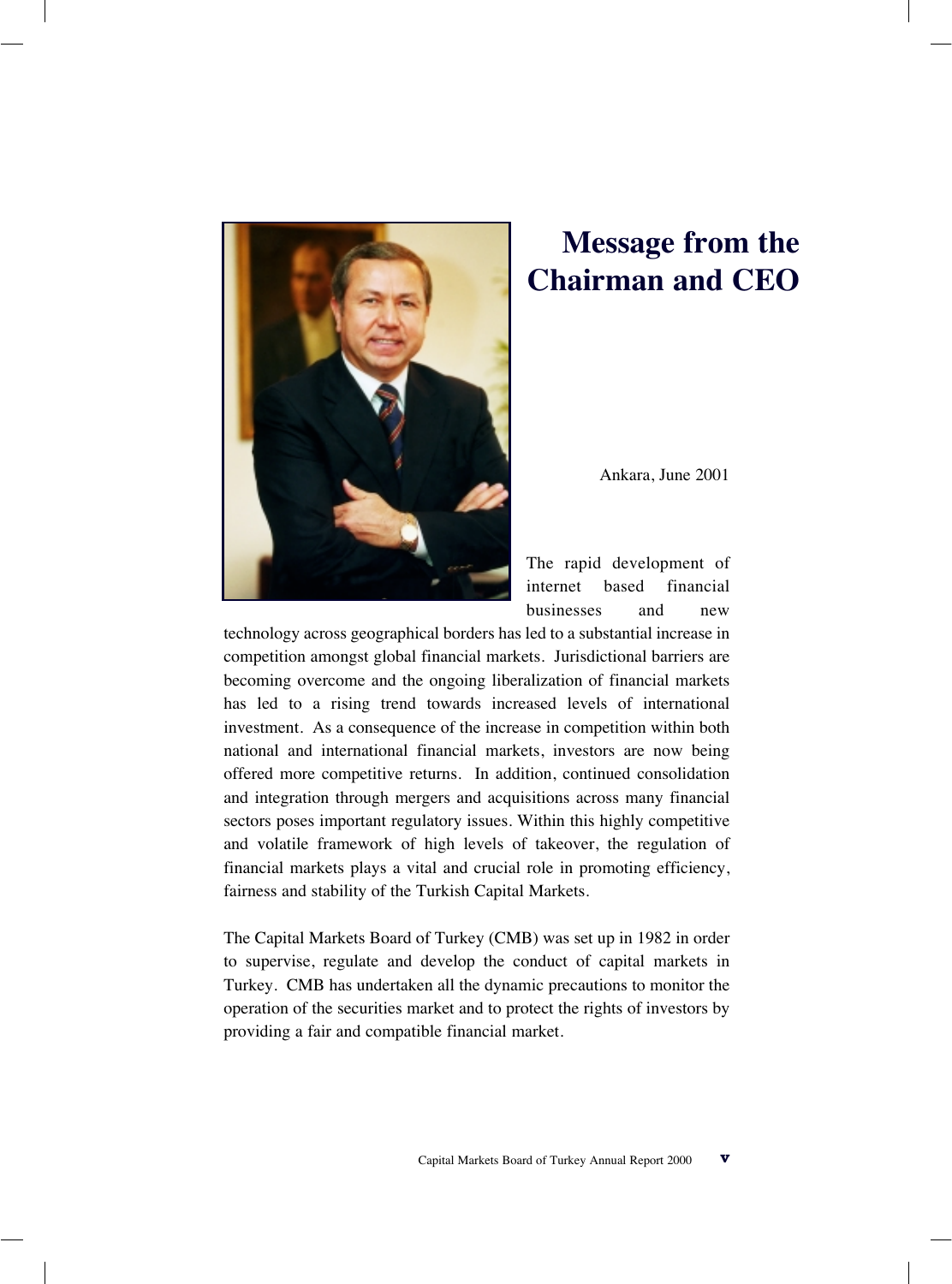The end of 1999 marked a significant era whereby amendments in the Capital Markets Law were made in order to establish strategic objectives that would help maintain the capital markets in Turkey at high international standards. Besides increasing the confidence for domestic investors, since 1989 every liberal action has been undertaken to increase the expected confidence of also all foreign investors. Moreover, within the changing macroeconomic and microeconomic environment and the implementation of structural reforms in the economy, investor confidence is most likely to be restored accordingly.

In order to reserve our global position within world financial markets, CMB is also in continuous co-operation with both international capital markets and institutions. The membership of the CMB to the International Organization of Securities Commissions (IOSCO) is the most important among them. Furthermore, CMB's Memorandum of Understanding activities with other regulatory bodies such as the Southeast European Cooperation Initiative Project (SECI) are progressing on an ongoing basis.

To sum up, within the short-term all of the intensive activities of the CMB will help us sustain our rightly deserved position within global capital markets.

Neagh

Dr.Doğan CANSIZLAR Chairman and CEO Capital Markets Board of Turkey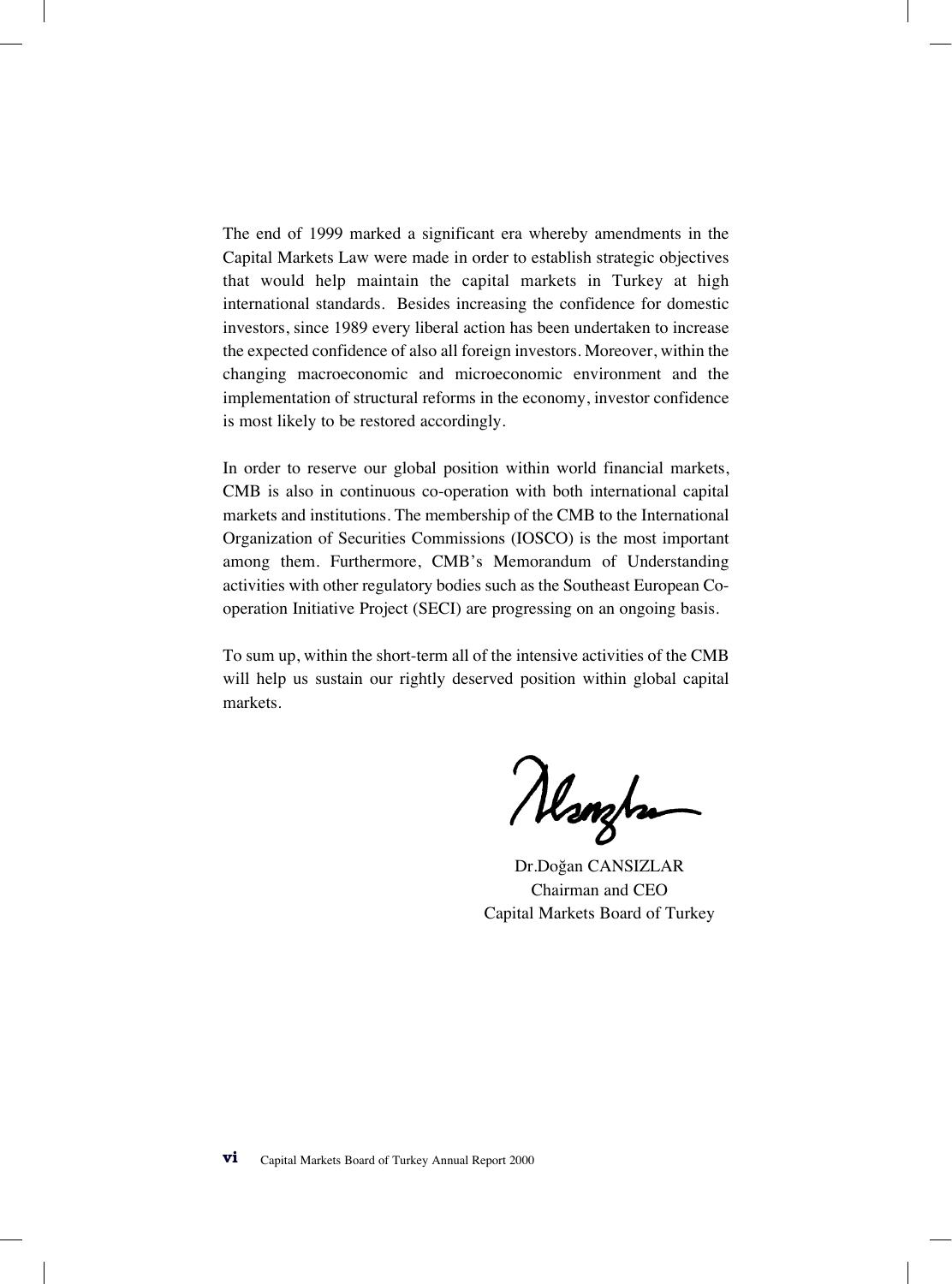## **Board Members**



**Fatma KUTLAY** *Deputy Chairperson*



**Hüseyin ERDEM** *Board Member*



**Erdal BATMAZ** *Board Member*



**Nizamettin TEMEL** *Board Member*



**Prof. Dr. Halil SARIASLAN** *Board Member*



**Sezai AKIN** *Board Member*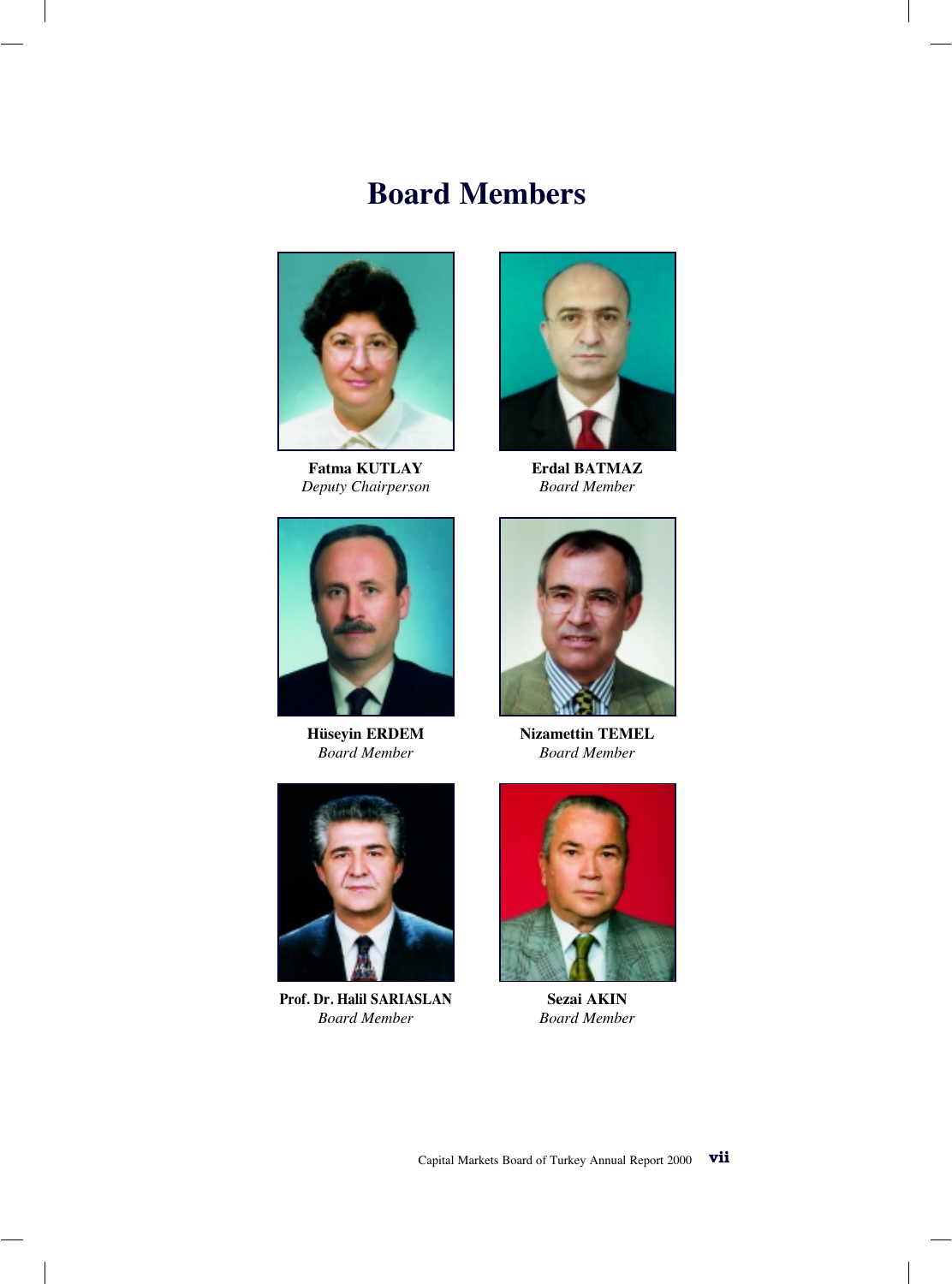**viii** Capital Markets Board of Turkey Annual Report 2000

 $\overline{\phantom{a}}$ 

 $\overline{\phantom{a}}$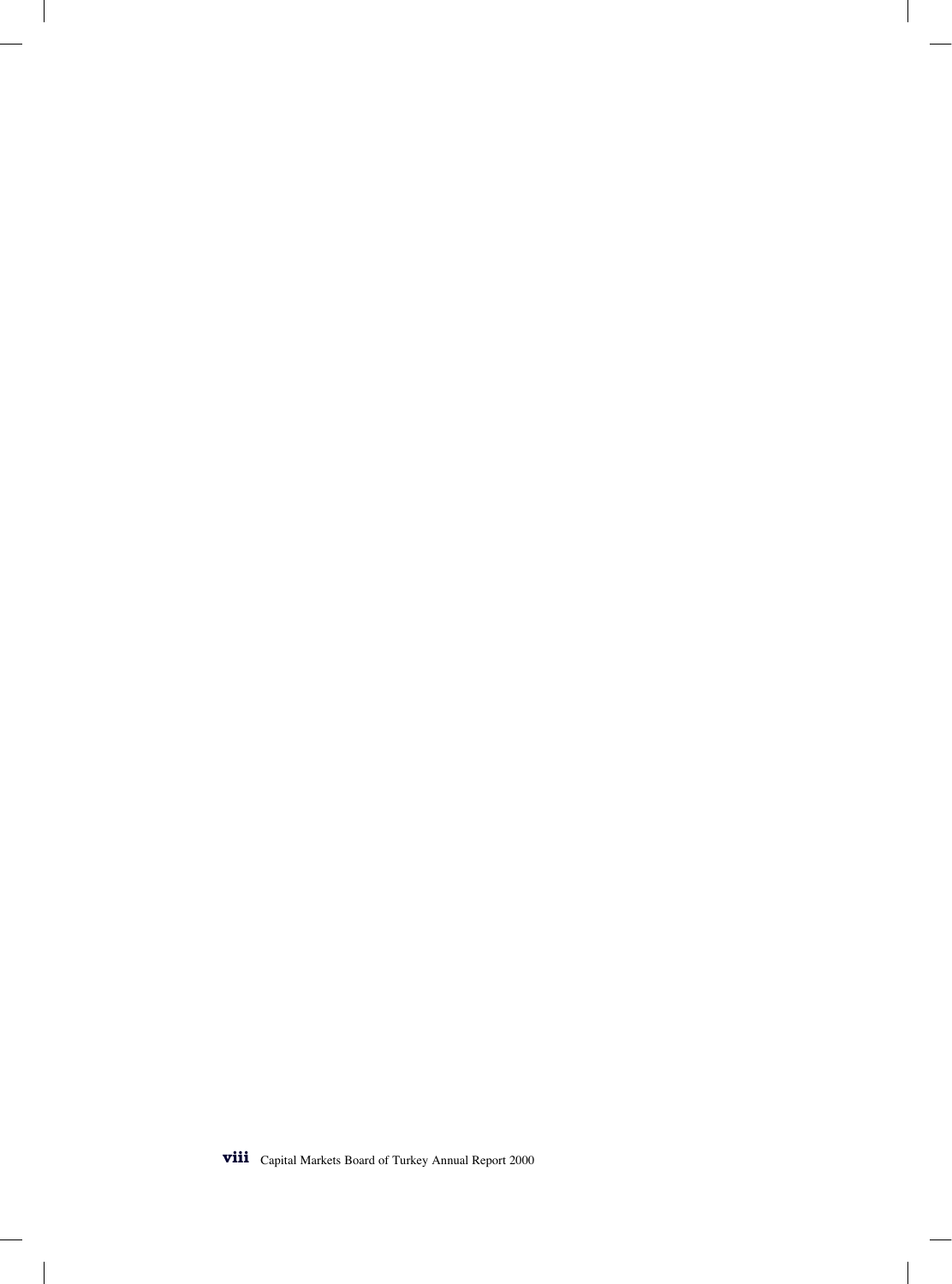# **1. CAPITAL MARKETS BOARD**

## **1.1 Organizational Structure and Functions of the Board 1.1.1 Management and Organization**

## **1.1.1.1 The Executive Board and The Chairman**

The Executive Board consists of seven Members/ Commissioners who are appointed by the Council of Ministers. Two of the members are elected and appointed among four nominees who are determined by the Ministry of the State responsible for the economy. The other five Members/ Commissioners are elected among the nominees of the "Ministry of Finance", the "Ministry of Industry and Commerce", the "Banking Regulatory and Supervisory Board", the "Union of Chambers and Commodity Exchanges", and the "Association of the Capital Markets Intermediary Institutions". Each of these institutions nominates two candidates, one of whom is to be elected and appointed. All Members/ Commissioners are appointed for a period of six years. The Council of Ministers appoints one of the Members/ Commissioners as the Chairman and the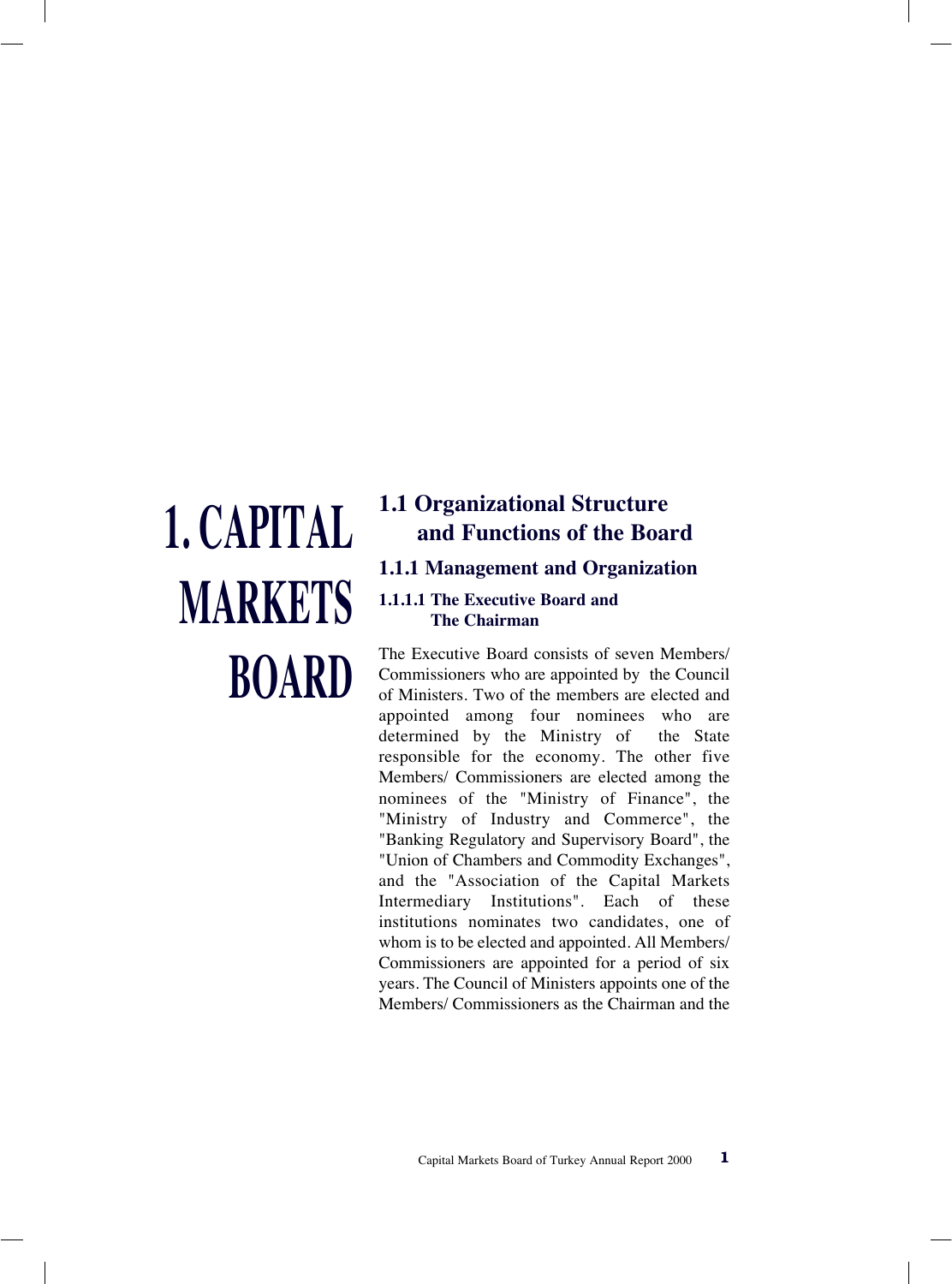Board elects one member as the Deputy Chairman. The Chairman is the top executive who is responsible for the administration and representation of the Board.

The Executive Board is proclaimed by law to be at the highest level within the decision-making mechanism of the CMB and is empowered to decide on any issue within the authority of the CMB.

#### **1.1.1.2 Executive Vice Presidents and the Departments of the CMB**

There are four Executive Vice Presidents who are authorized and responsible for the coordinated operation and administration of the entire organization.

There are ten main departments, which are organized by function.

#### **Department of Enforcement**

The primary function of this Department is auditing of corporations, intermediary institutions, banks and other financial institutions operating in securities markets, and ensuring the conformity of their activities to the pertaining legislation. The Department is responsible for enforcing Capital Market regulations and investigating violations of the regulations.

#### **Department of Corporate Finance**

The Department of Corporate Finance examines and evaluates the registration applications of the corporations for their security issues. Major responsibilities of the department include reviewing the disclosure materials and developing standard application and disclosure forms in order to provide accurate and adequate information to the public.

### **Department of Intermediary Activities**

This Department is authorized and responsible for reviewing and examining the applications of the intermediary institutions for operating in the capital markets. Among the responsibilities of the Department is to regulate the relationships of the intermediary institutions with issuing corporations and investors. The Department is also responsible for supervising the compliance of intermediary institutions to the capital adequacy requirements and for reviewing the financial statements of these institutions.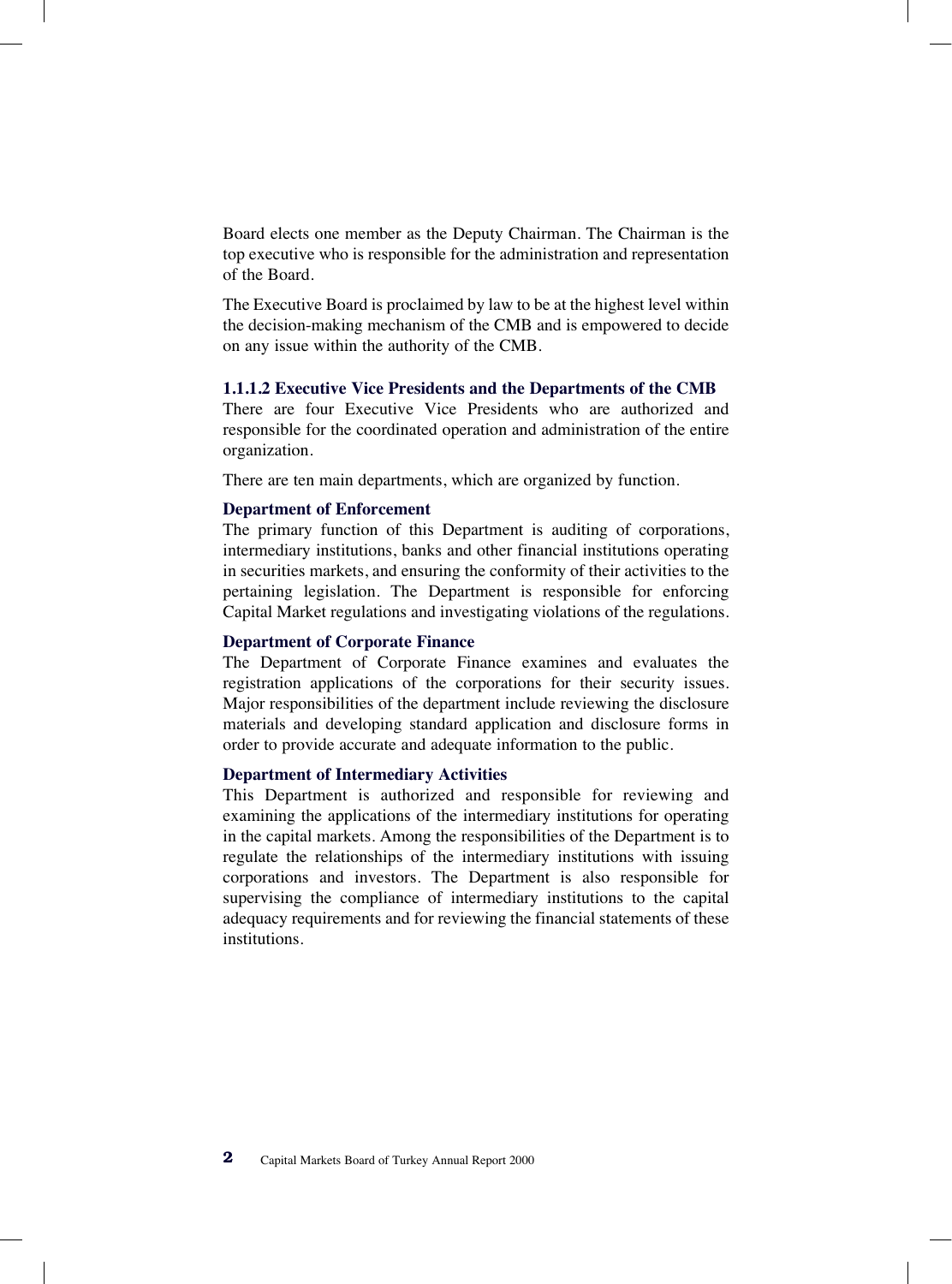#### **Department of Institutional Investors**

The Department is mainly responsible for the regulation and supervi-sion of principles regarding the establishment and operation of collective investment institutions and licensing of the intermediaries. The concept of institutional investors includes not only mutual funds and investment trusts engaging in securities trading, but also venture capital investment companies, real estate investment companies and social security funds. The regulation and supervision of the disclosure standards for collective investment institutions and management companies are also amongst the responsibilities of this Department.

#### **Research Department**

The Department of Research undertakes economic and financial research studies for the Board so that the Board can develop long-term strategies and undertake the appropriate actions based on sound determinations. This Department also makes policy recommendations for the development of new financial instruments, activities and markets. The Department also carries out the activities related to international relations of the CMB.

#### **Department of Legal Consultancy**

The major function of this Department is to be actively involved in the activities for the creation of regulations within the authority of the CMB. This Department provides legal consultancy services for the CMB and other Departments of the organization. The staff undertakes research studies concerning the legal aspects of the securities' markets and maintains the coordination with other related institutions in this field. The Department of Legal Consultancy also represents the CMB in any litigation.

#### **Department of Accounting Standards**

Department of Accounting Standards carries studies on the establishment of general and private accounting standards related to the institutions subject to the CML, in harmonization with international standards. It is also responsible for evaluating the applications for the establishment of independent auditing firms and also of rating firms that will operate in Turkey. The Department supervises the activities of independent auditing firms and the quality of the services that they provide.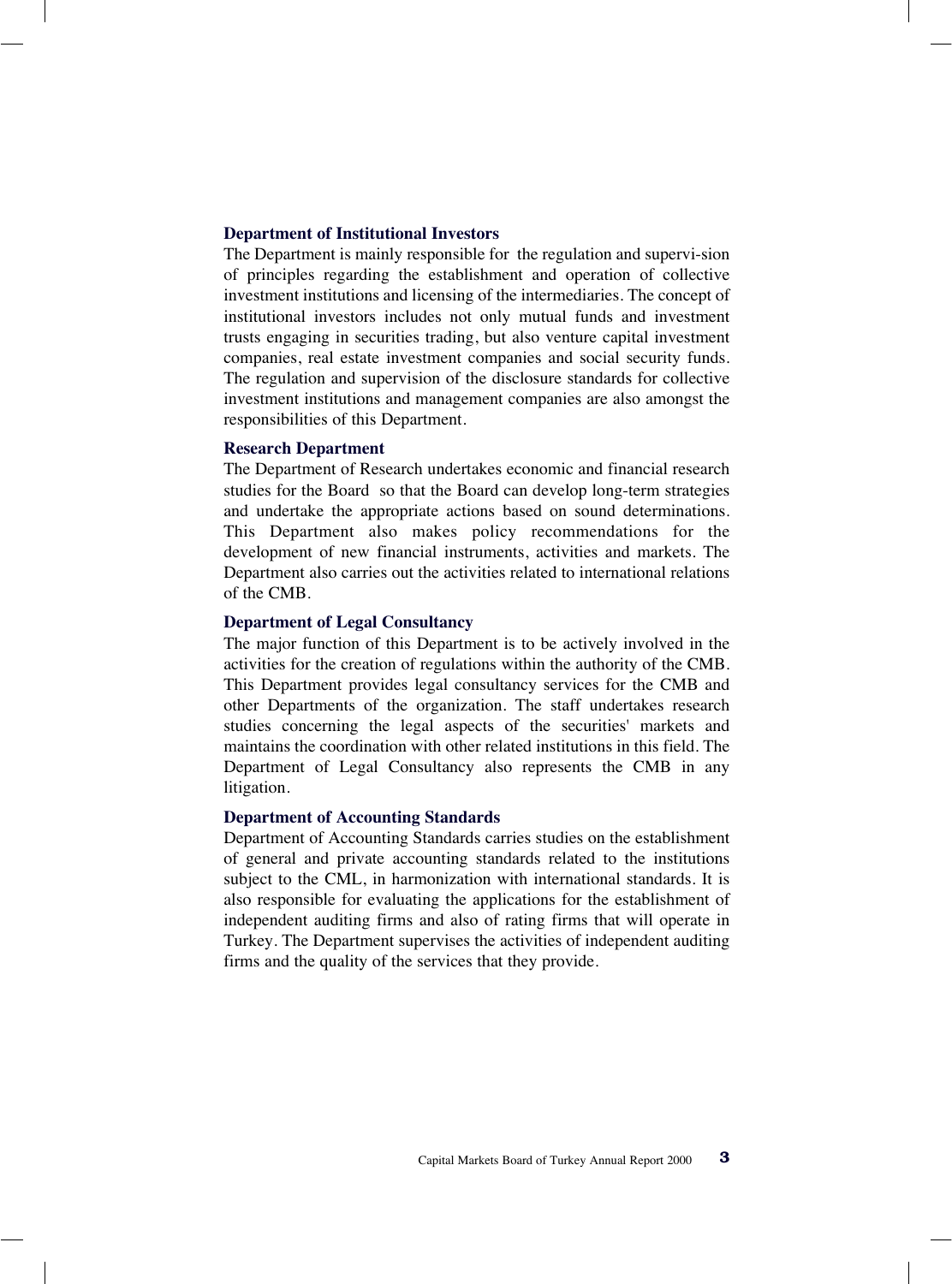#### **Department of Market Regulations and Surveillance**

This Department is responsible for overseeing the secondary markets including the derivatives markets. The Department's responsibilities are to develop necessary regulations for the secondary markets to operate efficiently and safely and also to develop surveillance systems for watching the trading in secondary markets.

#### **Department of Data Processing, Statistics and Information**

It was determined as an absolute necessity to establish a well-organized and computerized surveillance system for the markets due to the development of the Turkish securities markets, which increased the importance of the CMB's market surveillance in order to ensure fair and orderly functioning of the markets. Within this framework, the CMB carried out studies directed towards the reorganization of the Directorate of Data Processing and Statistics in the form of an individual department. The main responsibilities and functions of this department are to form a reliable and real database and to set up the system required for computerized data processing.

## **Department of Administrative and Financial Affairs**

With its three major directorates this Department provides services in keeping the accounts and preparing the financial statements, and in dealing with the personnel matters of the CMB concerning their rights as employees, retirement and health care, social security benefits and other services offered to the personnel. Finally, the matters related to communications, buildings, repairs, purchases and maintenance of the equipment are conducted within the scope of authority of this Department.

#### **Istanbul Regional Office**

The Istanbul Regional Office of the CMB is mainly in charge of relations with the corporations, intermediaries and other capital market institutions. The Regional Office is authorized to inform related organizations about the activities carried out by the CMB and to ensure the coordination with these organizations. The Office provides the CMB and other departments with reports on the activities of the capital market institutions and makes comments on these. In the organizational structure its position is equivalent to the other departments.

## **1.1.2 Personnel Selection Strategy**

The professional staff is selected by a written exam followed by an interview among university graduates in the fields of economics, business administration, law, international relations and public administration.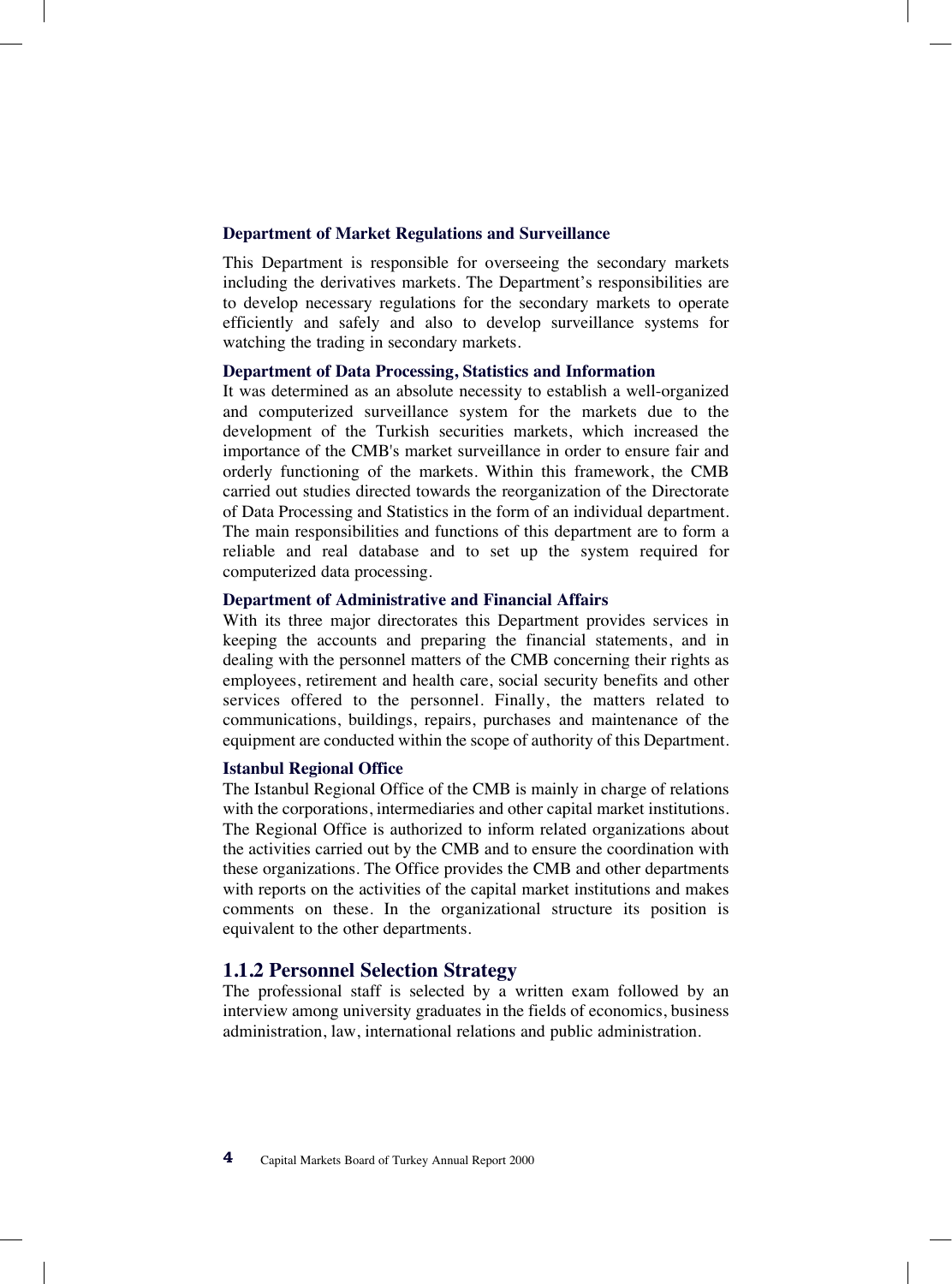## **Distribution of the staff of the Capital Markets Board as at the end of 2000:**

| <b>Executive Board</b>               | 7   |
|--------------------------------------|-----|
| <b>Advisors</b>                      |     |
| <b>Executive Vice Presidents</b>     | 4   |
| <b>Heads of Departments</b>          | 13  |
| <b>Senior Professional Staff</b>     | 98  |
| <b>Junior Professional Staff</b>     | 56  |
| Lawyers                              | 7   |
| <b>Assistant Lawyers</b>             | 9   |
| Administrative and Technical Support | 179 |
| <b>TOTAL</b>                         | 374 |
|                                      |     |

## **1.2 Institutions under CMB Supervision**

Capital Markets Board of Turkey licenses intermediary institutions and collective investment institutions, registers corporations issuing securities, and additionally supervises the clearing organization and securities and precious metal exchanges established in Turkey.

As at the end of 2000, the following were operating under the supervision of CMB:

- $> 843$  corporations registered with CMB for shares issues, of which 315 were actively traded on the Istanbul Stock Exchange,
- $>$  133 brokerage houses,
- $>$  72 banks, which have license to deal in off-exchange trading and repo transactions,
- $>$  270 mutual funds,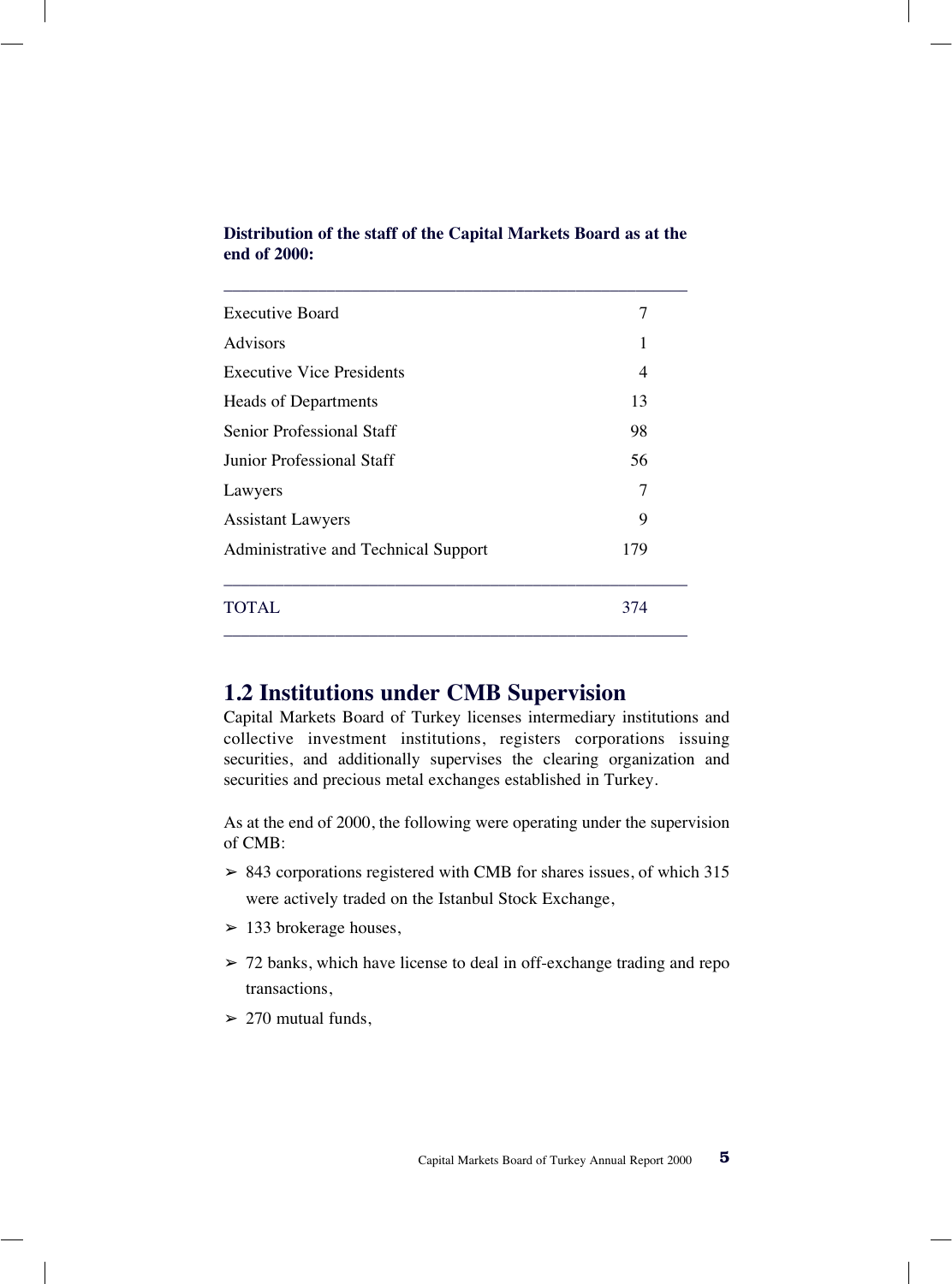- $>$  21 securities investment companies,
- $> 8$  real estate investment companies,
- $\geq 1$  venture capital investment company,
- $\geq 9$  portfolio management companies,
- ➢ Istanbul Stock Exchange,
- $\triangleright$  Istanbul Gold Exchange,
- ➢ Takasbank (Clearing and Settlement Bank).

## **1.3 Litigation**

In 2000, 65 cases against corporations, intermediaries and persons were brought before the public prosecutor by the CMB for the violation of various provisions of the Capital Market Law, the Turkish Criminal Code and the Turkish Commercial Code. Relevant provisions include insider trading, manipulation, unauthorized intermediation, disseminating misleading information, failure to keep records and documents, forgery, swindling and breach of trust.

There were 211 public prosecutions still pending as at the end of 2000. Decisions were declared for 107 of the criminal cases, and 234 criminal cases were still pending at the year end. There were 2 bankruptcy actions filed by CMB during 2000. Insolvency proceedings continued in 2000 for 12 of the bankruptcy cases that had been finalized. Nine of the civil cases filed by the CMB have been adjudicated in 2000.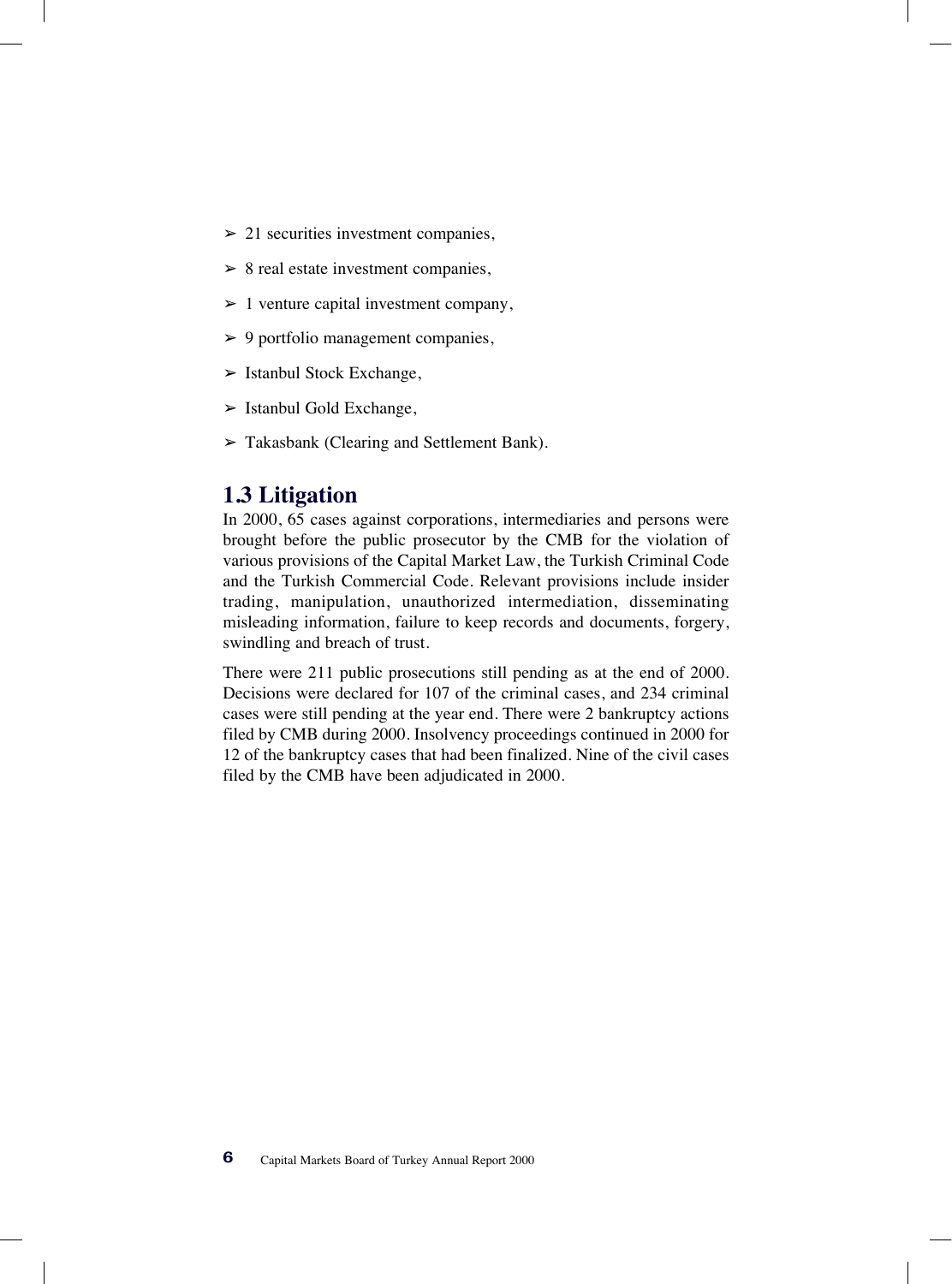# **2. THE TURKISH ECONOMY IN 2000**

## **2.1 General Economic Developments**

The main factor shaping the developments of the Turkish economy in 2000 has been the stabilization program that has been implemented to reduce inflation. With the elimination of exchange rate risk, interest rates have started to fall, stimulating investments and production of consumer durables and promoting imports. With these developments, the economy has entered a growth phase in 2000, following the contractionary period experienced since mid 1998. However, as a result of the liquidity problems faced in November, which also triggered the outflow of short-term capital, difficulties were faced in the implementation of the program and in the general economic activity.

## **2.1.1 National Income and Growth Rates**

Following the contraction in 1999, where the GNP at constant prices declined by 6.1 % , in 2000 the economy entered an expansionary phase. For the first three quarters of 2000, GNP has risen by 5.4% compared with the same period of the previous year, and for the whole year, the growth rate has been 6.1%.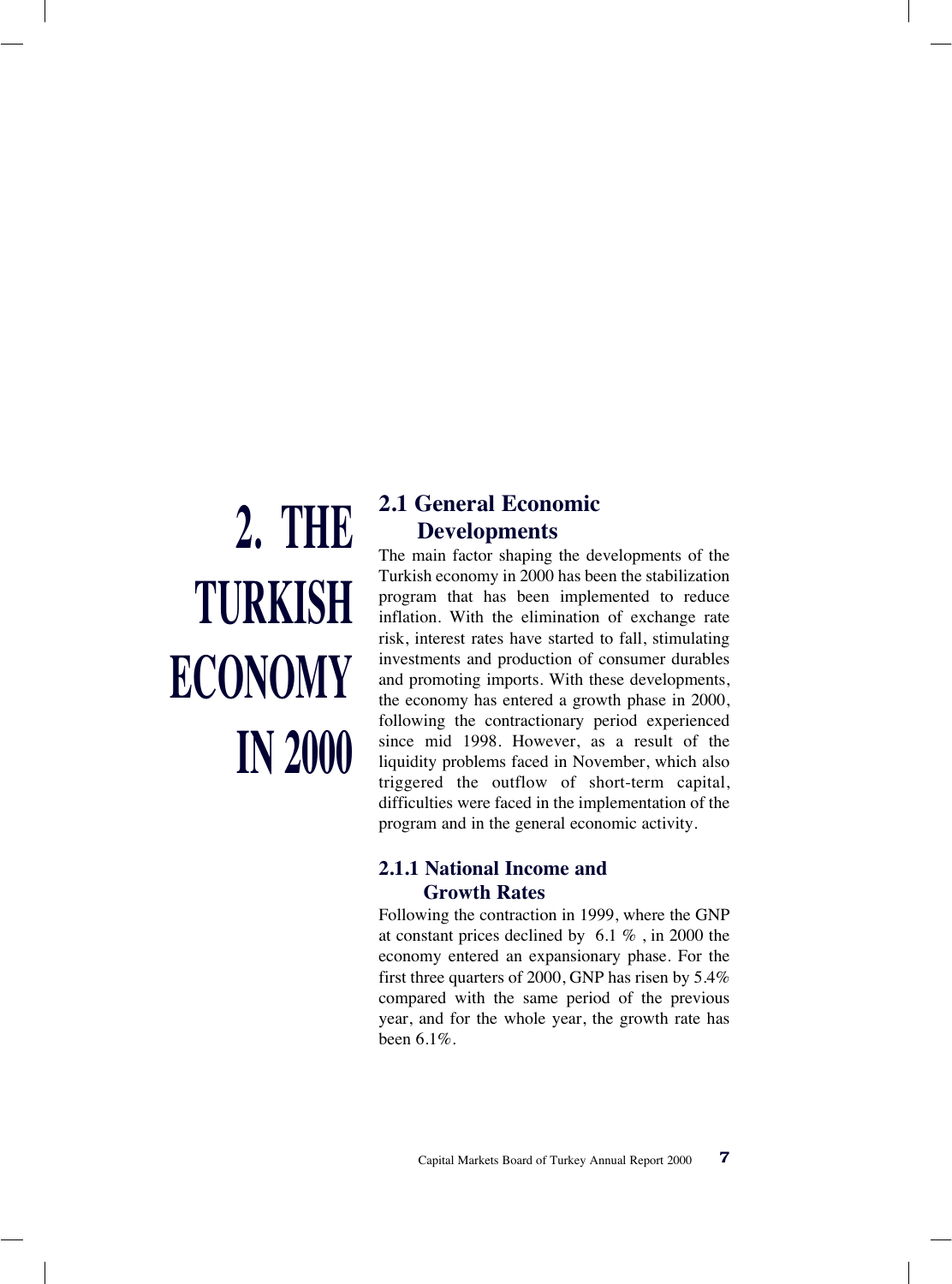Total domestic output slightly changed in favor of the services sector whose share in gross domestic income rose to 63.7% and remained to have the highest contribution to domestic production. The industry sector followed the services sector with a share of 22.3% and the agricultural sector slightly declined to 14% from 14.6% in the previous year (Table: 1.1).

|                                                             | 1996                 | 1997                 | 1998                      | 1999                 | 2000                         |
|-------------------------------------------------------------|----------------------|----------------------|---------------------------|----------------------|------------------------------|
| GNP (TL. billion at<br>current prices)                      | 14,978,067           |                      | 29, 393, 262 53, 518, 332 |                      | 78, 282, 967   125, 970, 544 |
| -Growth rate $(\% )$                                        | 90.7                 | 96.2                 | 82.1                      | 46.3                 | 60.9                         |
| GNP (TL. billion at<br>1987 prices)<br>-Growth rate $(\% )$ | 106,080<br>7.1       | 114,874<br>8.3       | 119,303<br>3.9            | 112,044<br>$-6.1$    | 118,916<br>6.1               |
| Share of sectors in GDP $(\%)$                              |                      |                      |                           |                      |                              |
| Agriculture<br>Industry<br>Services                         | 15.9<br>24.2<br>59.9 | 13.7<br>23.7<br>62.6 | 16.9<br>21.4<br>61.7      | 14.6<br>21.9<br>63.5 | 14.0<br>22.3<br>63.7         |

**Table: 1.1- National Income and Growth Rates**

Source: SIS

## **2.1.2 Foreign Trade and the Balance of Payments**

The appreciation of the Turkish Lira, amongst other factors, contributed to the sharp rise in imports in 2000. With \$ 53.7 billion, imports exhibited a rise of 36% over 1999, while exports only rose by 7% to \$ 31.3 billion. Consequently, trade deficit increased to \$ 22.3 billion. The current account balance rose sharply to \$ 9.8 billion in 2000 from \$1.4 billion in 1999.

In the first half of 2000, foreign borrowing through government securities had been the major source of financing of the current account deficit. Fund collection through government bond issues totaled \$7.5 billion throughout the year. In the second half of the year, short-term capital inflows gained momentum. Moreover securities trading abroad by residents and long term credits obtained by the non-banking sector and by the general government have been substantial, resulting in a total capital inflow of \$ 9,445 million in 2000 (Annex 4-Table: 1).

Short-term capital inflow had been around \$4 billion. While for the first seven months, outflow of short-term capital was realized, in the following period the course changed to net inflow, heavily influenced by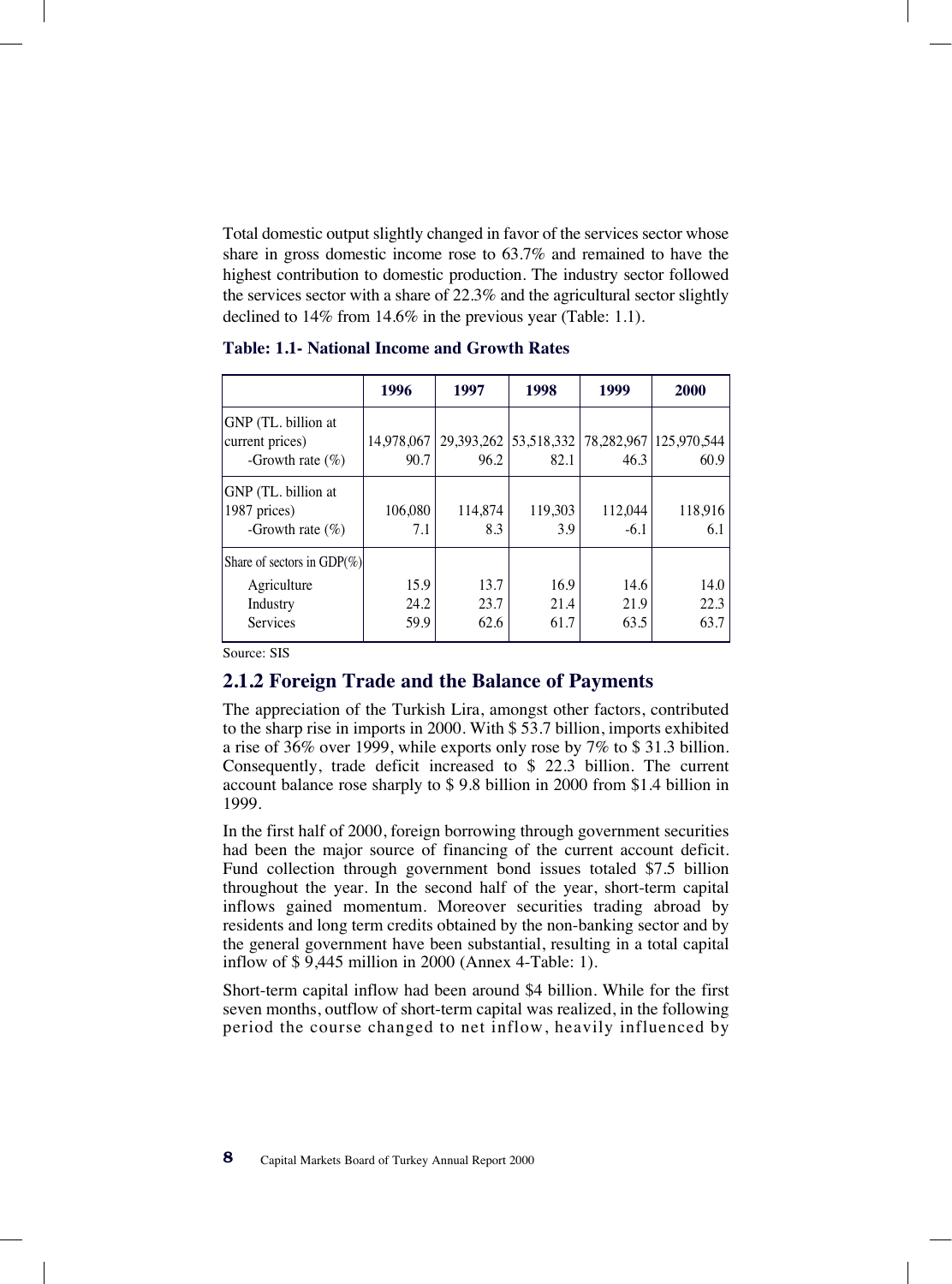commercial credits obtained by the corporate sector and short-term borrowings of commercial banks.

There has been a net inflow of capital into Turkey through portfolio investments throughout the period of 1989-2000, with the exception of 1988.

For the first three quarters of 2000, net capital inflow through portfolio investments had been \$ 6,032 million. However, the liquidity problem faced in November resulted in the sale of foreign exchange reserves by the Central Bank. Following this, non-residents have realized \$ 5.2 billion of securities sales and consequently, \$ 4.8 billion of capital outflow.

## **2.1.3 Price Movements**

Although the stabilization program implemented during the course of the year, aiming at reducing inflation has not been sustained and the target rates have been exceeded, a slow down of price movements has been observed compared to the previous year.

As of the end of 2000, consumer prices rose by 39% compared to the previous year-end. On a 12 month average basis, the rise in consumer prices was 54.9%, both showing a decline from the previous year figures of 68.8% and 64.9% respectively.



## **DIAGRAM 1.1: PRICE MOVEMENTS**

Source: SIS

The wholesale price index increased by only 32.7% compared with the previous year and figure. For 1999, the same yearly increase had been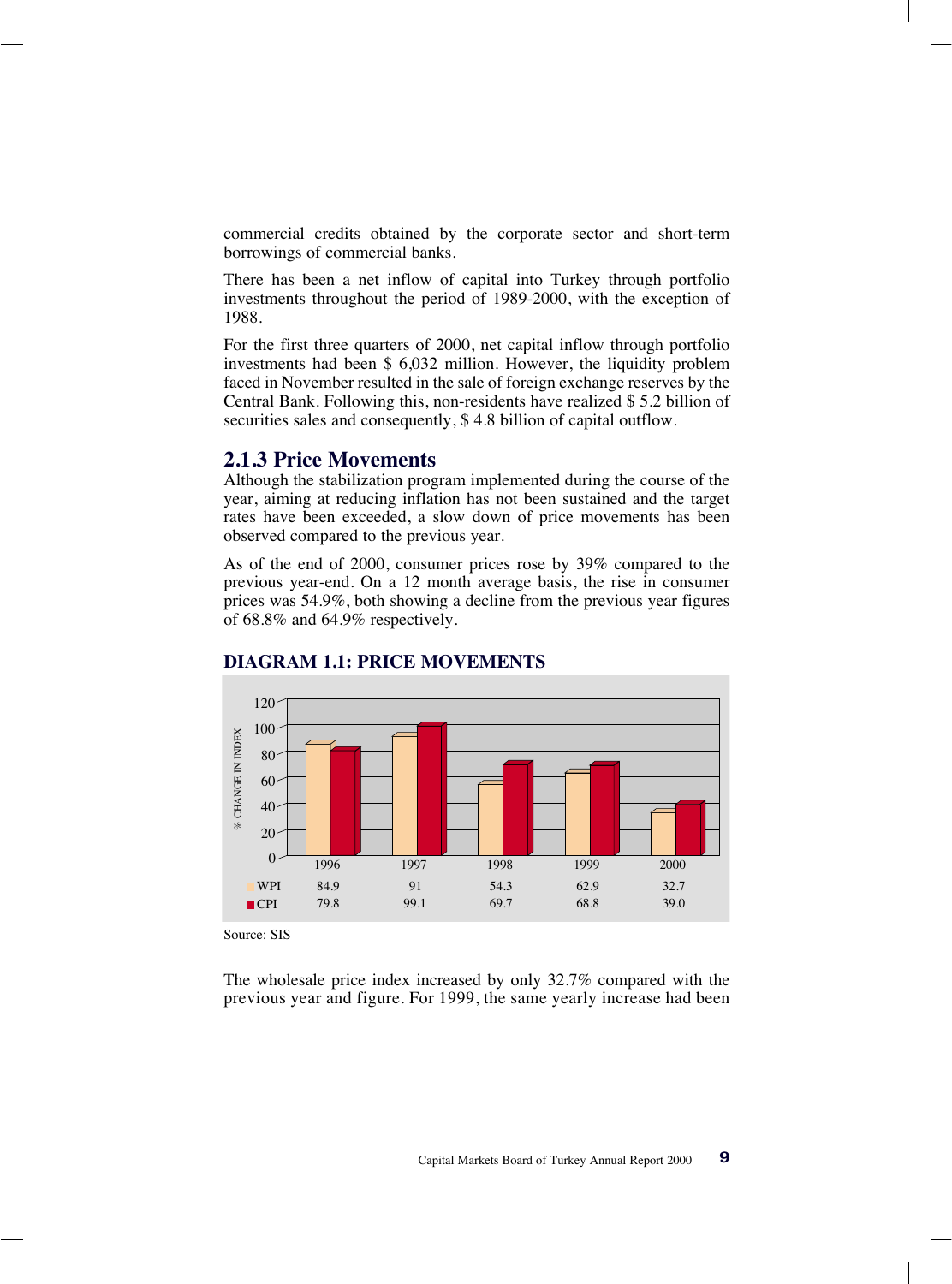62.9%. On a 12 month average basis the increase was 51.4 %, which is below the figure of 53.1% for 1999(Annex 4-Table: 5).

The highest price increase took place in the mining sector by 56.1%, followed by the energy sector with 37.4%. Agriculture and manufacturing exhibited price increases of 39.8% and 29.4% respectively.

As to the difference between public and private sectors, wholesale prices rose by 69.4% in the public sector, whereas the increase was 45.8% in the private sector, based on 12-month average. On a year-end basis, public sector prices had an increase of 24.7% whereas private sector increased by 35.7%.

### **2.1.4 Consolidated Budget and Public Finance**

As of the end of 2000, the consolidated budget cash deficit amounted to TL 12,027 trillion. The cash deficit to GNP ratio was 9.5%.

Expenditures in the consolidated budget totaled TL 46,602 trillion, with a rise of 65% from the previous year figure. In the expenditures, share of transfers kept the highest ratio with an increase from 60% in 1999 to 65% in 2000.

Income figure reached TL 33,756 trillion in 2000, increasing by 78% from the previous year. Taxes were TL 26,514 trillion, making 79.8% of the total income (Annex 4-Table: 4).

## **2.1.5 Foreign Borrowing**

Foreign borrowing kept its rising trend also in 2000. The total value of foreign debt stock rose to \$114.3 billion as of the year-end, which corresponds to an increase of 10.6% from previous year level.

Of this total, 74.5% was medium to long-term debt, 55% of which was used by the public sector. Of the \$ 28.9 billion short-term debt, 58.5 % was used by commercial banks (Annex 4-Table: 3).

Foreign exchange composition of borrowing diverges between short term and medium-to-long term borrowings. As of the end of the third quarter, US dollar based foreign debt constituted 6.8% of short term borrowing, and 51% of medium-to-long term borrowing. Foreign debt based on Euro or on currencies constituting Euro have a greater weight in medium-tolong term borrowing.

## **2.1.6 Industrial Production and Capacity Utilization**

The production index of the State Institute of Statistics with base year 1997 increased to 100.9 in 2000 from 95.8 in 1999. As of the end of December 2000, the capacity utilization ratio in the manufacturing industry was 76 (Annex 4-Table: 6).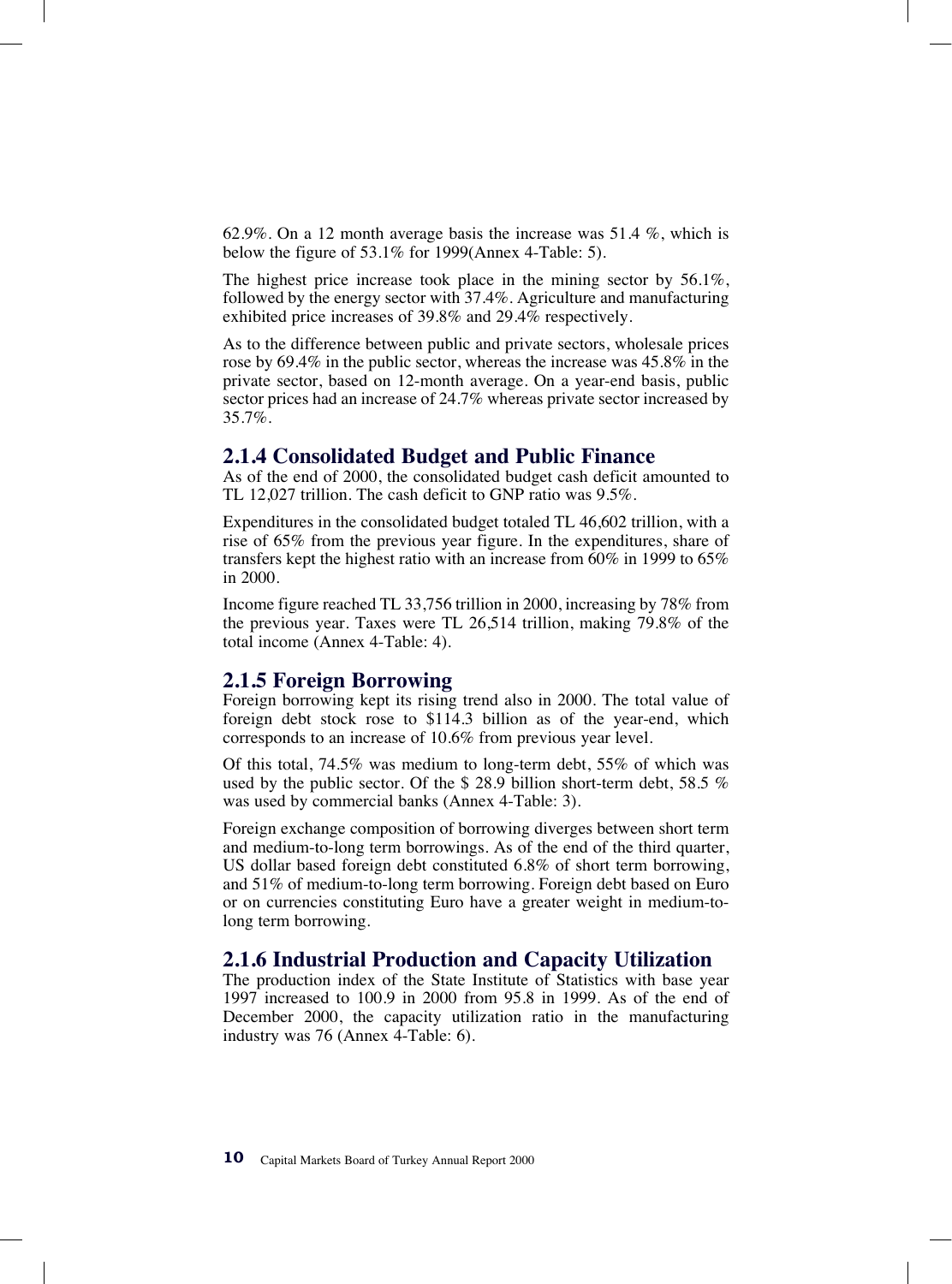Among the reasons for not working with full capacity, insufficient domestic demand had the greatest weight with  $48.9\%$ . With  $12.5\%$ , insufficient foreign demand also had a large adverse effect for not using full capacity. However both these figures had been higher in 1999 as 55.3% and 14.6% respectively. Shortage in raw materials, both domestic and foreign, increased their weight to 5.1% from 3.5%. Financial problems remained to have small impact with 2.8%.

## **DIAGRAM 1.2: CAPACITY UTILIZTION RATIO AND PRODUCTION INDEX**



Source: SIS

## **2.2 Financial Market Developments**

## **2.2.1 General Trends**

The level of financial assets rose to the level of TL 98,282 trillion in 2000, exhibiting an increase of 45% over the previous year. This figure remained well below the previous year increase of 99%, and accordingly, the ratio of total financial assets to GNP figure decreased to 78%in 2000 from 86% in 1999 (Table: 1.2).

Share of banking sector in financial assets, which rose up to 60% in 1999, declined to 56% in 2000. Financial assets of the banking sector, together with the special finance houses reached the level of TL 54,611 trillion, which amounts to a 35% increase over the previous year (Annex 4-Table: 9).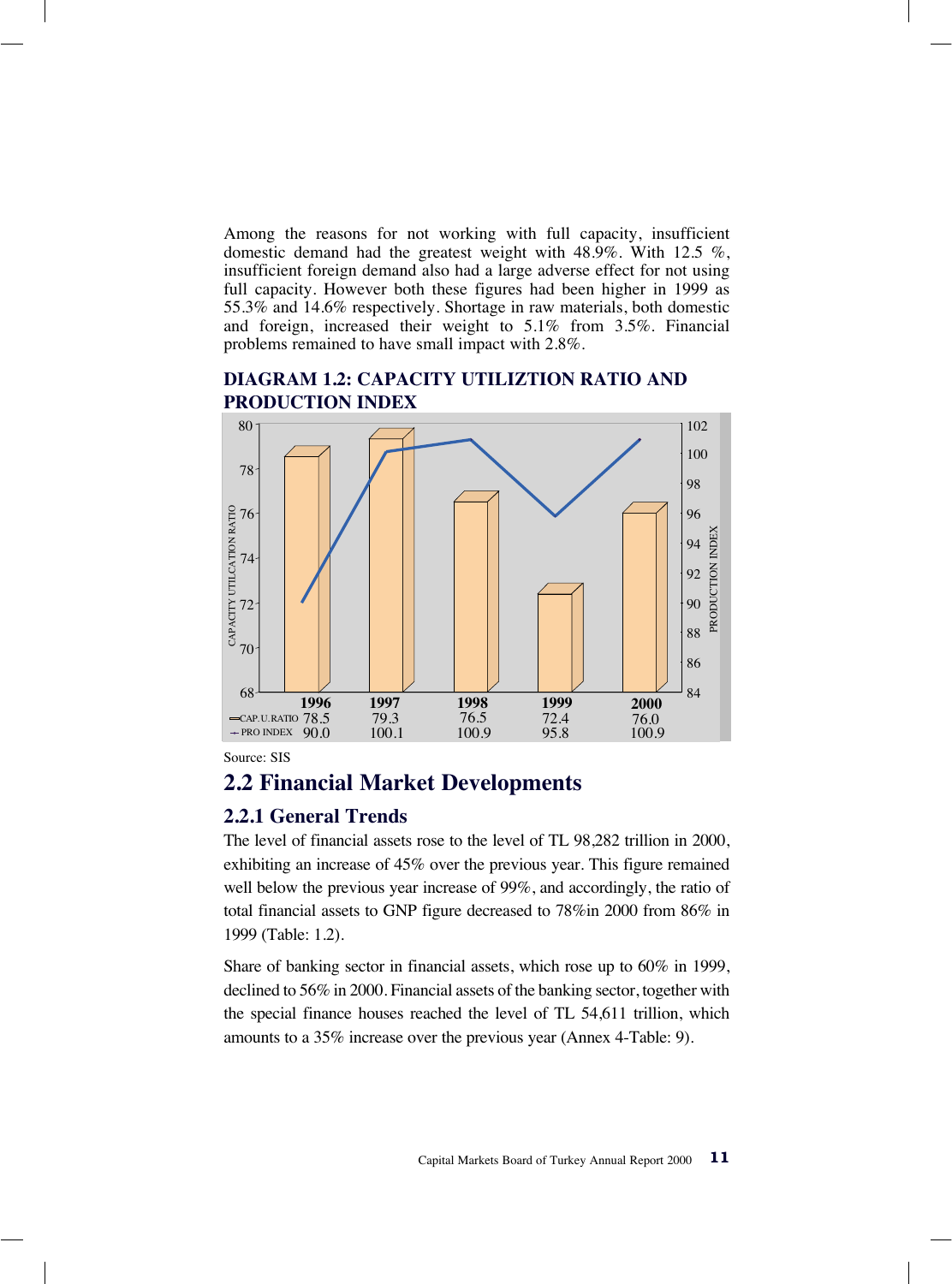|                                                              | 1996 | 1997  | 1998 | 1999 | 2000 |
|--------------------------------------------------------------|------|-------|------|------|------|
| Total Financial Assets / GNP                                 | 57.8 | 60.0  | 63.3 | 86.3 | 78.0 |
| Share of Banking Sector in Total<br><b>Financial Assets</b>  | 62.0 | 60.2  | 59.6 | 59.9 | 55.6 |
| Share of Capital Markets in Total<br><b>Financial Assets</b> | 38.0 | 38.82 | 40.4 | 40.1 | 44.4 |
| Share of Private Sector in Capital<br>Markets                | 13.4 | 13.3  | 13.9 | 14.0 | 15.7 |

#### **Table: 1.2- Financial Assets (%)**

Source: CMB, Central Bank, Undersecreteriat of Treasury

Keeping its increasing trend, the capital markets share in total increased to 44% in 2000 from 40% in 1999. Share of the private sector in capital markets also increased in parallel to the 81% increase in shares stock value.

## **2.2.2 Banking Sector**

#### **2.2.2.1 Money Supply**

The volume of currency issued in 2000 increased to TL 3,214 trillion, reflecting a 70% increase over 1999 year end.

Narrow money stock (M1) reached TL 8,209 trillion with a 92% increase over the previous year. Sight deposits had a share of 61% in the narrow money stock, whereas currency issued had a 39% share.

Broad money stock (M2), which had exhibited a rise of 92% in the previous year, rose by 49% in 2000 and reached the level of TL 32,812 trillion by the year-end.

Foreign exchange deposits rose by 89% in 2000, raising the level of M2Y to TL 57,167 trillion. M3 attained the level of TL 34,479 trillion by the year end (Annex 4-Table: 8).

### **2.2.2.2 Deposits**

Total deposits in the banking sector reached TL 5,275 trillion, including foreign exchange deposits. This figure displays a 33% increase over the previous year.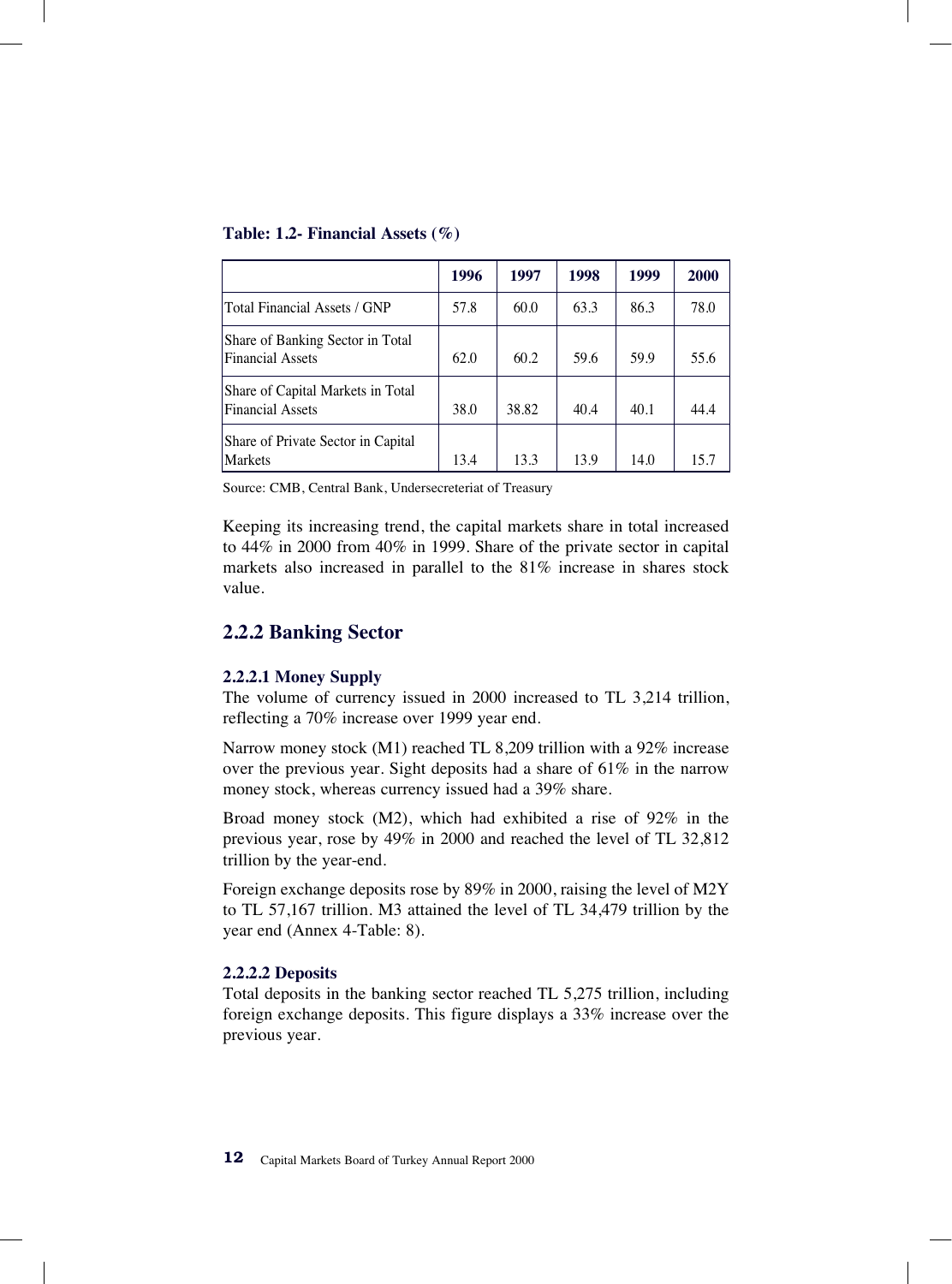Time deposits had the second largest share in this total with 39%. The largest share belonged to foreign exchange deposits of banks, with 48%. Official deposits exhibited a 51% increase over the previous year and reached a total of TL 1,204 trillion in 2000.

Interest rates showed a decline over the course of the year in parallel to the measures taken as a result of the stabilization program, however, with the liquidity problems emerging in November, interest rates changed course. As of the end of the year, three-month time deposit interest rate was 105% and one-month rate was 81%, showing higher rates for shorter maturities. Sixmonth and one-year deposits had interest rates of 69% and 46% respectively (Annex 4-Table: 10).

#### **2.2.2.3 Credits**

Credits extended by deposit money banks amounted to TL 27,372 trillion in 2000, exhibiting an increase of 61.3% over the previous year. 93% of this total was given to private enterprises and households. The public sector and financial institutions received 2.9% and 2.7% respectively, while less than one percent was given to non-residents (Annex 4-Table: 11).

## **DIAGRAM 1.3: SECTORAL BREAKDOWN OF DEPOSIT MONEY BANK CREDITS**



Source: Central Bank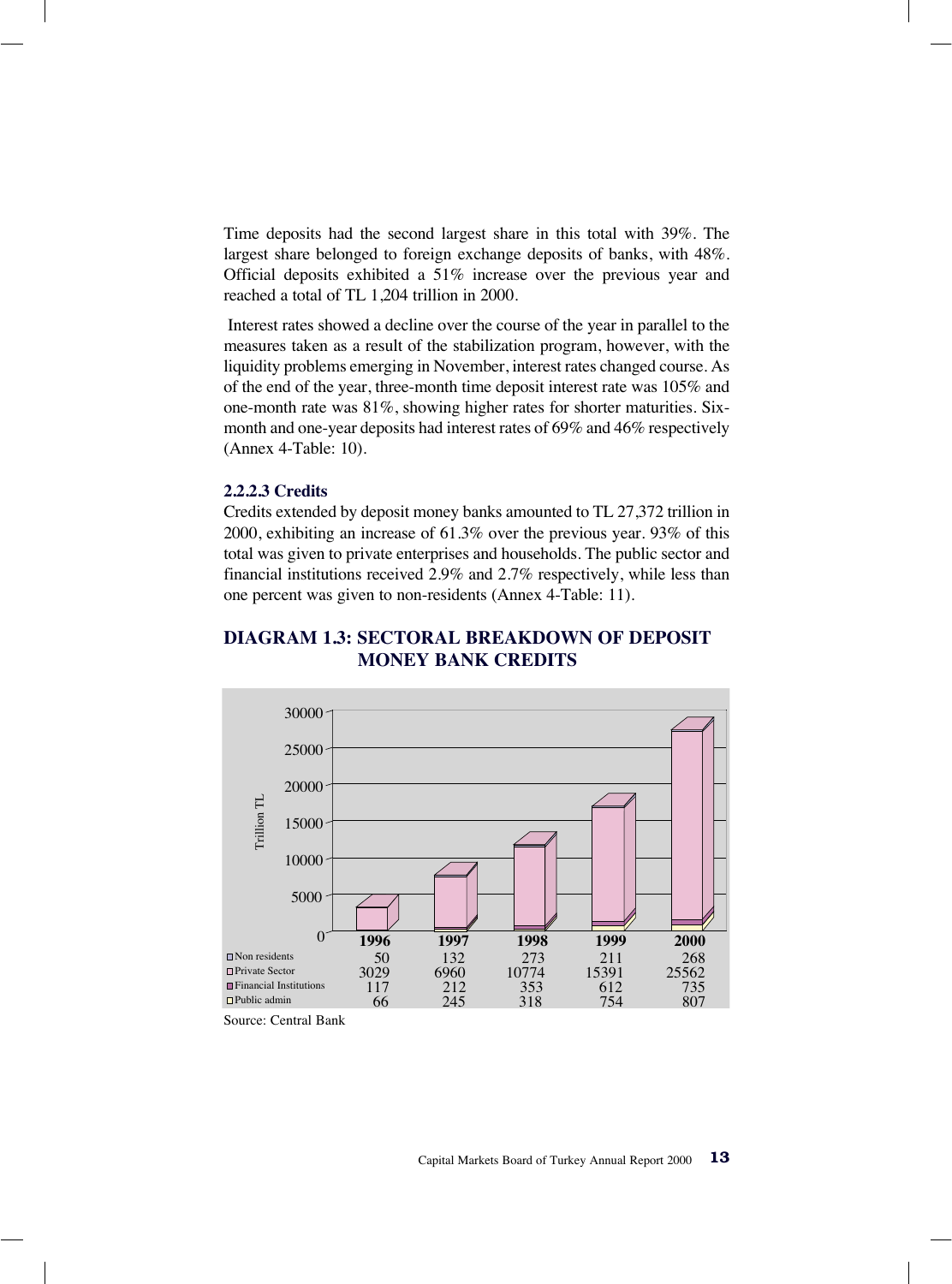## **2.2.3 Gold Market**

One important factor in the gold market in 2000 has been the buoyancy experienced in the amount of gold imported. Gold imports have risen by 91.2% from the previous year in 2000 and reached a record amount of 205,300 kg.

## **Table : 1.3a - Istanbul Gold Exchange (IGE)**

|      | Amount of Trading |          |         | <b>Trading Volume</b> |              |  |
|------|-------------------|----------|---------|-----------------------|--------------|--|
| Year | TL/GR             | \$/ounce | Total   | (TL. Billion)         | (\$ Million) |  |
| 1996 | 102,831           | 71,129   | 173,960 | 108,594               | 888          |  |
| 1997 | 178,121           | 113,367  | 291,488 | 287,527               | 1,215        |  |
| 1998 | 265,532           | 173,748  | 439,280 | 683,711               | 1,640        |  |
| 1999 | 277,734           | 213,740  | 491,474 | 1,052,077             | 1,908        |  |
| 2000 | 299,740           | 129,430  | 429,170 | 1,681,172             | 1,160        |  |

Source: IGE

| Year                                                                         | Number of Contracts         | Amount of Trading<br>TL/gr. | <b>Total Value</b>                                     |
|------------------------------------------------------------------------------|-----------------------------|-----------------------------|--------------------------------------------------------|
| $1997($ \$)<br>$1998($ \$)<br>$1999($ \$)<br>$2000(\$)$<br>2000 (TL Billion) | 445<br>30<br>47<br>97<br>70 | 61<br>10<br>12              | 13,511,486<br>833,442<br>1,197,131<br>1,211,714<br>774 |

Source: IGE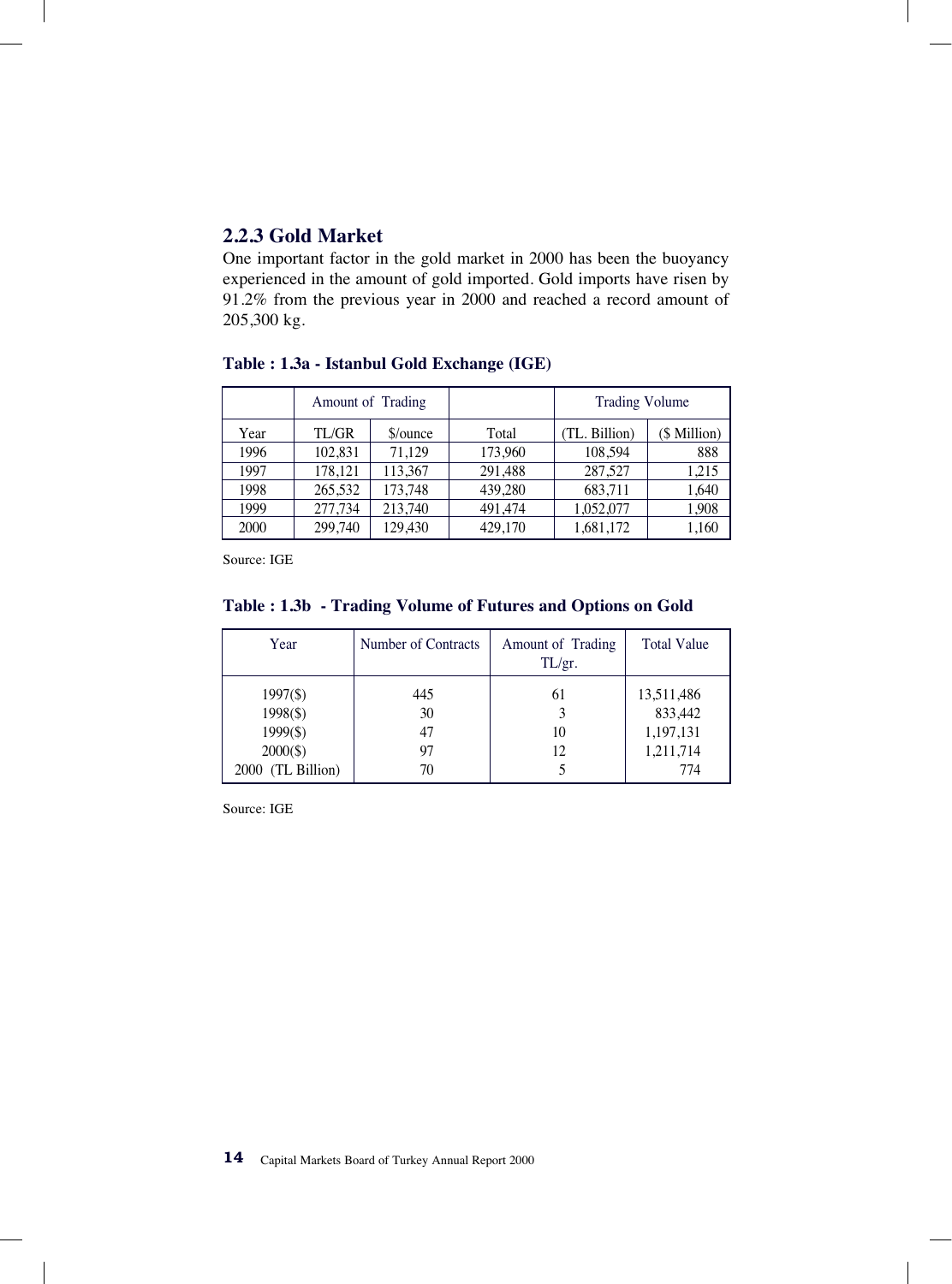# **3. TURKISH CAPITAL MARKETS IN 2000**

## **3.1 Primary Markets**

## **3.1.1 Private Sector Security Issues**

The increase in the volume of corporate security issues has been more than six- fold in 2000. The total market value of these issues reached TL 5,793 billion in 2000, after the level of TL 855 billion in 1999. Main categories contributing to this growth were shares and mutual fund participation certificates, having 52% and 47% share in total volume respectively.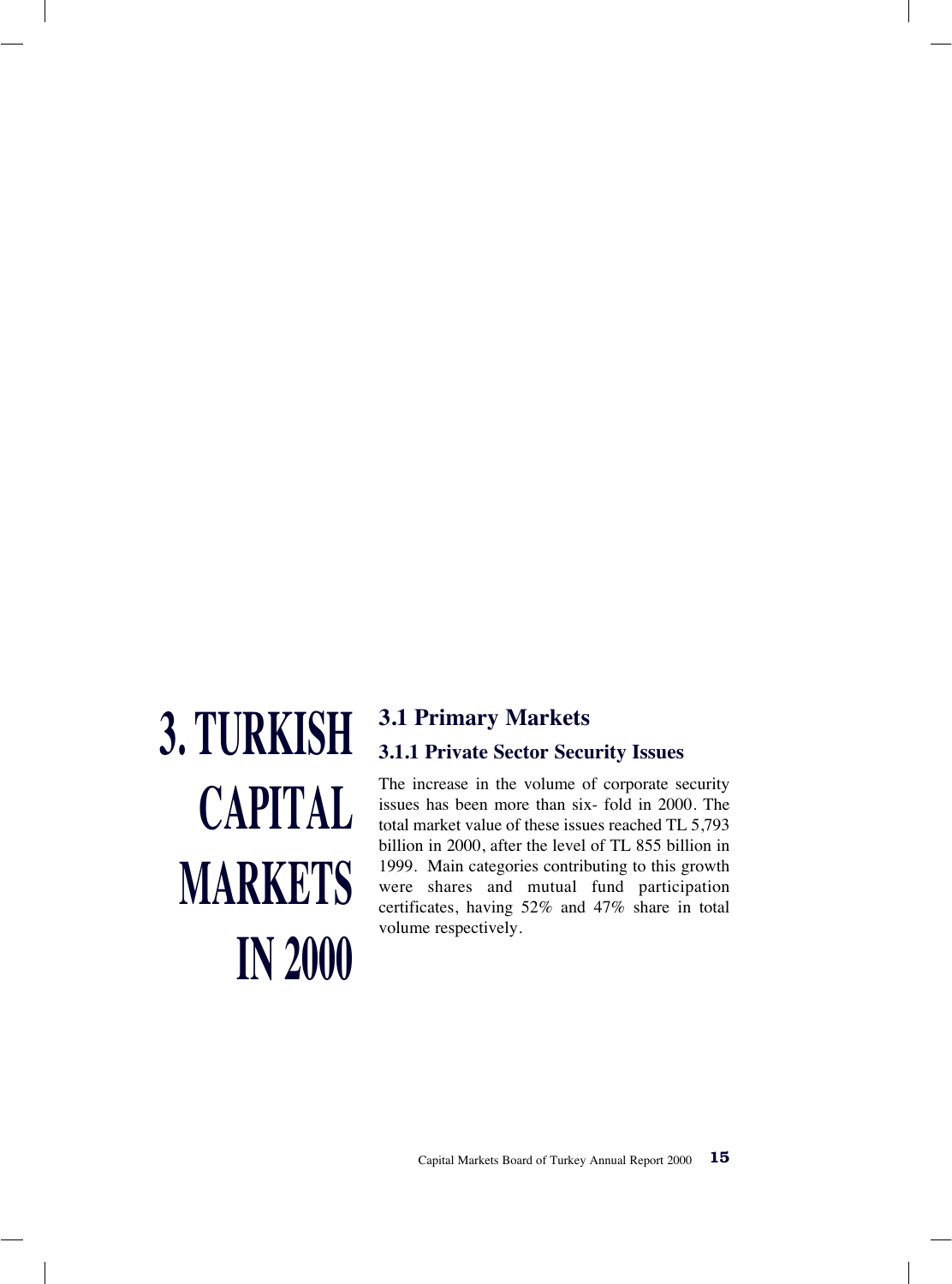## **DIAGRAM 2.1: CORPORATE SECTOR SECURITY ISSUES REGISTERED WITH CMB**



Source: CMB

Additionally, although in small amounts, issues of corporate bonds, bank bills and bank guaranteed bills, and foreign mutual fund participation certificates have taken place in 2000, after a period of no activity in 1999 (Annex 4-Table:14). As of the end of 2000, there were 839 corporations with publicly offered equities registered with CMB.

## **3.1.2 Public Sector Security Issues**

Issues of public sector securities exhibited an increase of 23% in 2000 and reached TL 32,518 trillion, whereas last year there was an increase of 86%. This reflects a slowdown in the issue volume.

Since 1999, government bonds have taken the lead in the total issue volume as opposed to short-term treasury bills, which had been the dominant factor in government securities. Treasury bill issues showed a decline in 2000 and were realized as TL 5.782 trillion, after TL 6,858 trillion in 1999. Privatization bond issues increased by 36% in 2000 and reached TL 49.6 trillion (Annex 4-Table: 12).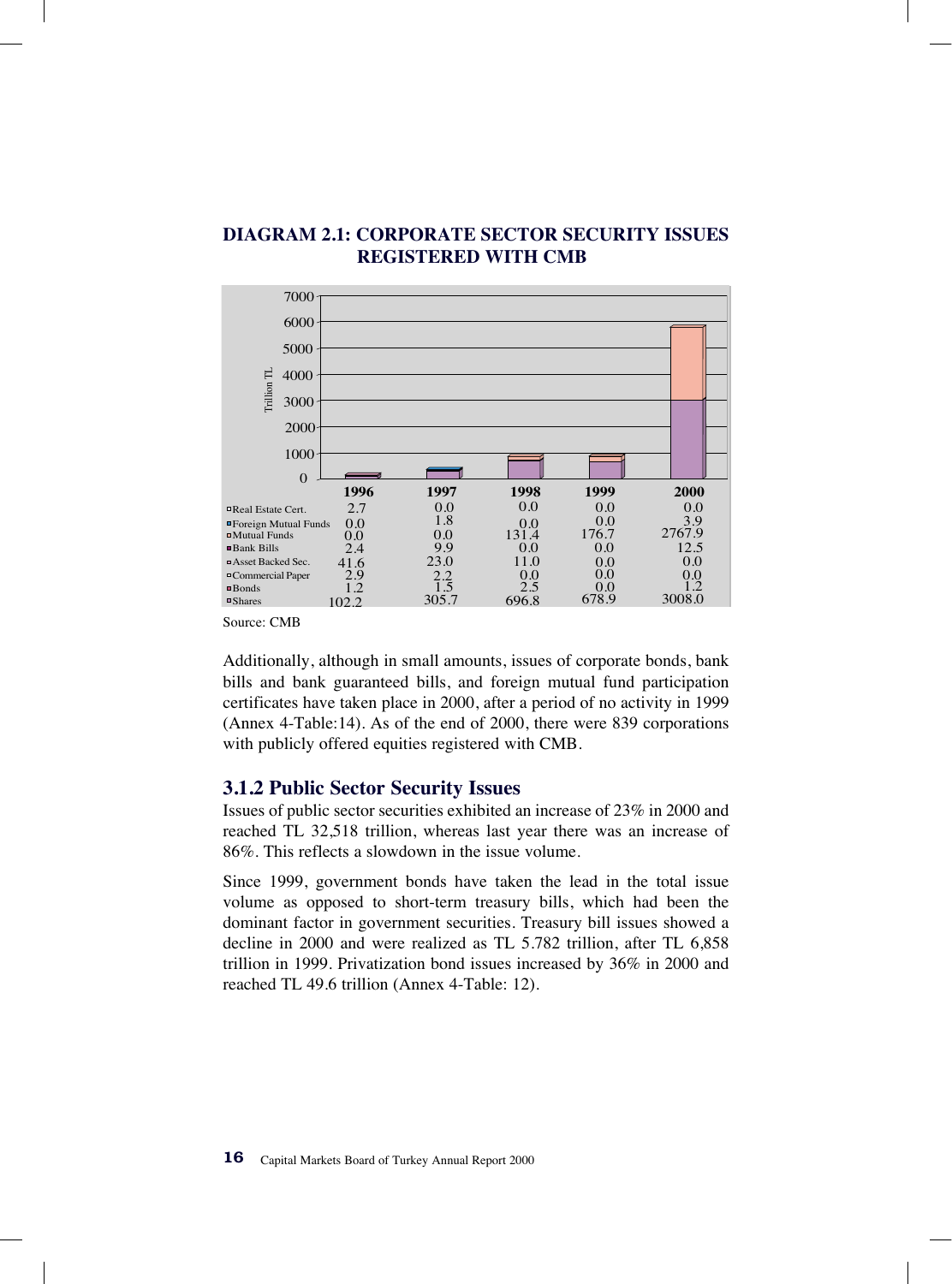

### **DIAGRAM 2.2: GOVERNMENT SECURITIES ISSUES**

Source: Undersecreteriat of Treasury

## **3.1.3 Initial Public Offerings**

Total market value of IPO's registered with CMB by 37 companies amounted to TL 1,841,822 billion in 2000. This figure shows that, of the total of TL 3,007,974 billion shares issues registered with CMB during the year, IPO's made up 61% (Annex 4-Table: 15).

**Table: 2.1 - Initial Public Offerings**

(TL. Billion)

| Year | No. of<br>Corporations | Nominal Value<br>of IPO | Market Value<br>of IPO | Free Float<br>Ratio | Market Value<br>of Sales |
|------|------------------------|-------------------------|------------------------|---------------------|--------------------------|
| 1996 | 27                     | 2,985                   | 14,475                 | 41.68               | 14,700                   |
| 1997 | 29                     | 9.669                   | 63.569                 | 15.66               | 63,569                   |
| 1998 | 20                     | 16,963                  | 93,433                 | 27.06               | 94,318                   |
| 1999 | 10                     | 26,812                  | 46,419                 | 33.57               | 46,473                   |
| 2000 | 37                     | 132,821                 | 1,841,822              | 19.42               | 1,842,747                |

Source: CMB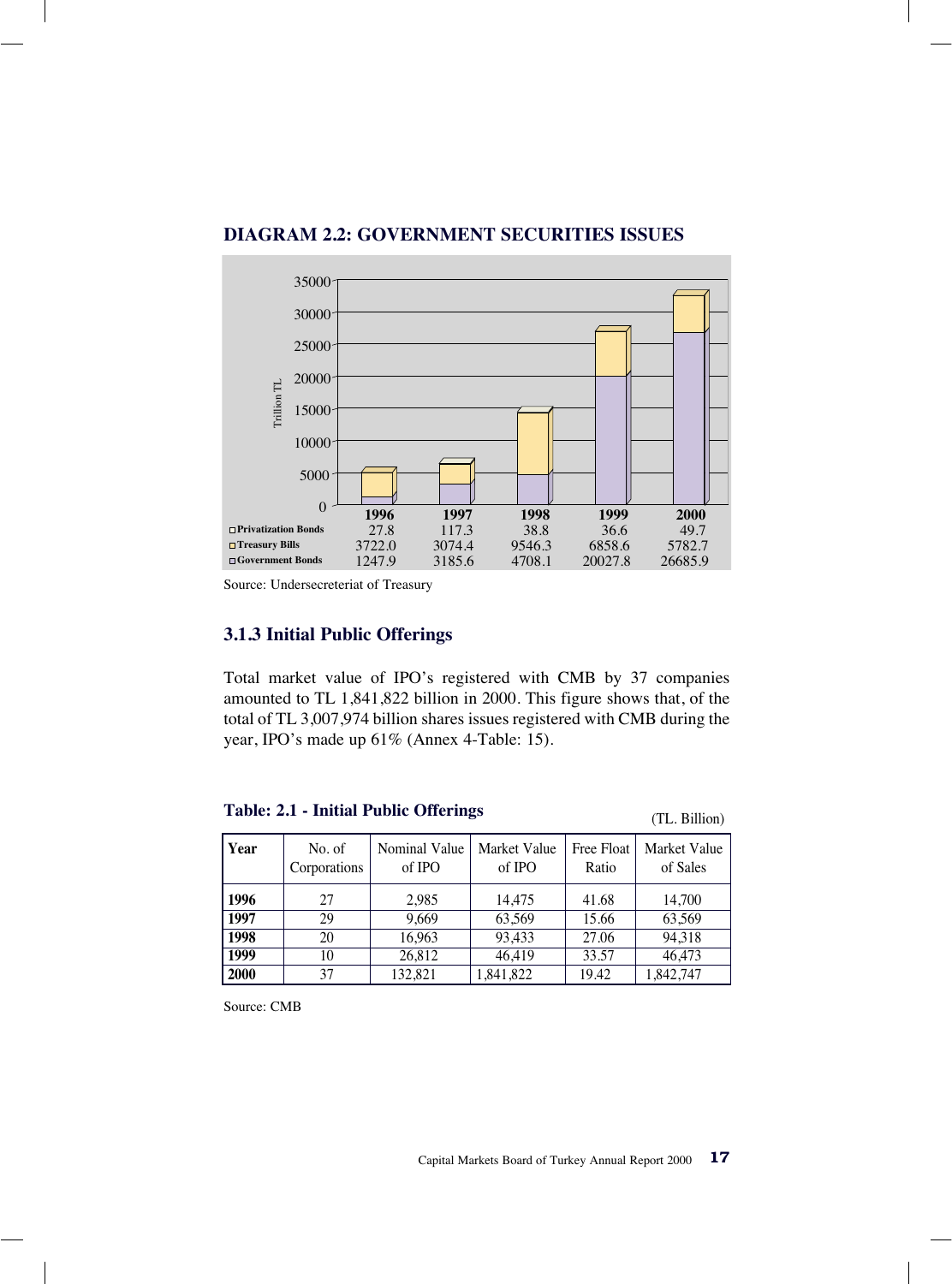## **3.2 Secondary Markets**

The negative effects of liquidity problems faced in November 2000 were seriously felt in all areas, and naturally also in the securities markets. The rising interest rates and the resulting decline in asset prices and trading volume were clearly seen in both the equities and the bonds and bills markets.

Secondary market trading showed a decline from the previous years figure of TL 1,085,442 trillion to TL 965,153 trillion in 2000. Banks trading on government securities, as always, dominated the trading volume in the secondary markets. With TL 753,013 trillion of trading in government securities, banks had a share of 78% in the total trading volume. Brokerage houses, on the other hand almost had equal amounts of trading in shares and government securities each ranging around TL100,000 trillion (Annex 4-Table: 17).

## **3.2.1 Secondary Market Trading in Debt Instruments**

Secondary market trading on debt instruments concentrated in government bonds, which had a 87% share in total. This was followed by treasury bills, which had a share of 13%. Trading on private sector instruments remained negligible (Annex 4-Table: 18).

## **DIAGRAM 2.3: SECONDARY MARKET DEBT INSTRUMENTS TRADING VOLUME**



Source: CMB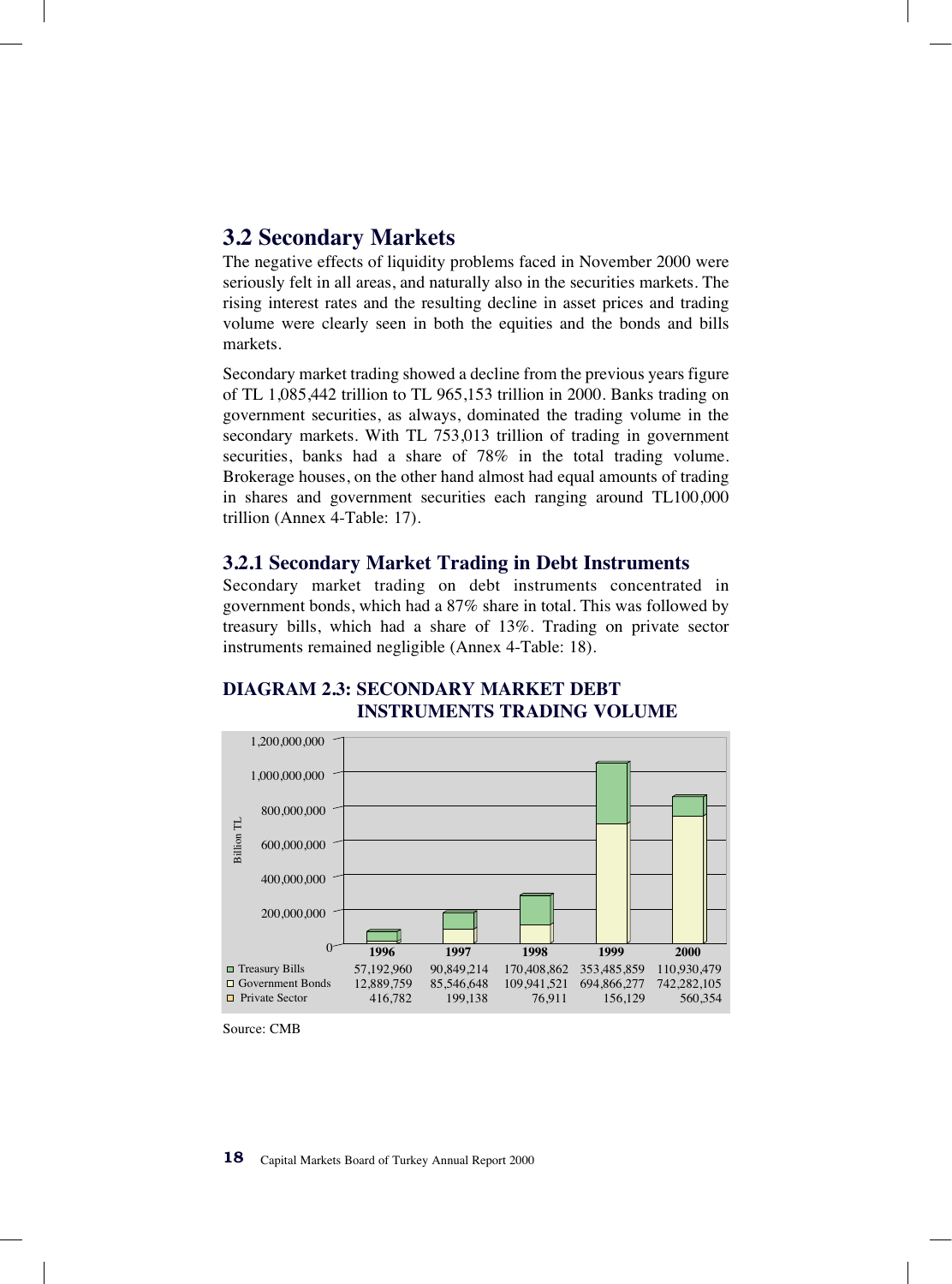| Table: 2.2a - ISE Bonds and Bills Market |  |  |  |  |  |
|------------------------------------------|--|--|--|--|--|
|------------------------------------------|--|--|--|--|--|

| TL. Billion |  |
|-------------|--|
|             |  |

| Year | <b>Outright Purchases</b><br>and Sales Market<br><b>Public Securities</b> | Repo - Reverse<br>Repo Market | Total         | Daily Average |
|------|---------------------------------------------------------------------------|-------------------------------|---------------|---------------|
| 1996 | 2,710,973                                                                 | 18,340,459                    | 21,051,432    | 83,537        |
| 1997 | 5,503,632                                                                 | 58,192,071                    | 63,695,703    | 252,761       |
| 1998 | 17,995,993                                                                | 97,278,476                    | 115,274,469   | 461,098       |
| 1999 | 35,430,078                                                                | 250,723,656                   | 286, 153, 734 | 1,153,846     |
| 2000 | 166,336,480                                                               | 554,121,078                   | 720,457,558   | 2,870,349     |

Source: ISE

**Table : 2.2b - ISE Bonds and Bills Market Off-Exchange Transactions (Registered)** TL. Billion

|        | Outright Purchases and Sales Market |         |                                                             |             | Repo -<br>Reverse Repo |
|--------|-------------------------------------|---------|-------------------------------------------------------------|-------------|------------------------|
| Year   |                                     |         | Public Securities   Private Securities   Foreign Securities | Total       | Market                 |
| 1996   | 4,627,832                           | 279,082 | 4,188                                                       | 4,911,102   | 61,835,786             |
| 1997   | 12,610,260                          | 242,020 | 62.442                                                      | 12,914,722  | 161,640,328            |
| 1998   | 62,436,981                          | 54,452  | 143,611                                                     | 62,635,044  | 297,902,341            |
| 1999   | 168, 657, 575                       | 51,159  | 514,322                                                     | 169,223,056 | 530, 301, 697          |
| l 2000 | 307,596,515                         | 49,568  | 5,206,526                                                   | 312,852,609 | 1,015,698,585          |

Source: ISE

## **3.2.2 Equities Trading in the Secondary Market**

Equities trading volume in the Istanbul Stock Exchange reached TL 111,340 trillion in 2000 with a 200% increase over 1999, making an average daily turnover of TL 452 trillion. This average turnover exhibits a rise of 189% over the previous year (Annex 4-Table: 20).

In equities trading, frequency distribution of intermediaries reveals a highly concentrated structure, with a few number of intermediaries having large volume of trading. As can be seen from Table 2.3, the first 20% of total transactions have been made by only 5 intermediary institutions, whereas in the last quintile there are 91 intermediaries with small trading volumes (Table: 2.3).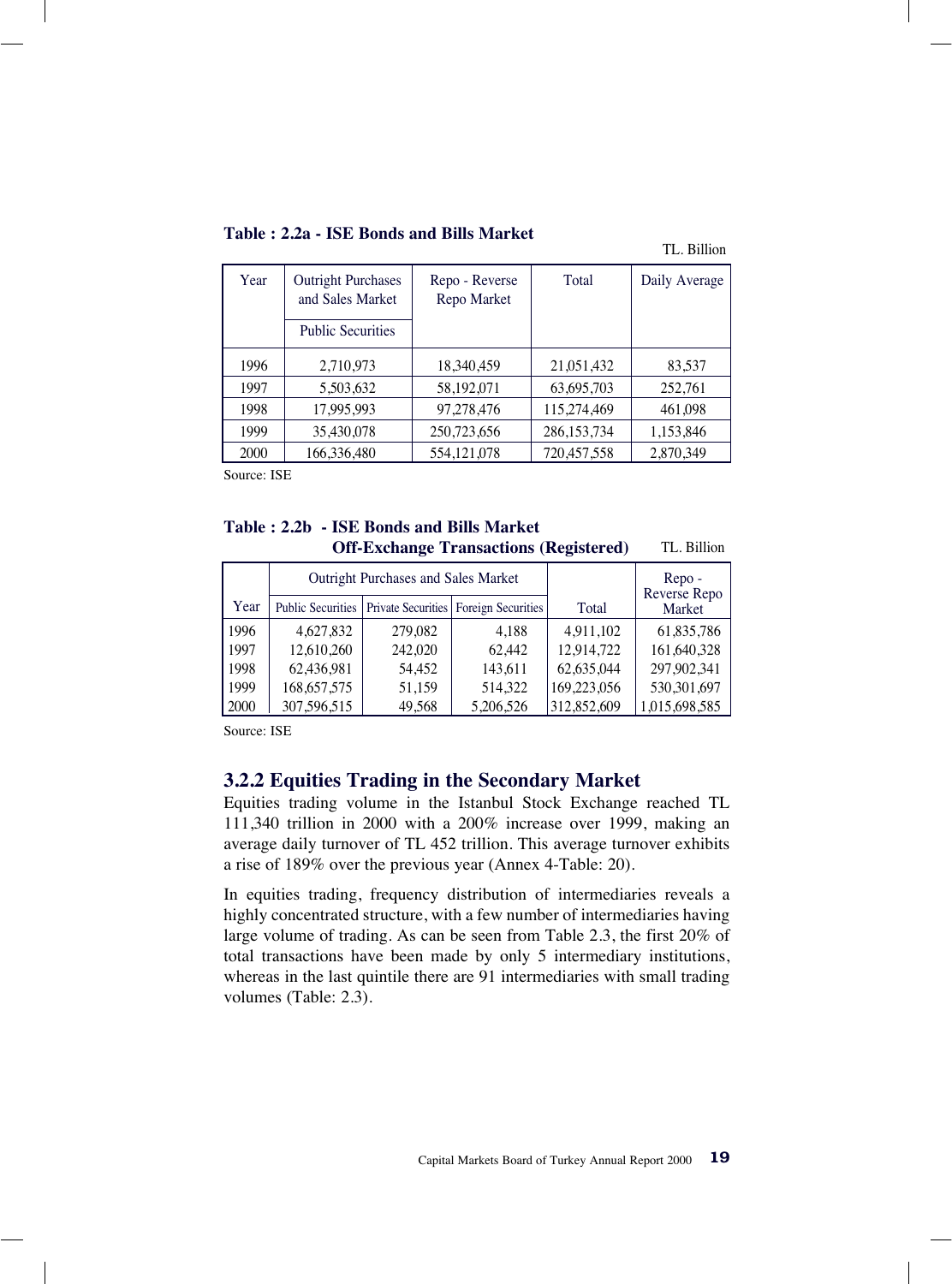|                                   | Table : 2.3 - Frequency Distribution of ISE Secondary |  |  |  |  |
|-----------------------------------|-------------------------------------------------------|--|--|--|--|
| <b>Market Trading of Equities</b> |                                                       |  |  |  |  |
|                                   |                                                       |  |  |  |  |

|                         | <b>RANGES</b> |                                                             |          |          |          |  |
|-------------------------|---------------|-------------------------------------------------------------|----------|----------|----------|--|
|                         |               | 1st Range   2nd Range   3rd Range   4th Range  <br>5thRange |          |          |          |  |
|                         | $(20\%)$      | $(20\%)$                                                    | $(20\%)$ | $(20\%)$ | $(20\%)$ |  |
| No. of Brokerage Houses |               |                                                             |          | 10       |          |  |

Note: Total secondary market trading volume of TL. 111,341 trillion is divided into five ranges, each of which is TL. 22,268 trillion.



## **DIAGRAM 2.4: ISE SHARES MARKET TURNOVER**

Source: ISE

The rising trend in the secondary market transactions can also be seen in the number of contracts, which rose to 32 million in 2000 from 25 million in 1999. Similarly, total and average daily number of shares traded exhibited considerable increase reaching TL 11,075 trillion and TL 452 trillion respectively (Annex 4-Table: 20).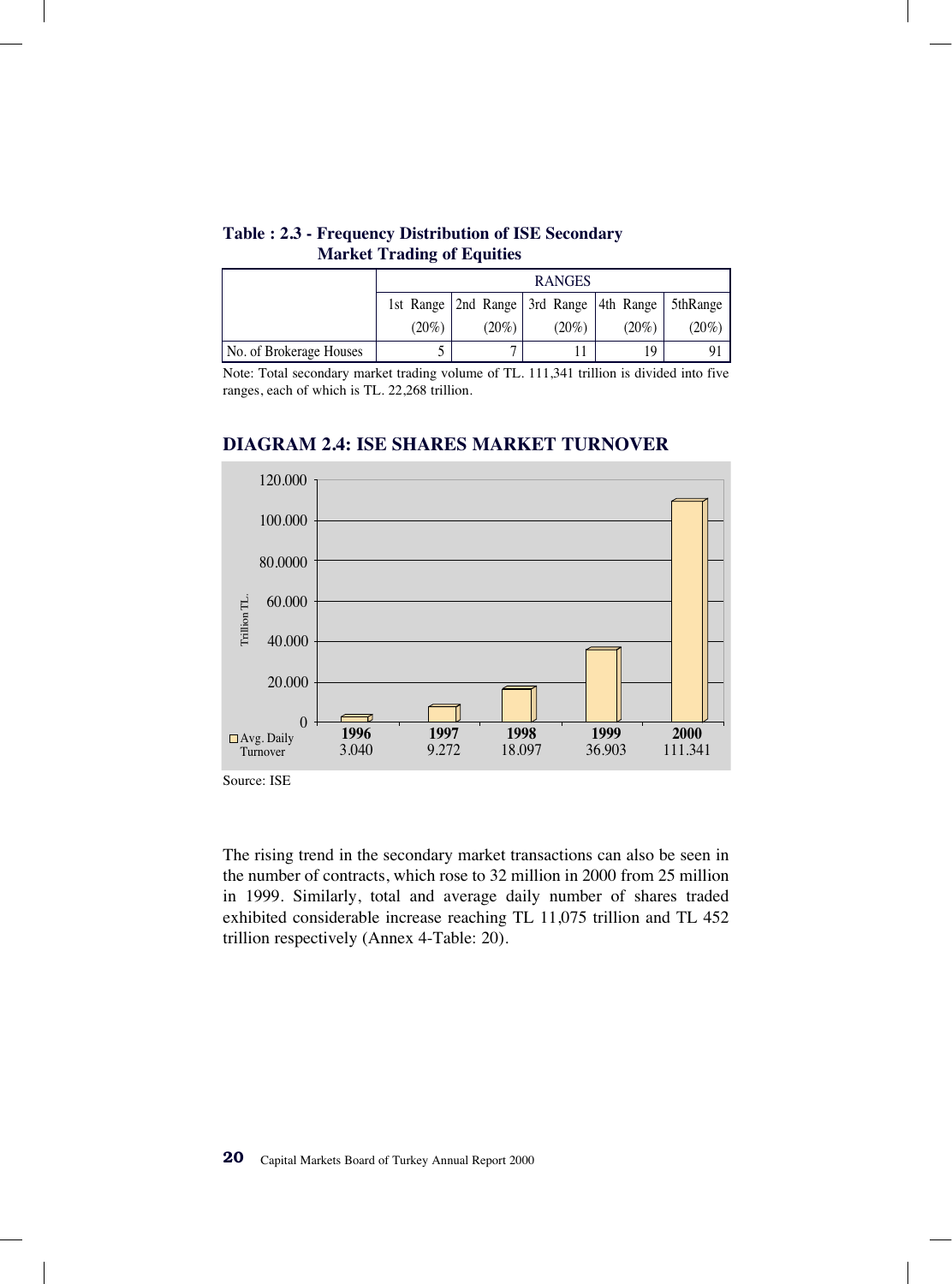| Year | Turnover Ratio $(\%)$ | Price / Earnings Ratio | Dividend Yield (%) |
|------|-----------------------|------------------------|--------------------|
| 1996 | 92.8                  | 12.2                   | 2.87               |
| 1997 | 73.3                  | 24.39                  | 1.56               |
| 1998 | 170.5                 | 8.84                   | 3.37               |
| 1999 | 60.4                  | 37.52                  | 0.72               |
| 2000 | 238.5                 | 16.82                  | 1.29               |

**Table : 2.4 - ISE Equities Market**

Source: ISE

The ISE Composite Index, after closing 1999 with 15,208 rose to 16,714 by the end of January, and kept falling throughout the year. December close was at a level of 9.437 (Annex 4-Table: 22).

## **3.2.3 Corporations Listed on the Istanbul Stock Exchange**

As of the end of 2000, the total number of corporations with stocks listed on the Exchange declined to 315 from 319 in 1999. Total nominal value of shares quoted on the exchange rose to TL 6,276 trillion in 2000 from TL 3,793 trillion in 1999.

Total market capitalization of the companies listed on the Istanbul Stock Exchange was TL 46,692 trillion as of the year end, reflecting the decline in equity prices since the beginning of the year (Annex 4-Table: 19).

## 70,000,000 60,000,000 50,000,000 40,000,000 TL Billion TL Billion 30,000,000 20,000,000 10,000,000  $0<sup>1</sup>$ **1996 1997 1998 1999 2000 Market Capitalization** 3,275,038 12,654,308 10,611,820 61,137,073 46,692,373

## **DIAGRAM 2.5: MARKET CAPITALIZATION**

Source: ISE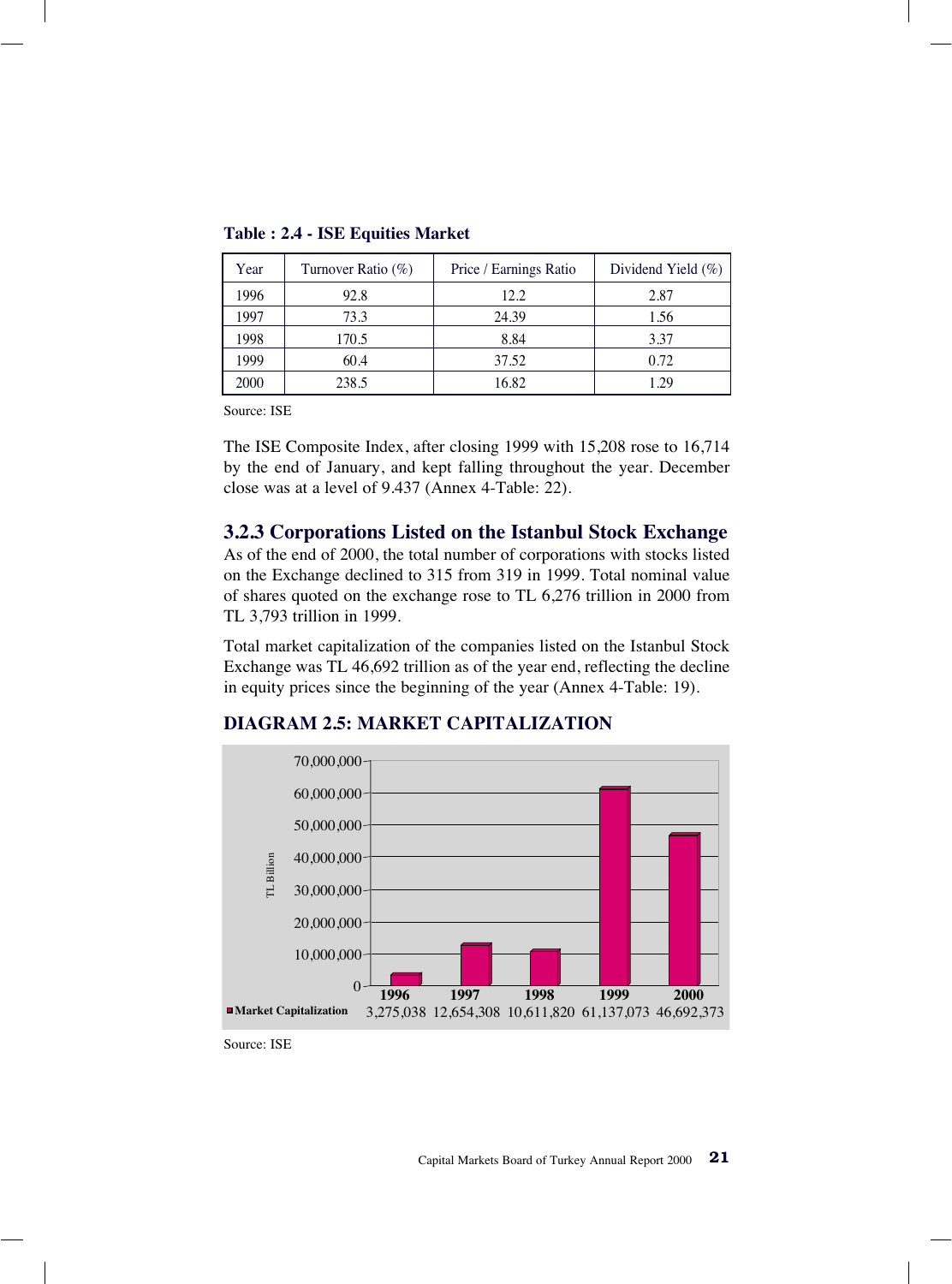## **3.3 Financial Intermediaries**

The total number of financial intermediaries licensed to operate in the Turkish securities markets have reached 133. Of this total, 46 were established by banks as brokerage houses (Table:2.5).

|                     | 1997 | 1998 | 1999 | 2000 |
|---------------------|------|------|------|------|
| 1. Brokerage Houses | 142  | 143  | 136  | 133  |
| Founded by Banks    | 42   | 45   | 46   | 46   |
| Other               | 100  | 98   | 90   | 87   |
| $2.$ Banks*         | 63   | 66   | 73   | 72   |
| <b>TOTAL</b>        | 205  | 209  | 209  | 205  |

**Table: 2.5 – Total Number of Financial Intermediaries**

\*Banks can only be licensed to engage in off-exchange intermediation in securities that have been previously issued and intermediaton on the exchange with the exception of equities and to engage in repo and reverse repo transactions.

## **3.4 Collective Investment Institutions**

## **3.4.1 Mutual Funds**

By the end of 2000, the total number of Turkish mutual funds reached 270. Of this total, 150 were Type A funds, which need to have a minimum of 25% investment in equities. Moreover, there were 20 foreign mutual funds, whose participation certificates were issued in the Turkish market.

The total asset value of the 150 "Type A" funds were TL 529,998 billion, with 9,250 million certificates in circulation. "Type B" mutual funds had a total asset value of TL 1,460 trillion and 7,924 million shares in circulation (Annex 4-Tables: 24,25)

Portfolio composition of "Type B" mutual funds consisted basically of reverse repo agreements (86%) and government bonds (13%). "Type A" funds also relied heavily on reverse repo agreements (42%), following equities (46%). Government bonds had a share of 11% in the portfolios of "Type B" funds (Annex 4-Table: 23).

Seven foreign mutual funds have started to market their participation certificates in Turkey in 2000. Together with the previously authorized foreign funds, their number reached 20 by the year end (Annex 4-Table: 26).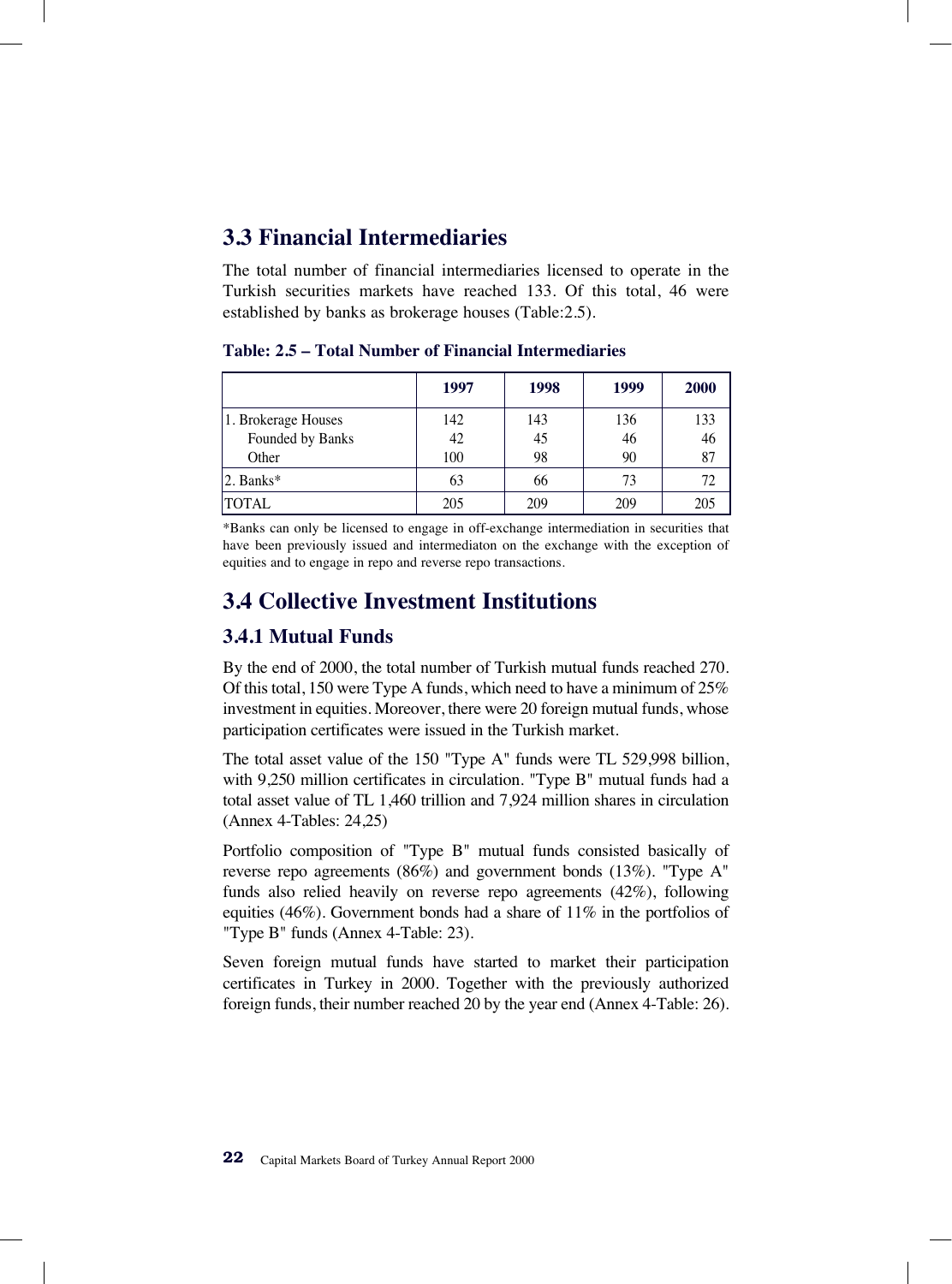## **3.4.2 Investment Companies**

Total number of investment companies reached 30 by the end of the year 2000. Of this total, 21 were "Type A" Investment Companies, with a collective nominal capital of TL 51.9 trillion and a total asset value of TL 78.6 trillion. The existing 8 real estate investment companies raised their nominal capital to TL 187.9 trillion in 2000, and their asset value reached TL 531.8 trillion. In the course of the year, one venture capital investment company has been established, showing TL 900 billion of nominal capital and TL 3.3 billion of total asset value as of the year-end. (Table: 2.7)

Portfolio composition of "Type A" investment companies showed little difference from the previous year, with a slight inclination in favor of reverse repo transactions. Share of equities declined from 57% to 56%, whereby share of reverse repo rose from 27% to 30%. However, all this increase took place together with a decline in the overall asset value of the companies, which fell from TL.84 trillion in 1999 to TL 78 trillion in 2000 (Annex 4-Table: 27).

|      |                    | No. of Companies | Nominal Capital<br>(TL.Billion) | <b>Total Asset Value</b><br>(TL.Billion) |
|------|--------------------|------------------|---------------------------------|------------------------------------------|
| 1996 | "Type A"           | 14               | 2,740                           | 5,924                                    |
|      | <b>Real Estate</b> |                  |                                 |                                          |
|      | Venture Capital    |                  |                                 |                                          |
| 1997 | "Type A"           | 16               | 5,907                           | 15,554                                   |
|      | <b>Real Estate</b> | $\overline{c}$   | 2,375                           | 8,762                                    |
|      | Venture Capital    |                  |                                 |                                          |
| 1998 | "Type A"           | 17               | 15,815                          | 20,707                                   |
|      | <b>Real Estate</b> | 5                | 14,743                          | 135,798                                  |
|      | Venture Capital    |                  |                                 |                                          |
| 1999 | "Type A"           | 21               | 18,510                          | 84,245                                   |
|      | <b>Real Estate</b> | 8                | 96,000                          | 418,514                                  |
|      | Venture Capital    |                  |                                 |                                          |
| 2000 | "Type A"           | 21               | 51,886                          | 78,578                                   |
|      | <b>Real Estate</b> | 8                | 187,883                         | 531,873                                  |
|      | Venture Capital    |                  | 900                             | 3,301                                    |

### **Table: 2.6 - Investment Companies**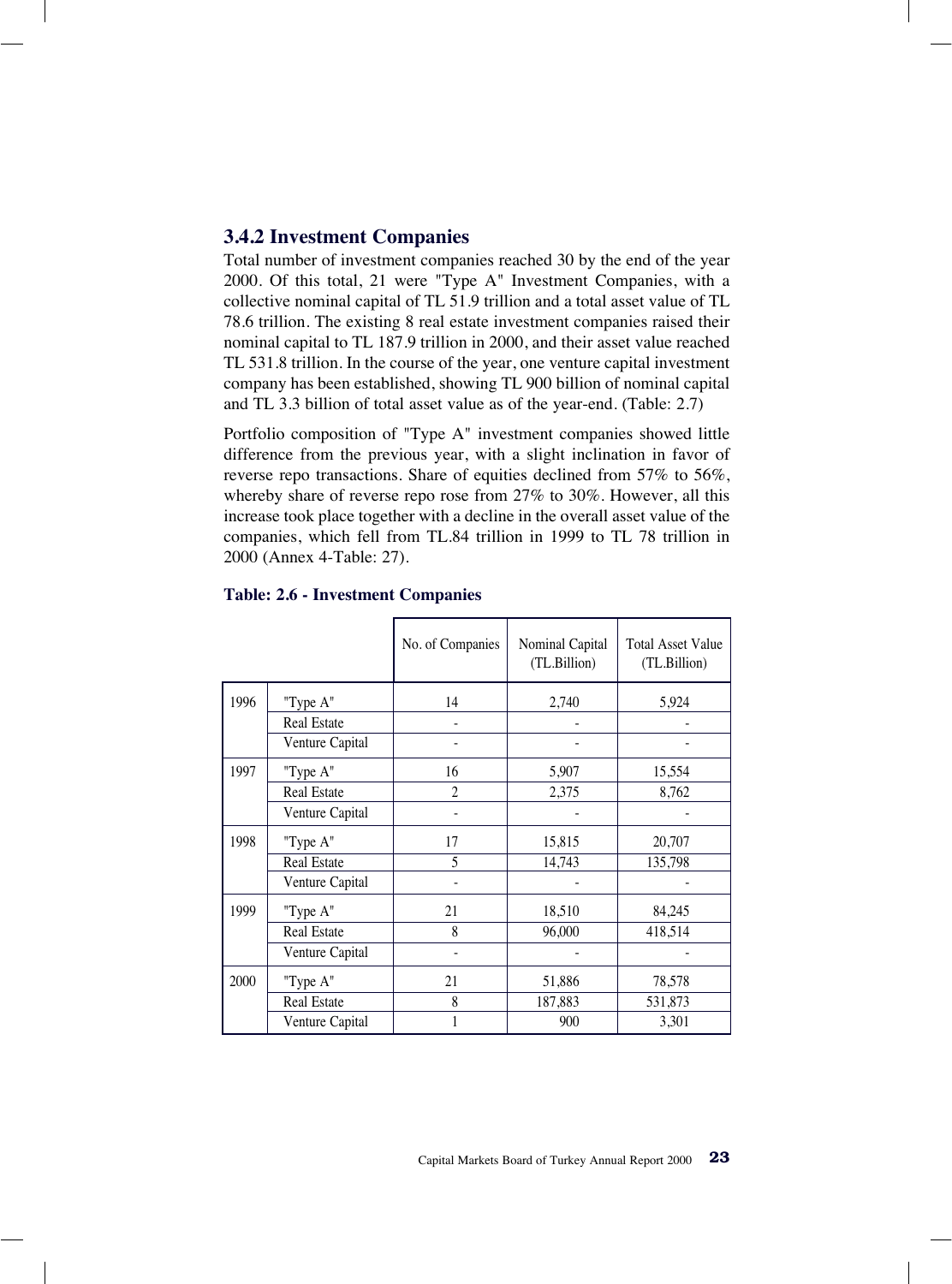24 Capital Markets Board of Turkey Annual Report 2000

 $\overline{\phantom{a}}$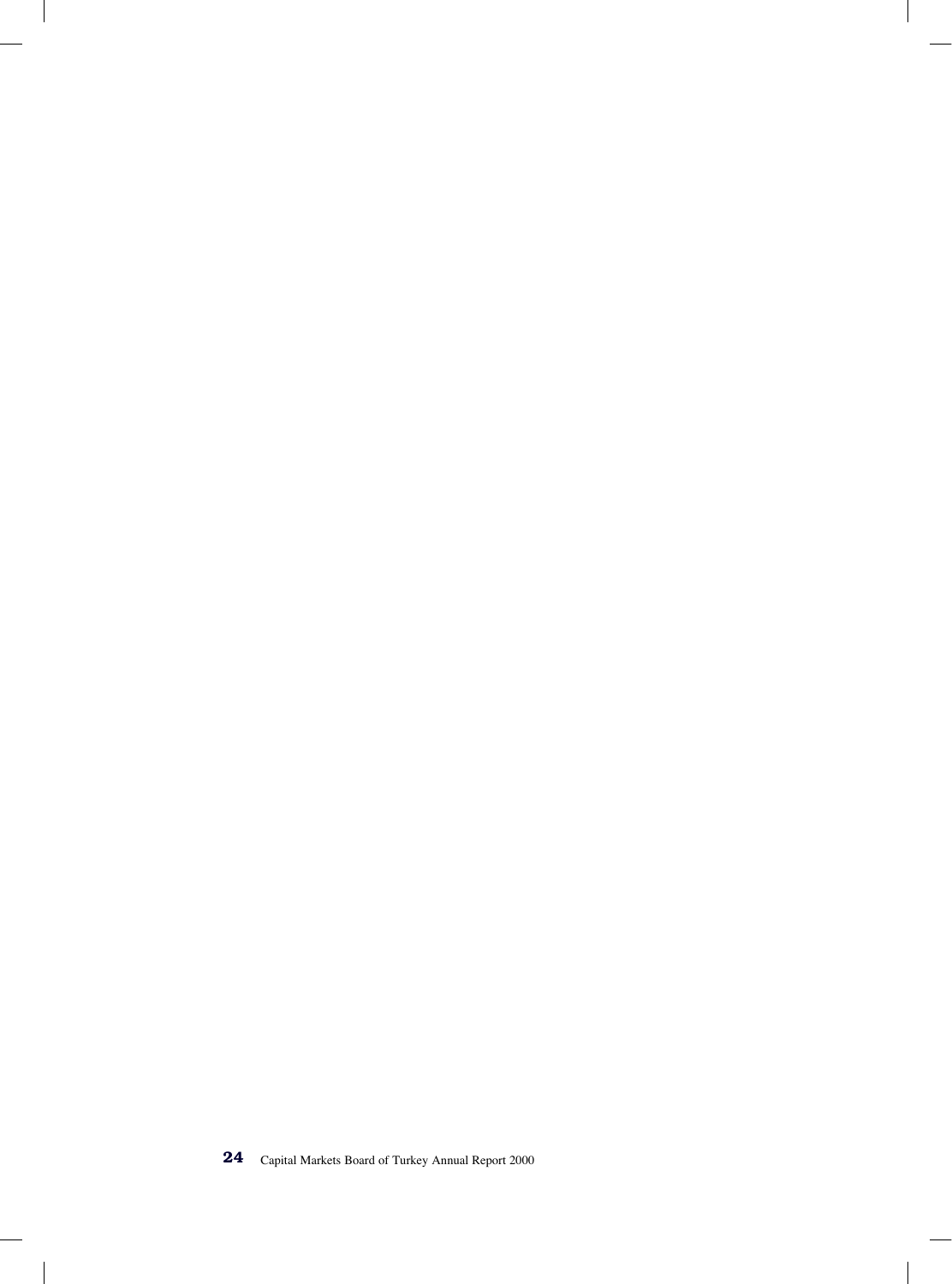# **ANNEX : 1**

# **REGULATIONS OF THE BOARD IN 2000**

Capital Markets Board of Turkey Annual Report 2000 25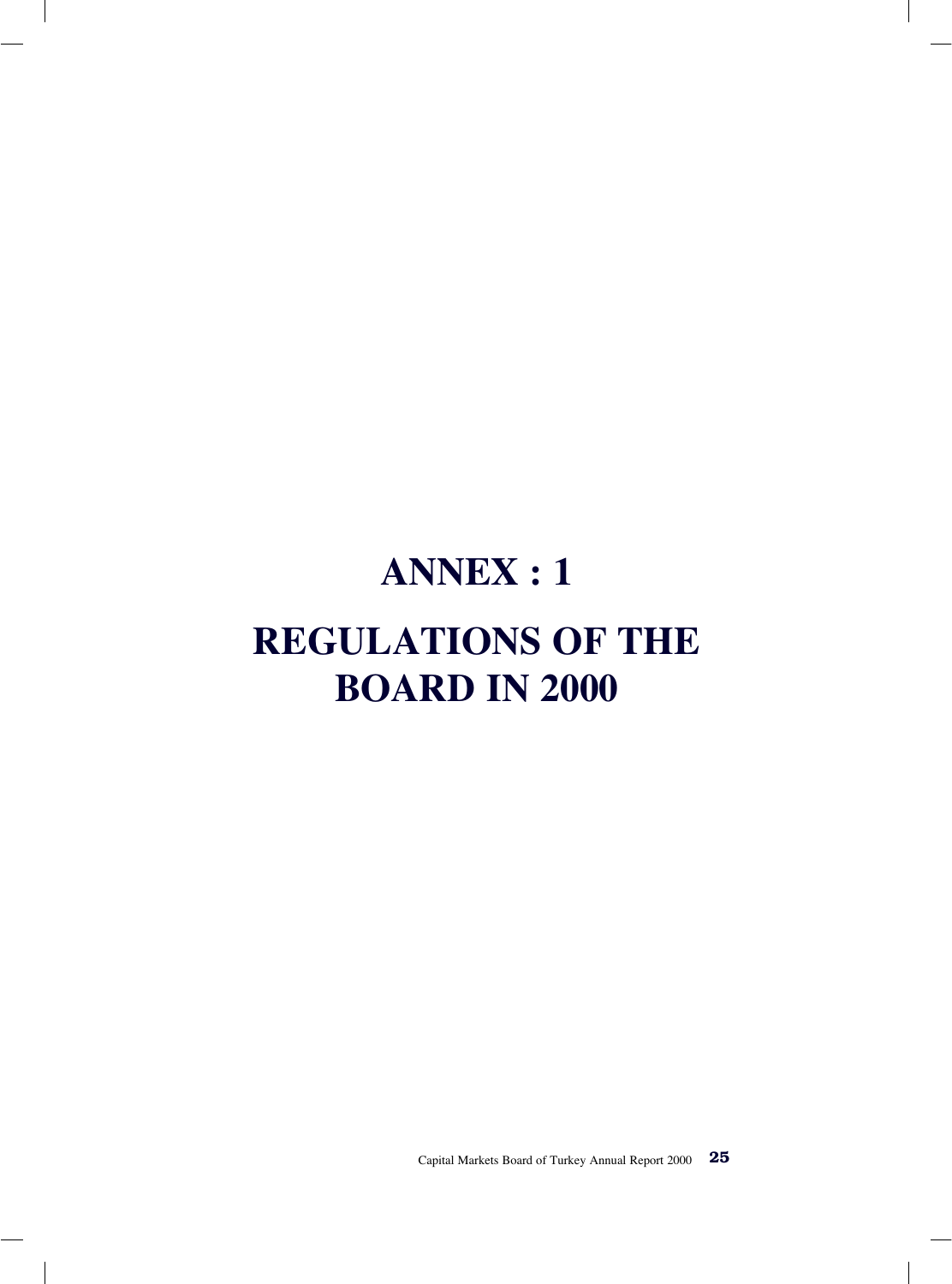26 Capital Markets Board of Turkey Annual Report 2000

 $\overline{\phantom{a}}$ 

 $\overline{\phantom{a}}$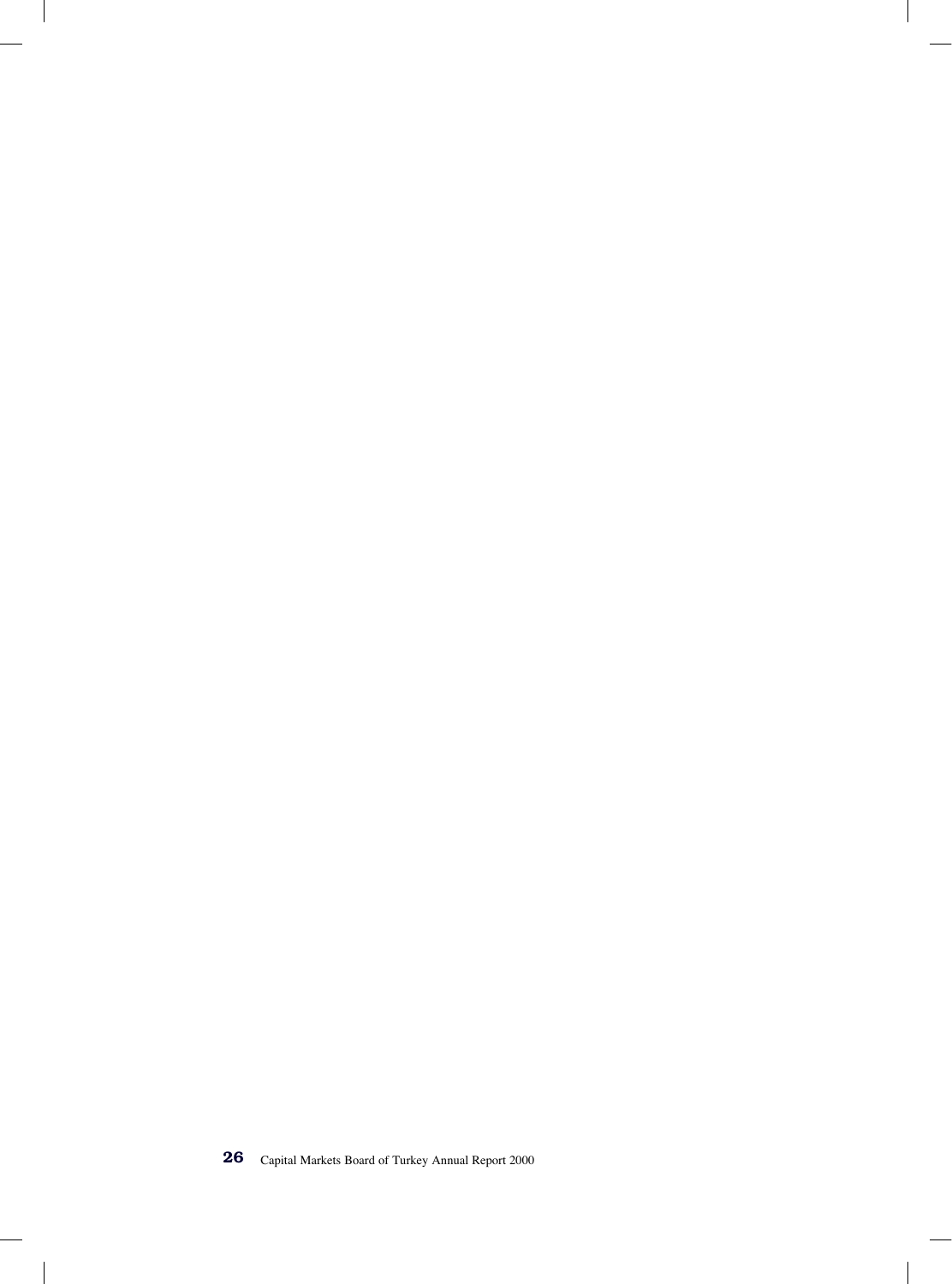## **ANNEX : 1-REGULATIONS OF THE BOARD IN 2000**

## **A. COMMUNIQUÉS LAUNCHED IN 2000**

- \* Serial : V, No: 43 "Communiqué for changing some clauses of the communiqué on portfolio management" Date and No. of the Official Gazette : Jan. 19, 2000; 23938
- \* Serial : IV, No: 26 "Communiqué for changing some clauses of the communiqué on the conditions for exemption from CMB requirements" Date and No. of the Official Gazette : Feb 16, 2000; 23966
- \* Serial : VII, No: 15 "Communiqué for adding some clauses to the communiqué on mutual funds" Date and No. of the Official Gazette : April 29, 2000; 24034
- \* Serial : I, No: 27 "Communiqué for adding some clauses to the communiqué on the registration and sale of shares" Date and No. of the Official Gazette : May 6, 2000; 24041
- \* Serial : V, No: 44 "Communiqué for adding some clauses to the communiqué on repurchase and reverse repurchase agreements" Date and No. of the Official Gazette : May 31, 2000; 24065
- \* Serial : V, No: 45 "Communiqué for adding some clauses to the communiqué on margin trading, short sales and lending and borrowing of securities" Date and No. of the Official Gazette : May 31, 2000; 24065
- \* Serial : VI, No: 13 "Communiqué for adding some clauses to the communiqué on real estate investment companies" Date and No. of the Official Gazette : June 8, 2000; 24073
- Serial : V, No: 46 "Communiqué on intermediation activities and intermediary institutions" Date and No. of the Official Gazette : Sep. 7, 2000; 24163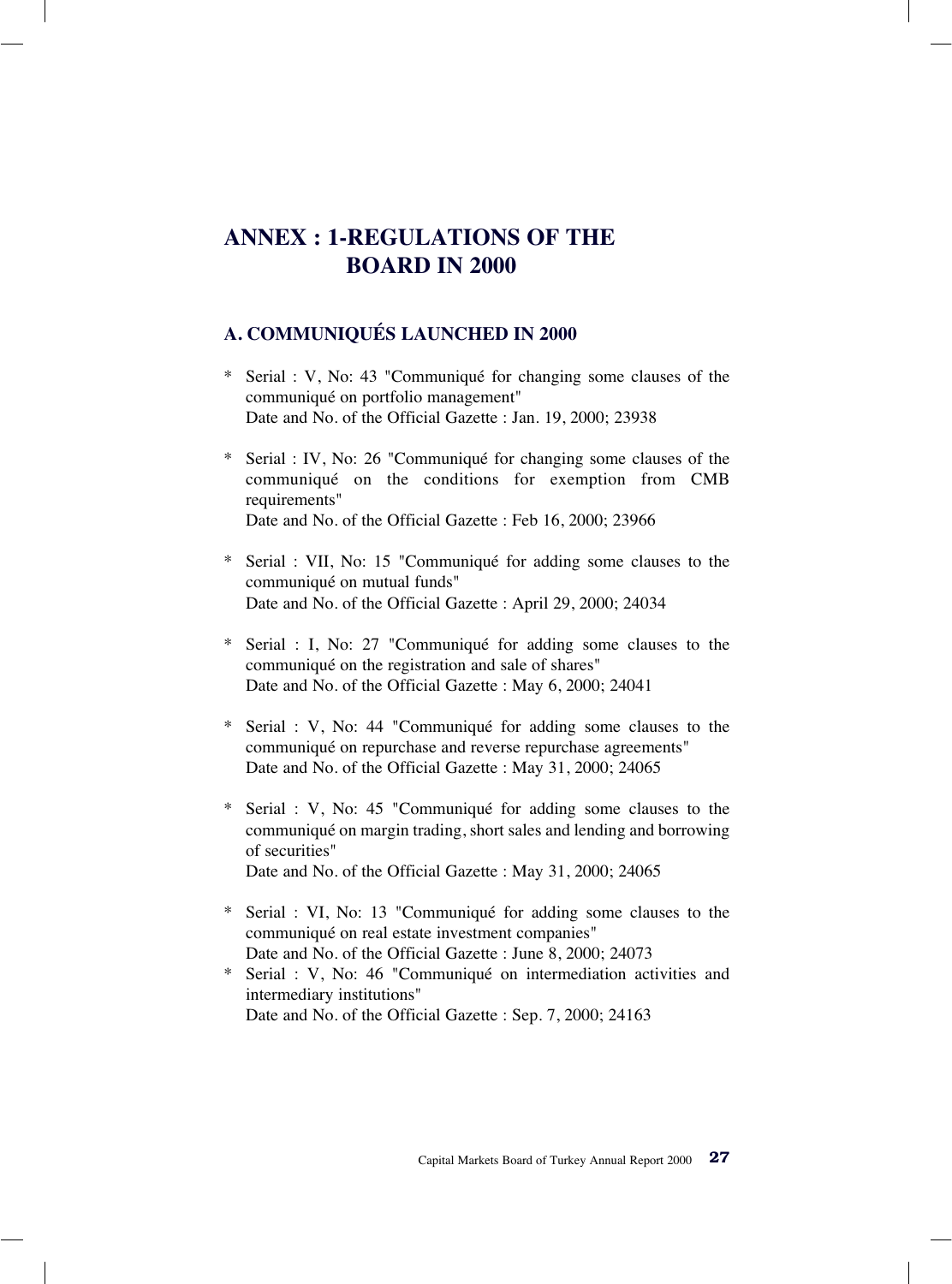- \* Serial : V, No: 47 "Communiqué on consulting activities and consultancy institutions" Date and No. of the Official Gazette : Sep. 7, 2000; 24163
- \* Serial : V, No: 48 "Communiqué on capital requirements of intermediary institutions" Date and No. of the Official Gazette : Sep. 7, 2000; 24163
- \* Serial : VII, No: 16 "Communiqué for adding some clauses to the communiqué on mutual funds" Date and No. of the Official Gazette : Sep. 9, 2000; 24165

## **B. REGULATIONS**

- \* Regulation for changing some clauses of the General Regulation on Precious Metal Exchanges Date and No. of the Official Gazette : Jan. 25, 2000; 23944
- \* Regulation for changing some clauses of the ISE Listing Regulation Date and No. of the Official Gazette : Jan. 27, 2000; 23946
- \* Regulation for changing some clauses of the ISE Bonds and Bills Market Regulation Date and No. of the Official Gazette : Aug. 8, 2000; 24134
- \* Regulation for changing some clauses of ISE Equities Market Regulation Date and No. of the Official Gazette : Aug. 8, 2000; 24134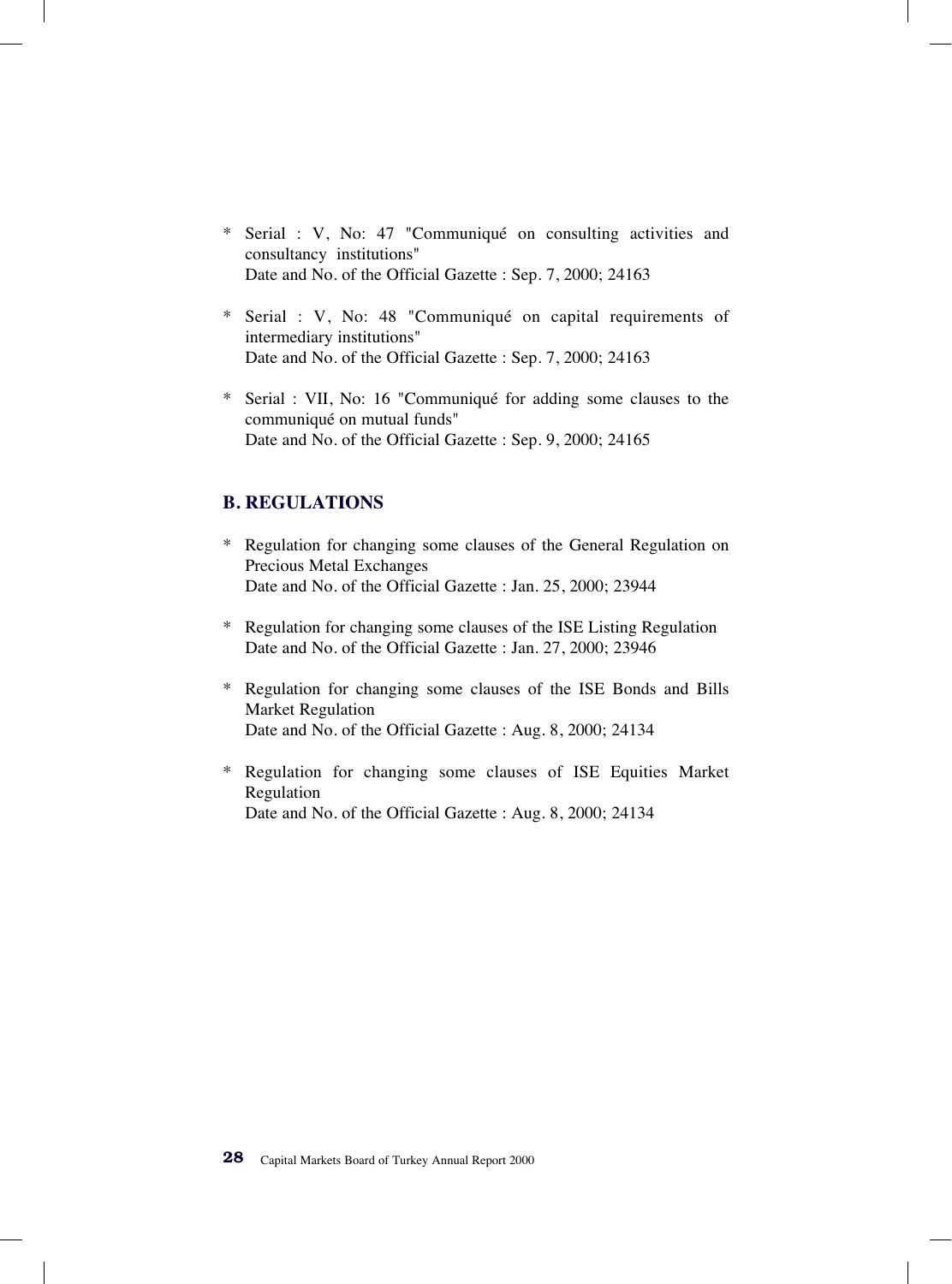## **ANNEX : 2**

## **SECURITIES ISSUES REGISTERED WITH THE BOARD IN 2000**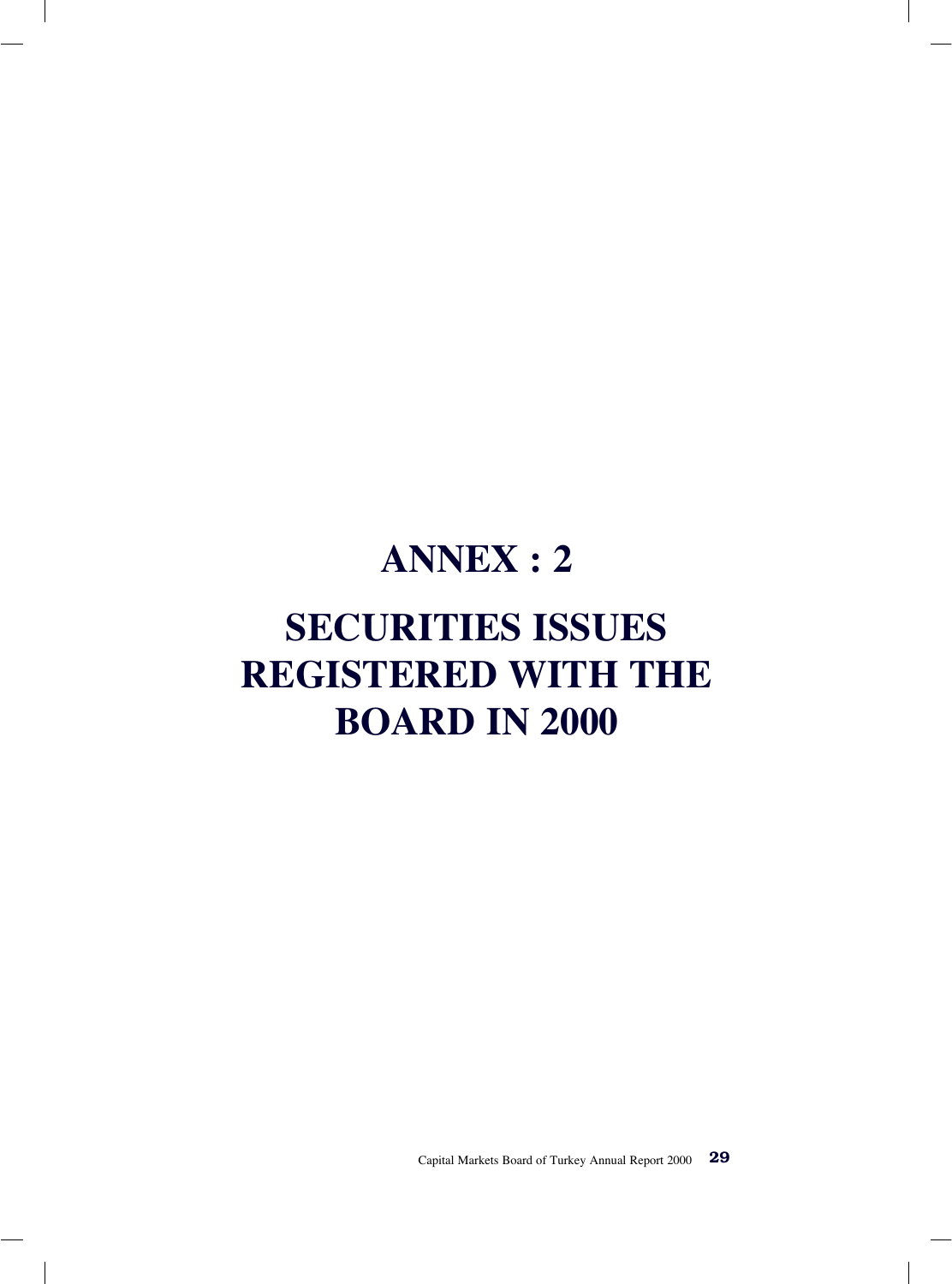30 Capital Markets Board of Turkey Annual Report 2000

 $\overline{\phantom{a}}$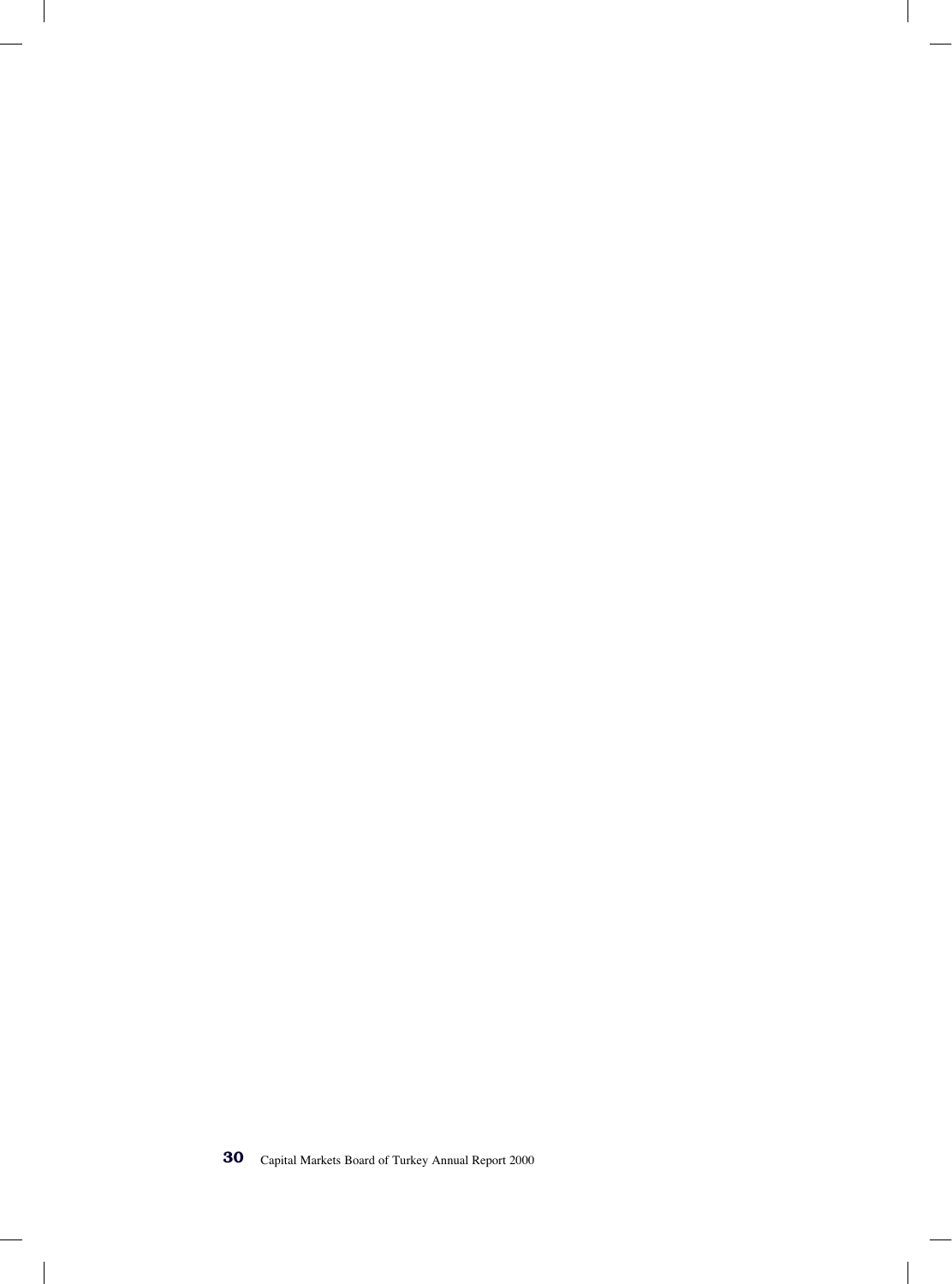|                          | REGISTERED WITH THE BOARD<br><b>ABLE: 1 EOUITY ISSUES</b>                                                                                                |                     |                 |             |                                  |                      |                    |                   |                                  |                      |                              | (TL. Million)                |
|--------------------------|----------------------------------------------------------------------------------------------------------------------------------------------------------|---------------------|-----------------|-------------|----------------------------------|----------------------|--------------------|-------------------|----------------------------------|----------------------|------------------------------|------------------------------|
|                          |                                                                                                                                                          |                     |                 |             | <b>ITEMS OF CAPITAL INCREASE</b> |                      |                    |                   |                                  |                      |                              |                              |
|                          |                                                                                                                                                          |                     | CASH            |             |                                  |                      |                    |                   |                                  |                      | <b>NOMINAL</b>               | <b>MARKET</b>                |
|                          |                                                                                                                                                          |                     |                 |             | REVALUATION                      |                      | <b>STOCK</b>       |                   |                                  |                      | VALUE OF                     | <b>VALUE OF</b>              |
|                          | NAME OF THE COMPANY                                                                                                                                      | EXISTING<br>CAPITAL | <b>NOMINAL</b>  | MARKET      | END<br>⊟                         | <b>RESERVES</b><br>≥ | DIVIDEND<br>$\geq$ | <b>OTHER</b><br>⋝ | TOTAL <sup>(*)</sup><br>$\equiv$ | REGISTRATION<br>DATE | THE SALES<br><b>REALISED</b> | <b>THE SALES</b><br>REALISED |
|                          |                                                                                                                                                          |                     |                 | VALUE       |                                  |                      |                    |                   |                                  |                      |                              |                              |
|                          | DEVREKTAS DEVREK ORMAN ÜRÜNLERİ SANAYİ VE TİCARET A.Ş                                                                                                    | $42,000$            | 84,000          | 84,000      | 504,000                          |                      |                    |                   | 588,000                          | 01/01/2000           | 84,000                       | 84,000                       |
| $\sim$                   | GÍSAD DIS TÍCARET A.S.                                                                                                                                   | 700,000             | 1000000         | 700,000     |                                  |                      |                    |                   | 700,000                          | 2/01/2000            | 700,000                      | 700,000                      |
|                          | TÜRKTUR GIDA SANAYİ VE TİCARET A.Ş.                                                                                                                      | 4.000               | 1000            | 1000        |                                  |                      |                    |                   | 1000                             | 17/01/2000           | $1000\,$                     | 1000                         |
| $\overline{\phantom{a}}$ | BÎRLÎK MENSUCAT TÎCARET VE SANAYÎ ÎŞLETMESÎ A,Ş. (**)<br>EGE SAĞLIK TESÎSLERÎ VE EĞÎTÎM MÜESSESELERÎ A,Ş.<br>BİRLİK MENSUCAT TİCARET VE SANAYİ İSLETMESİ | 3,060,000           | 1,071,000       | 0001700     |                                  |                      |                    |                   | 0001700                          | 19/01/2000           | 1,071,000                    | 1,123,925                    |
|                          |                                                                                                                                                          | 1,000,000           | 500,000         | 500,000     |                                  |                      |                    |                   | 500,000                          | 24/01/2000           | 500,000                      | 502,866                      |
| $5.65$                   | MERKO GIDA SANAYI VE TİCARET AŞ                                                                                                                          | 1,761,050           | 276,662(ll)     | 276,662     |                                  |                      |                    |                   | 276,662                          | 31/01/2000           | 276,662                      | 276,662                      |
|                          | MERKO GIDA SANAYİ VE TİCARET A.Ş                                                                                                                         | 1,761,050           | 730,000(1)      | 730,000     |                                  |                      |                    |                   | 730,000                          | 31/01/2000           | 730,000                      | 730,000                      |
|                          | A VE TICARET A.S.<br>YÌMPAȘ YOZGAT İHTİYAÇ MADDELERİ PAZARLAMA                                                                                           | $100,000$           | 900,000         | 000,000     |                                  |                      |                    |                   | 900,000                          | 31/01/2000           | 000,000                      | 18,000,000                   |
|                          | <b>CELEBİ HAVA SERVISI A.Ş.</b> (*****                                                                                                                   | $250,\!000$         |                 | 39,000      |                                  |                      |                    |                   | 39,000                           | 06/01/2000           |                              | 39,000                       |
|                          | CELEBİ HAVA SERVİSİ AŞ. (*****)                                                                                                                          | $250,\!000$         | g               | 39,000      |                                  |                      |                    |                   | 39,000                           | 06/01/2000           |                              | 39,000                       |
|                          | CELEBİ HAVA SERVİSİ A.Ş. (*****)                                                                                                                         | $250,\!000$         | ≊               | 19,500      |                                  |                      |                    |                   | 19,500                           | 06/01/2000           | ≊                            | 19500                        |
|                          | AKSA AKRİLİK KİMYA SANAYİ A.Ş. (*****)                                                                                                                   | 9,931,442           | \$3             | 17,574      |                                  |                      |                    |                   | 17,574                           | 19/01/2000           | $\mathcal{S}$                | 17,574                       |
|                          | <b>TRAKYA CAM SANAYİ A.Ş.</b> (*****)                                                                                                                    | 150,000,000         | 19,516          | 195,160     |                                  |                      |                    |                   | 195,160                          | 26/01/2000           | 19,516                       | 195,160                      |
|                          | GLOBAL MENKUL DEĞERLER A.S. (****)                                                                                                                       | 8,750,000           | 4,682           | 20,599      |                                  |                      |                    |                   | 20,599                           | 27.01.2000           | 4,682                        | 20,599                       |
|                          | TIC.A.Ş. <sup>(***)</sup> , IPO<br>YAZICILAR OTOMOTİV VE GIDA YAT. PAZ. SAN. VE                                                                          | 7,000,000           | 1,276,502       | 67,654,657  |                                  |                      |                    |                   | 67,654,657                       | 02.02.2000           | 1,276,502                    | 67,654,657                   |
|                          | TIC.A.Ş.<br>YAZICILAR OTOMOTİV VE GIDA YAT. PAZ. SAN. VE                                                                                                 | 7,000,000           | 5,723,497(l)    | 5,723,497   |                                  |                      |                    |                   | 5,723,497                        | 02.02.2000           | 5,723,497                    | 5,723,497                    |
|                          | TOSYA YEM VE GIDA SANAYİ A.Ş.                                                                                                                            | 48,000              | 24,000          | $24,\!000$  |                                  |                      |                    |                   | $24,000$                         | 08.02.2000           | 24,000                       | 24,000                       |
|                          | $\mathbb{R}$<br>KARSAN OTOMOTİV SANAYİİ VE TİCARET A.Ş. (****)                                                                                           | 1,200,000           | $120,\!000$     | 5,520,000   | 1,080,000                        |                      |                    |                   | 6,600,000                        | 08.02.2000           | 120,000                      | 5,520,000                    |
|                          | $\mathbb{R}$<br>KARSAN OTOMOTİV SANAYİİ VE TİCARET A.Ş. (***)                                                                                            | 1,200,000           | $120\,000$      | 5,520,000   |                                  |                      |                    |                   | 5,520,000                        | 08.02.2000           | 120,000                      | 5,520,000                    |
|                          | KARSAN OTOMOTİV SANAYİİ VE TİCARET A.Ş                                                                                                                   | 1,200,000           | 1,080,000(1)    | 1,080,000   |                                  |                      |                    |                   | 1,080,000                        | 08.02.2000           | 1,080,000                    | 1,080,000                    |
|                          | KÜTAHYA PORSELEN SANAYI A.Ş. (**)                                                                                                                        | 864,000             | 864,000         | 864,000     | 864,000                          |                      |                    |                   | 1,728,000                        | 11.02.2000           | 864,000                      | 877,396                      |
|                          | NUH ÇİMENTO SANAYİ A.Ş. (****), IPO                                                                                                                      | 15,855,840          | 834,560         | 12,518,400  |                                  |                      |                    |                   | 12,518,400                       | 11.02.2000           | 834,560                      | 12,518,400                   |
|                          | ANADOLU HAYAT SİGORTA A.Ş. $(***)$ , IPO                                                                                                                 | 10,000,000          | 1,500,000       | 89,000,000  |                                  |                      |                    |                   | 39,000,000                       | 11.02.2000           | 1,500,000                    | 39,000,000                   |
|                          | ANADOLU HAYAT SIGORTA A.S                                                                                                                                | 10,000,000          | 8,500,000(l)    | 8,500,000   |                                  |                      |                    |                   | 8,500,000                        | 11.02.2000           | 8,500,000                    | 8,500,000                    |
|                          | ŞEKER PİLİÇ VE YEM SANAYİ TİCARET A.Ş. (****) ,IPO                                                                                                       | 1,165,000           | 210,000         | 3,360,000   |                                  |                      |                    |                   | 3,360,000                        | 11.02.2000           | 210,000                      | 3,360,000                    |
|                          | SEKER PİLİÇ VE YEM SANAYİ TİCARET A.Ş                                                                                                                    | 1,165,000           | 1,165,000(l)    | 1,165,000   |                                  |                      |                    |                   | 1,165,000                        | 11.02.2000           | 1,165,000                    | 1,165,000                    |
|                          | TÜRK EKONOMİ BANKASI A.Ş. (****) ,IPO                                                                                                                    | 22,000,000          | 2,500,000       | 21,000,000  |                                  |                      |                    |                   | 21,000,000                       | 15,02,2000           | 2,500,000                    | 21,000,000                   |
|                          | TÜRK EKONOMI BANKASI A,Ş. (***) ,IPO                                                                                                                     | 22,000,000          | 2,400,000       | 20,160,000  |                                  |                      |                    |                   | 20,160,000                       | 15,02,2000           | 2,400,000                    | 20,160,000                   |
|                          | TÜRK EKONOMÎ BANKASI A.Ş                                                                                                                                 | 22,000,000          | 19,600,000(l)   | 19,600,000  |                                  |                      |                    |                   | 19,600,000                       | 15,02,2000           | 19,600,000                   | 19,600,000                   |
|                          | LIO YAĞ SANAYI VE TİCARET A.S. (****) .PO                                                                                                                | 500,000             | 725,000         | 9,062,500   | 990,000                          |                      |                    |                   | 10,052,500                       | 16.02.2000           | 725,000                      | 9,062,500                    |
|                          | LÍO YAĞ SANAYİ VE TİCARET A.Ş. $\left(^{***}\right)$ ,<br>IPO                                                                                            | $500,\!000$         | 275,000         | 3,437,500   |                                  |                      |                    |                   | 3,437,500                        | 16.02.2000           | 275,000                      | 3,437,500                    |
|                          | LÍO YAĞ SANAYİ VE TİCARET A.Ş                                                                                                                            | $500,000$           | 225,000(l)      | $225\,000$  |                                  |                      |                    |                   | $225,000$                        | 16.02.2000           | 225,000                      | 225,000                      |
|                          | ALKİM ALKALI KİMYA A.Ş. (****) ,IPO                                                                                                                      | 1310,000            | 1,290,000       | 9,288,000   |                                  |                      |                    |                   | 9,288,000                        | 16.02.2000           | 1,290,000                    | 9,288,000                    |
|                          | ALKÍM ALKALÍ KÍMYA A.S.                                                                                                                                  | 7,310,000           | 7,310,000       | 7,310,000   |                                  |                      |                    |                   | 7,310,000                        | 16.02.2000           | 1310,000                     | 7,310,000                    |
|                          | HÜR-GÜÇ GAZETECİLİK TİCARET TURİZM VE ORGANİZASYON A.Ş.                                                                                                  | $200,\!000$         | 28,192(II)      | 28,192      |                                  |                      |                    |                   | 28,192                           | 21.02.2000           | 28,192                       | 28,192                       |
|                          | DARDANEL ÖNENTAŞ GIDA SANAYÎ A.Ş.                                                                                                                        | 8,928,000           | <b>04011040</b> | 040,170,040 |                                  |                      |                    |                   | 6,071,040                        | 21.02.2000           | 6,071,040                    | 6,078,104                    |
|                          | ERSU MEYVE VE GIDA SANAYI A.Ş. (****) ,IPO                                                                                                               | 1,000,000           | $200,000$       | 000,000     |                                  |                      |                    |                   | 000,000                          | 29.02.2000           | 200,000                      | 1,900,000                    |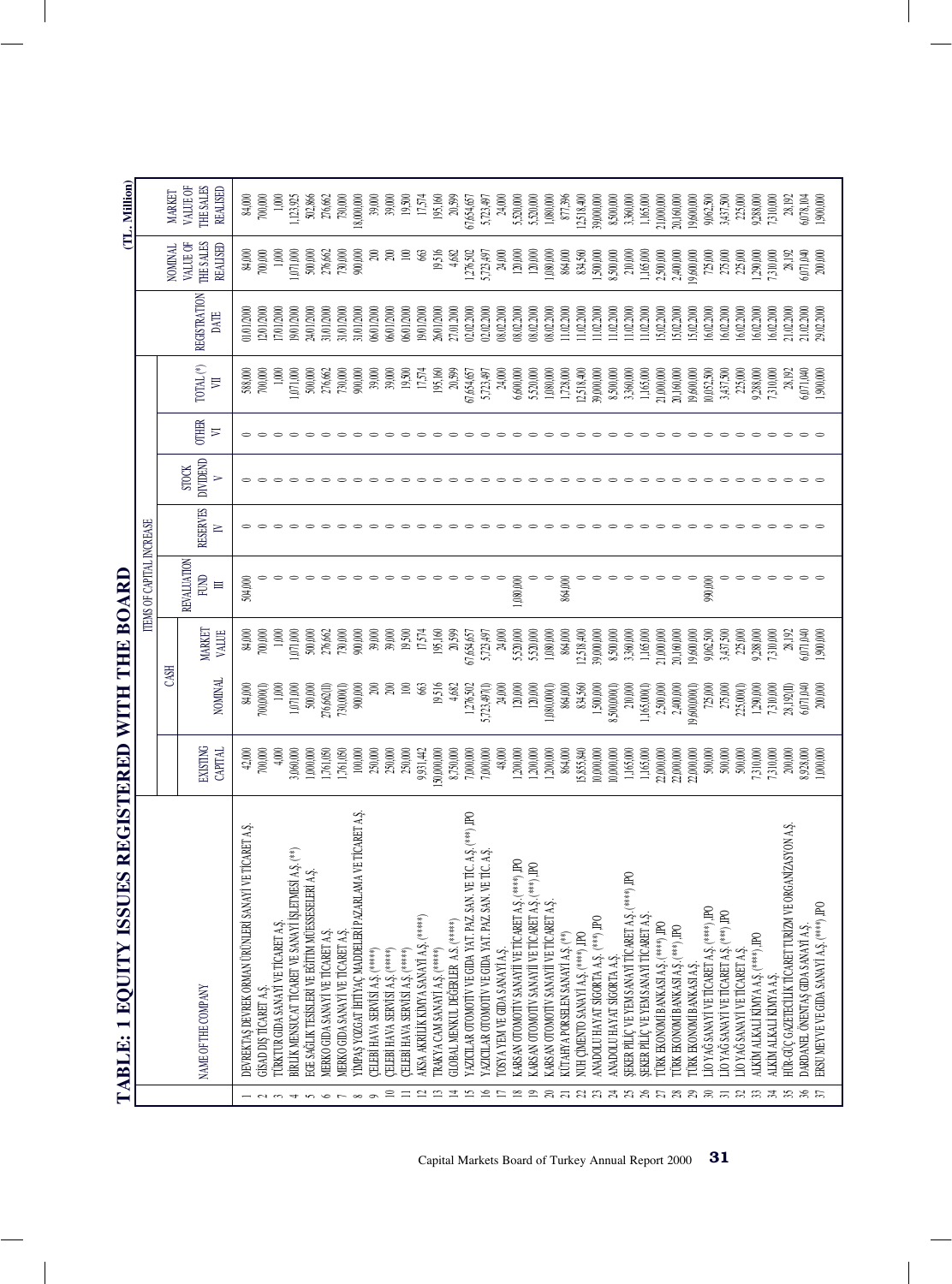| $\vdash$                                          | REGISTERED<br>ISSUE<br>ABLE: 1 EQUITY                                  |                            | WITH                  |                        | THE BOARD (Cont.          |                        |                           |                   |                                 |                             |                                     | (TL. Million)                |
|---------------------------------------------------|------------------------------------------------------------------------|----------------------------|-----------------------|------------------------|---------------------------|------------------------|---------------------------|-------------------|---------------------------------|-----------------------------|-------------------------------------|------------------------------|
|                                                   |                                                                        |                            |                       |                        | ITEMS OF CAPITAL INCREASE |                        |                           |                   |                                 |                             |                                     |                              |
|                                                   |                                                                        |                            | CASH                  |                        |                           |                        |                           |                   |                                 |                             | <b>NOMINAL</b>                      | <b>MARKET</b>                |
|                                                   |                                                                        |                            |                       |                        | REVALUATION               |                        | <b>STOCK</b>              |                   |                                 |                             | VALUE OF                            | VALUE OF                     |
|                                                   | NAME OF THE COMPANY                                                    | <b>EXISTING</b><br>CAPITAL | <b>NOMINAL</b>        | MARKET<br><b>VALUE</b> | <b>FUND</b><br>目          | <b>RESERVES</b><br>≧   | <b>DIVIDEND</b><br>$\geq$ | <b>OTHER</b><br>⋝ | TOTAL $(\hspace{0.1em}^*)$<br>買 | <b>REGISTRATION</b><br>DATE | <b>THE SALES</b><br><b>REALISED</b> | THE SALES<br><b>REALISED</b> |
|                                                   | ERSU MEYVE VE GIDA SANAYÍ A.Ş.                                         |                            | W                     |                        |                           |                        |                           |                   |                                 | 29.02.2000                  |                                     |                              |
| 282                                               | Ŀ.<br>SEK SÜT ENDÜSTRISI KURUMU SANAYI VE TİCARET                      | 5,149,000                  | 2149,0000             | 5.149,000              |                           |                        |                           |                   | 5,149,000                       | 29.02.2000                  | 5,149,000                           | 5,149,000                    |
| $\Rightarrow$                                     | BOSSA TİCARET VE SANAYİ İŞLT. T.A.Ş. (*****)                           | 18,000,000                 | $100,000$             | 520,000                |                           |                        | $\overline{\phantom{0}}$  |                   | 520,000                         | 10.02.2000                  | 100,000                             | 520,000                      |
| $\rightleftarrows$                                | ANADOLU GIDA SANAYI A.S. (*****                                        | 6,851,250                  | 743                   | 6,392                  |                           |                        |                           |                   | 6,392                           | 03.02.2000                  | FГ                                  | 6,392                        |
|                                                   | $S_{\cdot}$ (****)<br>YATAS YATAK VE YORGAN SANAYI VE TİCARET A.       | 2,430,000                  | 6,000                 | 105,000                |                           |                        |                           |                   | 105,000                         | 03.02.2000                  | 6,000                               | 105,000                      |
| 3 3 3 4 5 5 5 6 6 7 8 7 8 7 8 9 9 9 9 9 9 9 9 9 9 | BEKO ELEKTRONÍK A.Ş. (*****)                                           | 10,600,000                 | 51,549                | 134,576                |                           |                        |                           |                   | 134,576                         | 16.02.2000                  | 51,549                              | 134,576                      |
|                                                   | ANADOLU ANONIM TÜRK SİGORTA ŞTİ. (*****)                               | 12,000,000                 | 3,500                 | 34,300                 |                           |                        |                           |                   | 34,300                          | 16.02.2000                  | 3,500                               | 34,300                       |
|                                                   | ANADOLU ANONIM TÜRK SİGORTA ŞTİ. (*****)                               | 12,000,000                 | 1,600                 | 15,680                 |                           |                        |                           |                   | 15,680                          | 16.02.2000                  | 1,600                               | 15,680                       |
|                                                   | ANADOLU ANONIM TÜRK SİGORTA ŞTİ. (*****)                               | 12,000,000                 | $\Im$                 | 8,820                  |                           |                        |                           |                   | 8,820                           | 16.02.2000                  | $\boldsymbol{\%}$                   | 8,820                        |
|                                                   | CÍMENTAS ÍZMÍR CÍMENTO FABRÍKASI T.A.S. (*****)                        | $3,\!500,\!000$            | $\approx$             | 2,025                  |                           |                        |                           |                   | 2,025                           | 18.02.2000                  |                                     | 2,025                        |
|                                                   | ADEL KALEMCİLİK TİCARET VE SANAYİ A.S. (*****)                         | $500,\!000$                | 255                   | 7,912                  |                           |                        |                           |                   | 7,912                           | 17.02.2000                  | 25                                  | 7,912                        |
|                                                   | GLOBAL MENKUL DEGERLER A.S. (*****                                     | 8,750,000                  | 9245                  | 48,998                 |                           |                        |                           |                   | 48,998                          | 21.02.2000                  | 9,245                               | 48,998                       |
|                                                   | EREĞLİ DEMİR VE ÇELİK FABRİKALARI T. A.S. (*****)                      | 44,352                     | $\otimes$             | 14,100                 |                           |                        |                           |                   | 14,100                          | 25.02.2000                  | $\otimes$                           | 14,100                       |
|                                                   | TÜRK DIŞ TİCARET BANKASI A.Ş.                                          | 50,000,000                 |                       |                        | 5,171,846                 | 11,350                 | 44,519,322                | 297,482           | 50,000,000                      | 01.032000                   | 44,519,322                          | 44,519,322                   |
|                                                   | APEKS DIŞ TİCARET A.Ş. (**)                                            | $250,\!000$                | 1,000,000             | 1,000,000              | 450,000                   |                        |                           | 550,000           | 2,000,000                       | 07.03.2000                  | 1,000,000                           | 1,000,000                    |
|                                                   | DENTAŞ KAĞIT SANAYI A.Ş.                                               | 1,500,000                  | 525,000               | 525,000                | 85,750                    |                        |                           | 7,639,250         | 8,250,000                       | 06.03.2000                  | 525,000                             | 525,000                      |
|                                                   | ISIKLAR AMBALAJ SANAYÎ VE TÎCARET A.Ş.                                 | 2,419,592                  | 365,550               | 365,50                 |                           |                        |                           |                   | 365,550                         | 03.03.2000                  | 365,530                             | 6,132,100                    |
|                                                   | TOPRAKBANK A.Ş. (**)                                                   | 33,720,000                 | 11,802,000            | 11,802,000             |                           |                        |                           |                   | 11,802,000                      | 08.03.2000                  | 11,802,000                          | 11,802,000                   |
|                                                   | <b>ÜRK HAVA YOLLARI A.O.</b> (**)                                      | 50,000,000                 | 50,000,000            | 50,000,000             | 50,000,000                |                        |                           |                   | 100,000,000                     | 08.03.2000                  | 50,000,000                          | 50,083,945                   |
|                                                   | TÜRKİYE SINAİ KALKINMA BANKASI A.Ş.                                    | 16,000,000                 |                       |                        | 1,773,036                 |                        | 8,800,000                 | 1,426,964         | 12,000,000                      | 08.03.2000                  | 8,800,000                           | 8,800,000                    |
|                                                   | HACI ÖMER SABANCI HOLDÍNG A.Ş. (**)                                    | 125,000,000                | 167,500,000           | 167,500,000            | 29,505,643                |                        |                           | 27994357          | 325,000,000                     | 08.03.2000                  | 67,500,000                          | 168,044,079                  |
|                                                   | MENSA MENSUCAT SANAYÎ VE TÎCARET A.S. (**)                             | 1,700,000                  | 6,800,000             | 6,800,000              |                           |                        |                           |                   | 6,800,000                       | 08.03.2000                  | 6,800,000                           | 6,816,449                    |
|                                                   | BSH PROFILO ELEKTRIKLI GEREÇLER SANAYIİ A.Ş.                           | 3,523,500                  |                       |                        | 10,046,993                |                        |                           | 2,929,507         | 12,976,500                      | 08.03.2000                  | 1,899,873                           | 1,899,873                    |
|                                                   | IŞ GENEL FİNANSAL KİRALAMA A.Ş. (****), IPO                            | 6,000,000                  | 2,500,000             | 8,750,000              |                           |                        |                           |                   | 8,750,000                       | 09.03.2000                  | 2,500,000                           | 8,750,000                    |
|                                                   | IŞ GENEL FİNANSAL KİRALAMA A.Ş                                         | 6,000,000                  | (1000, 000, 60)       | 6,000,000              |                           |                        |                           |                   | 6,000,000                       | 09.03.2000                  | 6,000,000                           | 6,000,000                    |
|                                                   | DOĞAN BURDA RİZZOLİ DERGİ YAYINCILIK VE PAZARLAMA A.Ş. (***) ,IPO      | 750,000                    | 112,500               | 11,250,000             |                           |                        |                           |                   | 11,250,000                      | 09.03.2000                  | 112,500                             | 11,250,000                   |
|                                                   | EGS HOLDING A.S. (****) ,IPO                                           | 75,000,000                 | 25,000,000            | 57,500,000             |                           |                        |                           |                   | 57,500,000                      | 09.03.2000                  | 25,000,000                          | 57,500,000                   |
|                                                   | DİRİTEKS DİRİLİŞ TEKSTİL SANAYİ VE TİCARET A.Ş                         | 360,000                    | 329,087(III)          | 329,087                |                           |                        |                           |                   | 329,087                         | 10.03.2000                  | 329,087                             | 329,087                      |
|                                                   | BESAŞ BİRLEŞİK ESNAF VE SANATLARLARI G. T. VE TEKEL ÜR. SAN. TİC. A.Ş. | 250,000                    | 250,000               | 250,000                |                           |                        |                           |                   | 250,000                         | 23.03.2000                  | 250,000                             | 250,000                      |
| 885888                                            | OSTÍM ENDÜSTRÍYEL YATIRIMLAR VE ÍSLETME A.Ş                            | 150,000                    | 96,750(III)           | 96,750                 |                           |                        |                           |                   | 96,750                          | 28.03.2000                  | 96,750                              | 96,750                       |
|                                                   | TOPRAK FACTORING AS                                                    | 2,270,700                  |                       |                        |                           | 3,201,687<br>4,586,868 |                           |                   | 3,201,687                       | 31.03.2000                  | ,602,776                            | 1,602,776                    |
|                                                   | TOPRAK FİNANSAL KİRALAMA A.Ş.                                          | 1,960,200                  |                       |                        |                           |                        |                           |                   | 4,586,868                       | 31.03.2000                  | 2,346,552                           | 2,346,552                    |
|                                                   | ADEL KALEMCİLİK TİCARET VE SANAYİ A.S. (*****)                         | 500,000                    |                       | 1,388                  |                           |                        | $\Rightarrow$             |                   | 1,388                           | 08.03.2000                  |                                     | 1,388                        |
|                                                   | TÜRK DEMİR DÖKÜM FABRİKALARI A.Ş. (*****)                              | (0,000,000)                |                       | 2,560                  |                           |                        |                           |                   | 2,560                           | 03.03.2000                  |                                     | 2,560                        |
| F R R                                             | ZOCAM A.S. (*****)                                                     | 3,000,000                  | $x \geqslant \Xi$ $x$ | 982                    |                           |                        |                           |                   | 982                             | 03.03.2000                  |                                     |                              |
|                                                   | KAV DANIŞMANLIK PAZ. VE TİC. A.Ş. (*****)                              | $6,435,\!000$              |                       | 261                    |                           |                        | $\Rightarrow$             |                   |                                 | 21.03.2000                  | ងទី្ទងខ្ញ                           |                              |
| 혼                                                 | TAT KONSERVE SANAYİ A.Ş. (*****)                                       | 7,000,000                  | 2,000                 | 24,000                 |                           |                        |                           |                   | 24,000                          | 28.03.2000                  |                                     | 000                          |
|                                                   |                                                                        |                            |                       |                        |                           |                        |                           |                   |                                 |                             |                                     |                              |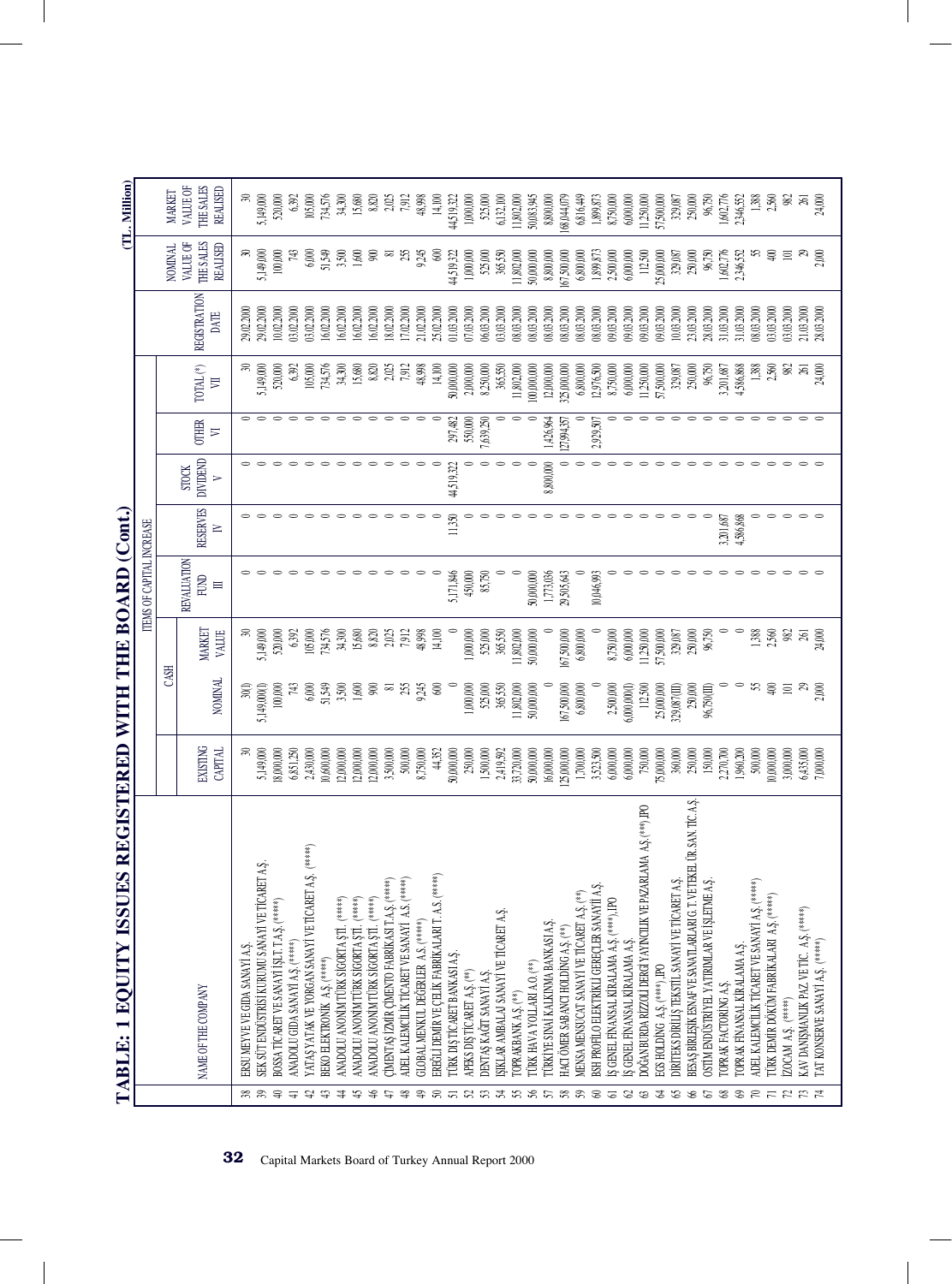|                         | REGISTERED WITH THE BOARD (Cont.<br>TABLE: 1 EQUITY ISSUES                            |                         |                          |                        |                           |                             |                                 |              |                                    |                          |                              | (TL. Million)                |
|-------------------------|---------------------------------------------------------------------------------------|-------------------------|--------------------------|------------------------|---------------------------|-----------------------------|---------------------------------|--------------|------------------------------------|--------------------------|------------------------------|------------------------------|
|                         |                                                                                       |                         |                          |                        | ITEMS OF CAPITAL INCREASE |                             |                                 |              |                                    |                          |                              |                              |
|                         |                                                                                       |                         | CASH                     |                        |                           |                             |                                 |              |                                    |                          | <b>NOMINAL</b>               | <b>MARKET</b>                |
|                         |                                                                                       |                         |                          |                        | REVALUATION               |                             | <b>DIVIDEND</b><br><b>STOCK</b> | <b>OTHER</b> | $\text{TCIAL} \left( ^{*} \right)$ | <b>REGISTRATION</b>      | <b>VALUE OF</b>              | <b>VALUE OF</b>              |
|                         | NAME OF THE COMPANY                                                                   | EXISTING<br>CAPITAL     | NOMINAL                  | MARKET<br><b>VALUE</b> | END<br>$\equiv$           | <b>RESERVES</b><br>$\simeq$ | $\geq$                          | ⋝            | $\equiv$                           | DATE                     | THE SALES<br><b>REALISED</b> | THE SALES<br><b>REALISED</b> |
|                         | ANADOLU GIDA SANAYİ A.S. (*****)                                                      | 6,851,250               | 304                      | 1,218                  |                           |                             |                                 |              | 1218                               | 28.03.2000               | ≋                            | 1,218                        |
| 75                      | CIMSA CIMENTO SANAYI VE TICARET A.S. (*****)                                          | 6,848,000               | $\mathbb{R}$             | 3,060                  |                           |                             |                                 |              | 3,060                              | 28.03.2000               | $\Xi$                        | 3,060                        |
|                         | VAKIF GAYRÍMENKUL YATIRIM ORTAKLIĞI A.Ş.                                              | 2,000,453               |                          |                        |                           |                             | 1,500,339                       |              | 1,500,339                          | 01.03.2000               | 1,500,339                    | 1,500,339                    |
|                         | FİNANS YATIRIM ORTAKLIĞI A.Ş.(**)                                                     | 000,000,1               | 2,000,000                | 2,000,000              |                           |                             |                                 |              | 2,000,000                          | 06.03.2000               | 2,000,000                    | 2,000,282                    |
|                         | OSMANLI GAYRİMENKUL YATIRIM ORTAKLIĞI A.Ş.(**)                                        | $5,\!000,\!000$         | 000,000,01               | 0,000,000              |                           |                             |                                 |              | 10,000,000                         | 22.03.2000               | 10,000,000                   | 12,500,000                   |
|                         | İŞ YATIRIM ORTAKLIĞI A.Ş.(**)                                                         | 6,000,000               | 10,200,000               | 000,000,000            |                           |                             | 13,800,000                      |              | 24,000,000                         | 31.03.2000               | 24,000,000                   | 24,007,676                   |
|                         | SEKER SIGORTA A.S.                                                                    | 715,200                 | 1,001,280                | 1,001,280              | 549,867                   |                             |                                 | 165,333      | 1,716,480                          | 000210300                | 1,001,280                    | 1,001,280                    |
|                         | DİRİTEKS DİRİLİŞ TEKSTİL SANAYİ VE TİCARET A.Ş.<br>TOPRAK FACTORING A.Ş               | 360,000<br>2,270,400    | 329,087(III)             | 329,087                |                           | 3,201,687                   |                                 |              | 329,087<br>3,201,687               | 04.04.2000<br>04.04.2000 |                              |                              |
|                         | TOPRAK FİNANSAL KİRALAMA A.Ş.                                                         | 1,960,200               |                          |                        |                           | 4,586,868                   |                                 |              | 4,586,868                          | 04.04.2000               |                              |                              |
|                         | DEVA HOLDING A.S. (**)                                                                | 4,000,000               | 8,000,000                | 8,000,000              | 3,845,953                 |                             |                                 | 154,047      | 12,000,000                         | 04.04.2000               | 8,000,000                    | 8,078,705                    |
|                         | OSTÍM ENERJÍ OTOPRODŮKSÍYON SANAYÍ VE TÍCARET A.S.                                    | $32,\!000$              | 14,000(I)                | 14,000                 |                           |                             |                                 |              | 14,000                             | 04.04.2000               | 14,000                       | 14,000                       |
|                         | İLTAŞ İLAÇ SANAYİ VE TİCARET A.Ş.                                                     | $500,\!000$             | 55,000                   | 55,000                 |                           |                             |                                 |              | 55,000                             | 06.04.2000               | 55,000                       | 55,000                       |
|                         | SODA SANAYII A.Ş. (***) ,IPO                                                          | 18,960,000              | 2,107,000                | 15,170,400             |                           |                             |                                 |              | 15,170,400                         | 07.04.2000               | 2,107,000                    | 15,170,400                   |
|                         | SODA SANAYİİ A.Ş. (****) .IPO                                                         | 18,960,000              | 1,054,000                | 7,588,800              |                           |                             |                                 |              | 7,588,800                          | 07.04.2000               | 1,054,000                    | 7,588,800                    |
|                         | SODA SANAYII A.Ş.                                                                     | 18,960,000              | 17,906,000(I)            | 17,906,000             |                           |                             |                                 |              | 17,906,000                         | 07.04.2000               | 17,906,000                   | 17,906,000                   |
|                         | Á.S.<br>GOLDAŞ KUYUMCULUK SANAYİ İTHALAT İHRACAT                                      | 2,500,000               |                          |                        |                           |                             | 3,000,000                       | $1,500,000$  | 4,500,000                          | 07.04.2000               | 3,000,000                    | 3,000,000                    |
|                         | PARK TEKSTİL SANAYİ VE TİCARET A.Ş. (**)                                              | 2,400,000               | 4,800,000                | 4,800,000              | 2,400,000                 |                             |                                 |              | 7,200,000                          | 18.042000                | 4,800,000                    | 4,802,505                    |
|                         | Á\$.<br>IYAS ISPARTA YATIRIM GIDA SANAYİ VE TİCARET                                   | $480,000$               | 480,000(III)             | 681,419                |                           |                             |                                 |              | 681,419                            | 20.04.2000               | 480,000                      | 681,419                      |
|                         | ANADOLU ANONIM TÜRK SIGORTA ŞİRKETİ                                                   | 12,000,000              |                          |                        | 1,700,000                 | 1,900,000                   | 14,400,000                      |              | 18,000,000                         | 21.04.2000               | 14,400,000                   | 14,400,000                   |
|                         | BATISÖKE SÖKE ÇİMENTO SANAYİ T.A.Ş. (****) ,IPO                                       | 11,250,000              | 2,812,500                | 12,656,250             |                           |                             |                                 |              | 12,656,250                         | 21.04.2000               | 2,812,500                    | 12,656,250                   |
|                         | BATISÖKE SÖKE ÇİMENTO SANAYİ T.A.Ş.                                                   | 11,250,000              | 8,437,500(I)             | 8,437,500              |                           |                             |                                 |              | 8,437,500                          | 21.04.2000               | 8,437,500                    | 8,437,500                    |
|                         | LOGO YAZILIM SANAYİ VE TİCARET A.Ş. (***) ,IPO<br>LOGO YAZILIM SANAYİ VE TİCARET A.Ş. | $35,\!000$<br>35,000    | $121,\!000$<br>35,000(I) | 3,509,000<br>35,000    | 143,000                   | 506,000                     |                                 |              | 4,158,000<br>35,000                | 21.04.2000<br>21.04.2000 | $121,\!000$<br>35,000        | 3,509,000<br>35,000          |
|                         | SABAH PAZARLAMA A.Ş. (**)                                                             | $250,\!000$             | 4,750,000                | 4,750,000              |                           |                             |                                 |              | 4,750,000                          | 21.04.2000               | 4,750,000                    | 4,759,908                    |
| $\geq$                  | ALTERNATIFBANK A.S.                                                                   | 14,900,000              |                          |                        | 2,562,461                 |                             | 27,233,000                      | 4539         | 29,800,000                         | 24.04.2000               | 27,233,000                   | 27,233,000                   |
| $\Xi$                   | DÍTAS DOĞAN YEDEK PARÇA İMALAT VE TEKNİK A.Ş.                                         | 393,750                 |                          |                        |                           |                             | 110,250                         |              | 110,250                            | 24.04.2000               | 110,250                      | 110,250                      |
| $\overline{\Xi}$        | AKBANK T.A.Ş.                                                                         | 250,000,000             |                          |                        | 28,796,000                |                             | 220,000,000                     | 1,204,000    | 250,000,000                        | 25.04.2000               | 20,000,000                   | 20,000,000                   |
| $\overline{\mathbb{E}}$ | AKSA AKRİLİK KİMYA SANAYİ A.Ş.                                                        | 9,931,442               |                          |                        |                           |                             | 7,448,582                       |              | 7,448,582                          | 25.04.2000               | 7,448,582                    | 7,448,582                    |
| ਭੁ                      | CARSI BÜYÜK MAĞAZACILIK A.S. (**)                                                     | 1,650,000               | 3,300,000                | 3,300,000              |                           |                             |                                 |              | 3,300,000                          | 25.04.2000               | 3,300,000                    | 3,300,560                    |
| $\overline{\mathbb{E}}$ | BORUSAN BİRLEŞİK BORU FABRİKALARI A.Ş.                                                | $000,000$               |                          |                        | 4,860,000                 |                             | 540,000                         |              | 5,400,000                          | 26.04.2000               | 540,000                      | 540,000                      |
| ভূ<br>$\overline{\Xi}$  | BOROVA YAPI ENDÜSTRİ A.Ş.<br><b>BOLU ÇİMENTO SANAYİİ A.Ş.</b>                         | $360,000$<br>14,666,933 |                          |                        | 560,000<br>6,535,586      | 100,000                     | 3,585,032<br>$600,000$          |              | 1,260,000<br>10,120,618            | 26.04.2000<br>26.04.2000 | 3,585,032<br>600,000         | 600,000<br>3,585,032         |
| $\overline{\mathbb{g}}$ | TÜRKİYE İŞ BANKASI A.Ş. (**)                                                          | 279,399,000             | 72,686,900               | 72,686,900             | 85,200,000                | 109,552,100                 |                                 | 12,126,000   | 279,565,000                        | 07.04.2000               | 72,686,900                   | 74,961,183                   |
| $\overline{\mathbb{B}}$ | UŞAK SERAMİK SANAYİİ A.Ş. (**)                                                        | $209,290$               | 1,046,453                | 1,046,453              | 682,643                   | 551,027                     |                                 | 10,586       | 2,290,709                          | 27.04.2000               | 1,046,453                    | 1,068,208                    |
| $\equiv$                | SEZGİNLER GIDA SANAYİ VE TİCARET A.Ş. (***),IPO                                       | 3,856,000               | 964,000                  | 16,870,000             |                           |                             |                                 |              | 16,870,000                         | 27.04.2000               | 964,000                      | 16,870,000                   |
| Ξ                       | SEZGİNLER GIDA SANAYİ VE TİCARET A.Ş.                                                 | 3,856,000               | 3,856,000(I)             | 3,856,000              |                           |                             |                                 |              | 3,856,000                          | 27.04.2000               | 3,856,000                    | 3,856,000                    |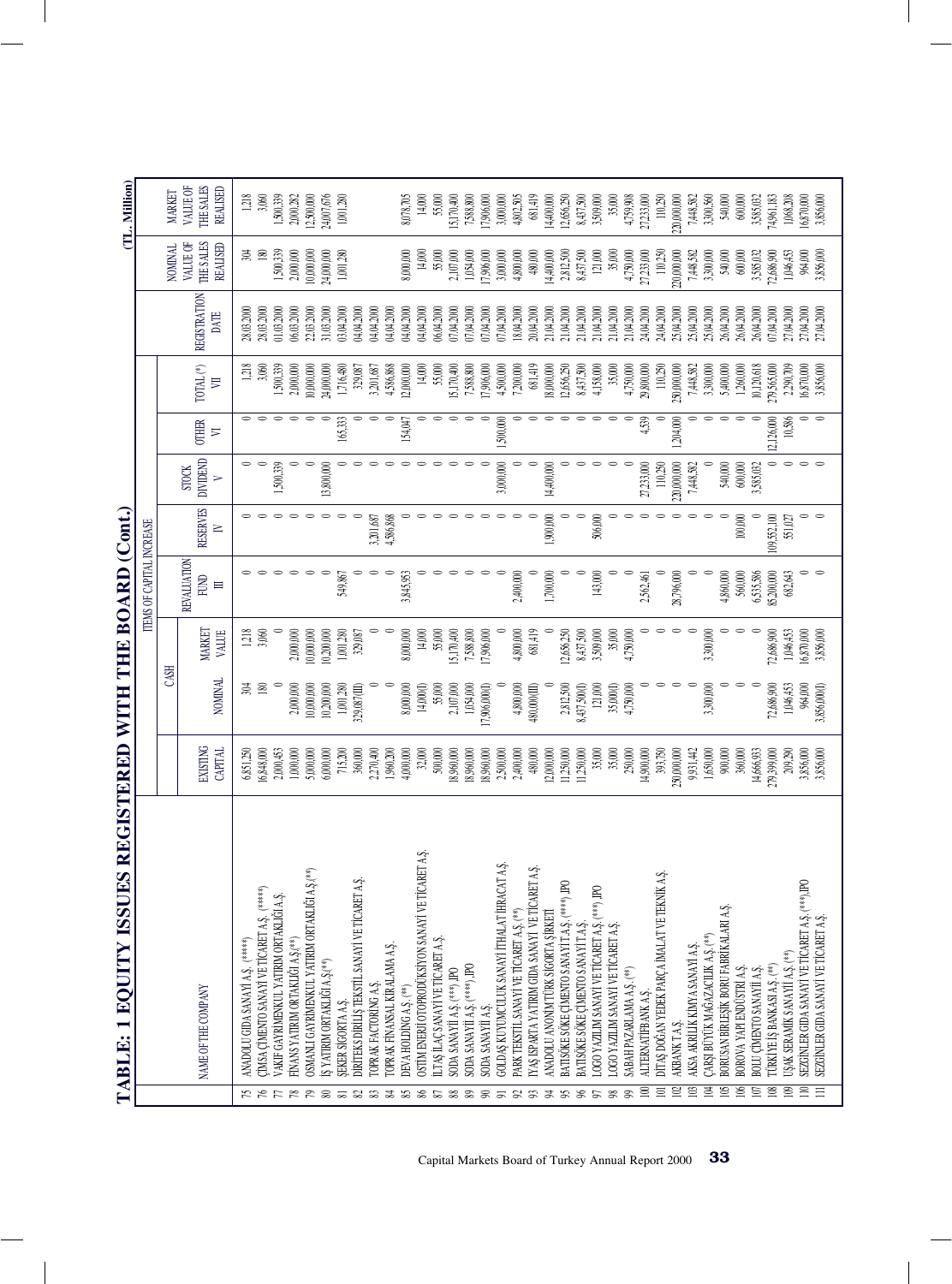|                          | <b>REGISTERED</b><br><b>TABLE: 1 EQUITY ISSUE</b>                      |                 | WITH           |            | THE BOARD (Cont.          |                 |                 |                          |                             |                     |                | (TL. Million)    |
|--------------------------|------------------------------------------------------------------------|-----------------|----------------|------------|---------------------------|-----------------|-----------------|--------------------------|-----------------------------|---------------------|----------------|------------------|
|                          |                                                                        |                 |                |            | ITEMS OF CAPITAL INCREASE |                 |                 |                          |                             |                     |                |                  |
|                          |                                                                        |                 | CASH           |            |                           |                 |                 |                          |                             |                     | <b>NOMINAL</b> | <b>MARKET</b>    |
|                          |                                                                        |                 |                |            | REVALUATION               |                 | <b>STOCK</b>    |                          |                             |                     | VALUE OF       | <b>VALUE OF</b>  |
|                          | NAME OF THE COMPANY                                                    | <b>EXISTING</b> |                | MARKET     | EUND                      | <b>RESERVES</b> | DIVIDEND        | <b>OTHER</b>             | TOTAL $(\text{\texttt{*}})$ | <b>REGISTRATION</b> | THE SALES      | <b>THE SALES</b> |
|                          |                                                                        | CAPITAL         | <b>NOMINAL</b> | VALUE      | Ħ                         | ≧               | $\geq$          | ⋝                        | $\equiv$                    | DATE                | REALISED       | <b>REALISED</b>  |
| $\Xi$                    | TED. SAN. VE TIC. A.S.<br>ESGÍMTAS ESNAF VE SANAT. G. VE İHT. MAD. TEM | 300,000         | $700,000$      | $700,000$  |                           |                 |                 |                          | 700,000                     | 27.04.2000          | $700,000$      | 700,000          |
| $\Xi$                    | ΑŚ.<br>ODÖKSAN OSMANELİ DÖKÜM SANAYİ VE TİCARET                        | 268,576         | 1,048,023      | 1,048,023  | 683,400                   |                 |                 | $\circ$ $\circ$          | 1,731,423                   | 27.04.2000          | 048,023        | 1,048,023        |
| $\overline{14}$          | UŞAK SERAMİK SANAYİİ A.Ş. (*****)                                      | 209,290         |                | 3,187      |                           |                 |                 | $\circ$                  | 3,187                       | 04.04.2000          |                | 3,187            |
| $\overline{15}$          | T SISE VE CAM FABRIKALARI A.S. (*****)                                 | 79,000,000      | $\approx$      | 1,840      |                           |                 |                 |                          | 1,840                       | 20.04.2000          |                | 1.840            |
| $\vert$ if               | AK YATIRIM ORTAKLIĞI A.Ş.(**)                                          | 1,000,000       | 5,000,000      | 5,000,000  |                           |                 |                 |                          | 5,000,000                   | 27.04.2000          | 5,000,000      | 5,002,891        |
| Ξ                        | İŞ GAYRİMENKUL YATIRIM ORTAKLIĞI A.Ş.(**)                              | 70,000,000      | 000000000      | 0,500,000  | 7,671,788                 |                 | 228,212         | 2,600,000                | 21,000,000                  | 27.04.2000          | 21,000,000     | 21,003,883       |
| $\overline{118}$         | GÜNEŞ SIGORTA A.Ş.                                                     | 10,000,000      |                |            |                           |                 | $5,\!000,\!000$ |                          | 5,000,000                   | 02.05.2000          | 5,000,000      | 5,000,000        |
| $\overline{19}$          | TEKSTİL BANKASI A.Ş.                                                   | 20,000,000      |                |            |                           |                 | 20,000,000      |                          | 20,000,000                  | 02.05.2000          | 20,000,000     | 20,000,000       |
| হ                        | VAN YÜN İPLİĞİ SANAYİ VE TİCARET A.S.                                  | 15,220          | 59,780         | 59,780     |                           |                 |                 | $\overline{\phantom{0}}$ | 59,780                      | 02.052000           | 59,780         | 59,780           |
| $\overline{2}$           | VESTEL ELEKTRONIK SANAYI VE TICARET A.Ş.                               | 4,000,000       | 600,000        | 600,000    |                           |                 |                 | $\circ$                  | 600,000                     | 03.05.2000          | 600,000        | 600,000          |
| $\overline{z}$           | ÜNYE ÇİMENTO SANAYİ VE TİCARET A.Ş. (**)                               | 14,060,408      | 1,110,069      | 1,110,069  | 2,849,188                 |                 | 7,389,711       | 33,055                   | 11,382,023                  | 03.05.2000          | 8,499,781      | 8,503,054        |
| $\overline{z}$           | PETROL OFISI A.S. (**)                                                 | 20,000,000      | 7,000,000      | 7,000,000  | 6,000,000                 | 7,000,000       |                 |                          | 30,000,000                  | 03.05.2000          | 7,000,000      | 7,088,267        |
| ষ                        | OLMUKSA INTERNATIONAL PAPER-SABANCI AMB. SAN. VE TÍC. A.S. (**)        | 1,270,500       | 2,795,100      | 2,795,100  |                           |                 |                 |                          | 2,795,100                   | 08.05.2000          | 2.795,100      | 2,859,149        |
| $\overline{\mathbb{Z}}$  | DESBAȘ ÎSTANBUL DERI VE ENDÜSTRI BÖLGE KURUCU VE IȘLETICISI A.S.       | $6,620$         | 13,240         | 13240      |                           |                 |                 |                          | 13,240                      | 08.05.2000          | 13,240         | 13,240           |
| শ্ৰ                      | FİNANS FİNANSAL KİRALAMA A.Ş.                                          | 6,000,000       |                |            | 389,306                   |                 | 4,610,694       |                          | 5,000,000                   | 09.05.2000          | 4,610,694      | 4,610,694        |
| $\mathcal{L}$            | KARSUSAN KARADENİZ SU ÜRÜNLERİ SANAYİ A.Ş.                             | 7,200           | $180,800$      | $180,800$  | 64,000                    |                 |                 |                          | $244,\!800$                 | 09.05.2000          | 180,800        | 180,800          |
| $\overline{\mathbb{E}}$  | ASELSAN ELEKTRONIK SANAYI VE TİCARET A.Ş.                              | 4,900,500       |                |            | 2,450,250                 |                 | 2,450,250       |                          | 4,900,500                   | 10.05.2000          | 2,450,250      | 2,450,250        |
| হা                       | DEMIRBANK T.A.Ş.                                                       | 85,000,000      |                |            | 9,857,622                 | 5,327,945       | 100,470,000     | 5,044,433                | 20,700,000                  | 10.052000           | 00,470,000     | 00,470,000       |
| $\overline{\mathcal{S}}$ | FİNANSBANK A.S.                                                        | 63,250,000      |                |            | 3,650,107                 |                 | 41,112,500      | 12,162,393               | 56,925,000                  | 17.05.2000          | 41,112,500     | 41,112,500       |
| $\Xi$                    | ALTINYAĞ KOMBİNALARI A.Ş. (****) ,IPO                                  | 1,036,800       | 2,229,120      | 8,947,520  |                           |                 |                 |                          | 18,947,520                  | 12.05.2000          | 2,229,120      | 18,947,520       |
| $\overline{z}$           | ALTINYAĞ KOMBİNALARI A.Ş.                                              | 1,036,800       | 1,036,800(I)   | 1,036,800  |                           |                 |                 |                          | 1,036,800                   | 12.05.2000          | 1,036,800      | 1,036,800        |
| $\overline{3}$           | <b>İZMİR DEMİR ÇELİK A.Ş.</b>                                          | 24,900,000      | 9,960,000      | 9,960,000  | 27,390,000                |                 |                 |                          | 37,350,000                  | 12.05.2000          | 9,960,000      | 805,041,01       |
| ਲ੍                       | GRUBU A.Ş. (****) .FO<br>ZORLU ENERJÍ ELEKTRÍK ÜDEÜÍK VE OTOPRODŮKTÖR  | 2,350,000       | 7,650,000      | 9,650,000  |                           |                 |                 |                          | 39,650,000                  | 2.05.2000           | 7,650,000      | 39,650,000       |
| $\overline{\mathbb{E}}$  | ZORLU ENERJÍ ELEKTRÍK ÜDEÜÍK VE OTOPRODŮKTÖR GRUBU A.Ş.                | 2,350,000       | 2,350,000(I)   | 2,350,000  |                           |                 |                 |                          | 2,350,000                   | 12.05.2000          | 2,350,000      | 2,350,000        |
| $\overline{36}$          | NET HOLDING A.S. (**)                                                  | 12,495,000      | 12,495,000     | 2,495,000  | 70,355                    | 2,954,310       |                 | 1,348,585                | 16,868,250                  | 15.05.2000          | 25,347,369     | 25,499,840       |
| $\overline{57}$          | HEKTAŞ TİCARET TAS. (**)                                               | 7,060,000       | 1,500,250      | 1,500,250  | 1,747,350                 |                 |                 |                          | 3,247,600                   | 2.052000            | 1,500,250      | 1,515,764        |
| $\overline{38}$          | SINAİ YATIRIM BANKASI A.Ş. $\left(^{***}\right)$ ,<br>IPO              | 10,000,000      | 12,500,000     | 38,750,000 |                           |                 |                 |                          | 38,750,000                  | 15.05.2000          | 12,500,000     | 38,750,000       |
| $\overline{\mathscr{L}}$ | SINAİ YATIRIM BANKASI A.Ş                                              | 10,000,000      | 0.0000000      | 0,000,000  |                           |                 |                 |                          | 10,000,000                  | 15.05.2000          | 10,000,000     | 10,000,000       |
| ₽                        | BINGÖL HOLDING A.Ş. (****) ,IPO                                        | 50,000          | 250,000        | 250,000    |                           |                 |                 | $\circ$                  | 250,000                     | 16.052000           | 250,000        | 250,000          |
| $\equiv$                 | <b>BÍNGÖL HOLDÍNG A.S.</b>                                             | $30,\!000$      | 50,000(I)      | $50\,000$  |                           |                 |                 | $\qquad \qquad \circ$    | $50,000$                    | 16.05.2000          | 50,000         | 50,000           |
| 로                        | VE TICARET A.Ş. (**)<br>DERÍMOD KONFEKSÍYON AYAKKABI DERÍ SANAYÍ       | $500,000$       | 500,000        | 00000      | 000,000,1                 |                 |                 |                          | 2,500,000                   | 17.052000           | 500,000        | 1,500,934        |
| $\Xi$                    | EGS EGE GİYİM SANAYİ VE DIŞ TİCARET A.Ş. (**)                          | 3,500,000       | 7,000,000      | 7,000,000  | 1,750,000                 | 950,000         |                 | 800,000                  | 10,500,000                  | 18.05.2000          | 000,000        | 1,536,746        |
| 匡                        | ALFA MENKUL DEĞERLER A.S.                                              | 2,300,000       |                |            |                           |                 | 500,000         |                          | 500,000                     | 18.05.2000          | 500,000        | 700,000          |
| 띺                        | AYGAZ A.Ş.                                                             | 0,000,000       |                |            | 5,000,000                 |                 | 5,000,000       |                          | 10,000,000                  | 24.05.2000          | 5,000,000      | 5,000,000        |
| 呈                        | SELÇUK GIDA ENDÜSTRİ İHRACAT İTHALAT A.Ş.                              | 1,600,000       | 3,200,000      | 3,200,000  |                           |                 |                 |                          | 3,200,000                   | 25.05.2000          | 1,960,000      | 1,960,000        |
| 토                        | DENTAŞ AMBALAJ VE KAĞIT SANAYİİ A.Ş. (****) ,IPO                       | 8,000,000       | 2,000,000      | 7,000,000  |                           |                 |                 |                          | 7,000,000                   | 26.05.2000          | 2,000,000      | 7,000,000        |
| $\overline{\mathcal{Z}}$ | CELIK HALAT VE TEL SANAYIİ A.Ş.                                        | 997,150         |                |            | 877,492                   |                 | 119,658         |                          | 997,150                     | 26.05.2000          | 119,658        | 119,658          |
|                          |                                                                        |                 |                |            |                           |                 |                 |                          |                             |                     |                |                  |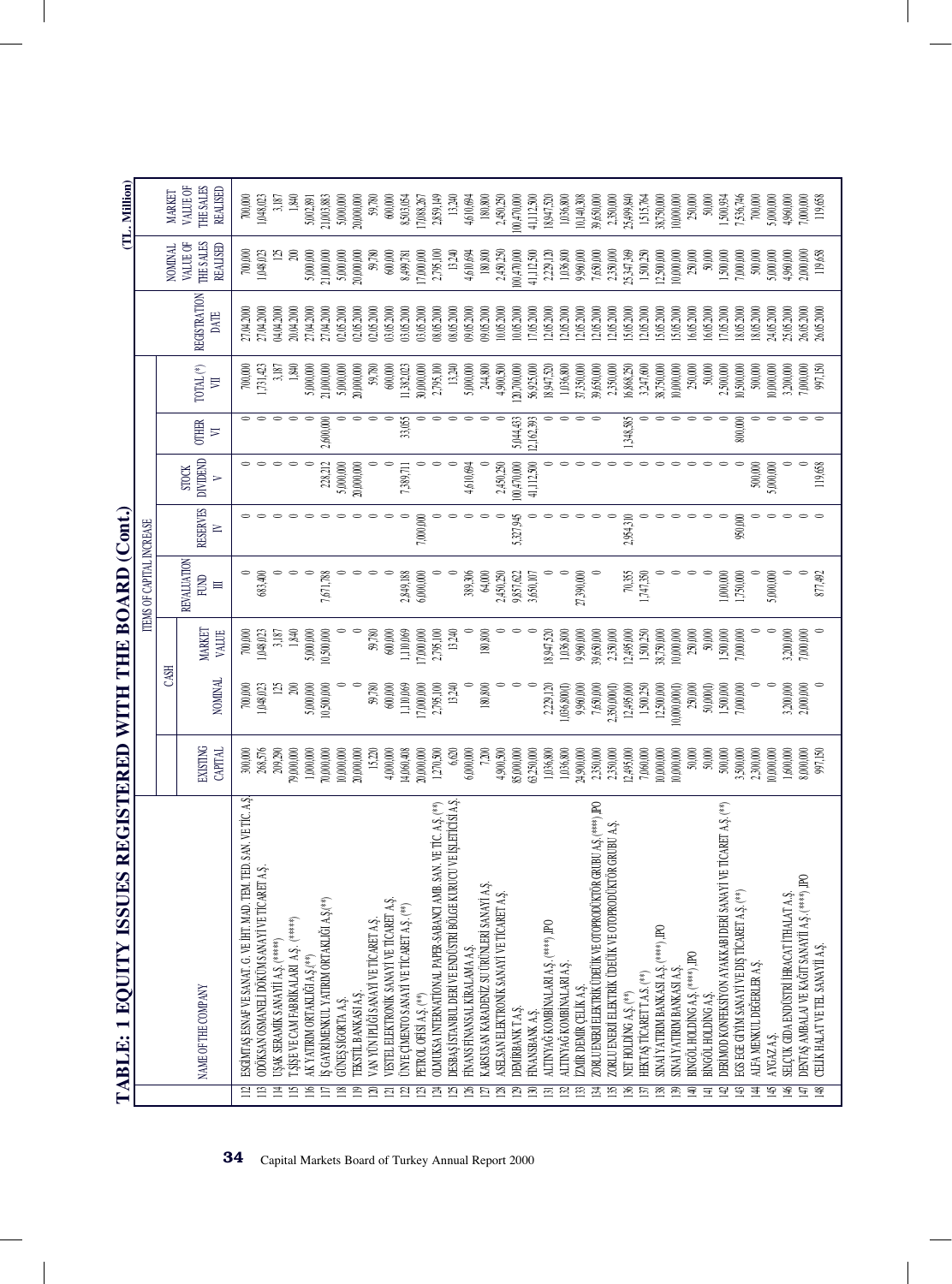|                        | REGISTERED<br><b>TABLE: 1 EQUITY ISSUES</b>                                                                                                              |                     | NTTH           |                        | THE BOARD (Cont.          |                      |                           |                                |                            |                          |                       | (TL. Million)              |
|------------------------|----------------------------------------------------------------------------------------------------------------------------------------------------------|---------------------|----------------|------------------------|---------------------------|----------------------|---------------------------|--------------------------------|----------------------------|--------------------------|-----------------------|----------------------------|
|                        |                                                                                                                                                          |                     |                |                        | ITEMS OF CAPITAL INCREASE |                      |                           |                                |                            |                          |                       |                            |
|                        |                                                                                                                                                          |                     | CASH           |                        |                           |                      |                           |                                |                            |                          | <b>NOMINAL</b>        | MARKET                     |
|                        |                                                                                                                                                          |                     |                |                        | <b>REVALUATION</b>        |                      | <b>STOCK</b>              |                                |                            |                          | VALUE OF              | VALUE OF                   |
|                        | NAME OF THE COMPANY                                                                                                                                      | EXISTING<br>CAPITAL | NOMINAL        | MARKET<br><b>VALUE</b> | <b>ENUR</b><br>$\equiv$   | <b>RESERVES</b><br>≧ | <b>DIVIDEND</b><br>$\geq$ | <b>OTHER</b><br>$\overline{z}$ | TOTAL $(^{*})$<br>$\equiv$ | REGISTRATION<br>DATE     | THE SALES<br>REALISED | <b>HESALES</b><br>REALISED |
| $\mathfrak{B}$         | YAPI KREDİ BANKASI A.Ş.                                                                                                                                  | 239,982,358         |                |                        | 59,029,094                |                      | 153,592,346               | 48,959,330                     | 261,580,770                | 29.05.2000               | 153,592,346           | 153,592,346                |
| 150                    | ACIBADEM SAĞLIK HİZMETLERİ VE TİCARET A.Ş. (****) ,IPO                                                                                                   | 90,000              | 300,000        | 000,000,               | 1,022,203                 | 587,797              |                           |                                | 10,610,000                 | 30.05.2000               | 300,000               | 9,000,000                  |
| $\overline{5}$         | ACIBADEM SAĞLIK HİZMETLERİ VE TİCARET A.Ş.                                                                                                               | 90,000              | 90,000(l)      | 90,000                 |                           |                      |                           |                                | 90,000                     | 30.05.2000               | 90,000                | 90,000                     |
| $\Sigma$ $\Sigma$      | TUKAS TURGUTLU KONSERVECILIK A.Ş. (**)                                                                                                                   | 3,270,000           | 490,500        | 490,500                | 649,097                   |                      | 150,403                   |                                | 1,290,000                  | 30.05.2000               | 640,903               | 644,265                    |
|                        | KTÍSAT FÍNANSAL KÍRALAMA A.S.                                                                                                                            | 3,750,000           | 500,000        | 500,000                |                           |                      | 750,000                   |                                | 2,250,000                  | 30.05.2000               | 3,750,000             | 3,750,000                  |
|                        | HÜRRİYET GAZETECİLIK VE MATBAACILIK A.Ş.                                                                                                                 | 36,581,317          |                |                        | 12,265,706                |                      | 13,341,216                |                                | 25,606,922                 | 30.05.2000               | 13341.216             | 13,341,216                 |
| 355368                 | ARCELIK A.Ş.                                                                                                                                             | 40,400,000          |                |                        | 12,120,000                |                      | 8,080,000                 |                                | 20,200,000                 | 31.05.2000               | 8,080,000             | 8,080,000                  |
|                        | YAPI KREDİ FİNANSAL KİRALAMA A.O.                                                                                                                        | 5,705,741           |                |                        |                           |                      | 5,705,741                 |                                | 5,705,741                  | 31.05.2000               | 5,705,741             | 5,705,741                  |
|                        | <b>BEKO ELEKTRONÍK A.Ş.</b>                                                                                                                              | 10,600,000          |                |                        | 2,650,000                 |                      | 2,650,000                 |                                | 5,300,000                  | 31.05.2000               | 2,650,000             | 2,650,000                  |
|                        | AKSA AKRİLİK KİMYA SAN. A.S. (*****)                                                                                                                     | 9,931,442           |                | 12,667                 |                           |                      |                           |                                | $12,667$                   | 01.05.2000               |                       | 12,667                     |
|                        | NET TURIZM TICARET VE SANAYI A.S. (*****)                                                                                                                | 4,964,400           |                | 456,000                |                           |                      |                           |                                | 456,000                    | 15.05.2000               |                       | 456,000                    |
|                        | TÍRE KUTSAN OLUKLU MUKAVVA KUTU VE KAĞIT SANAYİ A.Ş. (*****)                                                                                             | 5,855,235           |                | 129,362                |                           |                      |                           |                                | 29,362                     | 16.05.2000               |                       | 129,362                    |
| $\overline{161}$       | İHLAS FİNANS KURUMU A.Ş. (*****)                                                                                                                         | 10,000,000          | $\mathfrak{g}$ | $2,800$                |                           |                      |                           |                                | 2,800                      | 24.05.2000               | $\mathfrak{g}$        | 2,800                      |
| $\mathfrak{A}$         | FINANSBANK A.S. (*****)                                                                                                                                  | 63,250,000          | 632            | 2,781                  |                           |                      |                           |                                | 2,781                      | 24.05.2000               | 632                   | 2,781                      |
| 63                     | BOSSA TİCARET VE SANAYİ İŞLETMELERİ T.A.Ş. (*****)                                                                                                       | 18,000,000          | $100,000$      | 550,000                |                           |                      |                           |                                | 550,000                    | 25.05.2000               | $100,000$             | 550,000                    |
| 절                      | <b>ÇELEBİ HAVA SERVİSİ A.Ş.</b> (*****)                                                                                                                  | 1,500,000           | $\approx$      | 31,850                 |                           |                      |                           |                                | $31,\!850$                 | 26.05.2000               | $\approx$             | 31,850                     |
|                        | CELEBİ HAVA SERVİSİ A.Ş. (*****)                                                                                                                         | 500,000             | $\mathbb{S}^2$ | $27,\!300$ $31,\!850$  |                           |                      |                           |                                | 27,300                     | 26.05.2000               | $\otimes$             | $27,\!300$                 |
| $rac{65}{66}$          | <b>CELEBİ HAVA SERVİSİ A.Ş.</b> (*****)                                                                                                                  | 1,500,000           | $\approx$      |                        |                           |                      |                           |                                | 31,850                     | 26.05.2000               |                       | $31,850$<br>$87,500$       |
|                        | MUSTAFA YILMAZ YATIRIM ORTAKLIĞI A.Ş.                                                                                                                    | $250,\!000$         | 87,500         |                        |                           |                      | 005'                      |                                | 87,500                     | 08.05.2000               | 87,500                |                            |
| $168\,$                | ATLANTÍS YATIRIM ORTAKLIĞI A.Ş                                                                                                                           | 450,000             | 112,500        |                        |                           |                      | $112,500$                 |                                | $112,500$                  | 08.05.2000               | 112,500               | 112,500                    |
| $169$                  | ALTERNATIF YATIRIM ORTAKLIĞI A.Ş.                                                                                                                        | 495,582             | 238,955        |                        |                           |                      | 1,238,955                 |                                | 238,955                    | 12.05.2000               | 1238,955              | 238,955                    |
| $\approx$              | ECZACIBAȘI YATIRIM ORTAKLIĞI A.Ş                                                                                                                         | $250,\!000$         | $625\,000$     |                        |                           | 29,832               | 595,168                   |                                | $625,\!000$                | 30.05.2000               | 625,000               | $625,\!000$                |
| Ξ                      | İHLAS GAYRİMENKUL YATIRIM ORTAKLIĞI A.Ş.                                                                                                                 | 3,922,000           | 961,000        |                        |                           |                      | 640,040                   | 1,311,051                      | 961,000                    | 02.05.2000               | 961,000               | .961,000                   |
| EE                     | NUROL GAYRİMENKUL YATIRIM ORTAKLIĞI A.Ş.                                                                                                                 | 5,000,000           | 5,000,000      |                        | 254,735                   |                      | 070,265                   | 3,675,000                      | 5,000,000                  | 15.05.2000               | 5,000,000             | 5,000,000                  |
|                        | VETAŞ VETERİNER VE TARIM İLAÇLARI A.Ş.                                                                                                                   | 1,000,000           | 500,000        | 500,000                |                           |                      |                           |                                | 500,000                    | 01.06.2000               | 500,000               | 500,000                    |
| E E E                  | MIGROS TÜRK TAS.                                                                                                                                         | 3,060,000           |                |                        |                           |                      | 6,120,000                 |                                | 6,120,000                  | 02.06.2000               | 6,120,000             | 6,120,000                  |
|                        | VAKIF FİNANSAL KİRALAMA A.Ş.                                                                                                                             | 4,812,443           |                |                        |                           |                      | 537,556                   |                                | 537,556                    | 02.06.2000               | 537,556               | 537,556                    |
|                        | RAY SIGORTA A.S.                                                                                                                                         | 2,161,530           |                |                        |                           |                      | 1,621,147                 | 1,621,147                      | 3,242,294                  | 02.06.2000               | 1,621,147             | 1,621,147                  |
| 178                    | BİDAŞ GIDA SANAYİ VE TİCARET A.Ş.                                                                                                                        | 25,162              | 298,212        | 298,212                | 241,496                   | 10,129               |                           |                                | 549,837                    | 02.06.2000               | 298,212               | 298,212                    |
|                        | TRANSTÜRK HOLDÍNG A.Ş. (**)                                                                                                                              | 1,477,579           | 1477,580       | 1477,580               |                           |                      |                           |                                | 1,477,580                  | 02.06.2000               | 7,477,580             | 7,513,926                  |
|                        | EGS EGESER GÍYÍM SANAYÍ ÍÇ VE DIŞ TÍCARET A.Ş. (**)<br>ÎHLAS EV ALETLERÎ ÎMALAT SANAYÎ VE TÎCARET A.Ş.<br>EGS EGESER GİYİM SANAYİ İÇ VE DIŞ TİCARET A.Ş. | 2,310,000           | 2,310,000      | 2,310,000              |                           | 893,096              |                           | 261,904                        | 3,465,000                  | 02.06.2000               | 3,203,096             | 3,204,856                  |
| $\approx$              |                                                                                                                                                          | 810,000             |                |                        | 656,109                   | 349,419              | 614,472                   |                                | 1,620,000                  | 12.06.2000               | 963,891               | 963,891                    |
| $\Xi$                  | SAYAT SAĞLIK YATIRIMLARI VE TİCARET A.Ş.                                                                                                                 | $250,\!000$         | 250,000        | 250,000                |                           |                      |                           |                                | 250,000                    | 02.06.2000               | 250,000               | 250,000                    |
| 182                    | OTOKAR OTOBÜS KAROSERİ SANAYİ A.Ş.                                                                                                                       | 2,356,600           |                |                        | 1,767,450                 |                      | 589,150                   |                                | 2,356,600                  | 02.06.2000               | 589,150               | 589,150                    |
| $183\,$                | MERAY YAĞ SANAYİİ VE TİCARET A.S                                                                                                                         | 00,00               | 61,200         | 61,200                 |                           |                      |                           |                                | 61,200                     | 0002000                  | 61,200                | 61,200                     |
| 184<br>$\frac{185}{2}$ | TÜRKİYE ŞİŞE VE CAM FABRİKALARI A.Ş. (**)<br>DOĞAN YAYIN HOLDİNG A.Ş.                                                                                    | 79,000,000          | 1,000,000      | 1,000,000              |                           |                      | 1,106,000<br>14,634,838   |                                | 5,106,000                  | 02.06.2000<br>02.06.2000 | 5,106,000             | 5,168,000                  |
|                        |                                                                                                                                                          | 76,125,000          |                |                        | 10,486,412                |                      |                           |                                | 25,121,250                 |                          | 14,634,838            | 14,634,838                 |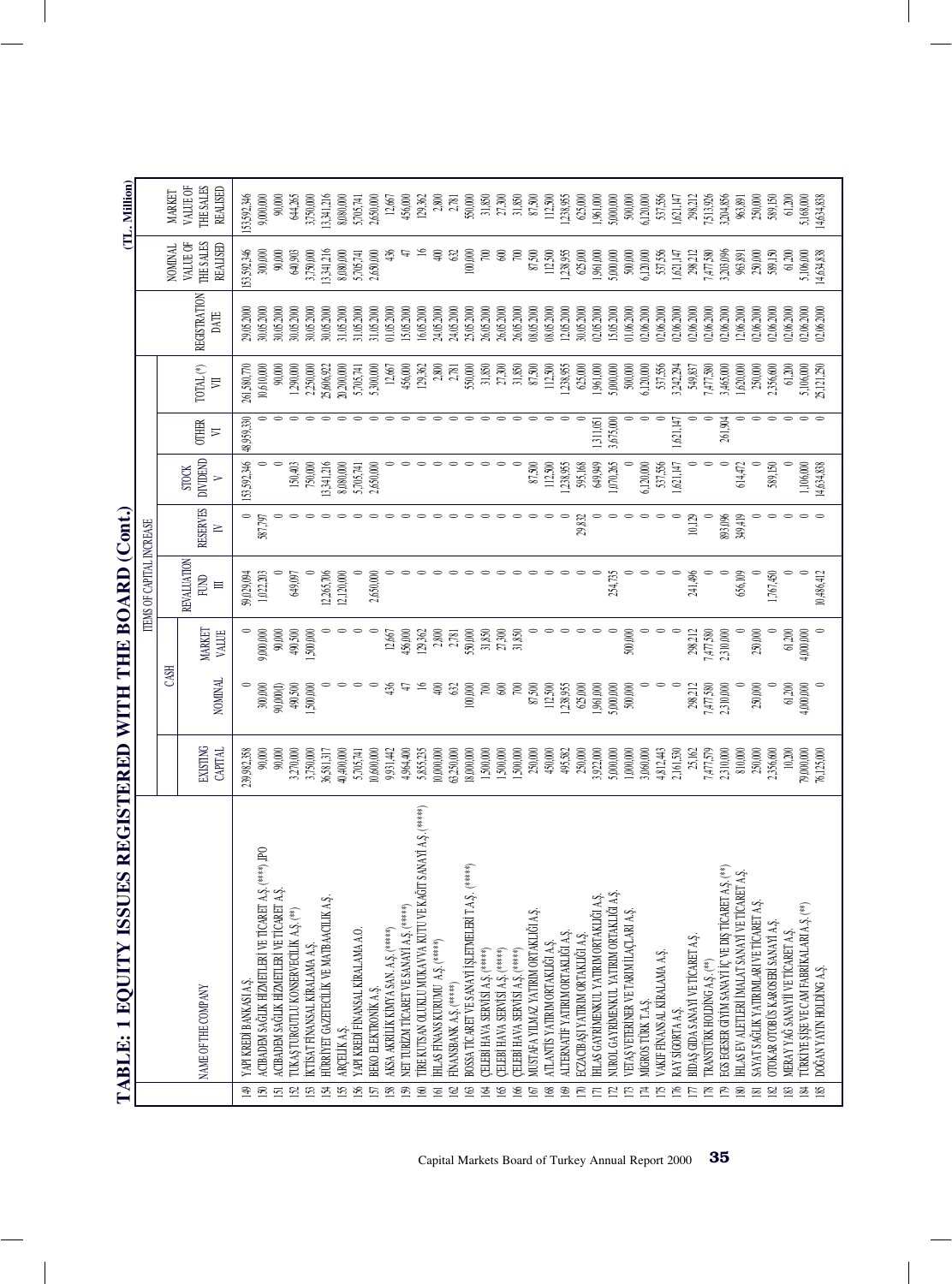|                     | S REGISTERED<br>TABLE: 1 EQUITY ISSUE                                    |                 |                |                                                  | WITH THE BOARD (Cont.)    |                 |                 |                |                     |              |                 | (TL. Million)       |
|---------------------|--------------------------------------------------------------------------|-----------------|----------------|--------------------------------------------------|---------------------------|-----------------|-----------------|----------------|---------------------|--------------|-----------------|---------------------|
|                     |                                                                          |                 |                |                                                  | ITEMS OF CAPITAL INCREASE |                 |                 |                |                     |              |                 |                     |
|                     |                                                                          |                 | CASH           |                                                  |                           |                 |                 |                |                     |              | <b>NOMINAL</b>  | <b>MARKET</b>       |
|                     |                                                                          |                 |                |                                                  | REVALUATION               |                 | <b>STOCK</b>    |                |                     |              | VALUE OF        | <b>VALUE OF</b>     |
|                     | NAME OF THE COMPANY                                                      | <b>EXISTING</b> |                | MARKET                                           | EUND                      | <b>RESERVES</b> | <b>DIVIDEND</b> | <b>OTHER</b>   | $\text{TCIAL}$ (*)  | REGISTRATION | THE SALES       | THE SALES           |
|                     |                                                                          | CAPITAL         | <b>NOMINAL</b> | <b>VALUE</b>                                     | 目                         | ≧               | $\geq$          | $\overline{ }$ | $\equiv$            | DATE         | <b>REALISED</b> | <b>REALISED</b>     |
| $\frac{8}{6}$<br>36 | DENİZLİ CAM SANAYİ VE TİCARET A.Ş. (**)                                  | 400,000         | 220,000        | 220,000                                          | 0000007.                  |                 | $280,\!000$     |                | 2,200,000           | 02.06.2000   | 500,000         | 503,834             |
| $\overline{187}$    | ASİL CELİK SANAYİ VE TİCARET A.S                                         | 5,379,784       | 14,525,418     | 4,525,418                                        | 5,379,785                 |                 |                 |                | 19,905,203          | 05.06.2000   | 1,673,507       | 13,673,507          |
| 188                 | DÖKTAŞ DÖKÜMCÜLÜK TİCARET VE SANAYİ A.Ş.                                 | 4,800,000       | 2,400,000      | 2,400,000                                        | 0000004                   |                 |                 |                | 4,800,000           | 05.06.2000   | 2,400,000       | 2,558,023           |
| 189                 | ALTINYUNUS ÇEŞME TURİSTİK TESİSLERİ A.Ş. (**)                            | $351,\!000$     | 263,250        | 263,250                                          | 789,750                   |                 |                 |                | 1,053,000           | 06.06.2000   | 263,250         | 281,229             |
| 190                 | HALK SIGORTATAS                                                          | 12,800,000      |                |                                                  | 2,200,000                 |                 | 10,000,000      |                | 12,200,000          | 06.06.2000   | 0,000,000       | 0000000             |
| $\overline{91}$     | ELAZIG ALTINOVA ÇÎMENTO SANAYÎİ TİCARET A.Ş                              | 4,597,292       | 443,811        | 443,811                                          | 986,479                   | 422,417         |                 |                | 1,852,707           | 08.06.2000   | 443,812         | 443,812             |
| 192                 | RANT FİNANSAL KİRALAMA A.Ş. (**)                                         | 2,700,000       | 945,000        | 945,000                                          |                           |                 | 1,755,000       |                | 2,700,000           | 08.06.2000   | 2,700,000       | 2,700,252           |
| 93.58               | MERKO GIDA SANAYİ VE TİCARET A.S.                                        | 2,037,712       |                |                                                  | 7,754,380                 | 45,515          |                 | 350,956        | 8,150,851           | 07.06.2000   | 45,515          | 45,515              |
|                     | <b>MVEPAZARLAMA A.Ş.</b><br>İNTEMA İNŞAAT VE TESİSAT MALZEMELERİ YATIRIN | 486,000         |                |                                                  | 262,866                   |                 | 223,134         |                | 486,000             | 09.06.2000   | 223,134         | 223,134             |
|                     | RET A.Ş.<br>OSTÍM ENERJÍ OTOPRODŮKSÍYON SANAYÍ VE TÍCA                   | $32,\!000$      | 18,000(I)      | 18,000                                           |                           |                 |                 |                | 18,000              | 09.06.2000   | 18,000          | 18,000              |
| 9658                | AKTENTAŞ AKSARAY TARIM END. TİCARET A.Ş.                                 | 65,812          | 39,487         | 39,487                                           | $105,300$                 |                 |                 |                | 144,787             | 12.06.2000   | 39,487          | 39,487              |
|                     | ÍSBÍR ELEKTRÍK SANAYÍÍ A.Ş.                                              | 1,333,200       | 466,800        | 466,800                                          |                           |                 |                 |                | 466,800             | 12.06.2000   | 466,800         | 466,800             |
|                     | SABAH YAYINCILIK A.S.                                                    | 16,500,000      |                |                                                  | 14,542,800                |                 | 1,957,200       |                | 16,500,000          | 12.06.2000   | 957,200         | 1,957,200           |
| 199                 | DENİZ KILAVUZLUK A.Ş.                                                    | $5,000$         | 30,000         | 30,000                                           | 215,000                   |                 |                 |                | 245,000             | 15.06.2000   | $30,\!000$      | 30,000              |
| $\approx$           | $\mathbb{R}$<br>IPEK MATBAACILIK SANAYI VE TİCARET A.Ş. (****)           | 1,000,000       | 400,000        | 5,300,000                                        |                           |                 |                 |                | 5,300,000           | 16.06.2000   | 400,000         | 5,825,000           |
| $\overline{20}$     | IPEK MATBAACILIK SANAYI VE TICARET A.Ş.                                  | 1,000,000       | $1,000,000$    | 1,000,000                                        |                           |                 |                 |                | 1,000,000           | 16.06.2000   | 1,000,000       | 1,000,000           |
| 88                  | ALBARAKA TÜRK ÖZEL FİNANS KURUMU A.S                                     | 000,000,0       | 9,000,000      | 9,000,000                                        | 2,000,000                 |                 |                 |                | 11,000,000          | 19.06.2000   | 9,000,000       | 000,000,00          |
|                     | VE TICARET A.S. (**)<br>GÜMÜŞSUYU HALI VE YER KAPLAMALARI SANAYİ         | 4,500,000       | 2,250,000      | 2,250,000                                        | 4,500,000                 |                 |                 |                | 6,750,000           | 19.06.2000   | 2,250,000       | 2,251,027           |
| $\approx$           | GÌMA GIDA VE İHTİYAC MADDELERİ T.A.S.                                    | 15,000,000      | 000,000,00     | 0,000,000                                        |                           |                 |                 |                | 10,000,000          | 19.06.2000   | 0,000,000       | 10,017,458          |
| 205                 | BAHAR GIDA MADDELERİ HAYVANCILIK İNŞAAT PAZ. TİC. VE SANAYİ A.Ş.         | 1,000,000       | 1,978,721      | 1,978,721                                        | $21,279$                  |                 |                 |                | $2,\!000,\!000$     | 20.06.2000   | 1,978,722       | 1,978,722           |
| 206                 | ECZACIBAȘI YATIRIM HOLDÍNG ORTAKLIĞI A.Ş.                                | 13,200,000      |                |                                                  |                           |                 | 6,600,000       |                | 6,600,000           | 23.06.2000   | 6,600,000       | 6,600,000           |
| 207                 | ECZACIBASI YAPI GEREÇLERİ SANAYİ VE TİCARET                              | 2,000,000       |                |                                                  | 1,403                     | 138,013         | 359.494         | 1,090          | 500,000             | 23.06.2000   | 359,494         | 359,494             |
| 208                 | AYEN ENERJİ A.Ş. (****) , IPO                                            | 4,200,000       | 230,000        | 11,040,000                                       |                           |                 |                 |                | 11,040,000          | 23.06.2000   | 230,000         | 11,040,000          |
| $209\,$             | AYEN ENERJİ A.Ş. (***) ,IPO                                              | 4,200,000       | 435,000        | 20,880,000                                       |                           |                 |                 |                | 20,880,000          | 23.06.2000   | 435,000         | 20,880,000          |
| 210                 | AYEN ENERJÍ A.S                                                          | 4,200,000       | 3,765,000(I)   | 3,765,000                                        |                           |                 |                 |                | 1,000,000           | 23.06.2000   | 3,765,000       | 3,765,000           |
| $\overline{z}$      | KAPLAMÍN AMBALAI SANAYÍ VE TÍCARET A.S. (**)                             | 1,050,000       | 550,000        | 550,000                                          |                           |                 |                 |                | 550,000             | 26.06.2000   | 550,000         | 573,877             |
| $212\,$             | AK ENERJÍ ELEKTRÍK ÜRETÍMÍ OTOPRODÜKTÖR GRUBU A.Ş. $(\ast\ast\ast)$ ,IPO | $1,000,000$     | 2,300,000      | 74,750,000                                       | 9,915,567                 |                 |                 | 284,433        | 10,200,000          | 23.06.2000   | 2,300,000       | 74,750,000          |
| 213                 | AK ENERJÍ ELEKTRÍK ÜRETÍMÍ OTOPRODÜKTÖR GRUBU A.Ş                        | 1,000,000       | 1,000,000(I)   | 1,000,000                                        |                           |                 |                 |                | 1,000,000           | 23.06.2000   | 1,000,000       | 1,000,000           |
| 214                 | TÜRK PİRELLİ KABLO VE SİSTEMLERİ A.Ş. (**)                               | 1,260,000       | 403,200        | 403,200                                          |                           |                 |                 | 2,116,800      | 2,520,000           | 26.06.2000   | 403,200         | 435,911             |
| 215                 | COMMERCIAL UNION SIGORTA A.Ş.                                            | 1,100,000       |                |                                                  |                           | 400,000         | 2,500,000       |                | 2,900,000           | 28.06.2000   | 2,851,999       | 2,851,999           |
| 216                 | TURKCELL İLETİŞİM HİZMETLERİ A.Ş.                                        | 43,000,000      | 152,750,000    | 152,750,000                                      | 44,250,000                |                 |                 |                | 000,000,791         | 28.06.2000   | 213,600,000     | 213,600,000         |
| 217                 | TURKCELL İLETİŞİM HİZMETLERİ A.S. (***) HA.IPO                           | 240,000,000     | 26,400,000     | ,161,600,000                                     |                           |                 |                 |                | 26,400,000          | 28.06.2000   | 26,400,000      | 161,600,000         |
| 218                 | AKTİF FİNANS FACTORING HİZMETLERİ A.Ş.                                   | 4,999,749       |                |                                                  |                           |                 |                 |                | $^{25}$             | 28.06.2000   |                 |                     |
| 219                 | TOSYA GIDA SANAYİ A.Ş.                                                   | $50,\!000$      | 50,000         | 50,000                                           |                           |                 |                 |                | 50,000              | 29.06.2000   | 50,000          | 50,000              |
| $220\,$             | İHLAS FİNANS KURUMU A.Ş. (*****)                                         | 10,000,000      | 80,000         | 560,000                                          |                           |                 |                 |                | 60,000              | 00029080     | 80,000          | 560,000             |
| 21<br>22            | AKAL TEKSTİL SANAYİİ A.Ş. (*****                                         | 2,359,426       |                | $\begin{array}{c} 11,375 \\ 312,500 \end{array}$ |                           |                 |                 |                | $11,375$<br>312,500 | 12.06.2000   |                 | $11,375$<br>312,500 |
|                     | YATIRIM FİNANSMAN YATIRIM ORTAKLIĞI A.Ş.                                 | $250,\!000$     | 312,500        |                                                  |                           | 312,500         |                 |                |                     | 20.06.2000   | 312,500         |                     |
|                     |                                                                          |                 |                |                                                  |                           |                 |                 |                |                     |              |                 |                     |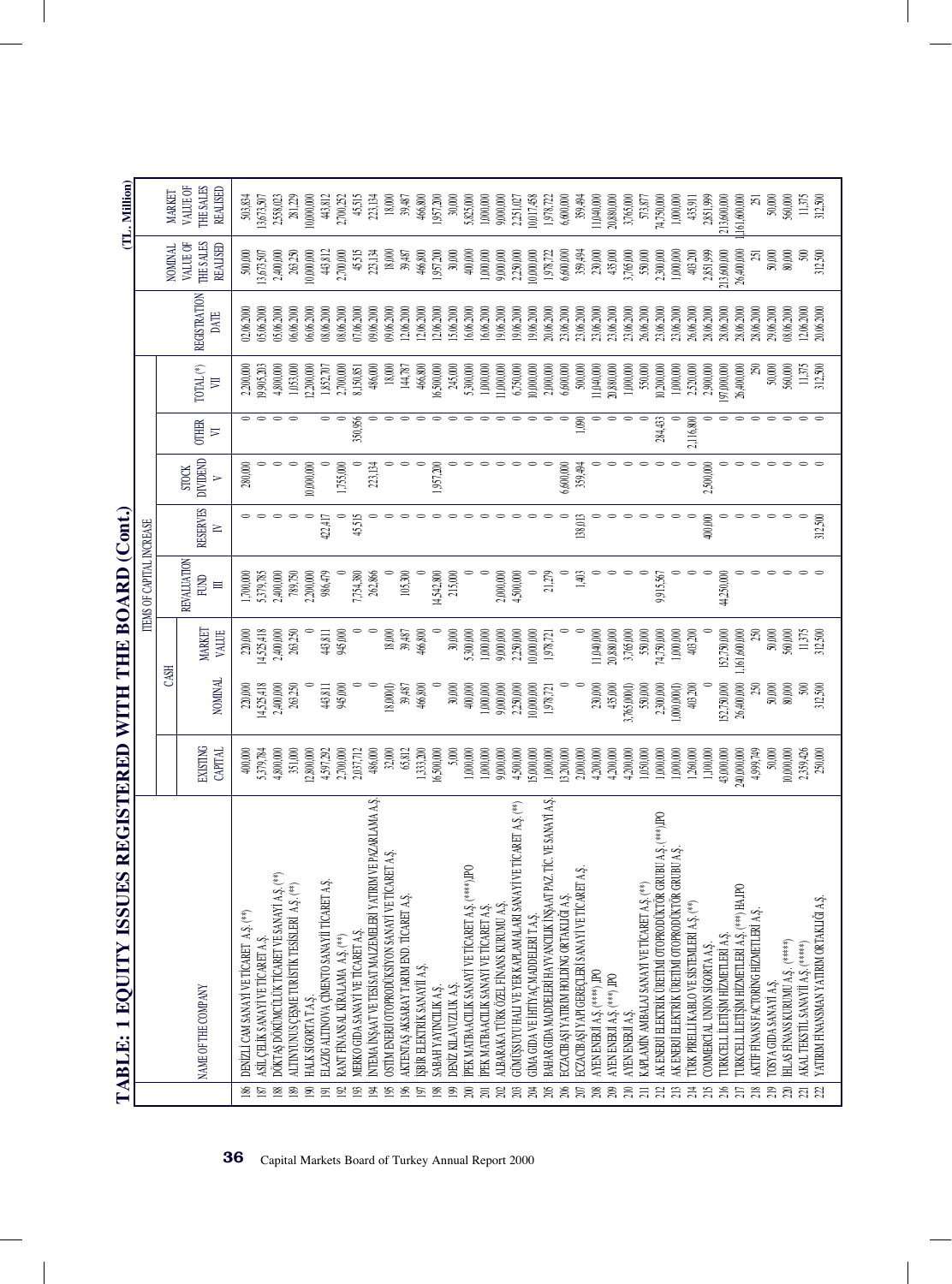|                              | REGISTERED<br><b>TABLE: 1 EQUITY ISSUES</b>                                                                             |                         | <b>HLLM</b>                |                         | THE BOARD (Cont.          |                      |                           |              |                          |                          |                              | (TL. Million)                       |
|------------------------------|-------------------------------------------------------------------------------------------------------------------------|-------------------------|----------------------------|-------------------------|---------------------------|----------------------|---------------------------|--------------|--------------------------|--------------------------|------------------------------|-------------------------------------|
|                              |                                                                                                                         |                         |                            |                         | ITEMS OF CAPITAL INCREASE |                      |                           |              |                          |                          |                              |                                     |
|                              |                                                                                                                         |                         | CASH                       |                         |                           |                      |                           |              |                          |                          | <b>NOMINAL</b>               | <b>MARKET</b>                       |
|                              |                                                                                                                         |                         |                            |                         | <b>REVALUATION</b>        |                      | STOCK                     | <b>OTHER</b> | $\text{TOTAL}$<br>$(^*)$ | <b>REGISTRATION</b>      | <b>VALUE OF</b>              | <b>VALUE OF</b>                     |
|                              | NAME OF THE COMPANY                                                                                                     | EXISTING<br>CAPITAL     | <b>NOMINAL</b>             | MARKET<br><b>VALUE</b>  | EUND<br>$\equiv$          | <b>RESERVES</b><br>≧ | <b>DIVIDEND</b><br>$\geq$ | ⋝            | 貝                        | DATE                     | <b>THE SALES</b><br>REALISED | <b>THE SALES</b><br><b>REALISED</b> |
|                              | ***), IPO<br>VAKIF RÍSK SERMAYESÍ YATIRIM ORTAKLIĞI A.Ş.                                                                | 250,000                 | 187,500(I)                 | 187,500                 |                           |                      |                           |              | 187,500                  | 19.06.2000               | 187,500                      | 587,500                             |
| នី ខ្ព                       | VAKIF RÍSK SERMAYESÍ YATIRIM ORTAKLIĞI A.Ş.                                                                             | $250,\!000$             | 62,500                     | $62,500$                |                           |                      |                           |              | 62,500                   |                          | 400,000                      | 1,202,817                           |
| 25                           | ESCORT COMPUTER ELEKTRONIK SANAYI TICARET                                                                               | 1375,000                | 460,000                    | 0,810,000               |                           |                      |                           |              | 10,810,000               | 04.07.2000               | 460,000                      | 10,810,000                          |
|                              | . A.Ş. (****), PO<br>. A.Ş.<br>ESCORT COMPUTER ELEKTRONIK SANAYI TICARET                                                | 1,375,000               | 1,375,000(I)               | 1,375,000               |                           |                      |                           |              | 1,375,000                | 04.07.2000               | 375,000                      | 1,375,000                           |
| 27                           | KARADENİZ BAKIR İSLETMELERİ A.S.                                                                                        | 12,500,000              | 1,750,000                  | 1.750,000               |                           |                      |                           |              | 1.750,000                | 05.072000                | .750,000                     | 1,750,000                           |
| $\frac{28}{229}$             | BİL-MERTAŞ BİLECIK MERMERCİLIK SANAYİ TİCARET İHRACAT A.Ş.                                                              | 15,000                  | 136,500                    | 136,500                 | 78,389                    |                      |                           | 10.111       | 225,000                  | 07.07.2000               | 136,500                      | 136,500                             |
|                              | A.S. (**)<br>BİRLİK MENSUCAT TİCARET VE SANAYİ İŞLETMESİ                                                                | 4,131,000               | 826,200                    | 826,200                 | 1,239,300                 |                      |                           |              | 2,065,500                | 10.072000                | 826,200                      | 839,151                             |
| 230<br>231                   | BANVİT BANDIRMA VİTAMİNLİ YEM SANAYİİ A.Ş.<br>ASAD ENERJÍ DAĞITIM SANAYÍ VE TÍCARET A.Ş.                                | 1,000,000<br>6,000,000  | III)000'000'1              | 000,000,1               |                           |                      | 2,800,000                 |              | 1,000,000<br>2,800,000   | 10.072000<br>11.072000   | 1,000,000<br>2,800,000       | 1,000,000<br>2,800,000              |
| 232                          | ANADOLU EFES BİRACILIK VE MALT SANAYİİ A.Ş.                                                                             | 12,000,000              | 13.083.737(II)             | 13.083.737              |                           |                      |                           |              | 13,083,737               | 11.072000                | 13,083,737                   | 13,083,737                          |
|                              | P(<br>MENDERES TEKSTİL SANAYİ VE TİCARET A.Ş. (****)                                                                    | 1,850,000               | 350,000                    | 5,250,000               |                           |                      |                           |              | 5,250,000                | 11.072000                | 350,000                      | 5,250,000                           |
| $\ddot{a} \ddot{a} \ddot{a}$ | MENDERES TEKSTİL SANAYİ VE TİCARET A.Ş.                                                                                 | 1,850,000               | 1,850,000(I)               | 1,850,000               |                           |                      |                           |              | 1,850,000                | 11.072000                | 1,850,000                    | 1,850,000                           |
|                              | SANAYİ A.Ş.<br>KALESERAMÍK ÇANAKKALE KALEBODUR SERAMÍK                                                                  | (7,057,727)             | 16,800,000(II)             | 16,800,000              |                           |                      |                           |              | 16,800,000               | 12.07.2000               | 16,900,000                   | 16,900,000                          |
| 353                          | SANAYİ A.Ş.<br>KALESERAMÍK ÇANAKKALE KALEBODUR SERAMÍK                                                                  | 17,057,727              |                            |                         |                           |                      |                           |              |                          | 12.07.2000               |                              |                                     |
|                              | EGEPLAST EGE PLASTIK TICARET VE SANAYI A.Ş. (*                                                                          | 600,000                 | 4,800,000                  | 4,800,000               |                           | 600,000              |                           |              | 5,400,000                | 12.07.2000               | 4,909,696                    | 4,980,020                           |
|                              | GİSAD DIŞ TİCARET A.Ş.                                                                                                  | $700,000$               | 1,600,000                  | 1,600,000               | 3,472                     | 450,361              |                           | 246,167      | 2,300,000                | 18.07.2000               | 1,600,000                    | 1,600,000                           |
| 239                          | TÜRKİYE KALKINMA BANKASI A.Ş. (**)                                                                                      | 29,778,681              | 45,221,319                 | 45,221,319              |                           |                      |                           |              | 45,221,319               | 24.07.2000               | 45,221,319                   | 45,236,003                          |
| ੜੇ ੜ                         | GÜRYEM YEM SANAYİ VE TİCARET A.Ş.                                                                                       | $12{,}500$              | 50,000                     | $50,\!000$              | 25,000                    |                      |                           |              | 75,000                   | 27.07.2000               | 50,000                       | 50,000                              |
|                              | TEK-ART TURIZM A.Ş. (****) ,IPC                                                                                         | $800,\!000$             | 150,000                    | 4,200,000               |                           |                      |                           |              | 4,200,000                | 27.07.2000               | 150,000                      | 4,200,000                           |
| 242                          | TEK-ART TURÍZM A.Ş. (***) ,IPO                                                                                          | $800,\!000$             | $87,500$                   | 2,450,000               |                           |                      |                           |              | 2,450,000                | 27.07.2000               | 87,500                       | $2,\!450,\!000$                     |
| $\frac{a}{b}$                | TEK-ART TURİZM A.Ş.                                                                                                     | $800,\!000$             | 712,500(I)                 | 712,500                 |                           |                      |                           |              | 712,500                  | 27.07.2000               | 712,500                      | 712,500                             |
|                              | GORBON ISIL SERAMIK A.S. (******)                                                                                       | $288,\!000$             |                            | $\overline{4}$          |                           |                      |                           |              | $\overline{v}$           | 06.07.2000               |                              | ¤়                                  |
| 245                          | GORBON ISIL SERAMIK A.Ş. (*****)                                                                                        | $288,\!000$             |                            | 220                     |                           | $\circ$              |                           |              | 220                      | 06.07.2000               |                              | $\mathbb{Z}$                        |
| 246                          | EGS GAYRİMENKUL YAT.ORT.A.Ş. (**)                                                                                       | 10,000,000              | 16,000,000                 | 6,000,000               |                           | 15,973,970           |                           | 8,026,030    | 40,000,000               | 20.07.2000               | 40,000,000                   | 40,007,934                          |
| 747                          | BAYRAKTAR GAYRİMENKUL YAT.ORTA.Ş. .IPO                                                                                  | 1,000,000               | 6,800,000                  | 8,262,500               |                           |                      |                           |              | 8,262,500                | 21.07.2000               |                              |                                     |
| 248<br>249                   | BAYRAKTAR GAYRIMENKUL YAT.ORT.A.S.<br>FAVORİ DİNLENME YERLERİ A.Ş.(****),IPO                                            | 1,000,000<br>5,000,000  | $1,500,000$<br>750,000(IV) | 750,000<br>4,500,000    |                           |                      |                           |              | 750,000<br>4,500,000     | 21.07.2000<br>07.06.2000 | 1,500,000                    | 4,500,000                           |
|                              | FAVORI DİNLENME YERLERİ A.Ş.                                                                                            | 5,000,000               | 5,000,000(I)               | 5,000,000               |                           |                      |                           |              | 5,000,000                | 07.06.2000               | 5,000,000                    | 5,000,000                           |
|                              | [A.S.(**)<br>ÇBS PRİNTAŞ BASKI MÜREKKEPLERİ VE GEREÇLERİ                                                                | 95,000                  | 95,000                     | 95,000                  |                           |                      |                           | 2,280,000    | 2,375,000                | 02.08.2000               | 95,000                       | 95,139                              |
| នី នី នី                     | KEL ÜR. SAN.VE T.A.Ş<br>BESAŞ BİRLEŞİK ESNAF VE SANATKARLARI G.T. VE TE                                                 | $500,\!000$             | 500,000                    | 500,000                 | 492.115                   | 7,885                |                           |              | 1,000,000                | 02.08.2000               | 500,000                      | 500,000                             |
|                              | KONYA ÇİMENTO SANAYİİ A.Ş.(**)                                                                                          | 2,436,720               | 1218,360                   | 1,218,360               | 1,218,360                 |                      | 1,218,360                 |              | 3,655,080                | 03.08.2000               | 1218,360                     | 1218,360                            |
| និ និ និ                     | ANADOLU CAM SANAYII A.Ş.                                                                                                | 8,170,000               | 11,067,108 (II)            | 11,067,108              | 78,389                    |                      |                           | 10,111       | 11,155,608               | 03.08.2000               | 11,067,109                   | 11,067,109                          |
|                              | PINAR ENTEGRE ET VE UN SANAYII A.S.                                                                                     | 3,675,000               | $337,\!500\,(\mathrm{II})$ | 337,500                 | 239,300                   |                      |                           |              | 1,576,800                | 04.08.2000               | 337,500                      | 337,500                             |
| 256                          | SELKİM SELÜLOZ KİMYA SANAYİ VE TİCARET A.Ş.                                                                             | $28,800$                | 57,600                     | 57,600                  | 28,800                    |                      |                           |              | 86,400                   | 07.08.2000               | 57,600                       | 57,600                              |
| 257                          | MODERN KARTON SANAYI VE TICARET A.S.                                                                                    | 0.000,000               | 9,100,000                  | 000,0016                | 900,000                   |                      | 2,800,000                 |              | 12,800,000               | 00028082000              | 9,100,000                    | 9,100,000                           |
| <b>38</b><br>259             | KARDEMİR KARABÜK DEMİR ÇELİK SANAYİ VE TİCARET A.Ş.(****),IPO<br>$(**)$<br>KİPA KİTLE PAZARLAMA TİCARET VE GIDA SAN.A.Ş | 3,364,861<br>30,000,000 | 20,000,000<br>3,364,861    | 3,364,861<br>20,000,000 | 168,399                   |                      |                           | 2,187,004    | 5,720,264<br>20,000,000  | 09.08.2000<br>14.08.2000 | 13,459,444<br>20,000,000     | 13,545,047<br>20,000,000            |
|                              |                                                                                                                         |                         |                            |                         |                           |                      |                           |              |                          |                          |                              |                                     |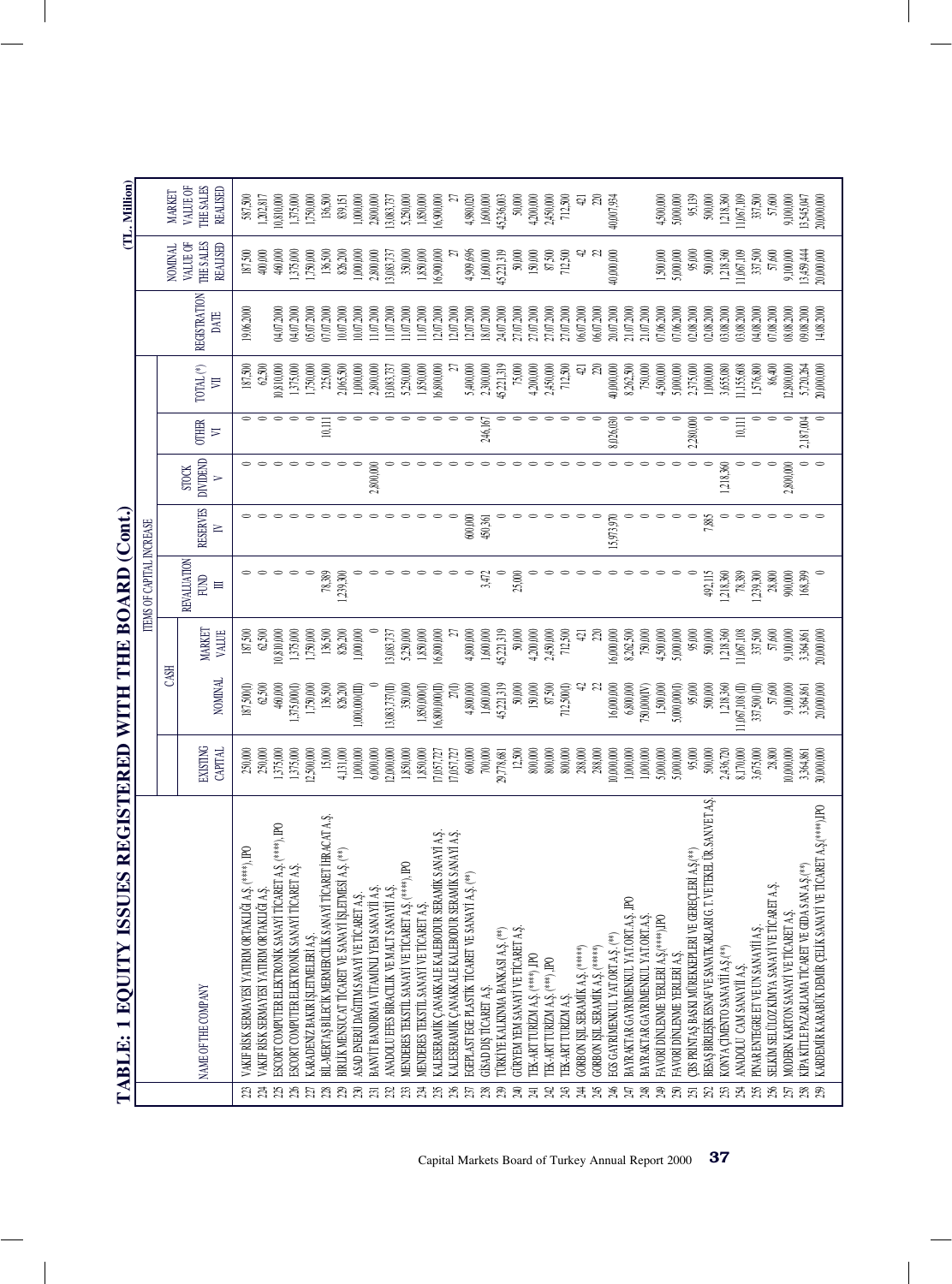|                                                           | S REGISTERED<br>TABLE: 1 EQUITY ISSUE                                  |                 | WITH            |              | THE BOARD (Cont.          |                 |                           |                   |                                 |                      |                  | (TL. Million)   |
|-----------------------------------------------------------|------------------------------------------------------------------------|-----------------|-----------------|--------------|---------------------------|-----------------|---------------------------|-------------------|---------------------------------|----------------------|------------------|-----------------|
|                                                           |                                                                        |                 |                 |              | ITEMS OF CAPITAL INCREASE |                 |                           |                   |                                 |                      |                  |                 |
|                                                           |                                                                        |                 | CASH            |              |                           |                 |                           |                   |                                 |                      | <b>NOMINAL</b>   | <b>MARKET</b>   |
|                                                           |                                                                        |                 |                 |              | REVALUATION               |                 | <b>STOCK</b>              |                   |                                 |                      | <b>VALUE OF</b>  | <b>VALUE OF</b> |
|                                                           | NAME OF THE COMPANY                                                    | <b>EXISTING</b> |                 | MARKET       | EUND                      | <b>RESERVES</b> | <b>DIVIDEND</b><br>$\geq$ | <b>OTHER</b><br>⋝ | TOTAL $(\hspace{0.1em}^*)$<br>買 | REGISTRATION<br>DATE | <b>THE SALES</b> | THE SALES       |
| 38                                                        |                                                                        | CAPITAL         | NOMINAL         | <b>VALUE</b> | $\equiv$                  | ≧               |                           |                   |                                 |                      | REALISED         | <b>REALISED</b> |
| ৰ্ষ্ণ ষ্ণ                                                 | ICARET A.Ş.<br>KARDEMÎR KARABÛK DEMÎR ÇELÎK SANAYÎ VE TÎ               | 30,000,000      | 400(I)          | Ş            |                           |                 |                           |                   | Ş                               | 14.08.2000           | Ş                |                 |
|                                                           | BETA ZIRAAT VE TICARET AŞ                                              | 30,000          | 381,612         | 381,612      | 18,388                    |                 |                           |                   | 400.000                         | 22.08.2000           | 381,612          | 381,612         |
| 262                                                       | GÖKKİRSAN GÖKLER KİREÇ SANAYİ VE TİCARET A.Ş.                          | 500,000         | 1,000,000       | 000,000      |                           |                 |                           |                   | 1,000,000                       | 24.08.2000           | 1,000,000        | 1,000,000       |
| 263                                                       | SEKERBANK T.A.Ş.(**)                                                   | 15,000,000      | 8,700,000       | 8,700,000    |                           |                 | 6,300,000                 |                   | 5,000,000                       | 24.08.2000           | 5,000,000        | 5,008,000       |
| 264                                                       | SÖNMEZ FİLAMENT SENTETİK İPLİK VE ELYAF SANAYİİ A.Ş.(**)               | 960,000         | 960,000         | 960,000      | 5,197,025                 |                 |                           | 562,975           | 6,720,000                       | 29.08.2000           | 960,000          | 963,674         |
| 265<br>Capital Markets Board of Turkey Annual Report 2000 | KARADENİZ BAKIR İŞLETMELERİ A.Ş.                                       | 14,250,000      | 6,260,000 (V    | 5,260,000    |                           |                 |                           |                   | 6260,000                        | 29.08.2000           | 6,260,000        | 6260,000        |
| 266                                                       | FINANSBANK A.S. (*****                                                 | 63,250,000      | 119,076         | 532,936      |                           |                 |                           |                   | 532,936                         | 29.08.2000           | 119,076          | 532,936         |
|                                                           | ANADOLU GIDA SANAYIİ A.Ş.(*****)                                       | 6,851.250       |                 |              |                           |                 |                           |                   |                                 | 22.08.2000           | ड<br>⊂           | $\approx$       |
| \$ \$ \$                                                  | ALARKO GAYRÍMENKUL YATIRIM ORTAKLIĞI A.Ş.                              | $2,\!500$       |                 |              | 106,000                   |                 |                           | 519,000           | 625,000                         | 23.08.2000           | $625,\!000$      | 625,000         |
|                                                           | <b>CANAYIAS</b><br>KALESERAMÍK ÇANAKKALE KALEBODUR SERAMÍK             | 33,957,727      | 10,000,000      | 10,000,000   |                           |                 |                           |                   | 10,000,000                      | 05.09.2000           | 0,000,000        | 10,000,000      |
| $270\,$                                                   | KARYEM KARAPINAR YEM SANAYÎ VE TÎCARET A.Ş                             | 37,791          | 86,919          | 86,919       | 237,945                   |                 |                           | 53,046            | 377,910                         | 08.092000            | 86,919           | 86,919          |
| $\overline{z}$                                            | AKTİF FİNANS FACTORÍNG HİZMETLERİ A.Ş. (**)                            | 5,000,000       | $1,250,000$     | 1,250,000    | 19,287                    | 3,697,316       |                           | 33,397            | 5,000,000                       | 14.09.2000           | 3,098,658        | 3,098,777       |
|                                                           | PQ<br>SANKO PAZARLAMA İTHALAT İHRACAT A.Ş. (****)                      | 10,000,000      | $1,500,\!000$   | 24,000,000   |                           |                 |                           |                   | 24,000,000                      | 15.09.2000           | 1,500,000        | 24,000,000      |
| 273                                                       | SANKO PAZARLAMA İTHALAT İHRACAT A.Ş. (***) ,IPO                        | 10,000,000      | 1,375,000       | 22,000,000   |                           |                 |                           |                   | 22,000,000                      | 15.09.2000           | 1,375,000        | 22,000,000      |
| 274                                                       | SANKO PAZARLAMA İTHALAT İHRACAT A.Ş.                                   | 10,000,000      | 8,625,000(I)    | 8,625,000    |                           |                 |                           |                   | 8,625,000                       | 15.09.2000           | 8,625,000        | 8,625,000       |
|                                                           | <b>TICARET A.S</b><br>REHBER BASIM YAYIN DAĞITIM REKLAMCILIK VE '      | $30,\!000$      | 50,000          | $50,000$     |                           |                 |                           |                   | $50,\!000$                      | 19.09.2000           | 50,000           | 50,000          |
| 276                                                       | RMEA <sub>S</sub> .<br>VESTELNET ELEKTRONÍK ÍLETÍSÍM VE BÍLGÍLENDÍ     | 2,000,000       | 2,000,000(III)  | 2,000,000    |                           |                 |                           |                   | 2,000,000                       | 21.09.2000           | 2,000,000        | 2,000,000       |
| 277                                                       | BANVİT BANDIRMA VİTAMİNLİ YEM SANAYİİ A.Ş.                             | 8,800,000       | 226,000(V)      | 226,000      |                           |                 |                           |                   | 226,000                         | 21.09.2000           | 226,000          | 226,000         |
|                                                           | BASYEM BASMAKÇI YEM SANAYÎ VE TÎCARET A.Ş.                             | $120,400$       | 33,712          | 33,712       | 38,088                    | 25,610          |                           | $\equiv$          | 97,524                          | 29.09.2000           | 33,712           | 34,620          |
| $279$ $280$                                               | ADEL KALEMCİLİK TİCARET VE SANAYİ A.Ş. (*****)                         | $500,\!000$     | $\mathbb{S}$    | 5,861        |                           |                 |                           |                   | 5,861                           | 29.09.2000           |                  | 5.861           |
|                                                           | DOĞAN ŞİRKETLER GRUBU HOLDİNG A.Ş.                                     | 66,502,800      |                 |              | 5,020,335                 |                 | 13,300,560                | 8,280,225         | 26,601,120                      | 04.102000            | 13,300,560       | 13,300,560      |
| 281                                                       | SÖNMEZ PAMUKLU SANAYİİ A.S. (**)                                       | $725,\!000$     | $725,000$       | $725,000$    | 13,306,988                | 316,120         |                           | 151,892           | 14,500,000                      | 04.10.2000           | 725,000          | 725,140         |
| $\frac{28}{283}$                                          | $S_{\cdot}$ (**)<br>KONÍTEKS KONFEKSÍYON ENDÜSTRÍ VE TÍCARET A         | $117,\!000$     | 234,000         | 234,000      | 117,710                   |                 |                           | 116,290           | 468,000                         | 04.102000            | 234,000          | 234,000         |
|                                                           | GOLDAŞ KUYUMCULUK SANAYİ İTHALAT İHRACAT                               | 7,000,000       | (1000,000)      | 1,000,000    |                           |                 |                           |                   | 1,000,000                       | 05.10.2000           | 1,000,000        | 1,000,000       |
| 284                                                       | DEMIRBANK T.A.S. (**)                                                  | 205,700,000     | 000,006,69      | 59,300,000   |                           |                 |                           |                   | 69,300,000                      | 06.10.2000           | 69,300,000       | 69,300,000      |
| 285                                                       | BİLFAR HOLDİNG A.Ş.                                                    | 2,500,000       | 1,250,000       | 1,250,000    |                           |                 |                           |                   | 1,250,000                       | 09.102000            | 1,250,000        | 1,250,000       |
| 286                                                       | EGS FİNANSAL KİRALAMA A.Ş. (****),IPO                                  | 5,000,000       | $2,\!500,\!000$ | 6,500,000    |                           |                 |                           |                   | 6,500,000                       | 11.102000            | 2,500,000        | 6,500,000       |
| $287\,$                                                   | EGS FİNANSAL KİRALAMA A.Ş.                                             | 5,000,000       | 5,000,000(I)    | 5,000,000    |                           |                 |                           |                   | 5,000,000                       | 11.10.2000           | 5,000,000        | 5,000,000       |
| 288                                                       | EGS HOLDING A.Ş. (**)                                                  | 100,000,000     | 80,000,000      | 80,000,000   |                           |                 |                           | 30,000,000        | 10,000,000                      | 12.102000            | 80,000,000       | 80,082,630      |
| $280\,$                                                   | LÌNK BÌLGÍSAYAR SÍS. YAZILIMI VE DONANIMI SAN. VE TÍC. A.Ş. (****).IPO | $100,000$       | 374,635         | 3,941,835    | 41,688                    | 454,277         |                           |                   | 4,437,800                       | 13.10.2000           | 374,635          | 3,941,835       |
| 290                                                       | LÍNK BÍLGÍSAYAR SÍS. YAZILIMI VE DONANIMI SAN. VE TÍC. A.Ş.            | 100,000         | 100,000         | $100,000$    |                           |                 |                           |                   | 100,000                         | 13.102000            | $100,000$        | $100,000$       |
| 291                                                       | ALKİM KAĞIT SANAYİ VE TİCARET A.Ş. (****),IPO                          | 11,200,000      | 2,800,000       | 9,380,000    |                           |                 |                           |                   | 9,380,000                       | 13.102000            | 2,800,000        | 9,380,000       |
| 292                                                       | ALKİM KAĞIT SANAYİ VE TİCARET A.Ş                                      | 11,200,000      | 11,200,000(I)   | 1,200,000    |                           |                 |                           |                   | 11,200,000                      | 13.102000            | 11,200,000       | 11,200,000      |
| 293                                                       | FACTOFINANS ALACAK ALIMI A.S. (**)                                     | $900,\!000$     | $420,000$       | 420,000      | 24,605                    | 129,375         |                           | 26,020            | 600,000                         | 13.102000            | 420,000          | 420,000         |
| 294                                                       | TICARET A.Ş.<br>BALPAŞ BALIKESİR-PAMUKÇU TERMAL TURİZM VE              | 950,000         | 550,000         | 550,000      |                           |                 |                           |                   | 550,000                         | 3.102000             | 50,000           | 550,000         |
| 295                                                       | GESAȘ GENEL GIDA SANAYII VE TICARET A.Ş.                               | $202,\!500$     | 93,750          | 93,750       | 303,750                   |                 |                           |                   | 397,500                         | 13.102000            | 93,750           | 93,750          |
| 206                                                       | PQ<br>ARENA BİLGİSAYAR SANAYI VE TİCARET A.Ş. (****)                   | ,355,000        | 645,000         | 1,395,000    |                           |                 |                           |                   | 7,395,000                       | 13.10.2000           | 645,000          | 7,395,000       |
|                                                           |                                                                        |                 |                 |              |                           |                 |                           |                   |                                 |                      |                  |                 |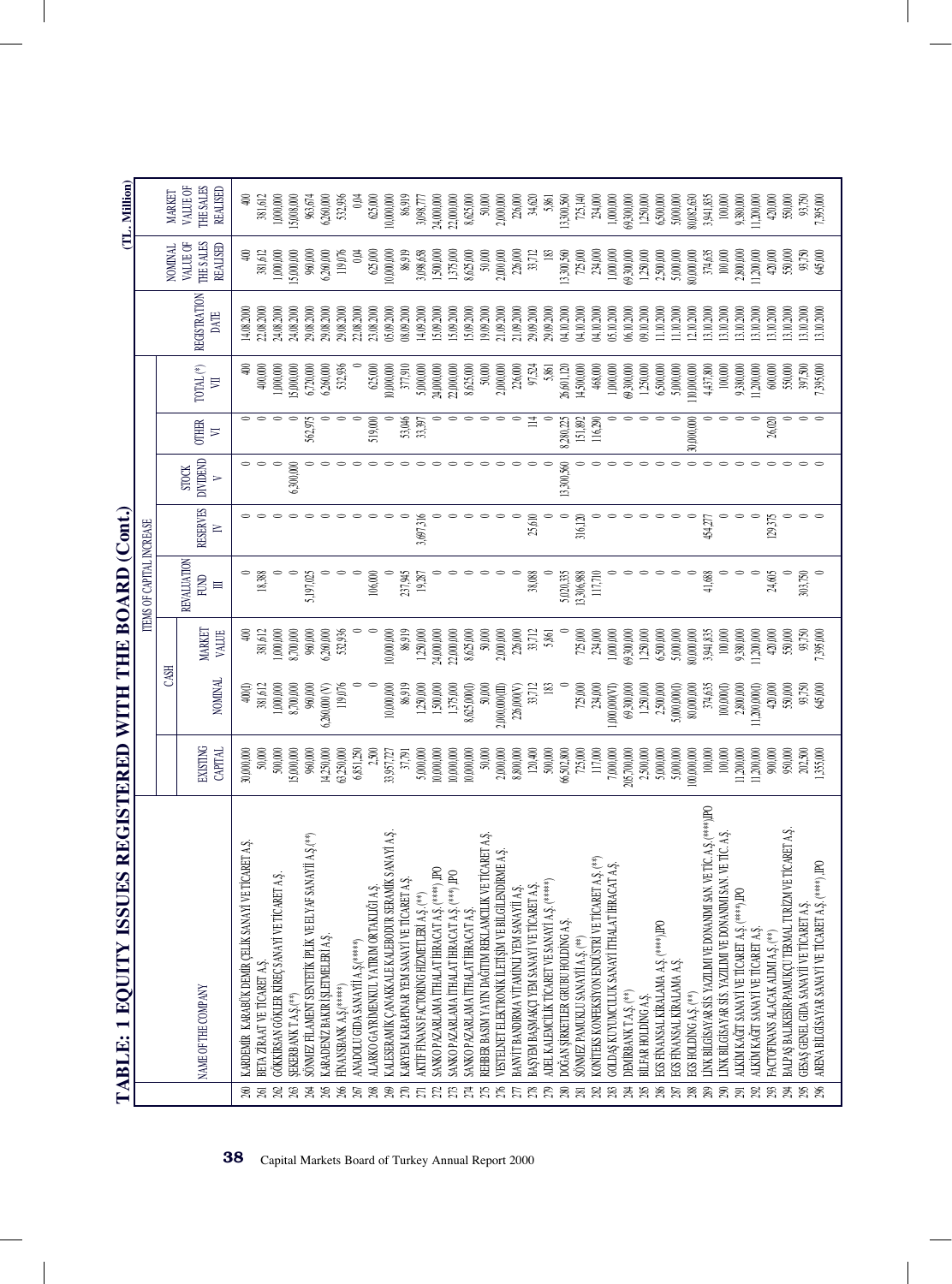|                  | <b>REGISTERED</b><br>TABLE: 1 EQUITY ISSUES                           |                 |                             |               | WITH THE BOARD (Cont.)           |             |                                       |                |                      |              |                             | (TL. Million)   |
|------------------|-----------------------------------------------------------------------|-----------------|-----------------------------|---------------|----------------------------------|-------------|---------------------------------------|----------------|----------------------|--------------|-----------------------------|-----------------|
|                  |                                                                       |                 |                             |               | <b>ITEMS OF CAPITAL INCREASE</b> |             |                                       |                |                      |              |                             |                 |
|                  |                                                                       |                 |                             | CASH          |                                  |             |                                       |                |                      |              | NOMINAL                     | <b>MARKET</b>   |
|                  |                                                                       |                 |                             |               | REVALUATION                      |             | <b>STOCK</b>                          |                |                      |              | VALUE OF                    | VALUE OF        |
|                  | NAME OF THE COMPANY                                                   | <b>EXISTING</b> |                             | MARKET        | EUND                             | RESERVES    | <b>DIVIDEND</b>                       | <b>OTHER</b>   | TOTAL <sup>(*)</sup> | REGISTRATION | THE SALES                   | THE SALES       |
|                  |                                                                       | CAPITAL         | <b>NOMINAL</b>              | VALUE         | ⊟                                | ≧           | ⋗                                     | $\overline{v}$ | 罗                    | DATE         | REALISED                    | REALISED        |
| 57               | PQ<br>ARENA BİLGİSAYAR SANAYİ VE TİCARET A.Ş. (***)                   | 1,355,000       | 75,000                      | .325,000      |                                  |             |                                       |                | 2,325,000            | 13.102000    | 75,000                      | 2,325,000       |
| 298              | ARENA BİLGİSAYAR SANAYİ VE TİCARET A.Ş.                               | 1,355,000       | 1,280,000(1)                | 1,280,000     |                                  |             |                                       |                | 1,280,000            | 13.10.2000   | 1,280,000                   | 000,087.1       |
| $299$            | ÖZULAS TOPLUTASIM SANAYİ VE TİCARET A.S.                              | 2.790           |                             | 2,790         |                                  |             |                                       |                |                      | 0.102000     | 2,790                       | 2,790           |
| R                | BORUSAN BİRLEŞİK BORU FABRİKALARI A.Ş. (*****)                        | 6,300,000       |                             | 1,809         |                                  |             |                                       |                | 1,809                | 000201.4     | S                           | 1809            |
| ≅                | <b>TÜRK HAVA YOLLARI A.O. (**</b>                                     | 50,000,000      | 12,500,000                  | 12,500,000    | 12,500,000                       |             |                                       |                | 25,000,000           | 28.11.2000   |                             |                 |
| $\mathfrak{M}$   | KARADENİZ BAKIR İŞLETMELERİ A.Ş.                                      | 20,510,000      | 8,935,000 V                 | 8,935,000     |                                  |             |                                       |                | 8,935,000            | 28.112000    | 8,935,000                   | 8,935,000       |
| $\mathfrak{M}$   | DENİZLİ YEM SANAYİ TİCARET A.Ş.                                       | 100,000         | 400,000                     | 400,000       |                                  |             |                                       |                | 400,000              | 29.112000    |                             |                 |
| $\frac{31}{200}$ | VAN YÜN İPLİĞİ SANAYİİ VE TİCARET A.Ş                                 | 75,000          | 325,000                     | 325,000       |                                  |             |                                       |                | 325,000              | 30.112000    | 325,000                     | $325,000$       |
|                  | JANTSA JANT SANAYIİ VE TİCARET A.Ş.                                   | 415,800         | (70, 478)                   | 170,478       | 525,428                          |             |                                       | 15,112         | 711,018              | 30.112000    |                             |                 |
| R,               | BİSAŞ TEKSTİL SANAYİ VE TİCARET A.Ş. (*****)                          | 1,800,000       |                             | 573           |                                  |             |                                       |                | 573                  | 06.112000    | 98                          | 573             |
| $\mathfrak{M}$   | BORUSAN BİRLEŞİK BORU FABRİKALARI A.Ş. (*****)                        | 6,300,000       | 30,000                      | 276,000       |                                  |             |                                       |                | 276,000              | 09.11.2000   | $30,\!000$                  | 276,000         |
| $\gg$            | MÍLPA TÍCARÍ VE SINAÍ ÜRÜNLER PAZARLAMA SANAYÍ VE TÍCARET A.S.        | 9,123,840       |                             |               | 942,029                          |             | 2,645,914                             | 973.977        | 4,561,920            | 01.12.2000   | 2,645,914                   | 2,645,914       |
| R,               | UZ-YEM UZUNKÖPRÜ YEM VE YAĞ SANAYİ VE TİCARET A.Ş.                    | 600,000         | 300,000                     | 300,000       | $50,000$                         |             |                                       |                | 350,000              | 05.12.2000   | 300,000                     | 300,000         |
| a a a a          | PARSAN MAKİNA PARÇALARI SANAYİ A.Ş.                                   | 1,440,000       |                             |               | 2,736,000                        | 144,000     |                                       |                | 2,880,000            | 05.12.2000   | 90,238                      | 90,238          |
|                  | KETAŞ GIDA SANAYÎ VE TİCARET A.Ş.                                     | 50,000          | 300,000                     | 300,000       | $200,\!000$                      |             |                                       |                | 500,000              | 06.12.2000   |                             |                 |
|                  | TICARET A.Ş. (**)<br>TANSAŞ; İZMİR BÜYÜKŞEHİR BELEDİYESİ İÇ VE DIŞ    | 3,000,000       | 12,000,000                  | 12,000,000    | 500,000                          |             |                                       |                | 13,500,000           | 07.12.2000   |                             |                 |
|                  | SANAYİ A.Ş.<br>KALESERAMÍK ÇANAKKALE KALEBODUR SERAMÍK                | 43,957,727      | 6,000,000                   | 6,000,000     |                                  |             |                                       |                | 6,000,000            | 08.12.2000   |                             |                 |
| 314              | VESTEL ELEKTRONIK SANAYI VE TICARET A.Ş.                              | 4,545,711       |                             |               | ,705,183                         | 50,239,038  |                                       | 96,609,955     | 54,554,176           | 11.12.2000   | 50,239,038                  | 50,239,038      |
| 315              | HAZNEDAR ATEŞ TUĞLA SANAYİİ A.Ş.                                      | 1,250,000       |                             |               | 220,000                          | 45,000      |                                       | 235,000        | 500,000              | 12.12.2000   | 45,000                      | 45,000          |
| 316              | OKAN TEKSTİL SANAYİ VE TİCARET A.Ş. (**)                              | 1,200,000       | 2,400,000                   | 000,000       | 00000                            |             |                                       |                | 4,800,000            | 13.12.2000   | 2,400,000                   | 2,400,000       |
| 317              | <b>SLETMELERÍ A.S.</b><br>AYDIN TEKSTİL (İPLİK-DOKUMA VE KONFEKSİYON) | 1,344,000       | 1,008,000                   | 008,000       | 336,000                          |             |                                       |                | 1,344,000            | 19.12.2000   |                             |                 |
| 318              | GENTAȘ GENEL METAL SANAYÎ VE TÎCARET A.S.                             | 1,347,840       |                             |               | 021,760                          | 673,920     |                                       |                | 2,695,680            | 19.12.2000   | 673,920                     | 673,920         |
| 319              | ALFA MENKUL DEĞERLER A.Ş.                                             | 2,800,000       | IIA)017008                  | <b>OCF100</b> |                                  |             |                                       |                | 300,470              | 22.12.2000   | 300,470                     | 3,400,000       |
|                  | BİSAŞ TEKSTİL SANAYİ VE TİCARET A.Ş. (*****)                          | 1,800,000       | 186                         |               |                                  |             |                                       |                | 538                  | 000217       |                             | 538             |
| ន្ត ដ ដ ដ        | BİSAŞ TEKSTİL SANAYİ VE TİCARET A.Ş. (*****)                          | 1,800,000       | 392                         | 135           |                                  |             |                                       |                | 135                  | 07.12.2000   | <b>MER 200</b>              | $\frac{15}{28}$ |
|                  | BİSAŞ TEKSTİL SANAYİ VE TİCARET A.Ş. (*****)                          | 1,800,000       | 186                         |               |                                  |             |                                       |                | 538                  | 07.12.2000   |                             |                 |
|                  | <b>HLAS FINANS KURUMU A.Ş. (*****)</b>                                | 0,000,000       | $\otimes$                   | 2,250         |                                  |             |                                       |                | 2,250                | 11.12.2000   |                             | 250             |
|                  | TOTAL                                                                 | 4,183,470,244   | 1,302,366,874 3,007,974,041 |               | 568,964,280                      | 220,375,432 | P98,404,418 386,908,668 3,769,599,339 |                |                      |              | 2,234,776,144 3,983,150,132 |                 |

 $\alpha$  or  $\alpha$  and annot make  $\alpha$  and  $\alpha$  and  $\alpha$  $\frac{1}{2}$  $\zeta$  $\overline{1}$ J,  $\overline{1}$ m a my

 $(N+N+1+1+1+1+1)$ (\*) VII=II+III+IV+V+VI Footnotes: Footnotes:

Capital Markets Board of Turkey Annual Report 2000 39

(\*\*\*) Shares left after the use of preemptive rights will be offered to the public at the ISE.<br>(\*\*\*\*) Public offering of the existing shares<br>(\*\*\*\*\*) Going public through capital increase<br>(\*\*\*\*\*\*) Increase of public offerin (\*\*) Shares left after the use of preemptive rights will be offered to the public at the ISE.

(\*\*\*) Public offering of the existing shares

(\*\*\*\*) Going public through capital increase

(\*\*\*\*\*) Increase of public offering rate.

 $(1)$  Registered capital with the nominal value of the company which was not registered before. (I) Registered capital with the nominal value of the company which was not registered before.

(II) Registered capital of the company after merging.

(III) Registered capital of the company after the shareholders exceeds 100.

(II) Registered capital of the company after merging<br>(II) Registered capital of the company after merging wind was not registered to the company registered vith the Board.<br>(IV) Registered capital of the company which was n (IV) Registered capital of the company which was not registered before. TL. 750,0 billion of paid capital of the company registered with the Board. (V) Whole of the increased capital assigned to Privatization Administration.

(VI) Total volume of increased capital assigned to foreign investors in abroad.

(VII)The whole volume of increased capital was assigned to Safron Corporation AMD Partners, L.P.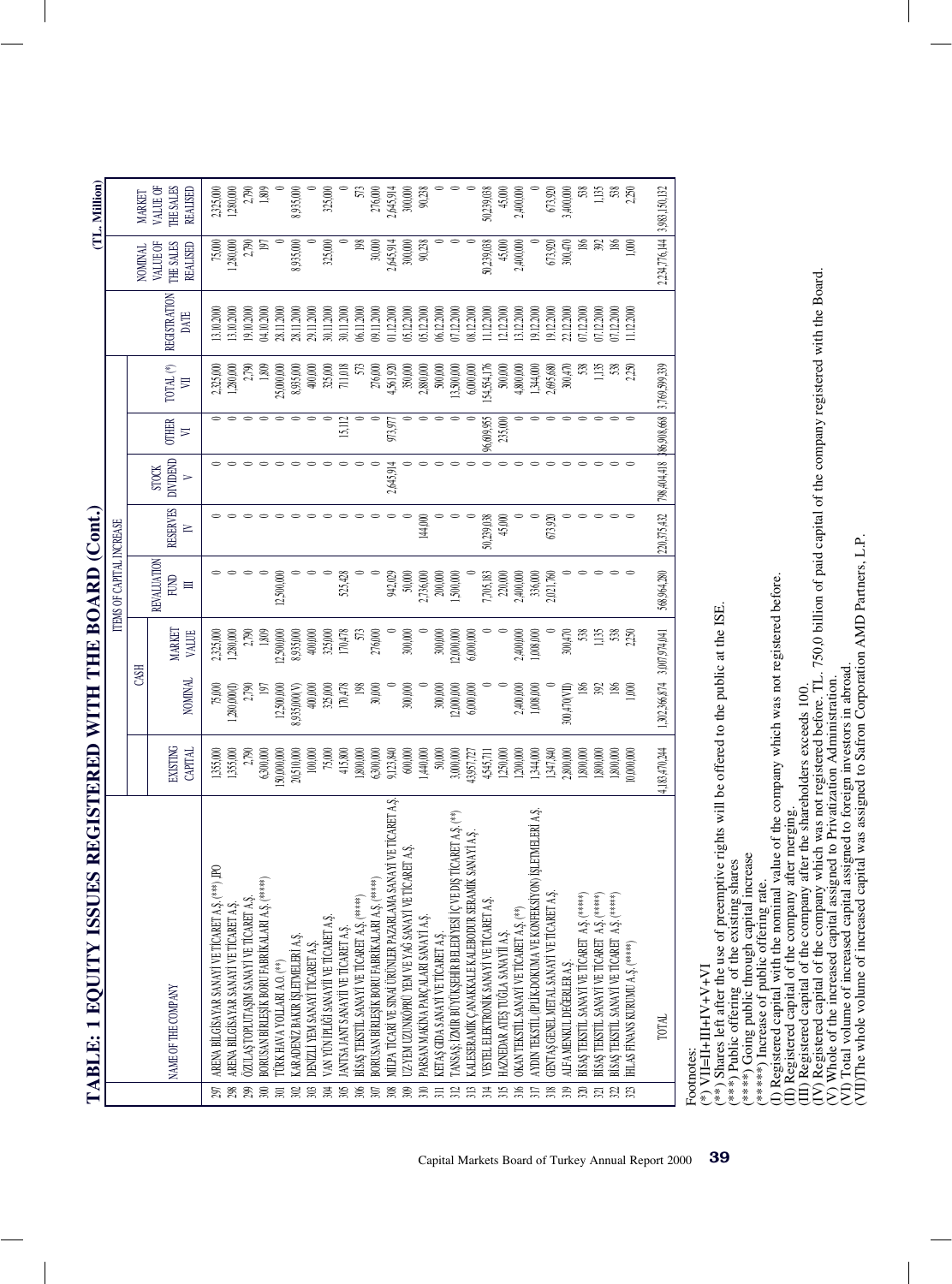## **TABLE : 2 - CORPORATE BONDS REGISTERED WITH THE BOARD**

| I NAME OF THE COMPANY         | <b>DATE</b>       | <b>VOLUME OF ISSUE</b><br>(US DOLLAR) |
|-------------------------------|-------------------|---------------------------------------|
| FACTOFINANS ALACAK ALIMI A.S. | <b>MARCH 2000</b> | 2,000,000                             |

## **TABLE : 3 - BANK BILLS&BANK GUARANTED BILLS REGISTERED WITH THE BOARD**

| I NAME OF THE COMPANY     | <b>DATE</b>     | <b>VOLUME OF ISSUE</b><br>(US DOLLAR) |
|---------------------------|-----------------|---------------------------------------|
| l NUROL YATIRIM BANKASI - | <b>MAY 2000</b> | 20,000,000                            |

## **TABLE : 4 - FOREIGN MUTUAL FUND PARTICIPATION CERTIFICATES ISSUES REGISTERED WITH THE BOARD**

| l NAME OF THE COMPANY  | <b>DATE</b>     | <b>VOLUME OF ISSUE</b><br>(TL MILLION) |
|------------------------|-----------------|----------------------------------------|
| AMERICAN EXPRESS FUNDS | <b>MAY 2000</b> | 3,942,593                              |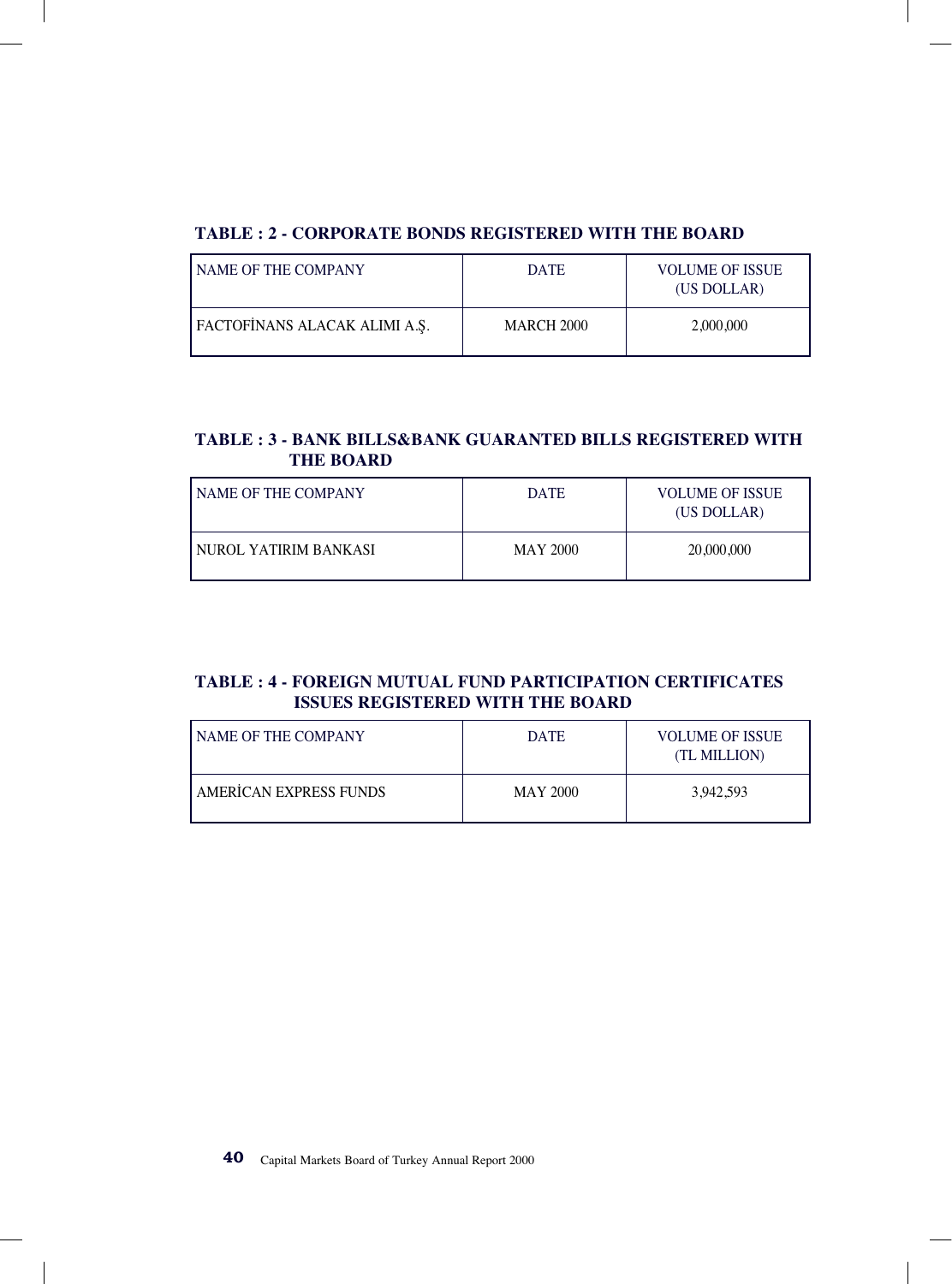## **TABLE : 5 - MUTUAL FUND PARTICIPATION CERTIFICATES ISSUES REGISTERED WITH THE BOARD**

| (TL MILLION)<br><b>JANUARY</b><br>TEB YATIRIM MENKUL DEĞERLER A.Ş. "TYPE B LIQUID FUND"<br>400,000<br>YAPI KREDİ YATIRIM MENKUL DEĞERLER A.Ş.<br>"TYPE B LIQUID FUND(ADDITION)"<br>1,000,000<br>İŞ YATIRIM MENKUL DEĞERLER A.Ş. "TYPE B<br>VARIABLE FUND(ADDITION)"<br>6,000,000<br>DEMİR YATIRIM MENKUL DEĞERLER A.Ş.<br>"TYPE A EQUITY FUND"<br>2,000,000<br>ECZACIBAȘI MENKUL DEĞERLER A.Ş.<br>"TYPE A VARIABLE FUND (ADDITION)"<br>200,000<br>TÜRKİYE GARANTİ BANKASI A.Ş.<br>"TYPE B LIQUID FUND(ADDITION)"<br>136,000<br>GLOBAL MENKUL DEĞERLER A.Ş. "TYPE B VARIABLE FUND"<br>1,000,000<br>TÜRKİYE VAKIFLAR BANKASI T.A.O. "TYPE A PRIVATE<br>VARIABLE INVESTMENT FUND"<br>1,000,000<br><b>FEBRUARY</b><br>YATIRIM FİNANSMAN MENKUL DEĞERLER A.Ş. "TYPE B<br>NOTES'N BOND FUND"<br>500,000.0<br>YATIRIM FİNANSMAN MENKUL DEĞERLER A.Ş.<br>"TYPE A RESAN PRIVATE FUND(ADDITION)"<br>1,000,000.0<br>EGS YATIRIM MENKUL DEĞERLER A.Ş. "TYPE B VARIABLE<br>FUND(ADDITION)"<br>250,000.0<br>TEB YATIRIM MENKUL DEĞERLER A.Ş.<br>"TYPE B NOTES'N BOND FUND"<br>400,000.0<br>TEB YATIRIM MENKUL DEĞERLER A.Ş. "TYPE A EQUITY FUND"<br>400,000.0<br>MNG BANK A.Ş. "TYPE B VARIABLE FUND"<br>350,000.0<br>MNG BANK A.Ş. "TYPE A VARIABLE FUND"<br>350,000.0<br>YAPI KREDİ YATIRIM MENKUL DEĞ.A.Ş.<br>"TYPE A FINANCIAL INSTITUTIONS SECTOR FUND(ADD.)"<br>500,000.0<br>YAPI KREDİ YATIRIM MENKUL DEĞ.A.Ş.<br>"TYPE A METAL SECTOR FUND(ADDITION)"<br>500,000.0<br>YAPI KREDİ YATIRIM MENKUL DEĞ.A.Ş.<br>"TYPE A FOOD-BEVERAGE SECTOR FUND(ADDITION)"<br>800,000.0<br>YAPI KREDİ YATIRIM MENKUL DEĞ.A.Ş.<br>"TYPE B LIQUID FUND(ADDITION)"<br>2,000,000.0 | <b>NAME OF THE COMPANY</b> | <b>VOLUME OF ISSUE</b> |
|--------------------------------------------------------------------------------------------------------------------------------------------------------------------------------------------------------------------------------------------------------------------------------------------------------------------------------------------------------------------------------------------------------------------------------------------------------------------------------------------------------------------------------------------------------------------------------------------------------------------------------------------------------------------------------------------------------------------------------------------------------------------------------------------------------------------------------------------------------------------------------------------------------------------------------------------------------------------------------------------------------------------------------------------------------------------------------------------------------------------------------------------------------------------------------------------------------------------------------------------------------------------------------------------------------------------------------------------------------------------------------------------------------------------------------------------------------------------------------------------------------------------------------------------------------------------------------------------------------------------------------------------------------|----------------------------|------------------------|
|                                                                                                                                                                                                                                                                                                                                                                                                                                                                                                                                                                                                                                                                                                                                                                                                                                                                                                                                                                                                                                                                                                                                                                                                                                                                                                                                                                                                                                                                                                                                                                                                                                                        |                            |                        |
|                                                                                                                                                                                                                                                                                                                                                                                                                                                                                                                                                                                                                                                                                                                                                                                                                                                                                                                                                                                                                                                                                                                                                                                                                                                                                                                                                                                                                                                                                                                                                                                                                                                        |                            |                        |
|                                                                                                                                                                                                                                                                                                                                                                                                                                                                                                                                                                                                                                                                                                                                                                                                                                                                                                                                                                                                                                                                                                                                                                                                                                                                                                                                                                                                                                                                                                                                                                                                                                                        |                            |                        |
|                                                                                                                                                                                                                                                                                                                                                                                                                                                                                                                                                                                                                                                                                                                                                                                                                                                                                                                                                                                                                                                                                                                                                                                                                                                                                                                                                                                                                                                                                                                                                                                                                                                        |                            |                        |
|                                                                                                                                                                                                                                                                                                                                                                                                                                                                                                                                                                                                                                                                                                                                                                                                                                                                                                                                                                                                                                                                                                                                                                                                                                                                                                                                                                                                                                                                                                                                                                                                                                                        |                            |                        |
|                                                                                                                                                                                                                                                                                                                                                                                                                                                                                                                                                                                                                                                                                                                                                                                                                                                                                                                                                                                                                                                                                                                                                                                                                                                                                                                                                                                                                                                                                                                                                                                                                                                        |                            |                        |
|                                                                                                                                                                                                                                                                                                                                                                                                                                                                                                                                                                                                                                                                                                                                                                                                                                                                                                                                                                                                                                                                                                                                                                                                                                                                                                                                                                                                                                                                                                                                                                                                                                                        |                            |                        |
|                                                                                                                                                                                                                                                                                                                                                                                                                                                                                                                                                                                                                                                                                                                                                                                                                                                                                                                                                                                                                                                                                                                                                                                                                                                                                                                                                                                                                                                                                                                                                                                                                                                        |                            |                        |
|                                                                                                                                                                                                                                                                                                                                                                                                                                                                                                                                                                                                                                                                                                                                                                                                                                                                                                                                                                                                                                                                                                                                                                                                                                                                                                                                                                                                                                                                                                                                                                                                                                                        |                            |                        |
|                                                                                                                                                                                                                                                                                                                                                                                                                                                                                                                                                                                                                                                                                                                                                                                                                                                                                                                                                                                                                                                                                                                                                                                                                                                                                                                                                                                                                                                                                                                                                                                                                                                        |                            |                        |
|                                                                                                                                                                                                                                                                                                                                                                                                                                                                                                                                                                                                                                                                                                                                                                                                                                                                                                                                                                                                                                                                                                                                                                                                                                                                                                                                                                                                                                                                                                                                                                                                                                                        |                            |                        |
|                                                                                                                                                                                                                                                                                                                                                                                                                                                                                                                                                                                                                                                                                                                                                                                                                                                                                                                                                                                                                                                                                                                                                                                                                                                                                                                                                                                                                                                                                                                                                                                                                                                        |                            |                        |
|                                                                                                                                                                                                                                                                                                                                                                                                                                                                                                                                                                                                                                                                                                                                                                                                                                                                                                                                                                                                                                                                                                                                                                                                                                                                                                                                                                                                                                                                                                                                                                                                                                                        |                            |                        |
|                                                                                                                                                                                                                                                                                                                                                                                                                                                                                                                                                                                                                                                                                                                                                                                                                                                                                                                                                                                                                                                                                                                                                                                                                                                                                                                                                                                                                                                                                                                                                                                                                                                        |                            |                        |
|                                                                                                                                                                                                                                                                                                                                                                                                                                                                                                                                                                                                                                                                                                                                                                                                                                                                                                                                                                                                                                                                                                                                                                                                                                                                                                                                                                                                                                                                                                                                                                                                                                                        |                            |                        |
|                                                                                                                                                                                                                                                                                                                                                                                                                                                                                                                                                                                                                                                                                                                                                                                                                                                                                                                                                                                                                                                                                                                                                                                                                                                                                                                                                                                                                                                                                                                                                                                                                                                        |                            |                        |
|                                                                                                                                                                                                                                                                                                                                                                                                                                                                                                                                                                                                                                                                                                                                                                                                                                                                                                                                                                                                                                                                                                                                                                                                                                                                                                                                                                                                                                                                                                                                                                                                                                                        |                            |                        |
|                                                                                                                                                                                                                                                                                                                                                                                                                                                                                                                                                                                                                                                                                                                                                                                                                                                                                                                                                                                                                                                                                                                                                                                                                                                                                                                                                                                                                                                                                                                                                                                                                                                        |                            |                        |
|                                                                                                                                                                                                                                                                                                                                                                                                                                                                                                                                                                                                                                                                                                                                                                                                                                                                                                                                                                                                                                                                                                                                                                                                                                                                                                                                                                                                                                                                                                                                                                                                                                                        |                            |                        |
|                                                                                                                                                                                                                                                                                                                                                                                                                                                                                                                                                                                                                                                                                                                                                                                                                                                                                                                                                                                                                                                                                                                                                                                                                                                                                                                                                                                                                                                                                                                                                                                                                                                        |                            |                        |
|                                                                                                                                                                                                                                                                                                                                                                                                                                                                                                                                                                                                                                                                                                                                                                                                                                                                                                                                                                                                                                                                                                                                                                                                                                                                                                                                                                                                                                                                                                                                                                                                                                                        |                            |                        |
|                                                                                                                                                                                                                                                                                                                                                                                                                                                                                                                                                                                                                                                                                                                                                                                                                                                                                                                                                                                                                                                                                                                                                                                                                                                                                                                                                                                                                                                                                                                                                                                                                                                        |                            |                        |
|                                                                                                                                                                                                                                                                                                                                                                                                                                                                                                                                                                                                                                                                                                                                                                                                                                                                                                                                                                                                                                                                                                                                                                                                                                                                                                                                                                                                                                                                                                                                                                                                                                                        |                            |                        |
|                                                                                                                                                                                                                                                                                                                                                                                                                                                                                                                                                                                                                                                                                                                                                                                                                                                                                                                                                                                                                                                                                                                                                                                                                                                                                                                                                                                                                                                                                                                                                                                                                                                        |                            |                        |
|                                                                                                                                                                                                                                                                                                                                                                                                                                                                                                                                                                                                                                                                                                                                                                                                                                                                                                                                                                                                                                                                                                                                                                                                                                                                                                                                                                                                                                                                                                                                                                                                                                                        |                            |                        |
|                                                                                                                                                                                                                                                                                                                                                                                                                                                                                                                                                                                                                                                                                                                                                                                                                                                                                                                                                                                                                                                                                                                                                                                                                                                                                                                                                                                                                                                                                                                                                                                                                                                        |                            |                        |
|                                                                                                                                                                                                                                                                                                                                                                                                                                                                                                                                                                                                                                                                                                                                                                                                                                                                                                                                                                                                                                                                                                                                                                                                                                                                                                                                                                                                                                                                                                                                                                                                                                                        |                            |                        |
|                                                                                                                                                                                                                                                                                                                                                                                                                                                                                                                                                                                                                                                                                                                                                                                                                                                                                                                                                                                                                                                                                                                                                                                                                                                                                                                                                                                                                                                                                                                                                                                                                                                        |                            |                        |
|                                                                                                                                                                                                                                                                                                                                                                                                                                                                                                                                                                                                                                                                                                                                                                                                                                                                                                                                                                                                                                                                                                                                                                                                                                                                                                                                                                                                                                                                                                                                                                                                                                                        |                            |                        |
|                                                                                                                                                                                                                                                                                                                                                                                                                                                                                                                                                                                                                                                                                                                                                                                                                                                                                                                                                                                                                                                                                                                                                                                                                                                                                                                                                                                                                                                                                                                                                                                                                                                        |                            |                        |
|                                                                                                                                                                                                                                                                                                                                                                                                                                                                                                                                                                                                                                                                                                                                                                                                                                                                                                                                                                                                                                                                                                                                                                                                                                                                                                                                                                                                                                                                                                                                                                                                                                                        |                            |                        |
|                                                                                                                                                                                                                                                                                                                                                                                                                                                                                                                                                                                                                                                                                                                                                                                                                                                                                                                                                                                                                                                                                                                                                                                                                                                                                                                                                                                                                                                                                                                                                                                                                                                        |                            |                        |
|                                                                                                                                                                                                                                                                                                                                                                                                                                                                                                                                                                                                                                                                                                                                                                                                                                                                                                                                                                                                                                                                                                                                                                                                                                                                                                                                                                                                                                                                                                                                                                                                                                                        |                            |                        |
|                                                                                                                                                                                                                                                                                                                                                                                                                                                                                                                                                                                                                                                                                                                                                                                                                                                                                                                                                                                                                                                                                                                                                                                                                                                                                                                                                                                                                                                                                                                                                                                                                                                        |                            |                        |
|                                                                                                                                                                                                                                                                                                                                                                                                                                                                                                                                                                                                                                                                                                                                                                                                                                                                                                                                                                                                                                                                                                                                                                                                                                                                                                                                                                                                                                                                                                                                                                                                                                                        |                            |                        |
|                                                                                                                                                                                                                                                                                                                                                                                                                                                                                                                                                                                                                                                                                                                                                                                                                                                                                                                                                                                                                                                                                                                                                                                                                                                                                                                                                                                                                                                                                                                                                                                                                                                        |                            |                        |
|                                                                                                                                                                                                                                                                                                                                                                                                                                                                                                                                                                                                                                                                                                                                                                                                                                                                                                                                                                                                                                                                                                                                                                                                                                                                                                                                                                                                                                                                                                                                                                                                                                                        |                            |                        |
| EGS YATIRIM MENKUL DEĞERLER A.Ş.                                                                                                                                                                                                                                                                                                                                                                                                                                                                                                                                                                                                                                                                                                                                                                                                                                                                                                                                                                                                                                                                                                                                                                                                                                                                                                                                                                                                                                                                                                                                                                                                                       |                            |                        |
| "TYPE A VARIABLE FUND(ADDITION)"<br>1,000,000.0                                                                                                                                                                                                                                                                                                                                                                                                                                                                                                                                                                                                                                                                                                                                                                                                                                                                                                                                                                                                                                                                                                                                                                                                                                                                                                                                                                                                                                                                                                                                                                                                        |                            |                        |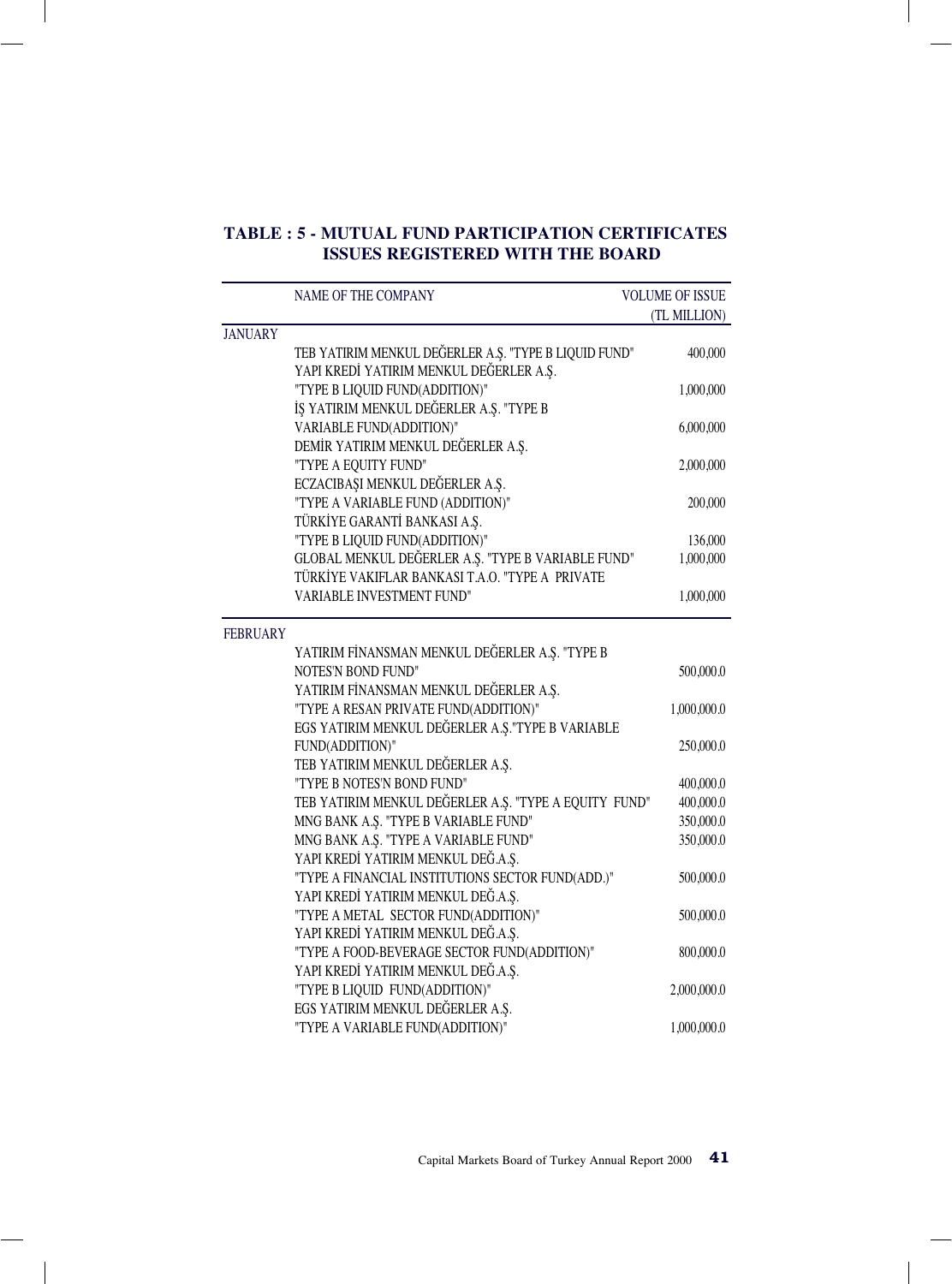| <b>NAME OF THE COMPANY</b>                                 | <b>VOLUME OF ISSUE</b> |
|------------------------------------------------------------|------------------------|
|                                                            | (TL MILLION)           |
| T.VAKIFLAR BANKASI T.A.O.                                  |                        |
| "TYPE B NOTES'N BOND FUND(ADDITION)"                       | 20,000.0               |
| T.VAKIFLAR BANKASI T.A.O.                                  |                        |
| "TYPE B FOREING MUTUAL FUND(ADDITION)"                     | 5,000.0                |
| T.VAKIFLAR BANKASI T.A.O.                                  |                        |
| "TYPE A METAL SECTOR FUND(ADDITION)"                       | 200,000.0              |
| T.VAKIFLAR BANKASI T.A.O.                                  |                        |
| "TYPE A FINANCIAL INSTITUTIONS FUND(ADDITION)"             | 200,000.0              |
| T.VAKIFLAR BANKASI T.A.O. "TYPE B LIQUID FUND(ADDITION)""  | 130,000.0              |
| T.VAKIFLAR BANKASI T.A.O."TYPE A EQUITY FUND(ADDITION)""   | 5,000.0                |
| T.VAKIFLAR BANKASI T.A.O. "TYPE B VARIABLE FUND(ADDITION)" | 60,000.0               |
| T.VAKIFLAR BANKASI T.A.O.                                  |                        |
| "TYPE A FOOD-BEVERAGE SECTOR FUND(ADDITION)""              | 200,000.0              |
| <b>MARCH</b>                                               |                        |
| EGE GİYİM SANAYİCİLERİ BANKASI A.Ş.                        |                        |
| "TYPE B VARIABLE FUND(ADDITION)""                          | 750,000.0              |
| EGE GİYİM SANAYİCİLERİ BANKASI A.Ş.                        |                        |
| "TYPE A BALANCED FUND(ADDITION)"                           | 750,000.0              |
| YATIRIM FİNANSMAN MEN.DEĞ.A.Ş.                             |                        |
| "TYPE B VARIABLE FUND(ADDITION)"                           | 1,000,000.0            |
| GLOBAL MEN.DEĞ.A.Ş. "TYPE A BALANCED FUND"                 | 1,750,000.0            |
| KOÇBANK A.Ş. "TYPE A ISE NATIONAL 30 FUND(ADDITION)"       | 800,000.0              |
| KOÇBANK A.Ş. "TYPE A EQUITY FUND(ADDITION)""               | 800,000.0              |
| ALFA MENKUL DEĞERLER A.Ş.                                  |                        |
| "TYPE A VARIABLE FUND(ADDITION)"                           | 500,000.0              |
| ALFA MENKUL DEĞERLER A.Ş.                                  |                        |
| "TYPE A EQUITY FUND(ADDITION)""                            | 2,000,000.0            |
| YAPI VE KREDİ BANKASI A.Ş.                                 |                        |
| "TYPE A BALANCED FUND(ADDITION)""                          | 4,500,000.0            |
| AKBANK T.A.Ş. "TYPE A EQUITY FUND(ADDITION)""              | 2,000,000.0            |
| ATA YATIRIM MENKUL KIYMETLER A.Ş.                          |                        |
| "TYPE A EQUITY FUND(ADDITION)""                            | 900,000.0              |
| ATA YATIRIM MENKUL KIYMETLER A.Ş.                          |                        |
| "TYPE B LIQUID FUND(ADDITION)""                            | 5,000,000.0            |
| T.C. ZİRAAT BANKASI "TYPE A VARIABLE FUND(ADDITION)""      | 20,000.0               |
| GLOBAL MEN.DEĞ.A.Ş. "TYPE A VARIABLE FUND(ADDITION)""      | 50,000.0               |
| ZİRAAT YATIRIM MENKUL DEĞERLER A.Ş.                        |                        |
| "TYPE B VARIABLE FUND(ADDITION)""                          | 750,000.0              |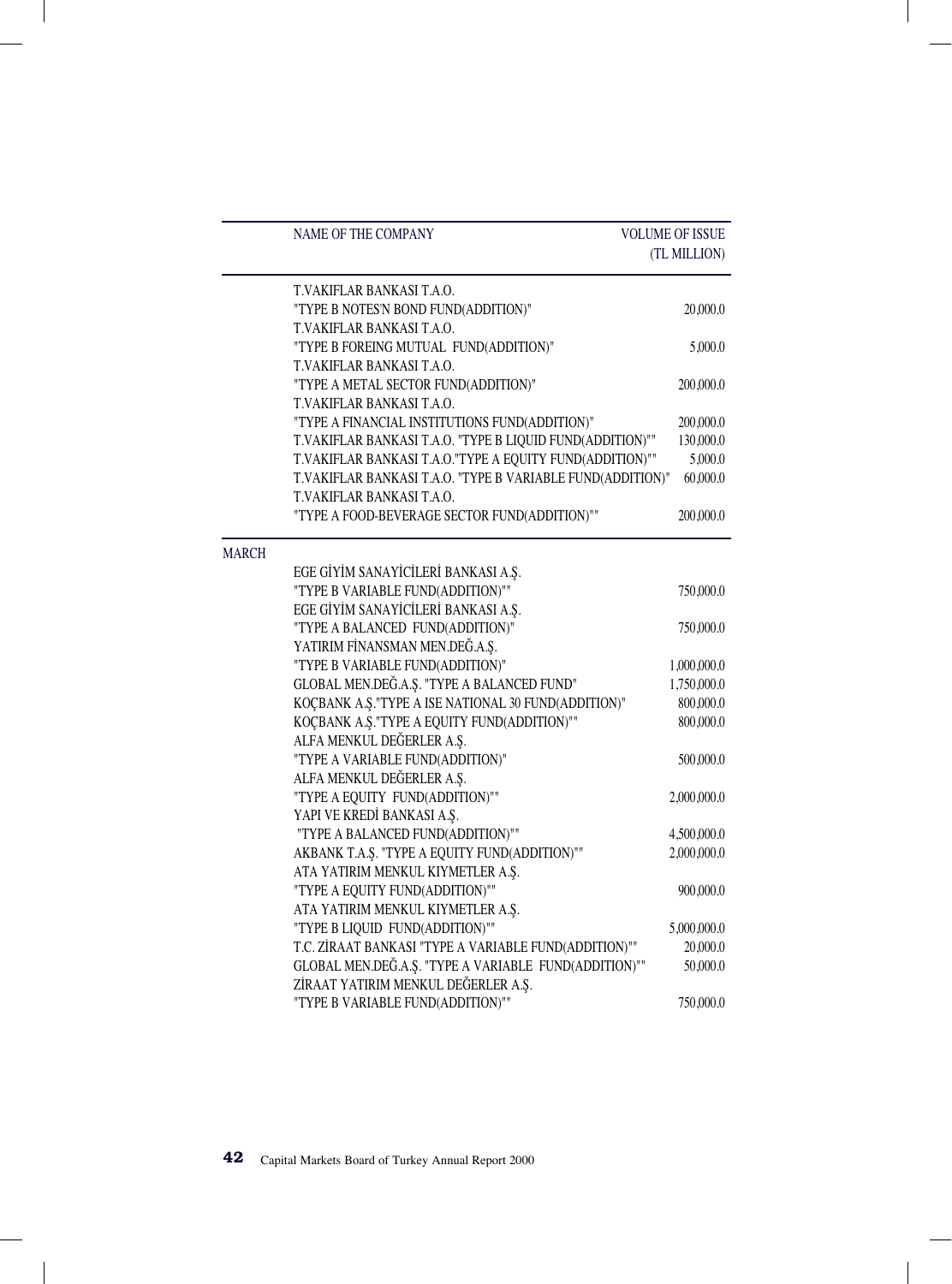|              | <b>NAME OF THE COMPANY</b>                              | <b>VOLUME OF ISSUE</b> |
|--------------|---------------------------------------------------------|------------------------|
|              |                                                         | (TL MILLION)           |
|              |                                                         |                        |
|              | ECZACIBAŞI MENKUL DEĞERLER A.Ş.                         |                        |
|              | "TYPE A VARIABLE FUND(ADDITION)""                       | 800,000.0              |
|              | HSBC BANK A.Ş. "TYPE B NOTES'N BOND FUND(ADDITON)"      | 4,650,000.0            |
|              | HSBC BANK A.Ş. "TYPE A VARIABLE FUND(ADDITION)""        | 4,000,000.0            |
|              | HSBC BANK A.Ş. "TYPE A EQUITY FUND(ADDITION)""          | 4,650,000.0            |
|              | ACAR MENKUL KIYMETLER TİC.A.Ş.                          |                        |
|              | "TYPE A VARIABLE FUND(ADDITION)""                       | 2,000,000.0            |
|              | YAPI VE KREDİ BANKASI A.Ş.                              |                        |
|              | "TYPE B VARIABLE FUND(ADDITION)""                       | 24,000.0               |
|              | YAPI KREDİ BANKASI A.Ş. "TYPE B LIQUID FUND(ADDITION)"" | 40,000.0               |
|              | TÜRK EKONOMİ BANKASI A.Ş.                               |                        |
|              | "TYPE A BALANCED FUND(ADDITION)""                       | 300,000.0              |
| <b>APRIL</b> |                                                         |                        |
|              | YAPI KREDİ YATIRIM MEN.DEĞ.A.Ş.                         |                        |
|              | "TYPE A TEXTILE SECTOR FUND(ADDITION)"                  | 800,000.0              |
|              | YAPI KREDİ YATIRIM MEN.DEĞ.A.Ş.                         |                        |
|              | "TYPE A HALK SİGORTA EQUITY FUND(ADDITION)"             | 1,500,000.0            |
|              | YAPI KREDİ YATIRIM MEN.DEĞ.A.Ş.                         |                        |
|              | "TYPE A EQUITY FUND(ADDITION)"                          | 1,250,000.0            |
|              | YAPI KREDİ YATIRIM MEN.DEĞ.A.Ş.                         |                        |
|              | "TYPE A BALANCED FUND(ADDITION)"                        | 1,500,000.0            |
|              | YAPI KREDİ YATIRIM MEN.DEĞ.A.Ş.                         |                        |
|              | "TYPE A VARIABLE FUND(ADDITION)"                        | 2,500,000.0            |
|              | EVGİN MENKUL DEĞERLER A.Ş.                              |                        |
|              | "TYPE A BALANCED FUND(ADDITION)"                        | 250,000.0              |
|              | T.İŞ BANKASI A.Ş." TYPE B NOTES'N BOND FUND(ADDITION)"  | 300,000.0              |
|              | T.İŞ BANKASI A.Ş. TYPE B LIQUID FUND(ADDITION)""        | 200,000.0              |
|              | KENT YATIRIM MENKUL DEĞERLER A.Ş.                       |                        |
|              | "TYPE A VARIABLE FUND"                                  | 1,000,000.0            |
|              | KENT YATIRIM MENKUL DEĞERLER A.Ş.                       |                        |
|              | "TYPE B VARIABLE FUND"                                  | 2,000,000.0            |
|              | TEKSTİL BANKASI A.Ş. "TYPE B VARIABLE FUND(ADDITION)""  | 30,000.0               |
|              | TÜRK EKONOMİ BANKASI A.Ş.                               |                        |
|              | "TYPE B VARIABLE FUND(ADDITION)""                       | 600,000.0              |
|              | BAYINDIR MENKUL DEĞERLER A.Ş.                           |                        |
|              | "TYPE A VARIABLE FUND(ADDITION)""                       | 1,500,000.0            |
|              | EGS YATIRIM MENKUL DEĞERLER A.Ş.                        |                        |
|              | "TYPE B LIQUID FUND(ADDITION)""                         | 750,000.0              |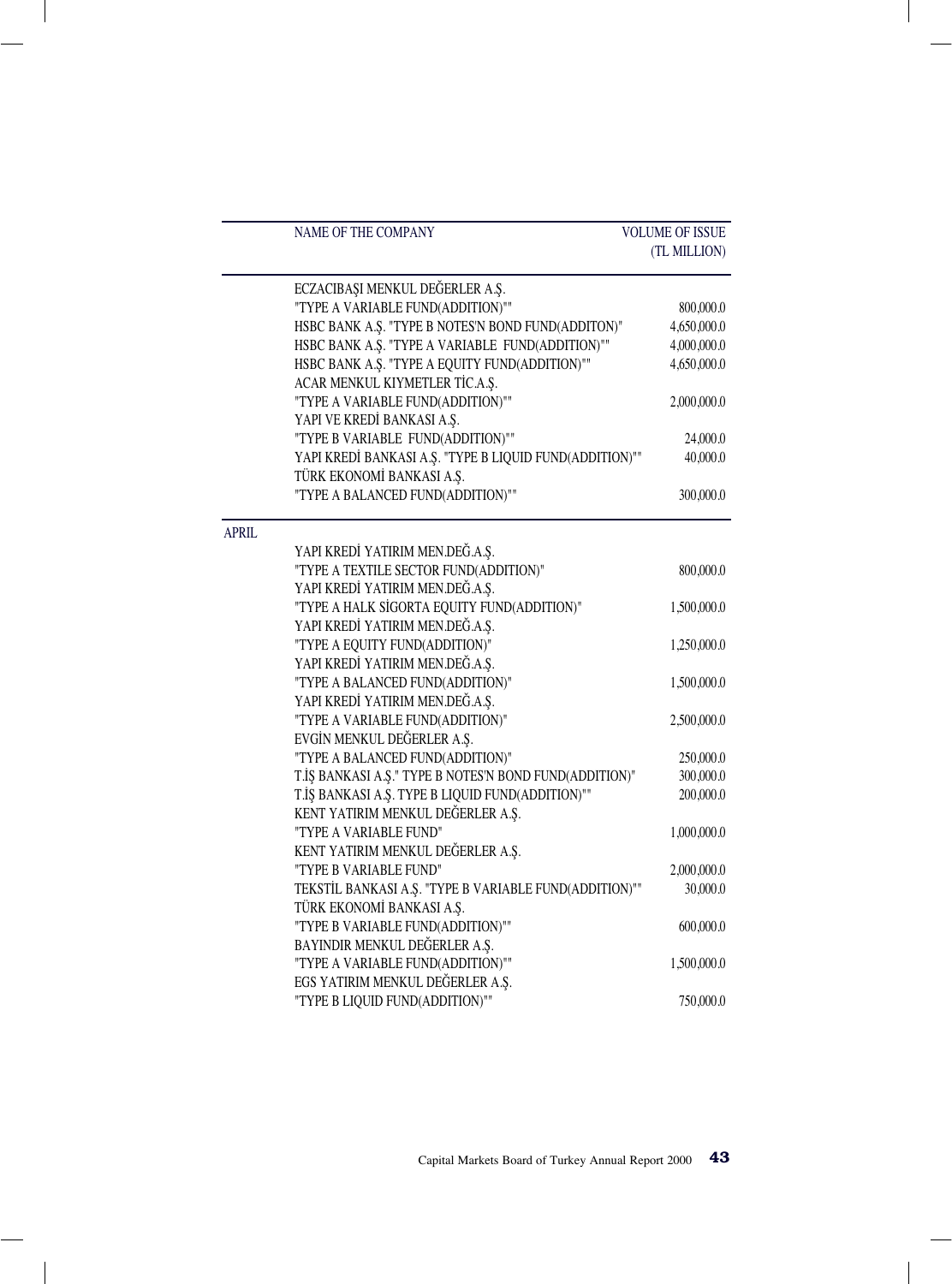|            | NAME OF THE COMPANY                                                                | <b>VOLUME OF ISSUE</b>   |
|------------|------------------------------------------------------------------------------------|--------------------------|
|            |                                                                                    | (TL MILLION)             |
|            |                                                                                    |                          |
|            | TEB YATIRIM MENKUL DEĞERLER A.Ş.                                                   |                          |
|            | "TYPE B LIQUID FUND(ADDITION)""<br>AKBANK T.A.Ş. "TYPE B VARIABLE FUND(ADDITION)"" | 1,600,000.0<br>600,000.0 |
|            | AKBANK T.A.Ş. "TYPE B NOTES'N BOND FUND (ADDITION)"                                | 60,000.0                 |
|            | T.İŞ BANKASI A.Ş. "TYPE A ISE NATIONAL 30 FUND"                                    | 5,000,000.0              |
|            | TAIB YATIRIM MENKUL DEĞERLER A.Ş.                                                  |                          |
|            | "TYPE A VARIABLE FUND(ADDITION)""                                                  |                          |
|            | TAIB YATIRIM MENKUL DEĞERLER A.Ş.                                                  | 100,000.0                |
|            | "TYPE B VARIABLE FUND(ADDITION)""                                                  |                          |
|            | ZİRAAT YATIRIM MENKUL DEĞERLER A.Ş.                                                | 250,000.0                |
|            | "TYPE A VARIABLE FUND"                                                             |                          |
|            |                                                                                    | 500,000.0                |
|            | AKBANK T.A.Ş. "TYPE A VARIABLE FUND"                                               | 530,000.0                |
|            | YATIRIM FİNANSMAN MEN.DEĞ.A.Ş.                                                     |                          |
|            | "TYPE A VARIABLE FUND(ADDITION)""                                                  | 1,000,000.0              |
|            | DEMİR YATIRIM MEN.DEĞ.A.Ş.                                                         |                          |
|            | "TYPE A VARIABLE FUND(ADDITION)""                                                  | 1,000,000.0              |
|            | BİRLEŞİK TÜRK KÖRFEZ BANKASI A.Ş.                                                  |                          |
|            | "TYPE A VARIABLE FUND(ADDITION)""                                                  | 1,000,000.0              |
|            | SINAİ YATIRIM BANKASI A.Ş.                                                         |                          |
|            | "TYPE A VARIABLE FUND(ADDITION)""                                                  | 2,000,000.0              |
|            | YAPI KREDİ YATIRIM MEN.DEĞ.A.Ş. "TYPE B VARIABLE FUND"                             | 530,000.0                |
|            | BANK KAPİTAL T.A.Ş. "TYPE A VARIABLE FUND(ADDITION)""                              | 500,000.0                |
|            | TEB YATIRIM A.Ş. "TYPE A VARIABLE FUND(ADDITION)""                                 | 500,000.0                |
|            | TEKSTİL BANKASI A.Ş. "TYPE B LIQUID FUND(ADDITION)""                               | 80,000.0                 |
|            | TEKSTİL BANKASI A.Ş. " TYPE A EQUITY FUND (ADDITION)"                              | 80,000.0                 |
|            | PAMUKBANK T.A.Ş. "TYPE B VARIABLE FUND(ADDITION)""                                 | 25,000.0                 |
|            | PAMUKBANK T.A.Ş. "TYPE A VARIABLE FUND(ADDITION)""                                 | 1,500,000.0              |
| <b>MAY</b> |                                                                                    |                          |
|            | EGS EGE GİYİM SANAYİCİLERİ SİGORTA A.Ş.                                            |                          |
|            | "TYPE A VARIABLE FUND(ADDITION)""                                                  | 1,000,000.0              |
|            | OYAK MENKUL DEĞERLER A.Ş. "TYPE A VARIABLE FUND"                                   | 2,000,000.0              |
|            | KENTBANK A.Ş. "TYPE B VARIABLE FUND(ADDITION)""                                    | 1,000,000.0              |
|            | DEMİRBANK T.A.Ş. "TYPE A VARIABLE FUND(ADDITION)""                                 | 60,000.0                 |
|            | OYAKBANK A.Ş. "TYPE B VARIABLE FUND(ADDITION)""                                    | 250,000.0                |
|            | SINAİ YATIRIM BANKASI A.Ş. "TYPE A BALANCED FUND"                                  | 750,000.0                |
|            | SINAİ YATIRIM BANKASI A.Ş. "TYPE B BALANCED FUND"                                  | 750,000.0                |
|            | T.C.ZİRAAT BANKASI "TYPE B VARIABLE FUND(ADDITION)""                               | 100,000.0                |
|            | T.C.ZİRAAT BANKASI "TYPE B LIQUID FUND(ADDITION)""                                 | 200,000.0                |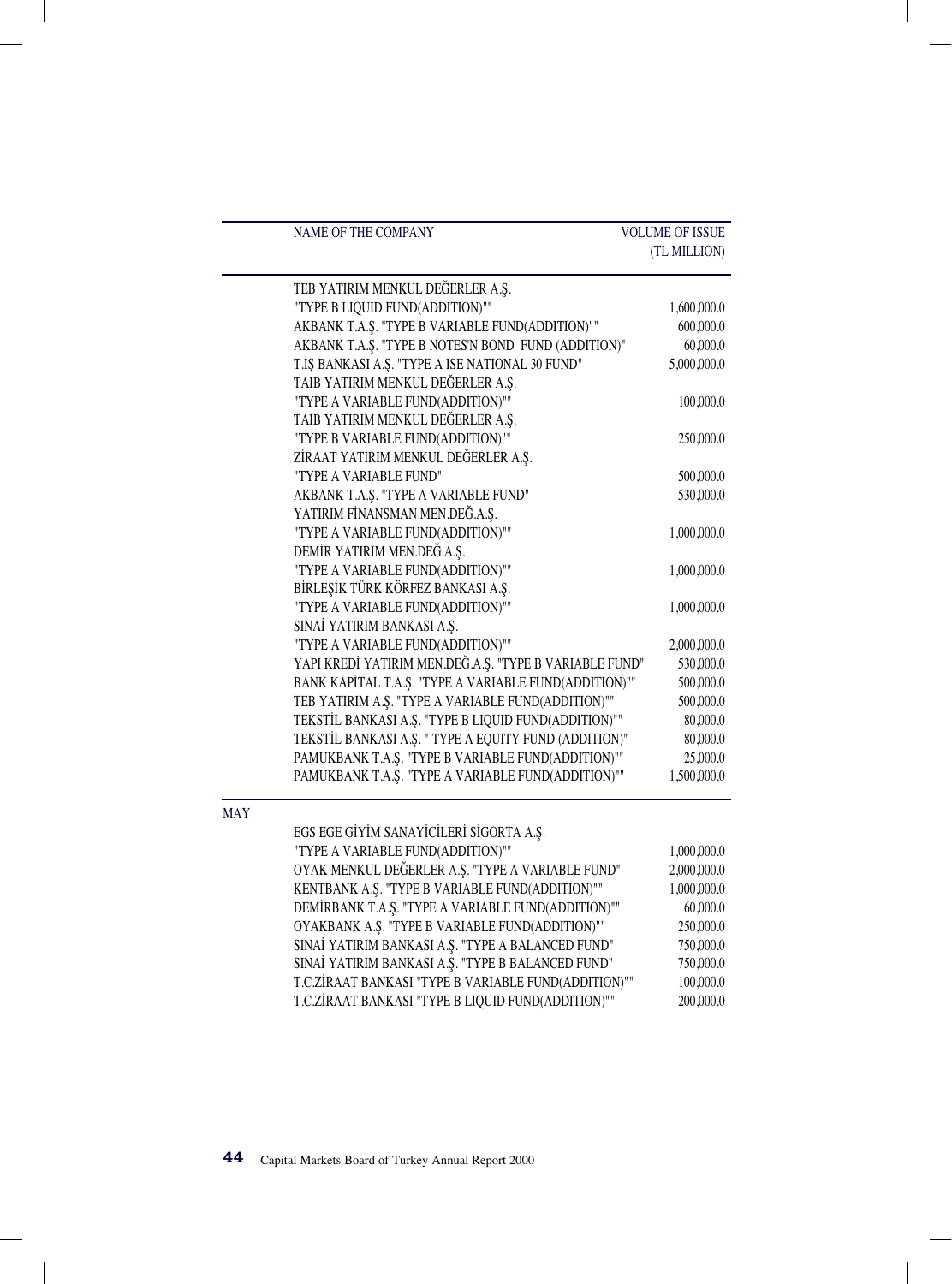|             | NAME OF THE COMPANY                                                       | <b>VOLUME OF ISSUE</b> |
|-------------|---------------------------------------------------------------------------|------------------------|
|             |                                                                           | (TL MILLION)           |
|             |                                                                           |                        |
|             | T.C. ZİRAAT BANKASI "TYPE B NOTES'N BOND FUND (ADDITION)"                 | 300,000.0              |
|             | ATA YATIRIM MENKUL KIYMETLER A.Ş.<br>"TYPE A ISE NATIONAL 50 ENDEKSİ FUND |                        |
|             | İKTİSAT YATIRIM MENKUL DEĞERLER A.Ş.                                      | 1,000,000.0            |
|             | "TYPE A EQUITY FUND                                                       | 3,000,000.0            |
|             | YATIRIM FİNANSMAN MENKUL DEĞERLER A.Ş.                                    |                        |
|             | "TYPE B NOTES'N BOND FUND (ADDITION)"                                     | 2,000,000.0            |
|             | YATIRIM FİNANSMAN MENKUL DEĞERLER A.Ş.                                    |                        |
|             | "TYPE B VARIABLE FUND(ADDITION)""                                         | 1,000,000.0            |
|             | T.İŞ BANKASI A.Ş. "TYPE A ISE NATIONAL 30 FUND (ADDITION)"                | 45,000,000.0           |
|             | GEDİK YATIRIM MENKUL DEĞERLER A.Ş.                                        |                        |
|             | "TYPE A VARIABLE FUND(ADDITION)""                                         | 300,000.0              |
|             | TÜRKİYE GARANTİ BANKASI A.Ş.                                              |                        |
|             | "TYPE A BALANCED FUND(ADDITION)""                                         | 294,000.0              |
|             | TÜRKİYE GARANTİ BANKASI A.Ş.                                              |                        |
|             | "TYPE A VARIABLE FUND(ADDITION)""                                         | 290,000.0              |
|             | TÜRK EKONOMİ BANKASI A.Ş.                                                 |                        |
|             | "TYPE A VARIABLE FUND(ADDITION)""                                         | 250,000.0              |
|             | AK YATIRIM MENKUL DEĞERLER A.Ş. "TYPE A EQUITY FUND"                      | 1,000,000.0            |
|             | AKBANK T.A.Ş. "TYPE A SABANCI HOLDING'S SUBSIDIARIES FUND"                | 530,000.0              |
|             | ETİBANK A.Ş. "TYPE B VARIABLE FUND(ADDITION)""                            | 5,000,000.0            |
|             | EGS YATIRIM MENKUL DEĞERLER A.Ş.                                          |                        |
|             | "TYPE A EGS FINANCE GROUP VARIABLE FUND(ADDITION)"                        | 1,000,000.0            |
|             | BİRLEŞİK TÜRK KÖRFEZ BANKASI A.Ş.                                         |                        |
|             | "TYPE A BALANCED FUND"                                                    | 5,000,000.0            |
|             | KENT YATIRIM MENKUL DEĞERLER A.Ş.                                         |                        |
|             | "TYPE A VARIABLE FUND(ADDITION)""                                         | 4,000,000.0            |
|             | MEKSA MENKUL DEĞERLER A.Ş.                                                |                        |
|             | "TYPE A VARIABLE FUND(ADDITION)""                                         | 1,500,000.0            |
|             | KOÇ MENKUL DEĞERLER A.Ş.                                                  |                        |
|             | "TYPE B VARIABLE FUND(ADDITION)""                                         | 25,000,000.0           |
|             | BAYINDIRBANK A.Ş. "TYPE A EQUITY FUND (ADDITION)"                         | 2,000,000.0            |
|             | BİRLEŞİK TÜRK KÖRFEZ BANKASI A.Ş.                                         |                        |
|             | "TYPE B VARIABLE FUND(ADDITION)""                                         | 500,000.0              |
|             |                                                                           |                        |
| <b>JUNE</b> |                                                                           |                        |
|             | ABN AMRO YATIRIM MENKUL DEĞERLER A.Ş.                                     |                        |

|  | I |  |
|--|---|--|
|--|---|--|

| ABN AMRO YATIRIM MENKUL DEĞERLER A.Ş. |             |
|---------------------------------------|-------------|
| "TYPE B VARIABLE FUND(ADDITION)"      | 500,000.0   |
| ANADOLUBANK A.Ş. TYPE A EQUITY FUND   | 2,000,000.0 |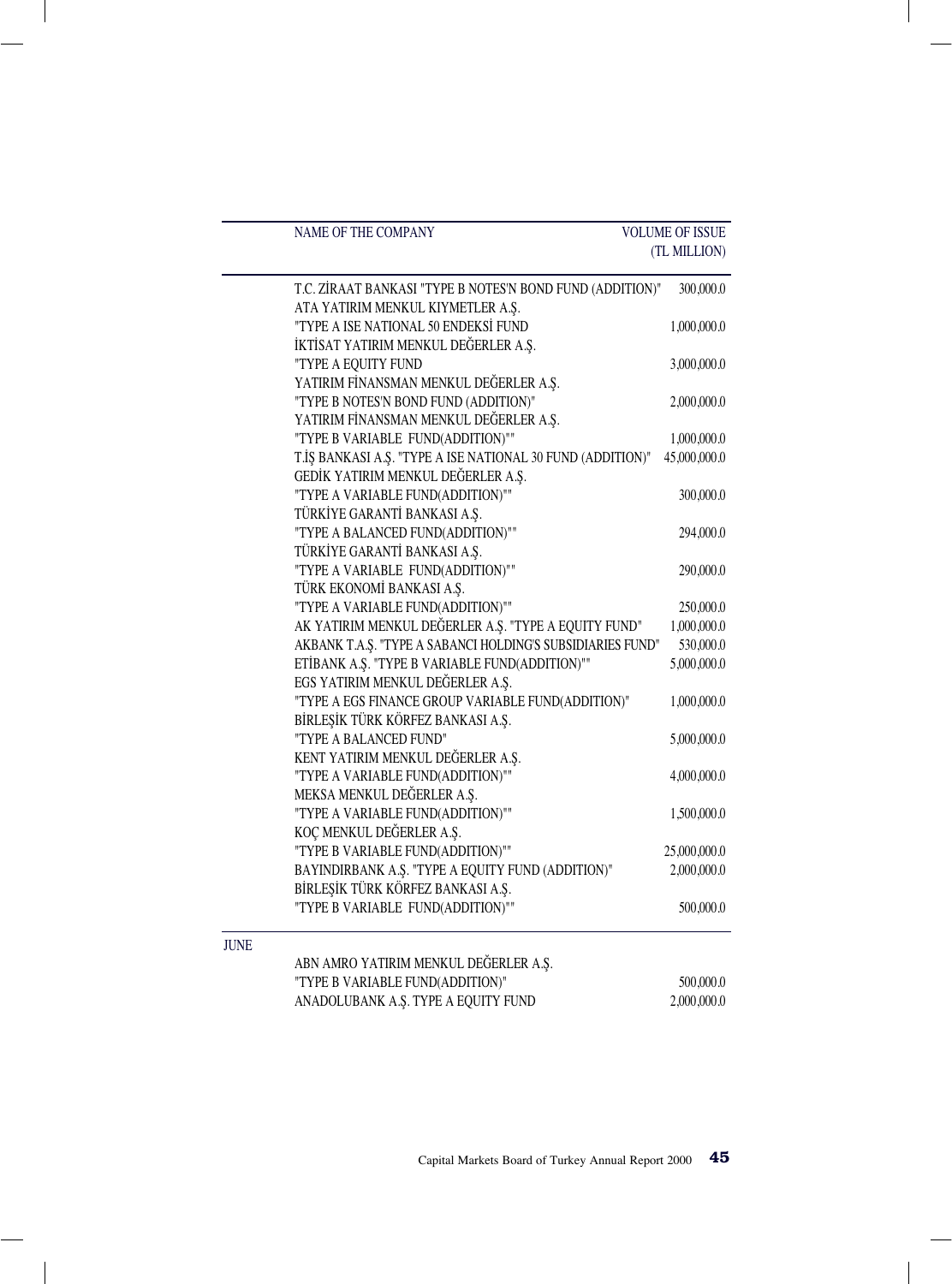| NAME OF THE COMPANY                                    | <b>VOLUME OF ISSUE</b> |
|--------------------------------------------------------|------------------------|
|                                                        | (TL MILLION)           |
|                                                        |                        |
| ANADOLUBANK A.Ş. TYPE B VARIABLE FUND                  | 2,000,000.0            |
| KALKINMA MENKUL DEĞERLER A.Ş. TYPE A BALANCED FUND     | 500,000.0              |
| İKTİSAT BANKASI T.A.Ş. TYPE A VARIABLE FUND(ADDITION)" | 190,000.0              |
| ŞEKERBANK T.A.Ş. TYPE A VARIABLE FUND(ADDITION)"       | 900,000.0              |
| ŞEKERBANK T.A.Ş. TYPE B VARIABLE FUND(ADDITION)"       | 900,000.0              |
| MNG BANK A.Ş. TYPE B VARIABLE FUND(ADDITION)"          | 1,650,000.0            |
| MNG BANK A.Ş. TYPE A VARIABLE FUND(ADDITION)"          | 3,150,000.0            |
| EGS YATIRIM MENKUL DEĞERLER A.Ş.                       |                        |
| "TYPE B VARIABLE FUND(ADDITION)"                       | 1,500,000.0            |
| SİTEBANK A.Ş. TYPE A VARIABLE FUND(ADDITION)"          | 100,000.0              |
| SÜMERBANK A.Ş. TYPE B NOTES'N BOND FUND (ADDITION)     | 400,000.0              |
| EKİNCİLER YAT.MEN.DEĞ.A.Ş.                             |                        |
| "TYPE B VARIABLE FUND(ADDITION)"                       | 250,000.0              |
| ALTERNATİFBANK A.Ş. TYPE A VARIABLE FUND(ADDITION)"    | 750,000.0              |
| ALTERNATİFBANK A.Ş. TYPE B VARIABLE FUND(ADDITION)"    | 700,000.0              |
| GLOBAL MEN.DEĞ.A.Ş. TYPE B VARIABLE FUND(ADDITION)"    | 4,000,000.0            |
| GLOBAL MEN.DEĞ.A.Ş. TYPE A BALANCED FUND(ADDITION)"    | 6,250,000.0            |
| BENDER MEN.DEĞ.A.Ş. TYPE A VARIABLE FUND(ADDITION)"    | 1,000,000.0            |
| KOÇBANK A.Ş.                                           |                        |
| "TYPE A METAL PRODUCT, MACHINERY SECTOR FUND           | 5,000,000.0            |
| KOÇBANK A.Ş. "TYPE B LIQUID FUND                       | 10,000,000.0           |
| KOÇBANK A.Ş.                                           |                        |
| "TYPE A HOLDINGS VE INVESTMENT COMPANY SECTOR FUND     | 5,000,000.0            |
| TEB YATIRIM MENKUL DEĞERLER A.Ş.                       |                        |
| "TYPE B LIQUID FUND(ADDITION)"                         | 3,000,000.0            |
| TÜRKİYE SINAİ KALKINMA BANKASI A.Ş.                    |                        |
| "TYPE B VARIABLE FUND(ADDITION)"                       | 300,000.0              |
| AKBANK T.A.Ş. TYPE A ISE 30 FUND                       | 2,000,000.0            |
|                                                        |                        |
| <b>JULY</b>                                            |                        |
| TEB YATIRIM MEN.DEĞ.A.Ş. TYPE A EQUITY FUND (ADDITION) | 5,100,000.0            |
| TEB YATIRIM MEN.DEĞ.A.Ş.                               |                        |
| TYPE B NOTES'N BOND FUND (ADDITION)                    | 2,100,000.0            |
| DENİZBANK A.Ş. TYPE A VARIABLE FUND (ADDITION)         | 4,000,000.0            |
| YAPI KREDİ YATIRIM MEN.DEĞ.A.Ş.                        |                        |
| TYPE A METAL SECTOR FUND (ADDITION)                    | 3,000,000.0            |
| TÜRKİYE KALKINMA BANKASI A.Ş.                          |                        |
| TYPE A VARIABLE FUND (ADDITION)                        | 25,000.0               |
| TÜRKİYE KALKINMA BANKASI A.Ş.                          |                        |
| TYPE B VARIABLE FUND (ADDITION)                        | 5,000.0                |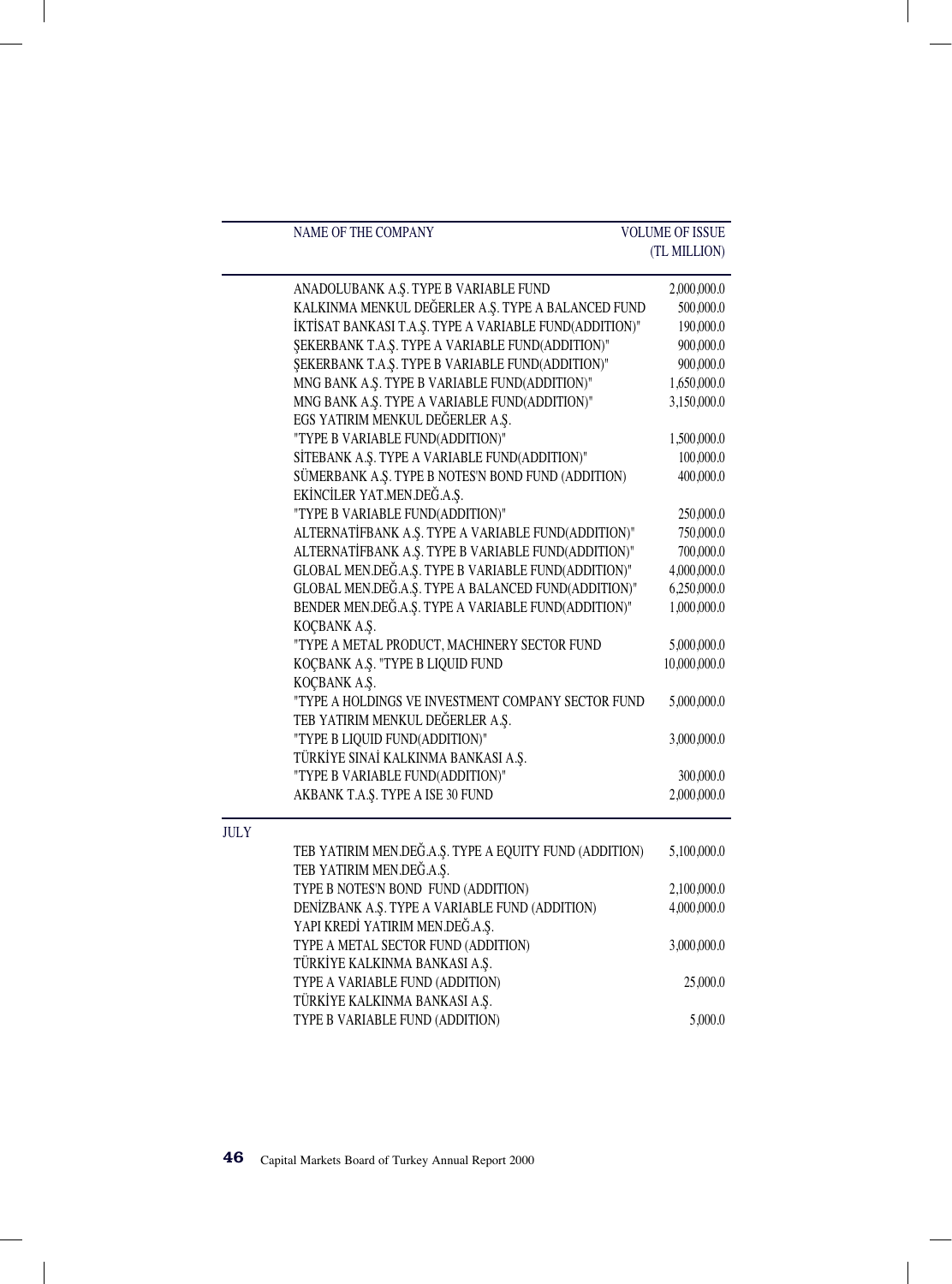|                  | <b>NAME OF THE COMPANY</b>                                                                                        | <b>VOLUME OF ISSUE</b>   |
|------------------|-------------------------------------------------------------------------------------------------------------------|--------------------------|
|                  |                                                                                                                   | (TL MILLION)             |
|                  | TEKSTİL BANKASI A.Ş. TYPE A VARIABLE FUND                                                                         | 1,000,000.0              |
|                  | DEMİR YATIRIM MEN.DEĞ.A.Ş. TYPE A EQUITY FUND (ADDITION)<br>STRATEJİ MENKUL DEĞERLER A.Ş.                         | 2,000,000.0              |
|                  | "TYPE A VARIABLE FUND(ADDITION)"                                                                                  | 200,000.0                |
|                  | UB ULUSAL YATIRIM MEN.DEĞ.A.Ş.                                                                                    |                          |
|                  | "TYPE A VARIABLE FUND(ADDITION)"                                                                                  | 5,000,000.0              |
|                  | TOPRAKBANK A.Ş. TYPE A VARIABLE FUND(ADDITION)"                                                                   | 200,000.0                |
|                  | DEMİR YAT.MEN.DEĞ.A.Ş. TYPE A BALANCED FUND(ADDITION)"                                                            | 5,000,000.0              |
|                  | DEMİRBANK T.A.Ş. TYPE B NOTES'N BOND FUND                                                                         | 30,000,000.0             |
|                  | ATA YATIRIM MEN.KIY.A.Ş. TYPE B FOREING MUTUAL FUND                                                               | 1,000,000.0              |
|                  | ETİ MENKUL KIYMETLER A.Ş. TYPE B VARIABLE FUND<br>AKBANK T.A.Ş.                                                   | 2,000,000.0              |
|                  | "TYPE A SABANCI HOLDING'S SUBSIDIARIES FUND (ADDITION)"                                                           | 4,470,000.0              |
|                  | AKBANK T.AŞ. TYPE A VARIABLE FUND (ADDITION)                                                                      | 4,470,000.0              |
|                  | MEKSA YATIRIM MENKUL KIYMETLER A.S.                                                                               |                          |
|                  | "TYPE A BALANCED FUND                                                                                             | 530,000.0                |
|                  | TÜRKİYE GARANTİ BANKASI A.Ş.                                                                                      |                          |
|                  | "TYPE B FOREING MUTUAL FUND                                                                                       | 5,000,000.0              |
| <b>AUGUST</b>    |                                                                                                                   |                          |
|                  | BİRLEŞİK TÜRK KÖRFEZ BANKASI A.Ş.                                                                                 |                          |
|                  | TYPE B NOTES'N BOND FUND                                                                                          | 3,000,000.0              |
|                  | YAPI VE KREDİ BANKASI A.Ş. TYPE A EQUITY FUND                                                                     | 5,000,000.0              |
|                  | KOÇ MENKUL DEĞERLER A.Ş. TYPE A VARIABLE FUND                                                                     | 20,000,000.0             |
|                  | T.C.ZİRAAT BANKASI TYPE A BALANCED FUND                                                                           | 10,000,000.0             |
|                  | T.GARANTİ BANKASI A.Ş. TYPE B LIQUID FUND(ADDITION)"                                                              | 136,000.0                |
|                  | T.KALKINMA BANKASI A.Ş. TYPE A BALANCED FUND                                                                      | 2,000,000.0              |
|                  | TÜRKİYE VAKIFLAR BANKASI T.A.O.                                                                                   |                          |
|                  | TYPE A DAYVAK PRIVATE VARIABLE YATIRIM FUND                                                                       | 1,000,000.0              |
|                  | ALFA MENKUL DEĞERLER A.Ş. TYPE A ISE NATIONAL 30 FUND<br>TÜRKİYE SINAİ KALKINMA BANKASI A.Ş. TYPE A VARIABLE FUND | 1,500,000.0<br>530,000.0 |
| <b>SEPTEMBER</b> |                                                                                                                   |                          |
|                  | T.GARANTİ BANKASI A.Ş. TYPE A ISE NATIONAL 30 FUND<br>DEMİR YATIRIM MENKUL DEĞERLER A.Ş.                          | 10,000,000.0             |
|                  | TYPE A INDUSTRIALS SECTOR FUND<br>DEMİR YATIRIM MENKUL DEĞERLER A.Ş.                                              | 2,000,000.0              |
|                  | TYPE A FINANCIAL INSTITUTIONS SECTOR FUND<br>EVGİN YATIRIM MENKUL DEĞERLER TİCARETİ A.Ş.                          | 2,000,000.0              |
|                  | TYPE A VARIABLE FUND                                                                                              | 2,650,000.0              |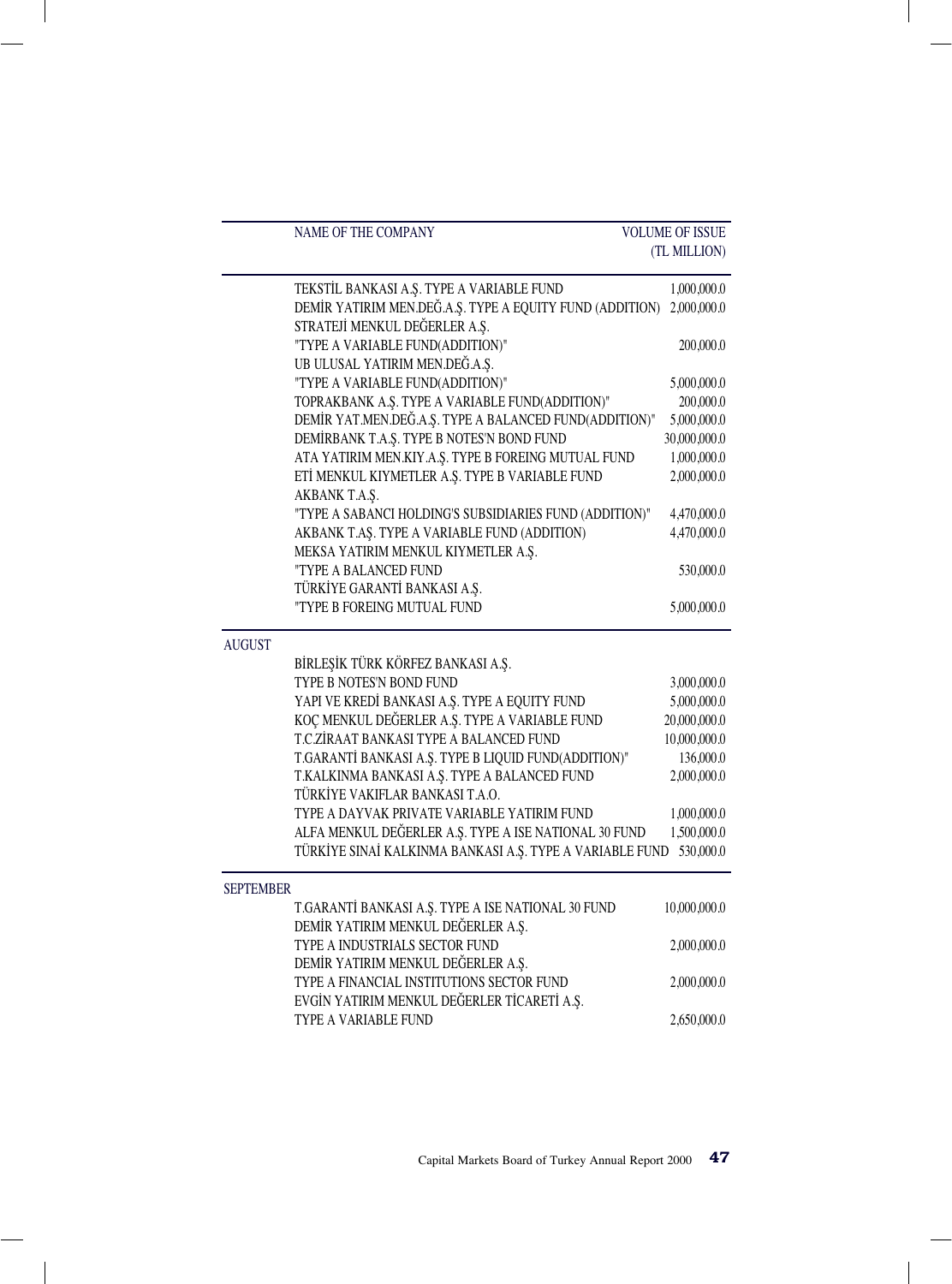|                 | <b>NAME OF THE COMPANY</b>                                                             | <b>VOLUME OF ISSUE</b><br>(TL MILLION) |
|-----------------|----------------------------------------------------------------------------------------|----------------------------------------|
|                 |                                                                                        |                                        |
|                 | T.GARANTİ BANKASI A.Ş.                                                                 |                                        |
|                 | TYPE A DAYANIŞMA VAKFI PRIVATE FUND                                                    | 1,100,000.0                            |
|                 | RİVA MENKUL DEĞERLER A.Ş.                                                              |                                        |
|                 | "TYPE A VARIABLE FUND(ADDITION)"<br>ATA YATIRIM MENKUL KIYMETLER A.Ş.                  | 1,000,000.0                            |
|                 | TYPE A VARIABLE FUND                                                                   | 2,000,000.0                            |
|                 | TEKFEN YATIRIM VE FİNANSMAN BANKASI A.Ş.                                               |                                        |
|                 | TYPE A BALANCED FUND                                                                   | 1,000,000.0                            |
|                 | OSMANLI BANKASI A.Ş. "TYPE B VARIABLE FUND(ADDITION)"                                  | 6,000,000.0                            |
|                 | OSMANLI BANKASI A.Ş. "TYPE B LIQUID FUND(ADDITION)"                                    | 8,000,000.0                            |
|                 | GARANTİ YATIRIM MENKUL KIYMETLER A.Ş.                                                  |                                        |
|                 | TYPE A VARIABLE FUND                                                                   | 2,500,000.0                            |
|                 | GARANTİ YATIRIM MENKUL KIYMETLER A.Ş.                                                  |                                        |
|                 | TYPE B LIQUID FUND                                                                     | 2,500,000.0                            |
|                 |                                                                                        |                                        |
| <b>OCTOBER</b>  |                                                                                        |                                        |
|                 | GLOBAL MENKUL DEĞERLER A.Ş.                                                            |                                        |
|                 | TYPE A ISE NATIONAL 100 FUND                                                           | 2,650,000.0<br>2,500,000.0             |
|                 | FİNANSBANK A.Ş. TYPE A EQUITY FUND<br>FİNANS YATIRIM MENKUL DEĞERLER A.Ş.              |                                        |
|                 | TYPE A BALANCED FUND                                                                   | 2,500,000.0                            |
|                 | FİNANS YATIRIM MENKUL DEĞERLER A.Ş.                                                    |                                        |
|                 | TYPE A VARIABLE FUND                                                                   | 2,500,000.0                            |
|                 | BİRLEŞİK TÜRK KÖRFEZ BANKASI A.Ş.                                                      |                                        |
|                 | TYPE B NOTES'N BOND FUND (ADDITION)                                                    | 7,000,000.0                            |
|                 | TÜRKİYE GARANTİ BANKASI A.Ş.                                                           |                                        |
|                 | TYPE B VARIABLE FUND(ADDITION)"                                                        | 200,000.0                              |
|                 |                                                                                        |                                        |
| <b>DECEMBER</b> |                                                                                        |                                        |
|                 | T.GARANTİ BANKASI A.Ş. "TSK MENS.ÇOCUKLARININ<br>TAHS.YARDIM VAKFI TYPE A PRIVATE FUND |                                        |
|                 | YAPI KREDİ YAT.MEN.DEĞ.A.Ş. "TYPE A EQUITY FUND"                                       | 1,000,000.0<br>2,250,000.0             |
|                 | TEKSTİL MENKUL DEĞERLER A.Ş. "TYPE A VARIABLE FUND"                                    | 3,000,000.0                            |
|                 | TEKSTİL MENKUL DEĞERLER A.Ş. "TYPE B VARIABLE FUND"                                    | 3,000,000.0                            |
|                 | YAPI KREDİ YAT.MEN.DEĞ.A.Ş.                                                            |                                        |
|                 | "TYPE A FINANCIAL INSTITUTIONS SECTOR FUND (ADDITION)"                                 | 1,000,000.0                            |
|                 | AKBANK T.A.Ş. "TYPE A BALANCED FUND"                                                   | 1,000,000.0                            |
|                 | AKBANK T.A.Ş. "TYPE A FINANCIAL INSTITUTIONS SECTOR FUND" 1,000,000.0                  |                                        |
|                 | TÜRK TİCARET BANKASI A.Ş. "TYPE A BALANCED FUND"                                       | 1,000,000.0                            |
|                 | TÜRK TİCARET BANKASI A.Ş. "TYPE B LIQUID FUND"                                         | 1,000,000.0                            |
|                 | SINAİ YATIRIM BANKASI A.Ş.                                                             |                                        |
|                 | "TYPE A BALANCED FUND(ADDITION)""                                                      | 750,000.0                              |
|                 | SINAİ YATIRIM BANKASI A.Ş.                                                             |                                        |
|                 | "TYPE A VARIABLE FUND(ADDITION)""                                                      | 400,000.0                              |
|                 | SINAİ YATIRIM BANKASI A.Ş. "TYPE B VARIABLE FUND(ADDITION)""                           | 50,000.0                               |

 $\mathbf{I}$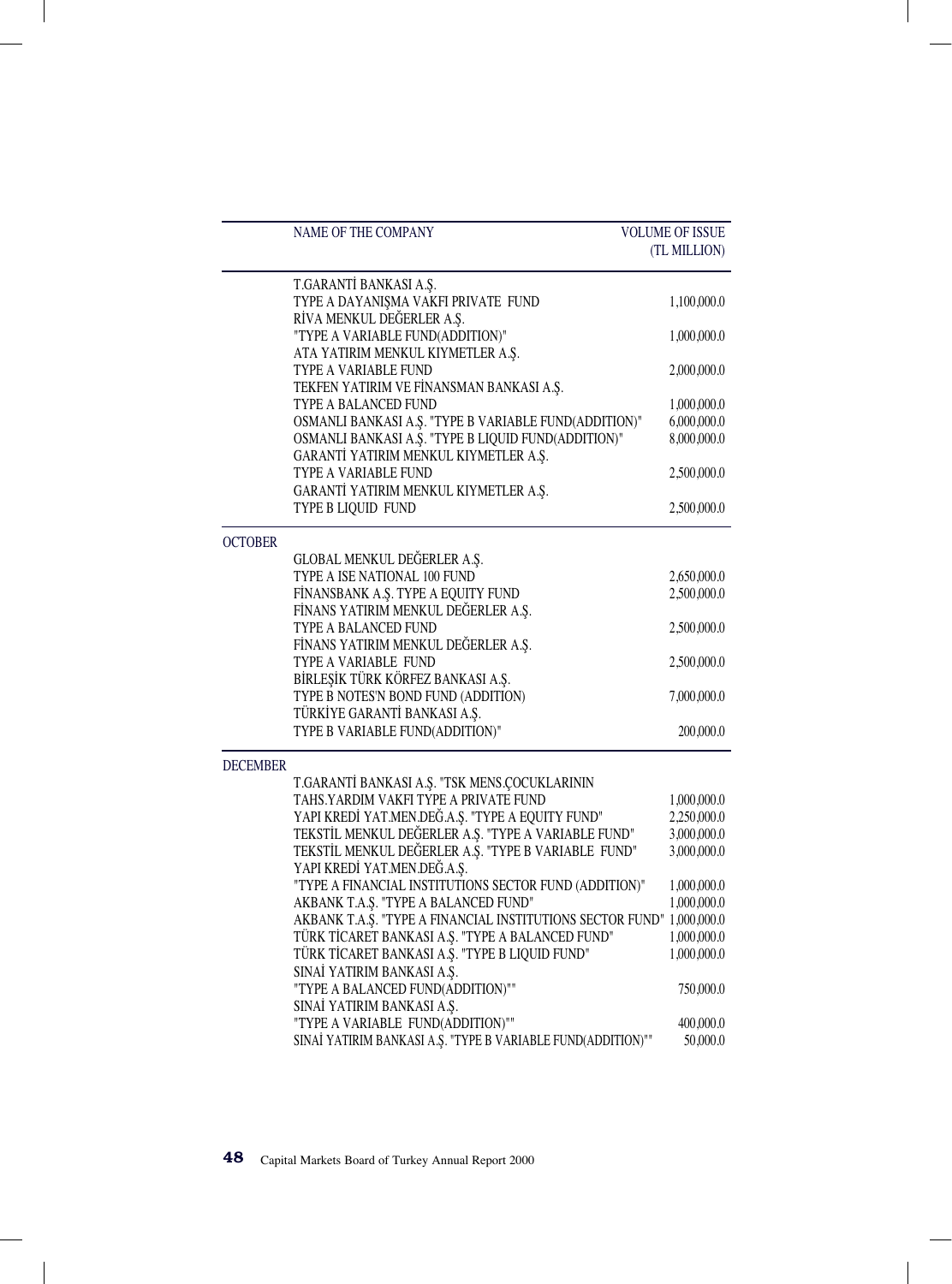# **ANNEX : 3 INTERMEDIARIES**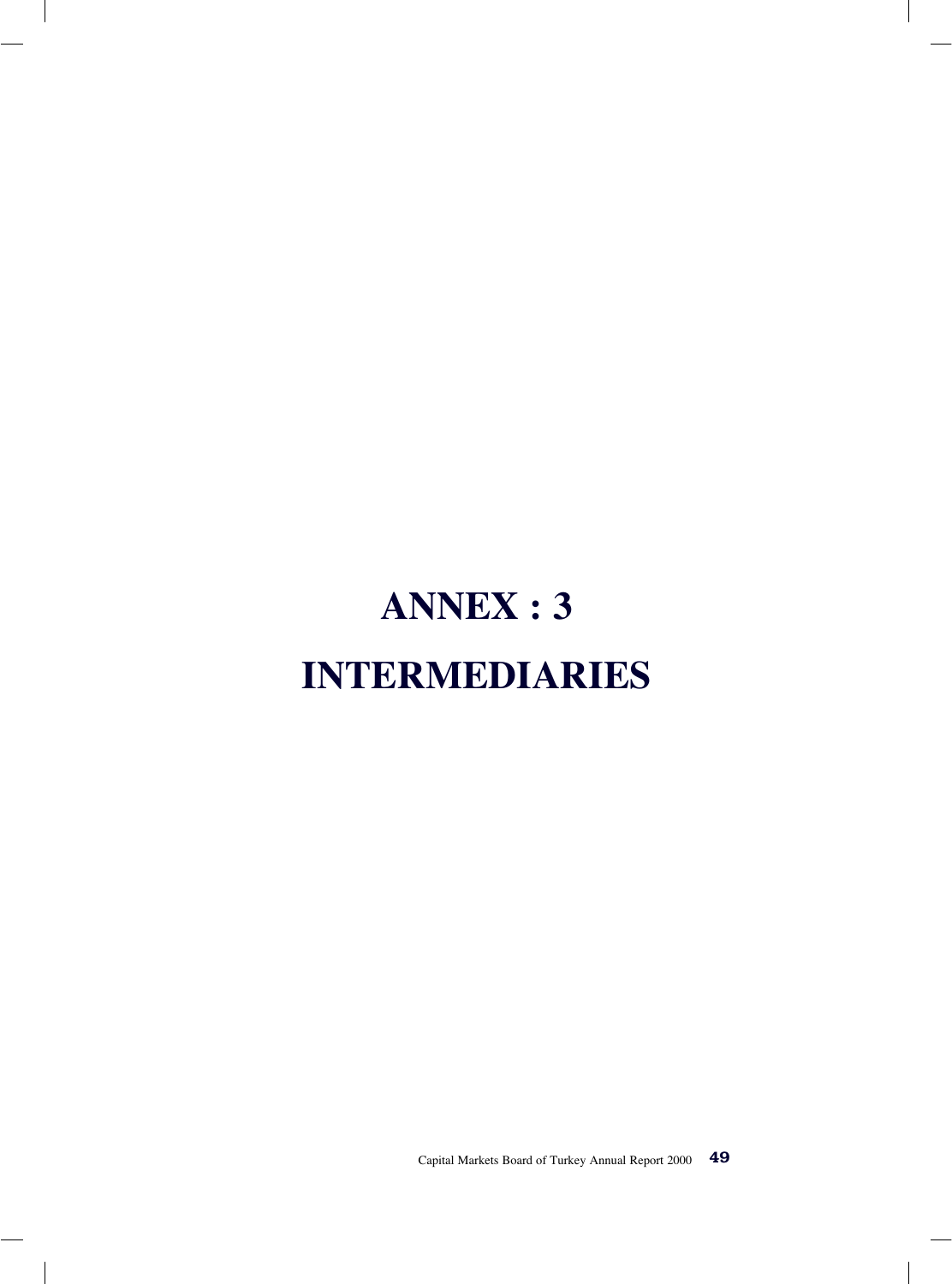50 Capital Markets Board of Turkey Annual Report 2000

 $\overline{\phantom{a}}$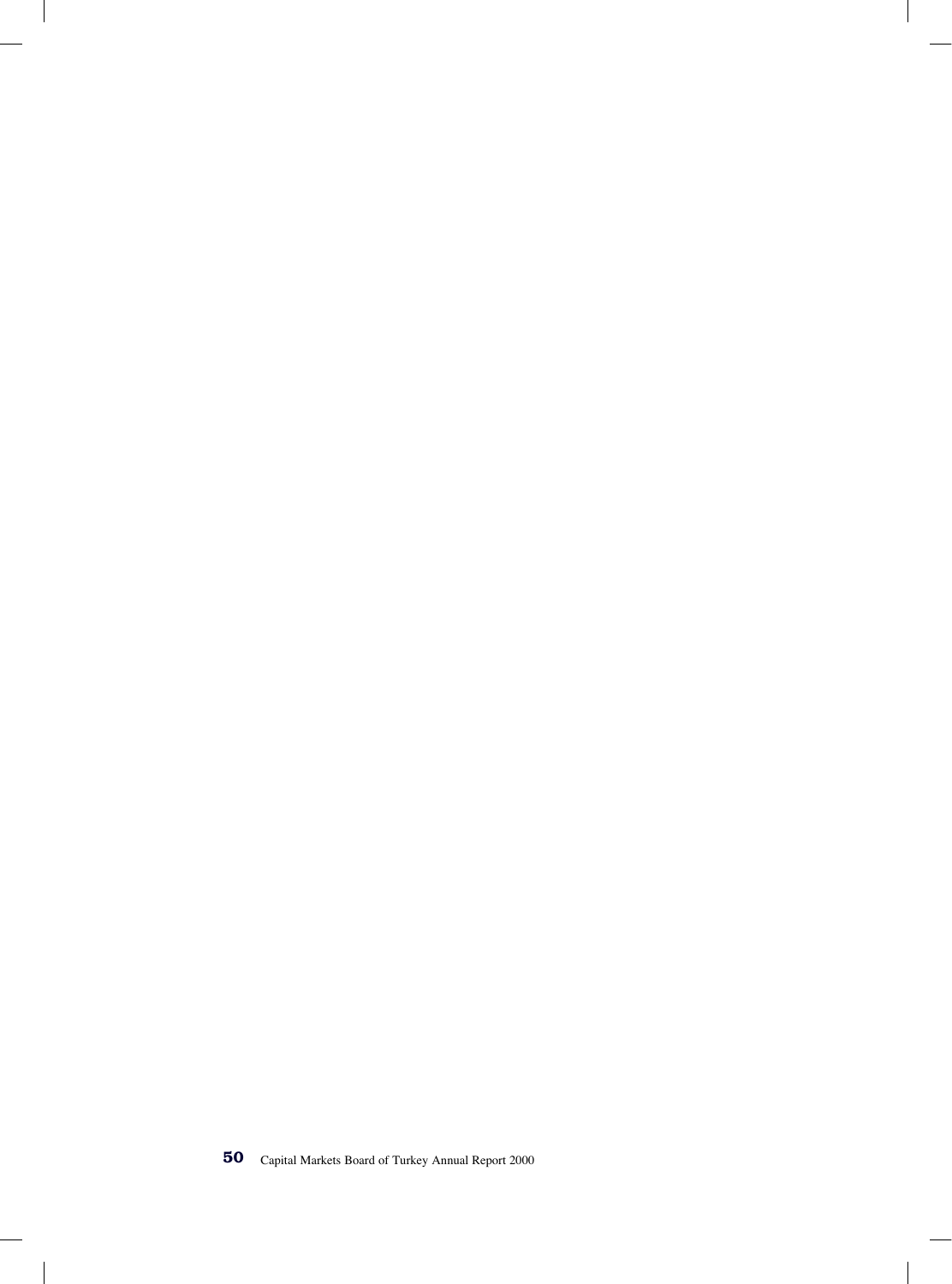|                                      |                        | <b>FUTURES</b><br>GOLD          |                                           |                      |                                  |                             |                            |                                  |                          |                                                                    |                            |                            |                           |                                |                             |                                  |                                 |                                  |                                         |                                |                            |                                          | ∗                                |                            |                            |                               |                            |                         |                            |                             |                                |                            |                                 |                            |                           |                           |                            |                           |                                 |
|--------------------------------------|------------------------|---------------------------------|-------------------------------------------|----------------------|----------------------------------|-----------------------------|----------------------------|----------------------------------|--------------------------|--------------------------------------------------------------------|----------------------------|----------------------------|---------------------------|--------------------------------|-----------------------------|----------------------------------|---------------------------------|----------------------------------|-----------------------------------------|--------------------------------|----------------------------|------------------------------------------|----------------------------------|----------------------------|----------------------------|-------------------------------|----------------------------|-------------------------|----------------------------|-----------------------------|--------------------------------|----------------------------|---------------------------------|----------------------------|---------------------------|---------------------------|----------------------------|---------------------------|---------------------------------|
|                                      |                        | <b>TRADING</b><br><b>MARGIN</b> | ∗                                         | ₩                    |                                  | ₩                           |                            | ∗                                | ∗                        | $\ast$                                                             | $\star$                    |                            | ∗                         |                                |                             | ∗                                |                                 | ∗                                | ∗                                       |                                |                            |                                          | ∗                                |                            |                            | ∗                             |                            |                         |                            | ∗                           |                                |                            |                                 |                            | ₩                         |                           |                            |                           | ₩                               |
|                                      |                        | <b>REPO</b>                     | ₩                                         | ∗                    |                                  | $\star$                     |                            | ∗                                | ₩                        | $\boldsymbol{\times}$                                              |                            |                            |                           |                                |                             | ∗                                |                                 |                                  | ∗                                       |                                |                            | ₩                                        | $\ast$                           | $\boldsymbol{\times}$      |                            |                               | ₩                          |                         |                            |                             |                                |                            |                                 |                            |                           | $\boldsymbol{\ast}$       |                            |                           | ∗                               |
|                                      |                        | CONSULTANCY<br>INVESTMENT       | ∗                                         |                      | ₩                                | $\star$                     |                            | ₩                                | ⋇                        | ₩                                                                  |                            |                            |                           |                                |                             | ₩                                |                                 |                                  |                                         |                                |                            |                                          | ∗                                | ∗                          |                            | ∗                             |                            |                         |                            |                             | ₩                              |                            |                                 |                            | ₩                         |                           |                            |                           |                                 |
| <b>THE TENNIS PROPERTY AND LESS</b>  | <b>TYPE OF LICENCE</b> | MANAGEMENT<br><b>PORTFOLIO</b>  |                                           | ∗                    | ₩                                | $\star$                     |                            | ₩                                | ⋇                        | ∗                                                                  |                            |                            |                           |                                |                             | ₩                                |                                 |                                  |                                         |                                |                            |                                          | ∗                                | ₩                          |                            | ₩                             |                            |                         |                            |                             |                                |                            |                                 |                            |                           |                           |                            |                           | ₩                               |
|                                      |                        | <b>UNDER WRITING</b>            | ∗                                         | ∗                    |                                  | ₩                           |                            | ₩                                | ∗                        | ₩                                                                  |                            |                            |                           |                                |                             | ₩                                |                                 |                                  | ∗                                       |                                |                            | ₩                                        | $\ast$                           | ₩                          |                            | ∗                             | $\ast$                     |                         |                            |                             |                                |                            |                                 |                            |                           | $\ast$                    |                            |                           |                                 |
| <b>THURTHOLD</b>                     |                        |                                 | ∗                                         | ∗                    | ₩                                | $\star$                     | ∗                          | ₩                                | ∗                        | $\boldsymbol{\ast}$                                                | $\ast$                     | $\ast$                     | ∗                         | $\ast$                         | ₩                           | $\ast$                           | ₩                               | ∗                                | ∗                                       | ∗                              | $\ast$                     | ∗                                        | $\ast$                           | $\ast$                     | $\boldsymbol{\ast}$        | ₩                             | $\ast$                     | ∗                       | ∗                          | ₩                           |                                | $\ast$                     | ∗                               | $\ast$                     | ∗                         | $\ast$                    | ₩                          | $\boldsymbol{\varkappa}$  | $\boldsymbol{\times}$           |
| $\mathbf{\bar{5}}$                   |                        | HEAD OFFICE BROKERAGE           | <b>İSTANBUL</b>                           | <b>ISTANBUL</b>      | <b>İSTANBUL</b>                  | <b>ISTANBUL</b>             | <b>ISTANBUL</b>            | <b>İSTANBUL</b>                  | <b>ISTANBUL</b>          | <b>ISTANBUL</b>                                                    | <b>ISTANBUL</b>            | <b>İSTANBUL</b>            | <b>İSTANBUL</b>           | <b>İSTANBUL</b>                | <b>İSTANBUL</b>             | <b>ISTANBUL</b>                  | <b>ISTANBUL</b>                 | <b>ISTANBUL</b>                  | <b>ISTANBUL</b>                         | <b>İSTANBUL</b>                | <b>İSTANBUL</b>            | <b>ISTANBUL</b>                          | ANKARA                           | <b>ISTANBUL</b>            | <b>İSTANBUL</b>            | <b>İSTANBUL</b>               | <b>ISTANBUL</b>            | <b>İSTANBUL</b>         | <b>İSTANBUL</b>            | <b>İSTANBUL</b>             | <b>İSTANBUL</b>                | <b>ISTANBUL</b>            | <b>ISTANBUL</b>                 | <b>ISTANBUL</b>            | <b>ISTANBUL</b>           | <b>ISTANBUL</b>           | <b>STANBUL</b>             | <b>ISTANBUL</b>           | <b>İSTANBUL</b>                 |
| LETT                                 |                        | (TLMILION)<br>PAID in CAPITAL   | 772,075                                   | 1,000,000            | 250,000                          | 400,000                     | 102,000                    | 275,000                          | 2,300,000                | 335,000                                                            | 91,000                     | 100,000                    | 150,000                   | 225,000                        | 167,000                     | 2,000,000                        | 60,000                          | 125,000                          | 310,000                                 | 100,000                        | 60,000                     | 400,000                                  | .300,000                         | ,800,000                   | 864,000                    | 400,000                       | 300,000                    | $57,\!000$              | $90,000$                   | 110,000                     | 50,000                         | 150,000                    | 280,000                         | 641,612                    | 400,000                   | 90,000                    | 500,000                    | 150,000                   | 6,000,000                       |
| Ě<br>LHINJ<br><b>THE CITY I</b><br>ť |                        | INTERMEDIARIES                  | ER A.Ş.<br>ABN AMRO YATIRIM MENKUL DEĞERL | ACAR MENKUL DEGERLER | AKDENİZ MENKUL DEĞERLER TİC. A.Ş | AKS MENKUL DEĞERLER A.S.(*) | AKTİF MENKUL DEĞERLER A.Ş. | ALAN YATIRIM MENKUL DEĞERLER A.Ş | ALFA MENKUL DEĞERLER A.Ş | ALTAY YATIRIM MENKUL DEĞERLER $\mathrm{A}\mathfrak{H}(\mathbf{A})$ | ALTIN MENKUL DEĞERLER A.Ş. | ARIGIL MENKUL DEĞERLER A.Ş | ARI MENKUL KIYMETLER A.S. | ARTI MENKUL KIYMETLER A.Ş. (*) | AS MENKUL KIYMETLER A.S.(6) | ATA YATIRIM MENKUL KIYMETLER A.Ş | ATAONLINE MENKUL KIYMETLER A.Ş. | AYBORSA MENKUL DEĞERLER TİC. A.Ş | <b>B.A.B. MENKUL DEGERLER TIC. A.S.</b> | BAHAR MENKUL DEĞERLER TİC.A.Ş. | BARAN MENKUL DEĞERLER A.S. | BAŞKENT MENKUL DEĞERLER VE YATIRIM .A.Ş. | BAYINDIR MENKUL DEĞERLER A.Ş.(3) | BENDER MENKUL DEĞERLER A.Ş | BOYUT MENKUL DEĞERLER A.Ş. | BUMERANG MENKUL DEĞERLER A.Ş. | CAMÍS MENKUL DEĞERLER A.S. | CAN MENKUL DEĞERLER A.Ş | CENSA MENKUL DEĞERLER A.S. | CAĞDAS MENKUL DEĞERLER A.S. | CITICORP MENKUL KIYMETLER A.Ş. | ÇAĞRI MENKUL DEĞERLER A.Ş. | DATA MENKUL KIYMETLER TIC. A.Ş. | DATEK MENKUL DEĞERLER A.Ş. | DEĞER MENKUL DEĞERLER A.Ş | DEHA MENKUL KIYMETLER A.Ş | DELTA MENKUL DEĞERLER A.Ş. | DÜNYA MENKUL DEĞERLER A.Ş | ECZACIBAȘI MENKUL DEĞERLER A.Ş. |
| <u>וכונות</u>                        |                        | S.                              |                                           |                      |                                  |                             | 5                          | $\bullet$                        |                          | $\infty$                                                           |                            | $\equiv$                   |                           | $\Xi$                          | 13                          | 彐                                | $\overline{15}$                 | 9Ţ                               | Ξ                                       | $\overline{18}$                | $\Box$                     | $\mathbb{R}$                             | $\overline{c}$                   |                            | 3 3                        | 의                             | $\mathfrak{L}$             | $\%$                    | $\overline{27}$            | ∣ສ∣ສ                        |                                | $\approx$                  | $\overline{5}$                  | $\mathfrak{L}$             | 33                        | ¥,                        | 35                         | $36\,$                    | $\mathfrak{Z}$                  |

PAID IN CAPITAL AND TYPE OF LICENCES OF INTERMEDIARIES **LIST : A - PAID IN CAPITAL AND TYPE OF LICENCES OF INTERMEDIARIES**  $N \cdot 1$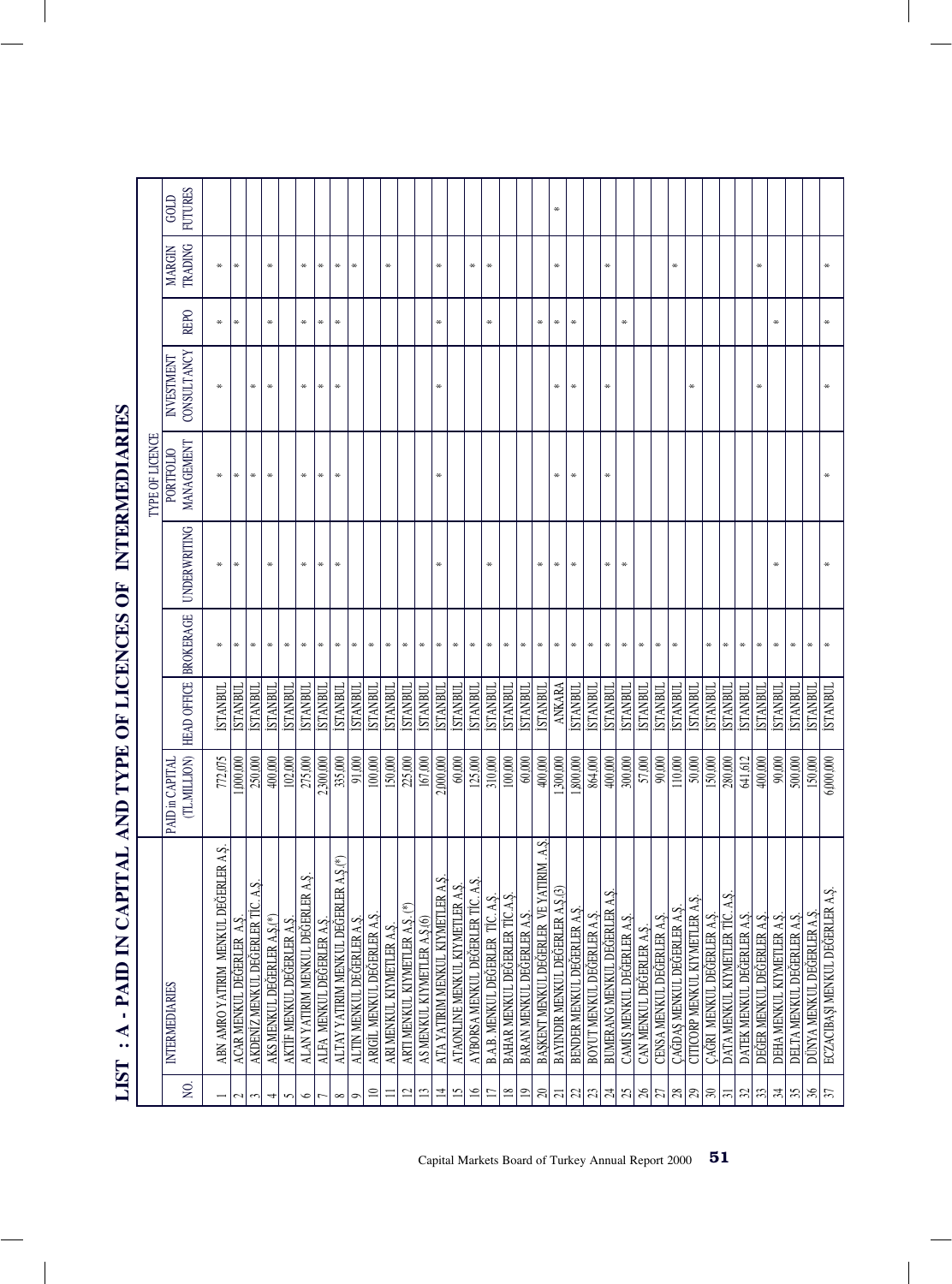|                 | <b>FUTURES</b><br>GOLD          |                                     |                                                |                          |                            |                                 |                                            |                           |                                          |                                  |                                              | ∗                          |                            |                            |                           |                            |                              |                           |                                          |                             |                             |                          |                         |                                 |                             |                                                     |                                |                              |                           |                            |                                                      |                         |                               |                             |                             |                           |                          |                           |
|-----------------|---------------------------------|-------------------------------------|------------------------------------------------|--------------------------|----------------------------|---------------------------------|--------------------------------------------|---------------------------|------------------------------------------|----------------------------------|----------------------------------------------|----------------------------|----------------------------|----------------------------|---------------------------|----------------------------|------------------------------|---------------------------|------------------------------------------|-----------------------------|-----------------------------|--------------------------|-------------------------|---------------------------------|-----------------------------|-----------------------------------------------------|--------------------------------|------------------------------|---------------------------|----------------------------|------------------------------------------------------|-------------------------|-------------------------------|-----------------------------|-----------------------------|---------------------------|--------------------------|---------------------------|
|                 | TRADING<br><b>MARGIN</b>        |                                     | ₩                                              | ₩                        |                            |                                 | ₩                                          | $\ast$                    | ₩                                        | ∗                                | ∗                                            | ∗                          | ₩                          | ∗                          | $\ast$                    | ∗                          | ∗                            | ∗                         | $\ast$                                   | ₩                           |                             | ₩                        | ₩                       |                                 |                             |                                                     | ∗                              | $\boldsymbol{\ast}$          | ∗                         | ₩                          | ∗                                                    |                         | ₩                             | ∗                           | $\star$                     |                           | ∗                        |                           |
|                 | REPO                            |                                     | ₩                                              |                          |                            |                                 | $\ast$                                     |                           | ∗                                        | ∗                                | ∗                                            | ∗                          |                            | ∗                          | $\ast$                    |                            | $\ast$                       |                           | ∗                                        | ₩                           |                             |                          | ∗                       |                                 |                             |                                                     | ∗                              | $\boldsymbol{\varkappa}$     |                           |                            | ⋇                                                    |                         |                               |                             |                             |                           |                          | ₩                         |
|                 | CONSULTANCY<br>INVESTMENT       |                                     | ₩                                              |                          |                            |                                 | ₩                                          |                           | ₩                                        | ∗                                | ∗                                            | ∗                          |                            |                            |                           |                            | ∗                            |                           |                                          | ∗                           |                             |                          | ₩                       |                                 |                             |                                                     | ₩                              | $\ast$                       |                           |                            |                                                      |                         |                               |                             |                             |                           |                          | ₩                         |
| TYPE OF LICENCE | MANAGEMENT<br><b>PORTFOLIO</b>  |                                     | ∗                                              |                          |                            |                                 | ₩                                          |                           | ₩                                        | ∗                                | ∗                                            | ∗                          |                            |                            | ∗                         |                            | ∗                            |                           | ₩                                        | ₩                           |                             |                          | ₩                       |                                 |                             |                                                     | ₩                              | $\boldsymbol{\varkappa}$     |                           |                            | ∗                                                    |                         |                               |                             |                             |                           |                          | ₩                         |
|                 | <b>UNDER WRITING</b>            |                                     | ₩                                              |                          |                            |                                 | ₩                                          |                           | ₩                                        | ∗                                | ∗                                            | ∗                          |                            | ₩                          | $\ast$                    |                            | ∗                            |                           | ∗                                        | ∗                           |                             |                          | ₩                       |                                 |                             |                                                     | ₩                              | $\ast$                       |                           |                            | ∗                                                    |                         |                               |                             |                             |                           |                          | ₩                         |
|                 |                                 | ∗                                   | ∗                                              | ₩                        | ₩                          | ∗                               | ∗                                          | $\ast$                    | $\boldsymbol{\ast}$                      | $\ast$                           | ∗                                            | ∗                          | ₩                          | ∗                          | $\ast$                    | ∗                          | $\ast$                       | $\ast$                    | $\boldsymbol{\ast}$                      | $\ast$                      | $\ast$                      | ∗                        | ₩                       | ₩                               | ₩                           | $\ast$                                              | ∗                              | $\boldsymbol{\varkappa}$     | ₩                         | ₩                          | ∗                                                    | ∗                       | ₩                             | ∗                           | ₩                           | ∗                         | ∗                        | $\star$                   |
|                 | HEAD OFFICE BROKERAGE           | <b>izmir</b>                        | <b>İSTANBUL</b>                                | <b>ISTANBUL</b>          | <b>İSTANBUL</b>            | <b>ISTANBUL</b>                 | <b>İSTANBUL</b>                            | <b>ISTANBUL</b>           | <b>İSTANBUL</b>                          | <b>ISTANBUL</b>                  | <b>ISTANBUL</b>                              | <b>ISTANBUL</b>            | <b>İSTANBUL</b>            | <b>ISTANBUL</b>            | <b>ISTANBUL</b>           | <b>ISTANBUL</b>            | <b>ISTANBUL</b>              | <b>ISTANBUL</b>           | <b>ISTANBUL</b>                          | <b>ISTANBUL</b>             | <b>ISTANBUL</b>             | <b>İSTANBUL</b>          | <b>İSTANBUL</b>         | <b>ISTANBUL</b>                 | <b>ISTANBUL</b>             | <b>ISTANBUL</b>                                     | <b>ISTANBUL</b>                | <b>İSTANBUL</b>              | <b>ISTANBUL</b>           | <b>ISTANBUL</b>            | <b>ISTANBUL</b>                                      | <b>İSTANBUL</b>         | <b>İSTANBUL</b>               | <b>ISTANBUL</b>             | STANBUL                     | <b>ISTANBUL</b>           | <b>ISTANBUL</b>          | <b>İSTANBUL</b>           |
|                 | (TL.MILLION)<br>PAID in CAPITAL | 160,000                             | 400,000                                        | 300,000                  | 250,000                    | 250,000                         | 562,500                                    | 298,750                   | ,000,000                                 | 250,000                          | 850,836                                      | 8,750,000                  | 232,902                    | 100,000                    | 000,000                   | 149,500                    | 825,000                      | 1,500,000                 | 2,950,000                                | 320,000                     | 120,000                     | 200,000                  | 3,000,000               | 200,000                         | 600,000                     | 280,000                                             | ,000,000                       | ,400,000                     | 292,500                   | 100,000                    | 984,000                                              | 120,000                 | 561,577                       | 600,000                     | 160,000                     | $60,\!000$                | 422,130                  | 972,095                   |
|                 | <b>INTERMEDIARIES</b>           | <b>EGEMEN MENKUL KIYMETLER A.S.</b> | LER A.S.<br>EKİNCİLER YATIRIM VE MENKUL DEĞERI | EKOL MENKUL DEĞERLER A.Ş | ENTEZ MENKUL DEĞERLER A.Ş. | ERCIYES MENKUL DEĞERLER A.S.(*) | C.A.S.<br>EVGİN YATIRIM MENKUL DEĞERLER Tİ | FORM MENKUL DEĞERLER A.Ş. | GARANTI YATIRIM MENKUL KIYMETLER A.Ş.(4) | GEDİK YATIRIM MENKUL DEĞERLER A. | LER A.S.<br>GFC GENERAL FINANS MENKUL DEĞERI | GLOBAL MENKUL DEĞERLER A.Ş | GÜNEY MENKUL DEĞERLER A.Ş. | GÜVEN MENKUL DEĞERLER A.Ş  | HAK MENKUL KIYMETLER A.S. | HEDEF MENKUL DEĞERLER A.S. | ISIKLAR MENKUL KIYMETLER A.Ş | INFO MENKUL DEGERLER A.S. | İSTANBUL YATIRIM MENKUL DEĞERLER A.Ş.(*) | KARON MENKUL KIYMETLER A.Ş. | MARBAŞ MENKUL DEĞERLER A.Ş. | MED MENKUL DEĞERLER A.Ş. | MEKSA MENDEĞ. TİC. A.Ş. | MENKA MENKUL DEĞERLER TİC. A.Ş. | MERKEZ MENKUL DEĞERLER A.S. | $\therefore$ A.S.<br>MURAD KURAN MENKUL DEĞERLER Tİ | NUROL MENKUL KIYMETLER A.Ş.(5) | OYAK MENKUL DEĞERLER A.Ş.(2) | ÖNCÜ MENKUL DEĞERLER A.Ş. | ÖNER MENKUL KIYMETLER A.S. | LER A.S.<br>PARK-RAYMOND JAMES YATIRIM MENKUL KIYMET | PAY MENKUL DEĞERLER A.Ş | PIRAMIT MENKUL KIYMETLER A.Ş. | POLEN MENKUL KIYMETLER A.S. | PRESTÌJ MENKUL DEĞERLER A.Ş | PRIM MENKUL DEĞERLER A.Ş. | REEL MENKUL DEĞERLER A.Ş | RİVA MENKUL DEĞERLER A.Ş. |
|                 | S.                              | $38\,$                              | ခြ                                             | $\triangleleft$          | ∓                          | A,                              | $\mathfrak{t}\mathfrak{p}$                 | #                         | $\overline{4}$                           | $\frac{4}{5}$                    | A                                            | $\frac{48}{5}$             | $\oplus$                   | $\boldsymbol{\mathcal{S}}$ | 51                        | 52                         | 53                           | 24                        | 55                                       | 56                          | $\overline{57}$             | $58\,$                   | $59\,$                  | $\otimes$                       | <u>୍</u>                    | $\otimes$                                           | $\mathfrak{S}$                 | $\mathcal{Z}$                | 65                        | $\mathcal{D}$              | 67                                                   | $\$$                    | $\circledcirc$                | R                           | π                           | 52                        | 73                       | $\mathbb{Z}$              |

LIST: A-PAID IN CAPITAL AND TYPE OF LICENCES OF INTERMEDIARIES **LIST : A - PAID IN CAPITAL AND TYPE OF LICENCES OF INTERMEDIARIES**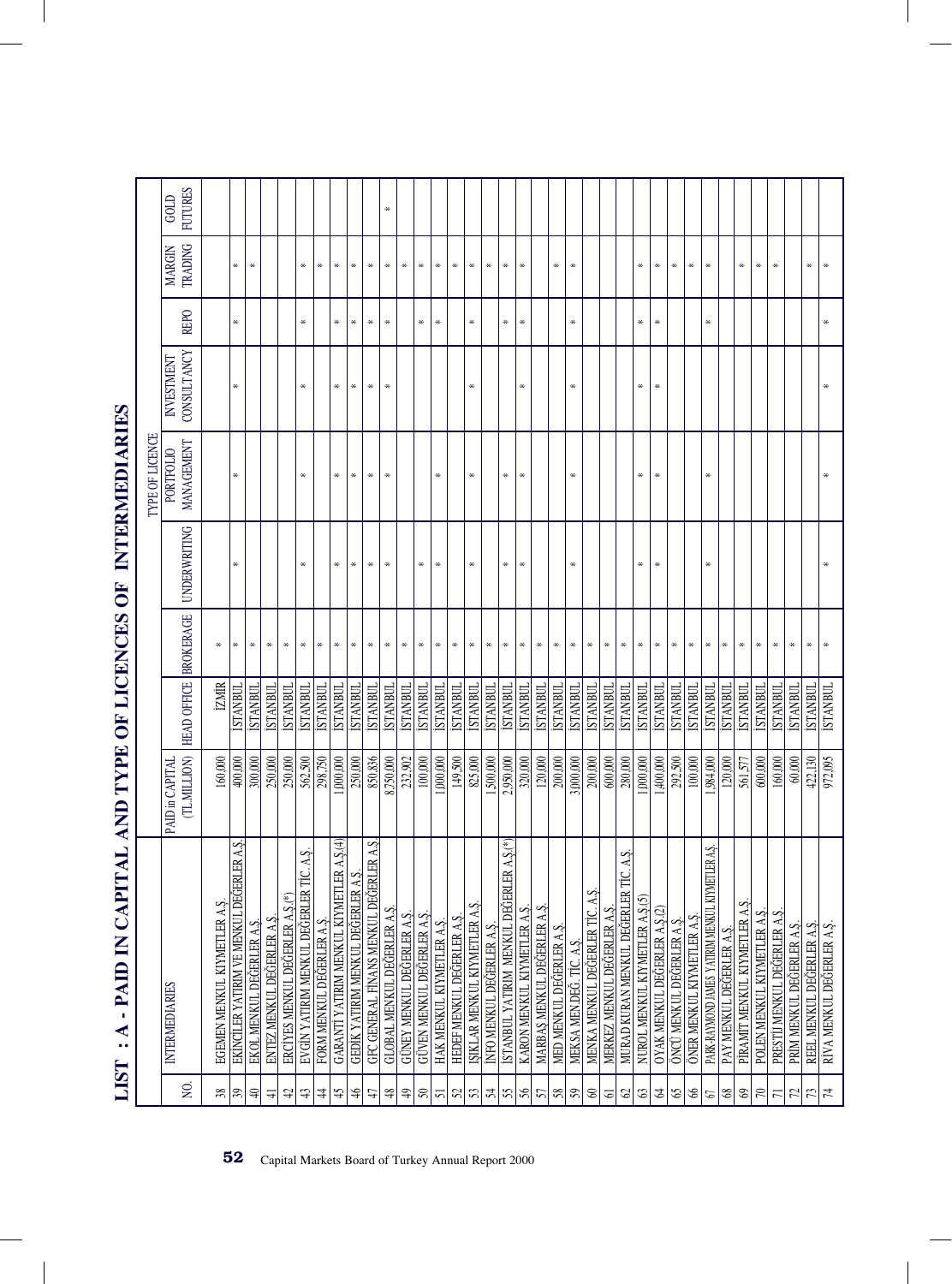|               | LINI : A - FAID IN CAFII                    |                 |                 |    | IAL AND IIED OF LICENCES OF INTENSIBIANIS        |                        |                    |             |                |                |
|---------------|---------------------------------------------|-----------------|-----------------|----|--------------------------------------------------|------------------------|--------------------|-------------|----------------|----------------|
|               |                                             |                 |                 |    |                                                  | <b>TYPE OF LICENCE</b> |                    |             |                |                |
|               | <b>INTERMEDIARIES</b>                       | PAID in CAPITAL |                 |    |                                                  | PORTFOLIO              | INVESTMENT         |             | <b>MARGIN</b>  | GOLD           |
|               |                                             |                 |                 |    | (TLAMLLION) HEAD OFFICE BROKERAGE   UNDERWRITING | MANAGEMENT             | <b>CONSULTANCY</b> | <b>REPO</b> | <b>TRADING</b> | <b>FUTURES</b> |
|               | RİVA MENKUL DEĞERLER A.S.                   | 972,095         | <b>İSTANBUL</b> |    |                                                  |                        |                    | ₩           |                |                |
|               | SAN MENKUL DEGERLER A.S.                    | 70,000          | <b>İSTANBUL</b> |    |                                                  |                        |                    |             |                |                |
|               | SAYILGAN MENKUL DEGERLER TIC. A.S           | 182.500         | <b>İSTANBUL</b> |    |                                                  |                        |                    |             |                |                |
|               | SOYMEN MENKUL KIYMETLER A.S.                | 617,281         | ANKARA          |    |                                                  |                        |                    |             |                |                |
| $\frac{8}{2}$ | STOK MENKUL DEĞERLER A.S.                   | 100,000         | <b>İSTANBUL</b> |    |                                                  |                        |                    |             |                |                |
| 79            | STRATEJI MENKUL DEĞERLER A.S.               | 750,000         | <b>İSTANBUL</b> |    | ∗                                                | ∗                      |                    | ∗           |                |                |
|               | TACIRLER MENKUL DEGERLER A.S.               | 750,000         | <b>İSTANBUL</b> |    |                                                  |                        | ∗                  | ∗           | ×              |                |
|               | TAKSÍM MENKUL DEĞERLER A.S.                 | 140,000         | <b>İSTANBUL</b> |    |                                                  |                        |                    |             |                |                |
|               | TEZAL MENKUL DEĞERLER A.S.                  | 126.200         | <b>İSTANBUL</b> |    |                                                  |                        |                    |             |                |                |
|               | TOROS MENKUL KIYMETLER TIC. A.S.            | 500,000         | <b>İSTANBUL</b> |    |                                                  |                        |                    |             | $\ast$         |                |
|               | ULUS MENKUL DEGERLER A.S.(*)                | 800,000         | <b>İSTANBUL</b> |    | ∗                                                | ₩                      |                    |             |                |                |
|               | ÜNİVERSAL MENKUL DEĞERLER A.Ş.              | 250,000         | <b>İSTANBUL</b> |    |                                                  |                        |                    | ₩           | ₩              |                |
|               | YAPI KREDI YATIRIM MENKUL DEĞERLER A.Ş.     | 6,000,000       | <b>İSTANBUL</b> |    |                                                  | ∗                      |                    | ∗           |                |                |
|               | LER A.S.<br>YATIRIM FINANSMAN MENKUL DEGERI | 2,000,000       | <b>İSTANBUL</b> | ą, | ∗                                                | ∗                      | ∗                  | ×           | ∗              |                |
|               | TOTAL:                                      | 66,912,458      |                 |    |                                                  |                        |                    |             |                |                |

# $118T + \Delta - PAT$  NC CAPITAL AND TVPE OF LICENCES OF INTERMEDIARIES **LIST : A - PAID IN CAPITAL AND TYPE OF LICENCES OF INTERMEDIARIES**

> Temporarily closed. (\*) Temporarily closed.  $(*)$

Footnote:

Footnote:

All the domestic branches of Oyakbank A.Ş. are working order as an agency. (2) All the domestic branches of Oyakbank A.Ş. are working order as an agency.  $\widehat{c}$  All the domestic branches of Bayındırbank A.Ş. are working order as an agency. (3) All the domestic branches of Bayndurbank A.Ş. are working order as an agency.  $\overline{c}$  All the domestic branches of B.Türk Körfezbank A.Ş. are working order as an agency. (4) All the domestic branches of B.Türk Körfezbank A.Ş. are working order as an agency.  $\widehat{\mathcal{F}}$ 

All the domestic branches of Nurol Yatırım Bank A.Ş. are working order as an agency. (5) All the domestic branches of Nurol Yatrinn Bank A.Ş. are working order as an agency.  $\odot$ 

Brokerage licence for trading outside of the ISE. (6) Brokerage licence for trading outside of the ISE. $\odot$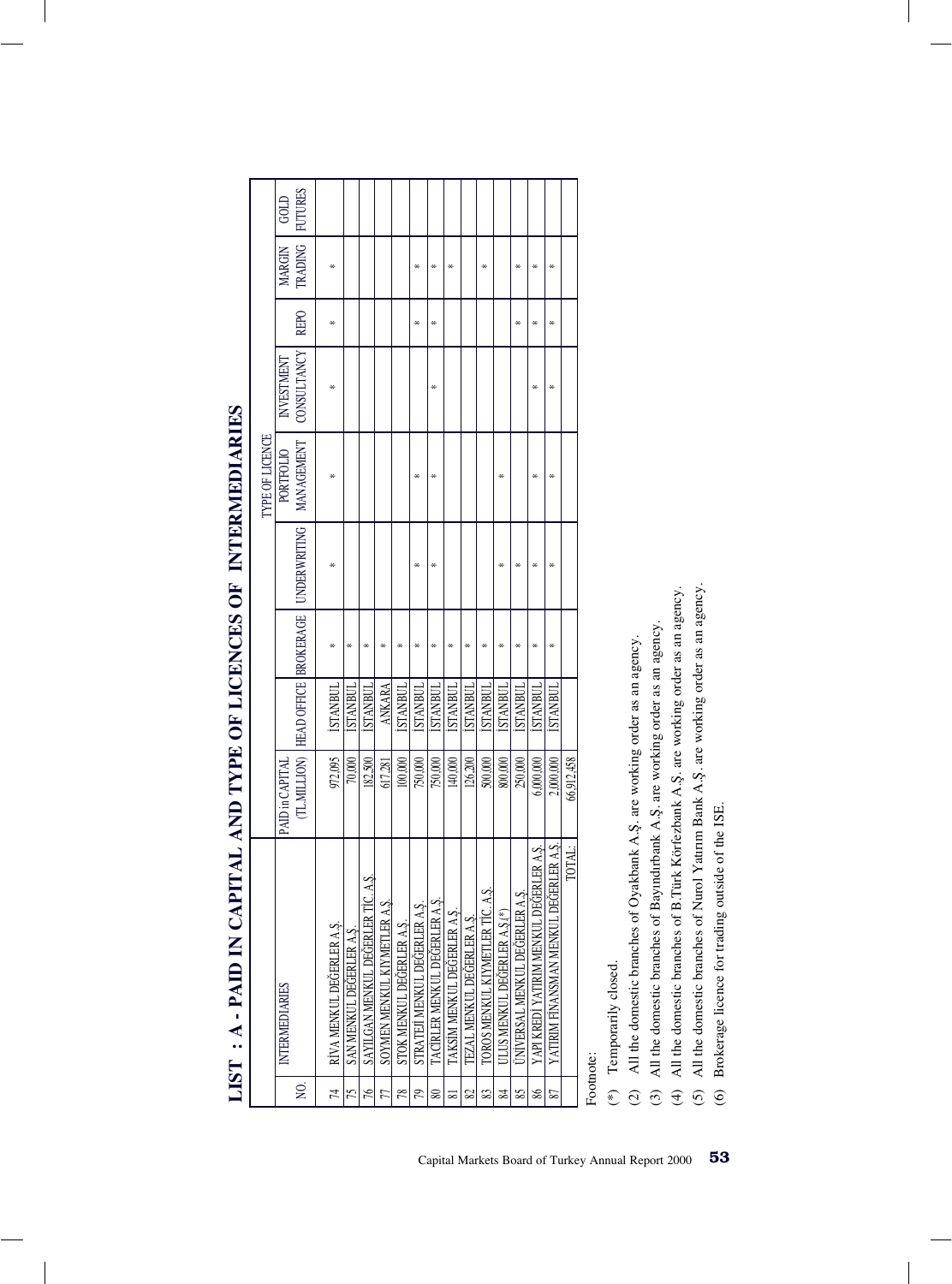|                 | <b>FUTURES</b><br>GOLD         |                         |                                     |                                                      |                                          |                                      |                                        |                                        |                                      |                                      |                                           |                                        |                                    |                              |                                                    |                                                                |                               |                                                      |                                                   |                                     |                                        |                                   |                                                    |                              |                                      |                          |                                                      |                                              |                                    |                                      |                                        |                                                         |                                                                                                                  |                                                  |                          |                                  |                                     |                              |
|-----------------|--------------------------------|-------------------------|-------------------------------------|------------------------------------------------------|------------------------------------------|--------------------------------------|----------------------------------------|----------------------------------------|--------------------------------------|--------------------------------------|-------------------------------------------|----------------------------------------|------------------------------------|------------------------------|----------------------------------------------------|----------------------------------------------------------------|-------------------------------|------------------------------------------------------|---------------------------------------------------|-------------------------------------|----------------------------------------|-----------------------------------|----------------------------------------------------|------------------------------|--------------------------------------|--------------------------|------------------------------------------------------|----------------------------------------------|------------------------------------|--------------------------------------|----------------------------------------|---------------------------------------------------------|------------------------------------------------------------------------------------------------------------------|--------------------------------------------------|--------------------------|----------------------------------|-------------------------------------|------------------------------|
|                 | TRADING<br><b>MARGIN</b>       |                         |                                     |                                                      |                                          |                                      |                                        |                                        |                                      |                                      |                                           |                                        |                                    |                              |                                                    |                                                                |                               |                                                      |                                                   |                                     |                                        |                                   |                                                    |                              |                                      |                          |                                                      |                                              |                                    |                                      |                                        |                                                         |                                                                                                                  |                                                  |                          |                                  |                                     |                              |
|                 | REPO                           |                         | ∗                                   | ∗                                                    | ₩                                        |                                      | ∗                                      |                                        | ∗                                    | ∗                                    | $\star$                                   | ∗                                      | $\boldsymbol{\times}$              |                              | ∗                                                  | ∗                                                              | ∗                             | ₩                                                    | ∗                                                 | $\star$                             | $\boldsymbol{\times}$                  | ∗                                 | $\boldsymbol{\times}$                              | ∗                            | ∗                                    |                          | ∗                                                    | ∗                                            | ∗                                  | ∗                                    | ∗                                      | ∗                                                       | $\boldsymbol{\times}$                                                                                            | $\star$                                          |                          | ∗                                | ∗                                   | $\boldsymbol{\times}$        |
|                 | CONSULTANCY<br>INVESTMENT      | ₩                       | ₩                                   | ₩                                                    | ∗                                        | ∗                                    | ∗                                      | ∗                                      | ∗                                    | ∗                                    | ₩                                         | ∗                                      | ₩                                  | ₩                            | ₩                                                  | ₩                                                              | ∗                             | ₩                                                    | ∗                                                 | ₩                                   | $\boldsymbol{\times}$                  | ₩                                 | $\boldsymbol{\times}$                              | ₩                            | ∗                                    |                          | ∗                                                    | ₩                                            | ∗                                  | ∗                                    | ∗                                      | ∗                                                       | ₩                                                                                                                | ∗                                                |                          | ₩                                | ∗                                   | ₩                            |
| TYPE OF LICENCE | MANAGEMENT<br><b>PORTFOLIO</b> |                         | ₩                                   | ∗                                                    | ∗                                        |                                      | ∗                                      | ∗                                      | ∗                                    | ∗                                    | ₩                                         | ∗                                      |                                    | $\star$                      | ∗                                                  | ∗                                                              | ∗                             | ∗                                                    | ∗                                                 | ∗                                   | $\star$                                | ₩                                 | $\boldsymbol{\times}$                              | ∗                            | ∗                                    |                          |                                                      | ₩                                            | ₩                                  | ∗                                    | ∗                                      | ∗                                                       | ₩                                                                                                                | ∗                                                |                          | ∗                                | ∗                                   | ₩                            |
|                 | <b>UNDER WRITING</b>           |                         | ₩                                   | ∗                                                    | ∗                                        |                                      | ∗                                      | ∗                                      | ∗                                    | ∗                                    | ₩                                         | ∗                                      | ₩                                  | $\star$                      | ∗                                                  | ∗                                                              | ∗                             | ∗                                                    | ∗                                                 | ₩                                   | $\boldsymbol{\times}$                  | ∗                                 | $\boldsymbol{\times}$                              | ∗                            | ∗                                    |                          |                                                      | ∗                                            | ∗                                  | ∗                                    | ∗                                      | ∗                                                       | ∗                                                                                                                | ∗                                                |                          | ∗                                | ∗                                   | ₩                            |
|                 |                                | ₩                       | ₩                                   | ∗                                                    | ∗                                        | ∗                                    | ∗                                      | ∗                                      | ∗                                    | ∗                                    | ∗                                         | ∗                                      | $\boldsymbol{\ast}$                | ₩                            | ∗                                                  | ∗                                                              | $\ast$                        | ∗                                                    | ∗                                                 | ₩                                   | ∗                                      | ∗                                 | $\boldsymbol{\ast}$                                | ∗                            | ∗                                    |                          | ∗                                                    | ₩                                            | ∗                                  | ∗                                    | ∗                                      | ∗                                                       | ₩                                                                                                                | ∗                                                |                          | ∗                                | ∗                                   | ₩                            |
|                 | HEAD OFFICE BROKERAGE          | $\star$                 | $\mathcal{H}$                       | ∗                                                    | ₩                                        | ₩                                    | ₩                                      | $\star$                                | ∗                                    | $\star$                              | $\boldsymbol{\times}$                     | $\star$                                | ∗                                  | $\star$                      | ∗                                                  | $\ast$                                                         | ∗                             | ∗                                                    | ∗                                                 | $\star$                             | $\boldsymbol{\varkappa}$               | ∗                                 | $\boldsymbol{\times}$                              | ₩                            | $\ast$                               | $\boldsymbol{\varkappa}$ | ∗                                                    | ₩                                            | ₩                                  | ₩                                    | ∗                                      | ₩                                                       | ₩                                                                                                                | $\boldsymbol{\ast}$                              | ∗                        | ∗                                | ₩                                   | ₩                            |
|                 | (TLMILION)<br>PAID in CAPITAL  | 500,000                 | 2,250,000                           | 2,000,000                                            | 600,000                                  | 250,000                              | 2,500,000                              | 600,000                                | 2,250,000                            | 3.000,000                            | 4,300,000                                 | 600,000                                | 680,000                            | 1,000,000                    | 5,000,000                                          | ,000,000                                                       | 225,000                       | 2,999,800                                            | 1,000,000                                         | 000,000                             | 325,000                                | 1,750,000                         | 4,000,000                                          | 2,250,000                    | 675.000                              | 000,000                  | 800,000                                              | 900,000                                      | 650,000                            | 720,000                              | 500,000                                | 000,000                                                 | 625,000                                                                                                          | 400,000                                          | 225,000                  | 1,200,000                        | 3,200,000                           | 700,000                      |
|                 | <b>INTERMEDIARIES</b>          | ADA MENKUL DEĞERLER A.Ş | AK YATIRIM MENKUL DEĞERLER A.Ş. (*) | $\widehat{\ast}$<br>ALTERNATIF MENKUL KIYMETLER A.Ş. | ANADOLU YATIRIM MENKUL KIYMETLER A.Ş.(*) | CHASE MANHATTAN MENKUL DEĞERLER A.Ş. | DEMÍR YATIRIM MENKUL DEĞERLER A.Ş. (*) | DENİZ YATIRIM MENKUL KIYMETLER A.Ş.(*) | DIŞ YATIRIM MENKUL DEĞERLER A.Ş. (*) | EGS YATIRIM MENKUL DEĞERLER A.Ş. (*) | EGE YATIRIM MENKUL DEĞERLER A.Ş. (*) (**) | EKSPRES YATIRIM VE MENKUL DEĞERLER A.Ş | ES MENKUL DEĞERLER YATIRIM A.Ş.(*) | ETİ MENKUL KIYMETLER A.Ş.(*) | $S(\tilde{c})$<br>FİNANS YATIRIM MENKUL DEĞERLER A | $\widetilde{\mathscr{E}}$<br>HALK YATIRIM MENKUL DEĞERLER A.Ş. | HSBC MENKUL DEĞERLER A.Ş. (*) | $S_{\cdot}$ (*)<br>IKTISAT YATIRIM MENKUL DEĞERLER A | $(*)$ $(**)$<br>İNTER YATIRIM MENKUL DEĞERLER A.Ş | IS YATIRIM MENKUL DEĞERLER A.Ş. (*) | K YATIRIM MENKUL DEĞERLER A.Ş.(*) (**) | KALKINMA MENKUL DEĞERLER A.Ş. (*) | $(*)$ (**)<br>KENT YATIRIM VE MENKUL DEĞERLER A.Ş. | KOC MENKUL DEĞERLER A.S. (*) | MNG MENKUL KIYMETLER YATIRIM A.Ş.(*) | OB MENKUL DEĞERLER A.Ş.  | $\zeta$ . $(*)$<br>OKAN YATIRIM MENKUL KIYMETLER A.! | $S^{(*)}$<br>PAMUK YATIRIM MENKUL DEĞERLER A | SINAİ YATIRIM MENKUL DEĞERLER A.Ş. | SİTE YATIRIM MENKUL DEĞERLER A.Ş.(*) | SÜMER YATIRIM MENKUL DEĞERLER A.Ş. (*) | $(\ast)$ $(\ast)$<br>ŞEKER YATIRIM MENKUL DEĞERLER A.Ş. | TARÍS YATIRIM MENKUL DEĞERLER A.S. (*)                                                                           | $(*)$ (***)<br>TAIB YATIRIM MENKUL DEĞERLER A.Ş. | TAT MENKUL DEĞERLER A.S. | TEKSTİL MENKUL DEĞERLER A.Ş. (*) | TEB YATIRIM MENKUL DEĞERLER A.Ş.(*) | TEKFEN MENKUL KIYMETLER A.Ş. |
|                 | S.                             |                         | 2                                   | 3                                                    | 4                                        | 5                                    | $\circ$                                |                                        | $\infty$                             | G                                    | $\Xi$                                     | $\equiv$                               | $\Xi$                              | $\Box$                       | $\overline{4}$                                     | $\overline{5}$                                                 | $\geq$                        | $\Box$                                               | $\overline{\phantom{a}}$                          | $\mathbf{D}$                        | $\mathbb{Z}$                           | $\overline{c}$                    |                                                    | ន $ z $ ន                    | $\boldsymbol{z}$                     | $\mathfrak{L}$           | $\%$                                                 | $\boldsymbol{\Sigma}$                        | 28                                 | ∣ສ∣ສ                                 |                                        | $\Xi$                                                   | $\mathfrak{L}% _{T}=\mathfrak{L}_{T}\!\left( a,b\right) ,\mathfrak{L}_{T}=\mathfrak{L}_{T}\!\left( a,b\right) ,$ | 33                                               | $\frac{4}{3}$            | $\mathfrak{B}$                   | $\aleph$                            | 57                           |

# LIST : B - INTERMEDIARIES ESTABLISHED BY THE BANKS **LIST : B - INTERMEDIARIES ESTABLISHED BY THE BANKS**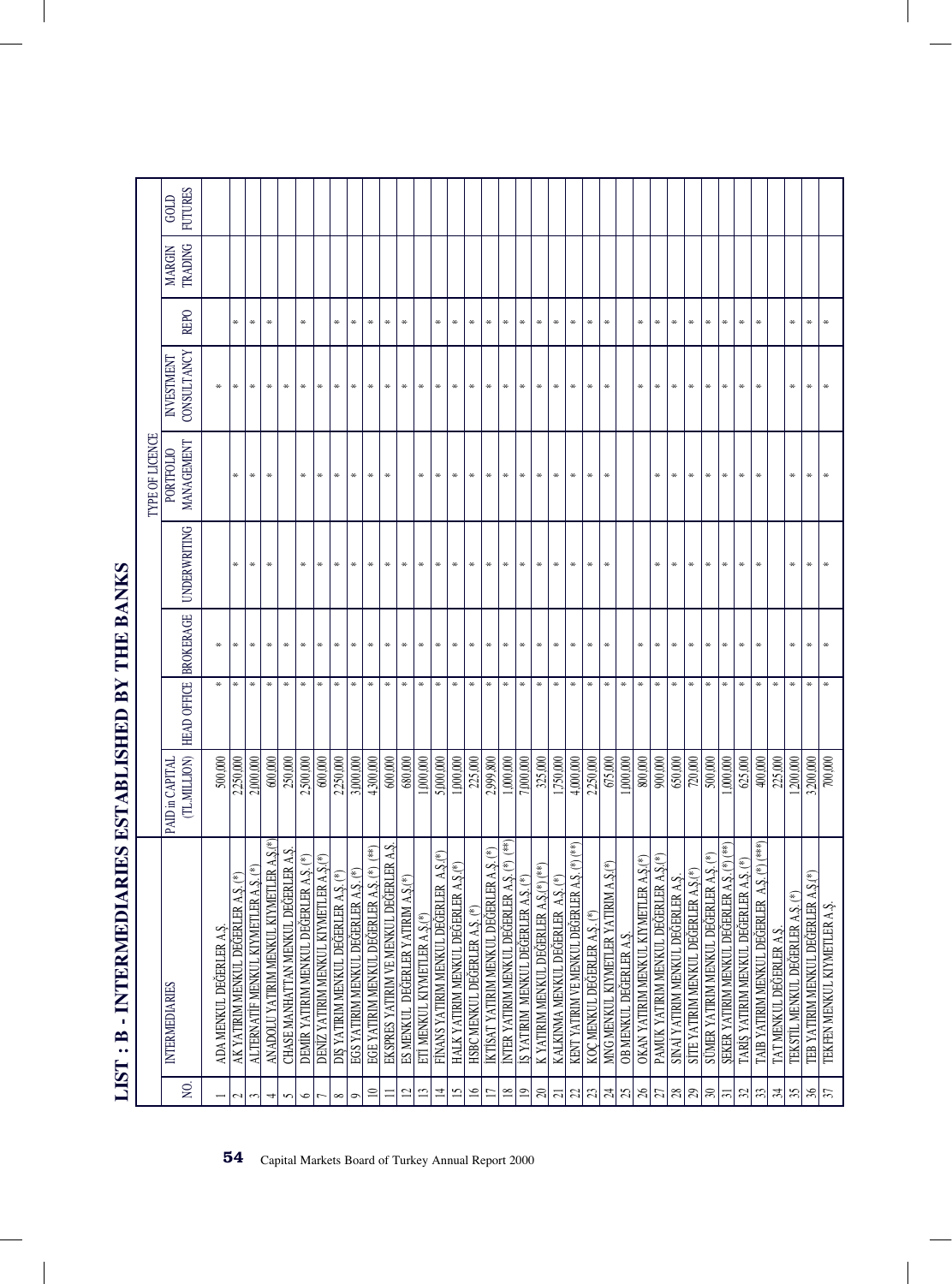| <b>TYPE OF LICENCE</b> | <b>FUTURES</b><br>GOLD<br><b>TRADING</b><br><b>MARGIN</b><br>REPO<br>MANAGEMENT   CONSULTANCY<br>PORTFOLIO   INVESTMENT<br>(TL.MILLION)   HEAD OFFICE   BROKERAGE   UNDERWRITING |                                          | ∗                              |                              |                          |                                             |                                        |                                             |                                         | ∗<br>×                                 |            |  |
|------------------------|----------------------------------------------------------------------------------------------------------------------------------------------------------------------------------|------------------------------------------|--------------------------------|------------------------------|--------------------------|---------------------------------------------|----------------------------------------|---------------------------------------------|-----------------------------------------|----------------------------------------|------------|--|
|                        | AID in CAPITAL                                                                                                                                                                   | 450,000                                  | 1,000,000                      | 450,000                      | 520,000                  | 2,000,000                                   | 1,500,000                              | 1,000,000                                   | 988,750                                 | 2,500,000                              | 69,083.550 |  |
|                        | <b>INTERMEDIARIES</b>                                                                                                                                                            | TİCARET YATIRIM MENKUL DEĞERLER A.Ş. (*) | TOPRAK MENKUL DEGERLER A.S.(*) | TSKB MENKUL DEGERLER A.S.(*) | TURKISH YATIRIM A.Ş. (*) | UB ULUSAL YATIRIM MENKUL KIYMETLER A.Ş. (*) | VAKIF YATIRIM MENKUL DEGERLER A.Ş. (*) | YAŞAR YATIRIM MENKUL DEGERLER A.S. (*) (**) | YURT MENKUL DEĞERLER VE YATIRIM A.Ş.(*) | ZIRAAT YATIRIM VE MENKUL DEĞERLER A.Ş. | TOTAL:     |  |
|                        | Q,                                                                                                                                                                               | R                                        | æ                              |                              |                          | đ                                           | 4                                      | 4                                           | 45                                      | 46                                     |            |  |

# LIST : B - INTERMEDIARIES ESTABLISHED BY THE BANKS (Cont.) **LIST : B - INTERMEDIARIES ESTABLISHED BY THE BANKS (Cont.)**

All the domestic branches of the bank working order as an agency,  $(*)$  All the domestic branches of the bank working order as an agency,  $(*)$ 

Some of the domestic branches of the bank working order as a branch of the intermediaries. (\*\*) Some of the domestic branches of the bank working order as a branch of the intermediaries.  $\begin{pmatrix} * & * \\ * & * & * \end{pmatrix}$ 

(\*\*\*) Liasion office in Zonguldak and İzmir. (\*\*\*) Liasion office in Zonguldak and İzmir.

(\*\*\*\*)Temporarily closed. (\*\*\*\*)Temporarily closed.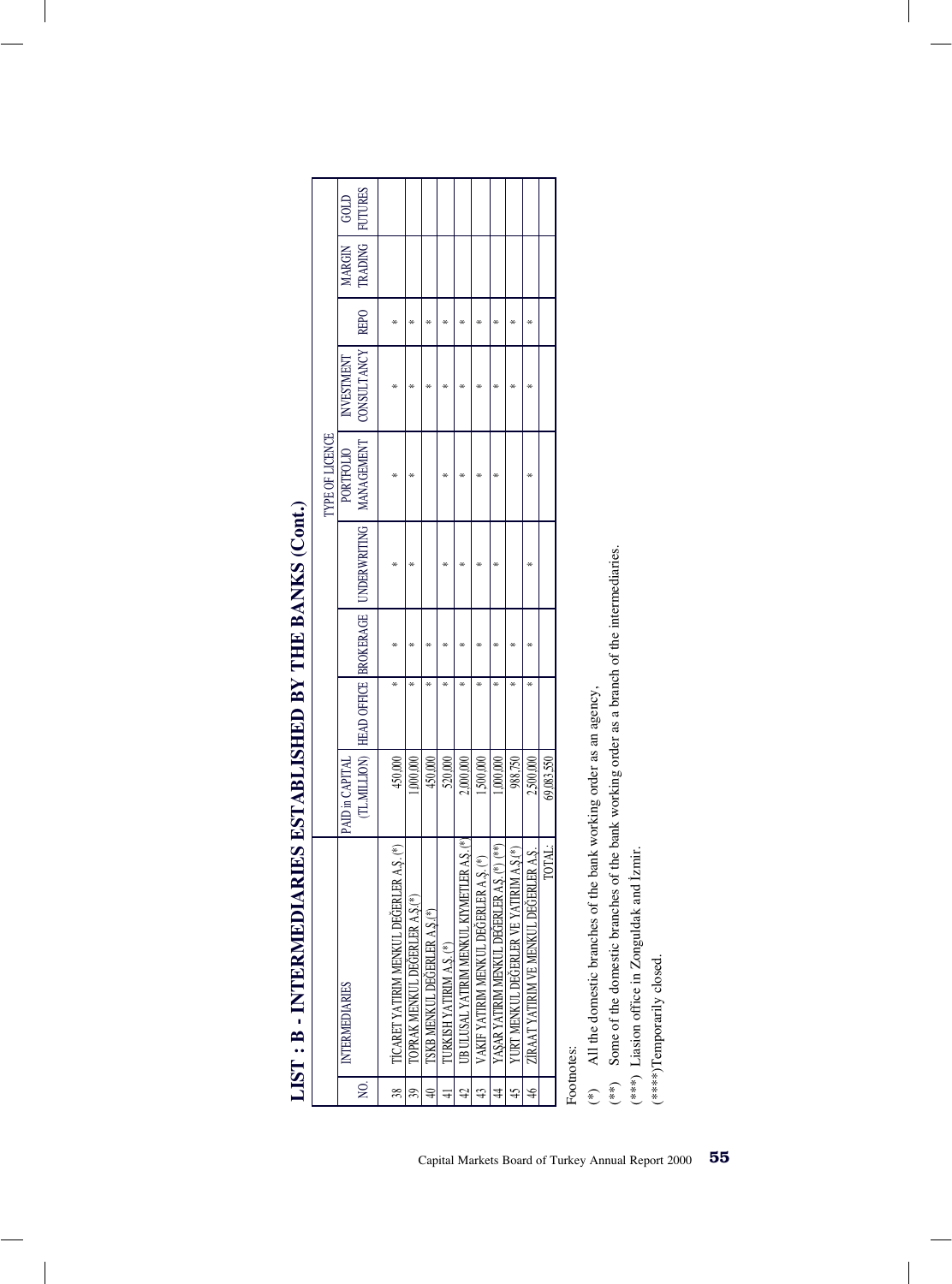56 Capital Markets Board of Turkey Annual Report 2000

 $\overline{\phantom{a}}$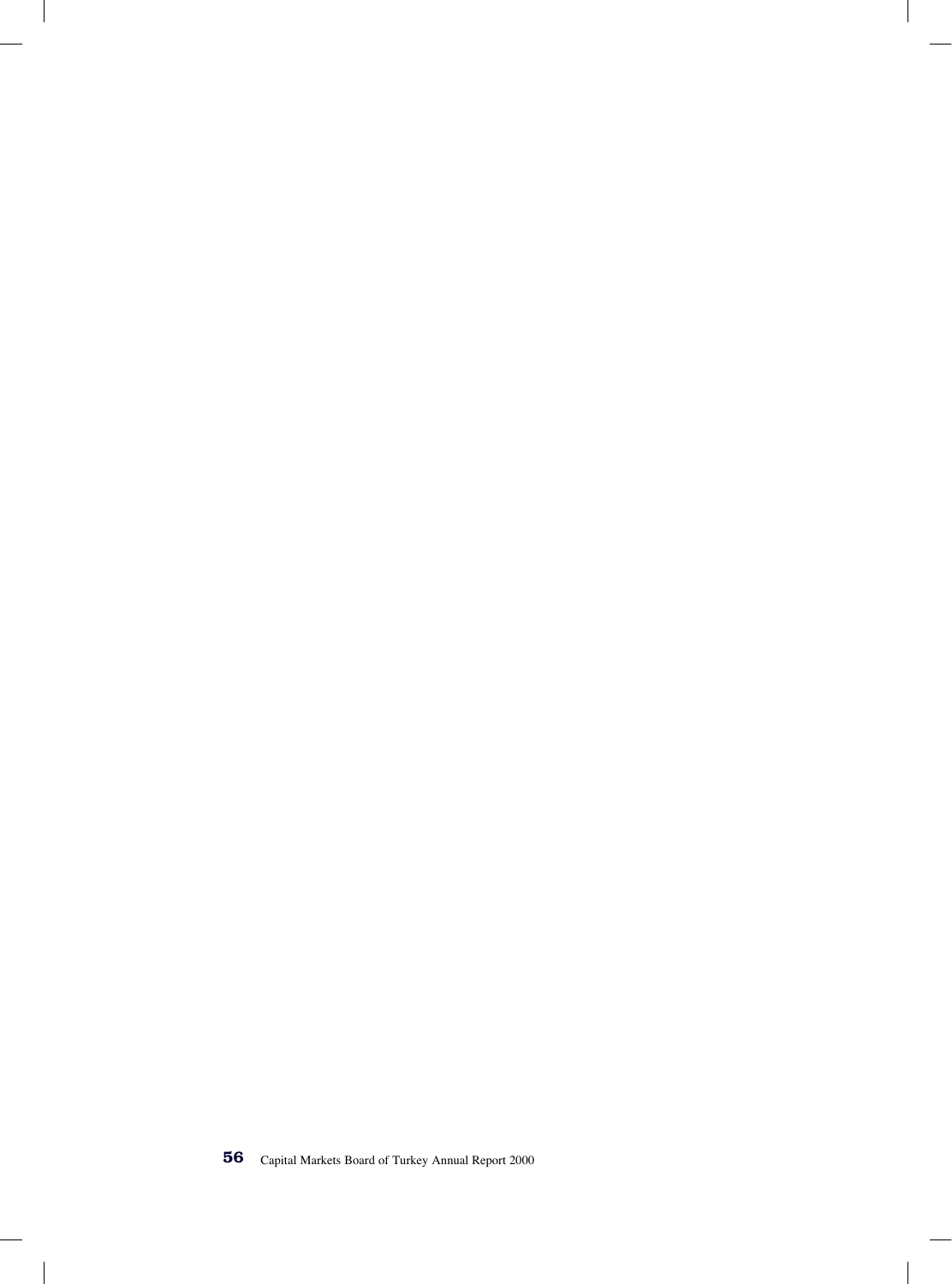# **ANNEX : 4 TABLES**

 $\overline{\phantom{a}}$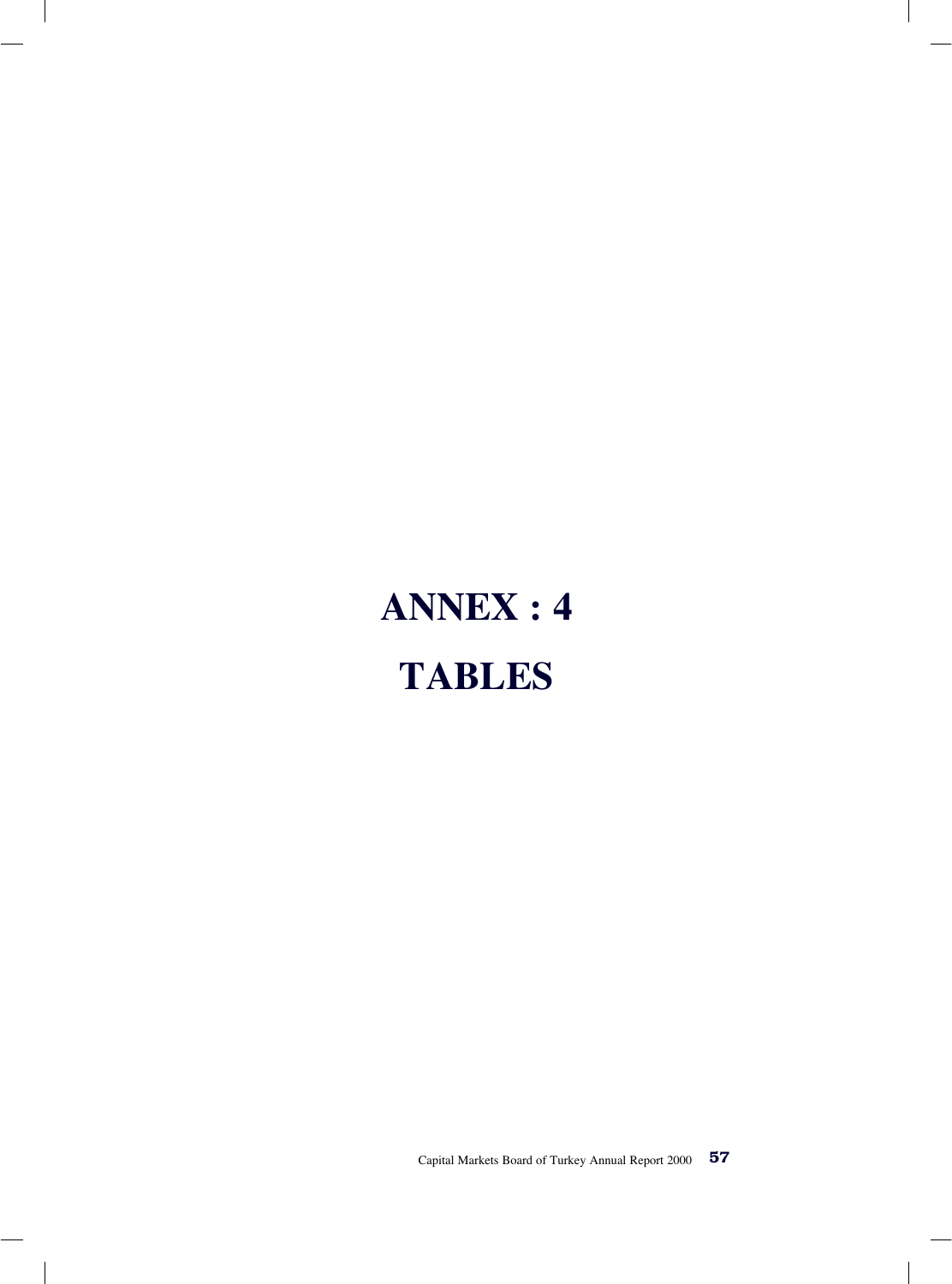58 Capital Markets Board of Turkey Annual Report 2000

 $\overline{\phantom{a}}$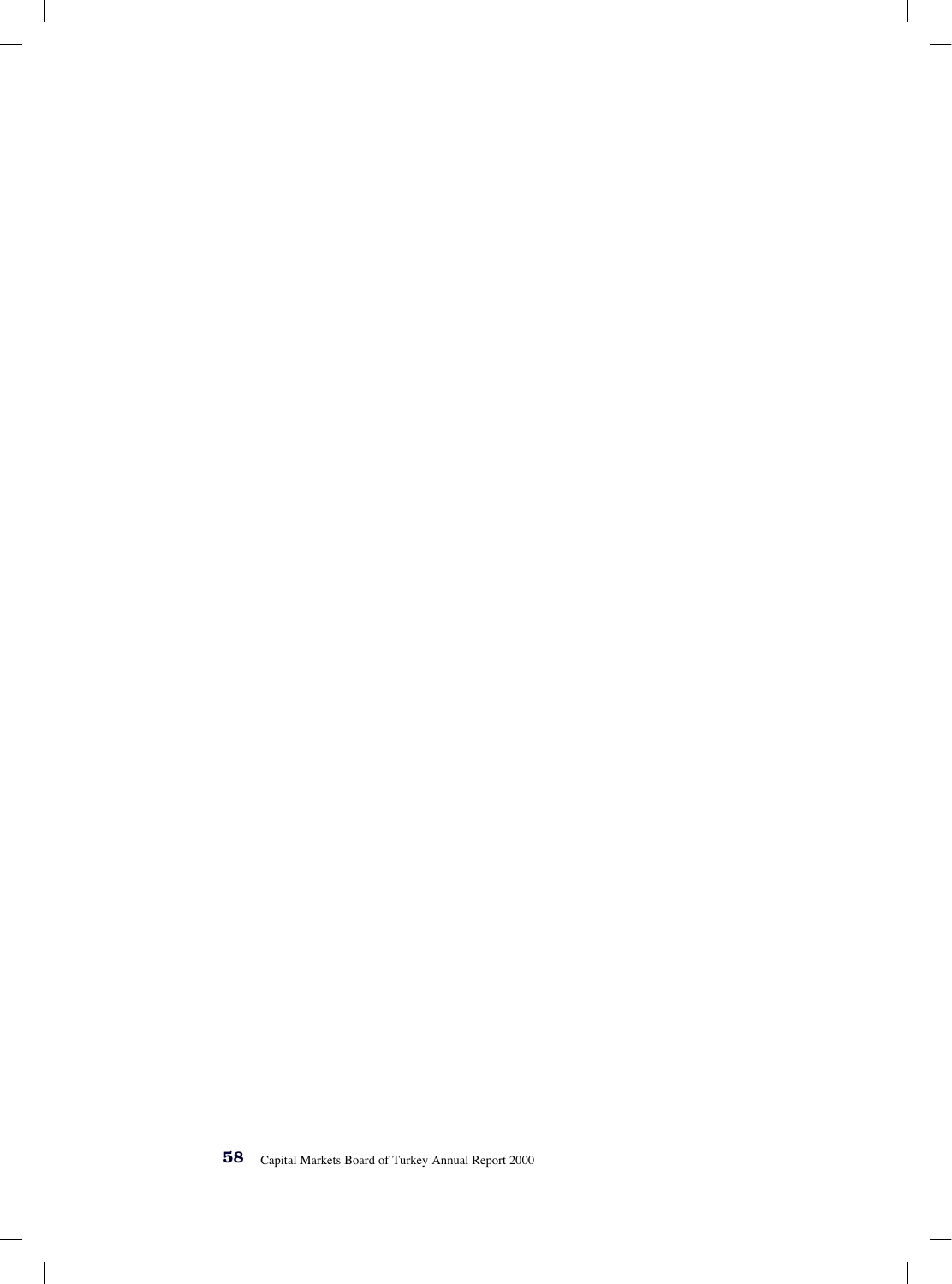| TADLE: I- DALANCE OF PATMENTS    |           |           |           |           |           | (\$ Million) |
|----------------------------------|-----------|-----------|-----------|-----------|-----------|--------------|
|                                  | 1995      | 1996      | 1997      | 1998      | 1999      | 2000         |
| A. Current Account               |           |           |           |           |           |              |
| Merchandise Exports              | 21.975    | 32.446    | 32.647    | 31.220    | 29.326    | 31375        |
| Merchandise Imports              | -35.187   | $-43.028$ | $-48.005$ | $-45.440$ | $-39.773$ | $-53712$     |
| <b>Trade Balance</b>             | $-13.212$ | $-10.582$ | $-15.358$ | $-14.220$ | $-10.447$ | $-22337$     |
| Other Goods and Services (Cred)  | 16.094    | 14.628    | 21.273    | 25.802    | 18.748    | 22320        |
| Other Goods and Services (Debit) | $-9.717$  | $-10.930$ | $-13.419$ | $-15.325$ | $-14.840$ | $-14975$     |
| <b>Total Goods and Services</b>  | $-6.835$  | $-6.884$  | $-7.504$  | $-3.743$  | $-6.539$  | -14992       |
| <b>Workers Remittances</b>       | 3.425     | 3.892     | 4.552     | 5.568     | 4.813     | 5011         |
| <b>Other Transfers</b>           | $\Omega$  | $\Omega$  | $\Omega$  | $\Omega$  | $\Omega$  |              |
| <b>Official Transfers</b>        | 1.071     | 555       | 314       | 159       | 362       | 214          |
| <b>Current Account Balance</b>   | $-2.339$  | $-2.437$  | $-2.638$  | 1.984     | $-1.364$  | -9767        |
| <b>B.</b> Capital Account        | 4.643     | 8.763     | 8.737     | 448       | 4.671     | 9445         |
| Direct Investment                | 772       | 612       | 554       | 573       | 138       | 112          |
| Portfolio Investment             | 237       | 570       | 1.634     | $-6.711$  | 3.429     | 1022         |
| Other                            | -79       | 1.636     | 4.788     | 3.985     | 345       | 4276         |
| Short Term Capital               | 3.713     | 5.945     | 1.761     | 2.601     | 759       | 4035         |
| C. Errors and Omissions          | 2.354     | $-1.781$  | $-2.755$  | -1.985    | 1.899     | $-2675$      |
| D. Total Change in Reserves      | $-4.658$  | $-4.545$  | $-3.344$  | -447      | $-5.206$  | 2997         |

## **TABLE: 1- BALANCE OF PAYMENTS**

 $\mathbf{I}$ 

Source: SIS, Central Bank

(1) Including shuttle trade

|      |           |             | <b>EXCHANGE RATES*</b> |             |
|------|-----------|-------------|------------------------|-------------|
|      | US DOLLAR |             |                        | D MARK      |
| Year | Year end  | Yearly avg. | Year end               | Yearly avg. |
| 1995 | 61.208    | 45.869      | 42.707                 | 32.052      |
| 1996 | 107.775   | 81.591      | 69.247                 | 54.117      |
| 1997 | 205.245   | 152.409     | 114.515                | 87.565      |
| 1998 | 313.475   | 261.488     | 187.790                | 149.379     |
| 1999 | 541.401   | 420.710     | 277.838                | 228.258     |
| 2000 | 673.384   | 625.208     | 317.027                | 294.160     |

## **TABLE : 2 - EXCHANGE RATES**

Source: Central Bank

\* bid/ask average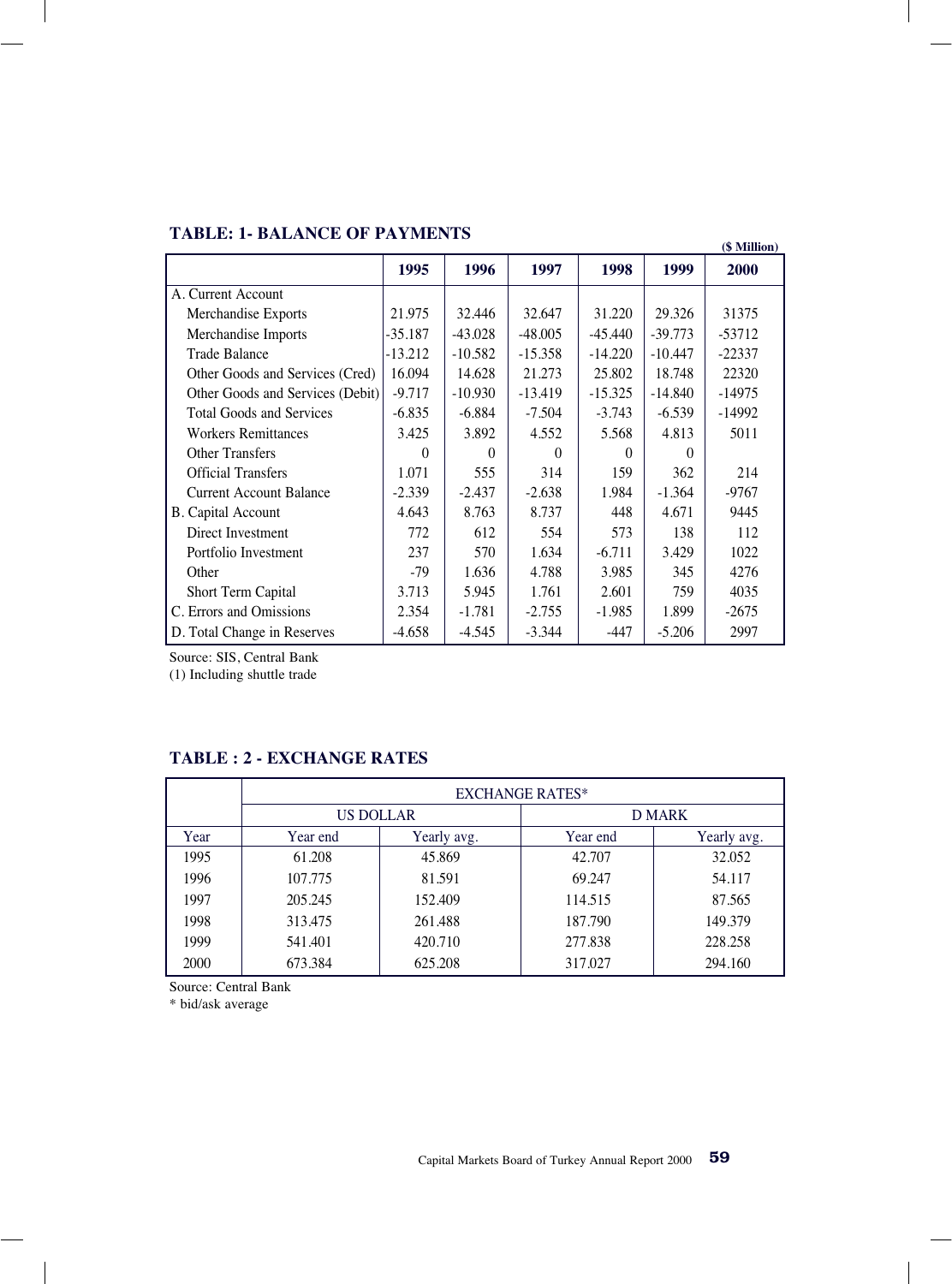|                                 |       |       |       |        | ιψ <b>плиничи</b> |
|---------------------------------|-------|-------|-------|--------|-------------------|
|                                 | 1996  | 1997  | 1998  | 1999   | 2000              |
| <b>TOTAL</b>                    | 79571 | 84797 | 96897 | 103025 | 114325            |
| <b>SHORT TERM</b>               | 17345 | 18047 | 21217 | 23472  | 28912             |
| <b>MEDIUM-LONG TERM</b>         | 62226 | 66750 | 75680 | 79553  | 85413             |
| <b>COMPOSITION OF BORROWERS</b> |       |       |       |        |                   |
| <b>MEDIUM-LONG TERM</b>         | 62226 | 66750 | 75680 | 79553  | 85413             |
| Public Sector                   | 40209 | 39349 | 40491 | 43452  | 47165             |
| Central Bank                    | 11389 | 10868 | 12073 | 10312  | 13398             |
| Private Sector                  | 10628 | 16533 | 23116 | 25789  | 24850             |
| <b>SHORT TERM</b>               | 17345 | 18047 | 21217 | 23472  | 28912             |
| <b>Central Bank</b>             | 984   | 889   | 905   | 686    | 653               |
| Commercial Banks                | 8419  | 8503  | 11159 | 13172  | 16900             |
| Other                           | 7942  | 8655  | 9153  | 9614   | 11359             |

**(\$ Million)**

### **TABLE : 3 - FOREIGN DEBT**

Source: Central Bank

## **TABLE : 4- CONSOLIDATED BUDGET**

**1996 1997 1998 1999 2000** 1-EXPENDITURES 3.961.308 8.050.252 15.614.441 28.084.685 46.602.627 Non interest expenditures 2.463.907 | 5.772.335 | 9.437.846 | 17.363.845 | 26.162.765 A. Current Expenditures 1.286.240 | 2.788.298 | 5.187.840 | 9.172.790 | 13.593.463 -Personnel 974.148 2.073.140 3.871.005 6.911.927 9.982.149 -Other 1.314 1.316.835 2.260.863 3.611.314 B. Investments 255.356 640.134 999.320 1.544.427 2.472.317 C. Transfers 2.419.712 | 4.621.820 | 9.427.281 | 17.367.468 | 30.536.847 -Interest Payments 1.497.401 2.277.917 6.176.595 10.720.840 20.439.862 Interest on domestic debt | 1.329.087 | 1.977.967 | 5.629.514 | 9.824.622 | 18.791.862 Interest on foreign debt 168.314 299.950 547.081 896.218 1.648.000 -Social Security 1 335.300 760.000 1.400.000 2.750.000 3.225.685 -Other 587.011 1.583.903 1.850.686 3.896.628 6.871.300 2-INCOME 2.727.958 5.815.099 11.811.065 18.933.065 33.756.437 A-General Budget Income 2.684.968 5.726.932 11.635.611 18.657.677 33.290.446 -Tax income 2.244.094 4.745.484 9.228.596 14.802.280 26.514.127 -Non tax incme 159.990 404.679 1.221.530 1.883.461 3.486.275 - Special sources and funds | 280.884 | 576.769 | 1.185.485 | 1.971.936 | 3.290.044 B- Annexed Budget Income | 42.990 | 88.167 | 175.454 | 275.388 | 465.991 3- BUDGET DEFICIT  $\vert$  -1.233.350  $\vert$  -2.235.153  $\vert$  -3.803.376  $\vert$  -9.151.620 -12.846.190 4- PRIMARY DEFICIT 264.051 42.764 2.373.219 1.569.220 7.593.672 5- CASH BALANCE -1.263.192 -2.027.889 -3.486.812 -8.991.863 -12.027.701 **(TL Billion)** 

Source: Ministry of Finance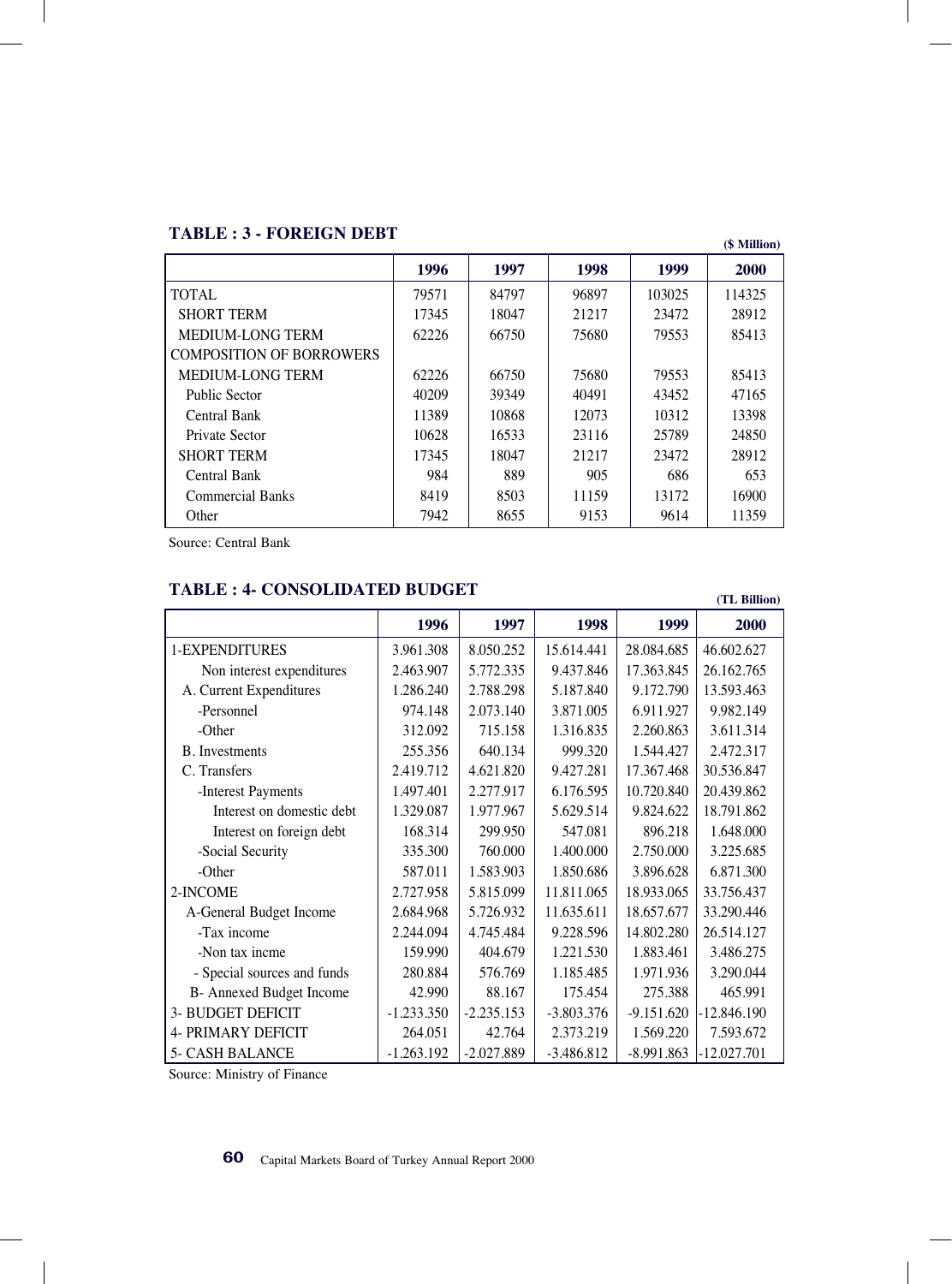|      | WPI          |            |              | <b>CPI</b> |
|------|--------------|------------|--------------|------------|
| Year | $(1994=100)$ | $%$ Change | $(1994=100)$ | $%$ Change |
| 1995 | 223,1        |            | 239,6        | 76.0       |
| 1996 | 412,5        | 84.9       | 430,7        | 79.8       |
| 1997 | 787,7        | 91.0       | 857,5        | 99.1       |
| 1998 | 1215,1       | 54.3       | 1455,4       | 69.7       |
| 1999 | 1979,5       | 62.9       | 2456,6       | 68.8       |
| 2000 | 2626,0       | 32,7       | 3415,5       | 39,0       |

## **TABLE : 5 - PRICE MOVEMENTS**

Source: SIS

## **TABLE : 6 - CAPACITY UTILIZATION RATIO AND PRODUCTION INDEX FOR THE MANUFACTURING INDUSTRY**

| Year | CAPACITY UTILIZATION RATIO | PRODUCTION INDEX (1997=100) |
|------|----------------------------|-----------------------------|
| 1996 | 78,5                       | 90,0                        |
| 1997 | 79.3                       | 100,1                       |
| 1998 | 76,5                       | 100.9                       |
| 1999 | 72,4                       | 95,8                        |
| 2000 | 76.0                       | 100,9                       |

Source: SIS

## **TABLE : 7 - BANKNOTES IN CIRCULATION**

| Year | AS OF END OF PERIOD (TL. Billion) | % CHANGE |
|------|-----------------------------------|----------|
| 1996 | 382.243                           | 70,7     |
| 1997 | 758.878                           | 98.5     |
| 1998 | 1.328.542                         | 75,1     |
| 1999 | 2.390.748                         | 80,0     |
| 2000 | 3.772.411                         | 57,8     |

Source: Central Bank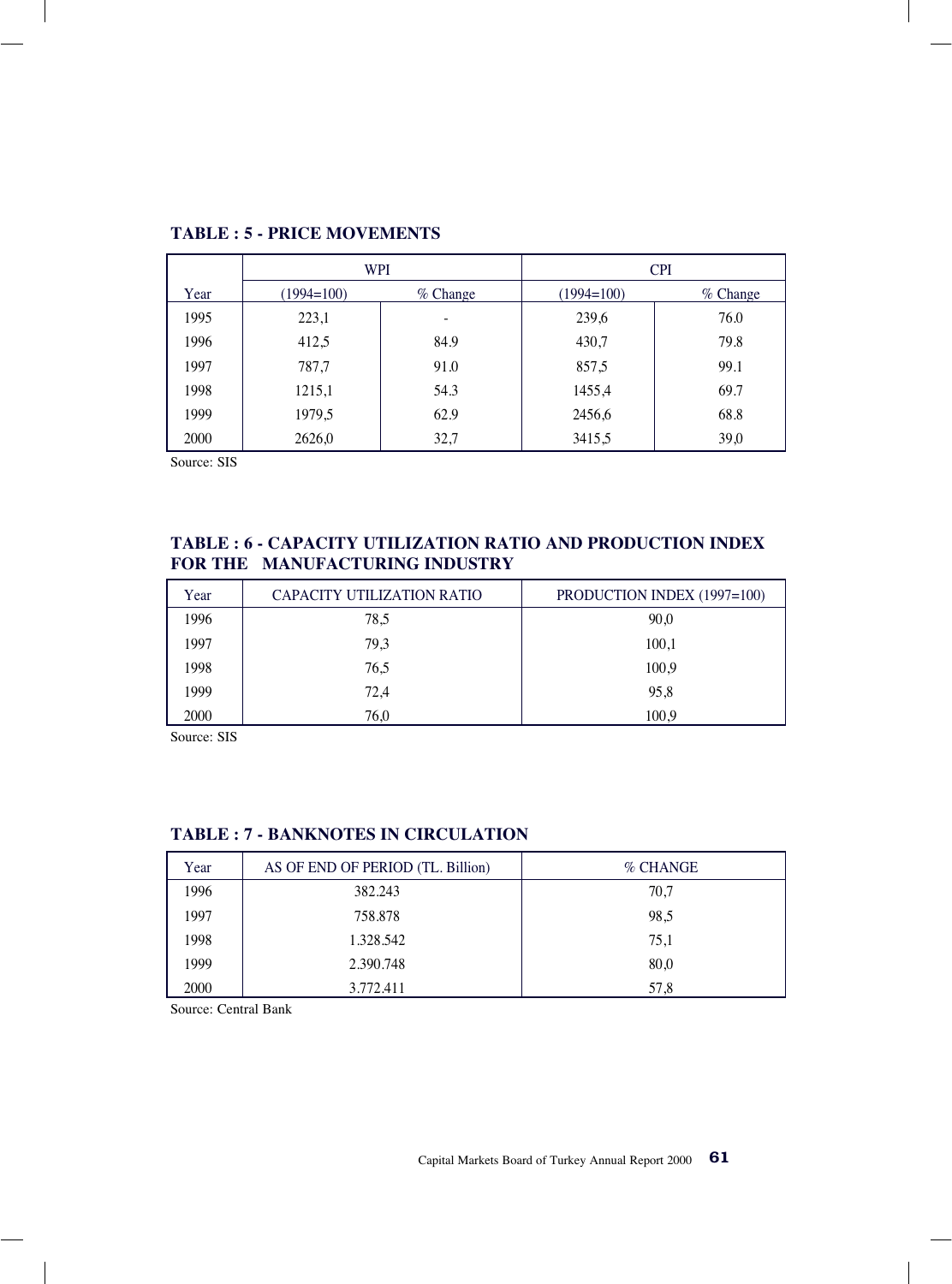| TADLE : 8 - MUNET STUCK                             |           |            |            |            | (TL Billion) |
|-----------------------------------------------------|-----------|------------|------------|------------|--------------|
|                                                     | 1996      | 1997       | 1998       | 1999       | 2000         |
| M1                                                  | 896.855   | 1.581.210  | 2.562.479  | 4.272.018  | 8.209.624    |
| Currency in circulation                             | 319.024   | 610.871    | 1.057.864  | 1.887.153  | 3.214.550    |
| Sight deposits                                      | 577.831   | 970.339    | 1.504.615  | 2.384.865  | 4.995.074    |
| $\mathbf{M2}$ (M1 + Time deposits)                  | 2.924.894 | 5.658.800  | 11.423.199 | 21.992.654 | 32.812.563   |
| Time deposits (savings)                             | 2.028.039 | 4.077.590  | 8.860.720  | 17.720.636 | 24.602.939   |
| $\vert$ M2Y (M2 + F/X deposits)                     | 5.373.710 | 10.664.058 | 20.212.651 | 40.153.557 | 57.167.429   |
| Foreign Exchange deposits                           | 2.448.816 | 5.005.258  | 8.789.452  | 18.160.903 | 24.354.866   |
| $\vert$ M3 (M2 + Official deposits + Other) $\vert$ | 3.159.688 | 6.139.428  | 12.037.539 | 23.024.065 | 34.479.701   |
| Official deposits                                   | 165.738   | 221.367    | 364.531    | 796.961    | 1.256.923    |
| Other dep. with the Central Bank                    | 69.056    | 259.261    | 249.809    | 234.450    | 410.215      |

## **TABLE : 8 - MONEY STOCK**

 $\overline{\phantom{a}}$ 

Source: Central Bank

## **TABLE : 9 - FINANCIAL ASSETS (Stock Values)**

| TADLE : 9 - FINANCIAL ASSETS (SLOCK VAILES) |           |            |            |            | (TL Billion) |
|---------------------------------------------|-----------|------------|------------|------------|--------------|
|                                             | 1996      | 1997       | 1998       | 1999       | 2000         |
| <b>I.BANKING AND SFH</b>                    | 5.369.784 | 10.614.877 | 20.205.487 | 40.483.921 | 54.611.465   |
| Sight deposits                              | 577.831   | 970.339    | 1.504.615  | 2.384.865  | 3.567.287    |
| Time deposits                               | 2.028.039 | 4.077.590  | 8.860.720  | 17.720.636 | 21.742.683   |
| Official deposits                           | 165.738   | 221.367    | 364.531    | 796.961    | 1.204.709    |
| F/X deposits                                | 2.448.816 | 5.005.258  | 8.789.452  | 18.160.903 | 26.233.324   |
| Special Finance Houses (SFH)                | 149.360   | 340.323    | 686.169    | 1.420.556  | 1.863.462    |
| <b>II. CAPITAL MARKETS</b>                  | 3.290.300 | 7.024.520  | 13.687.952 | 27.098.590 | 43.670.202   |
| PUBLIC SECTOR                               | 2.848.909 | 6.093.227  | 11.789.178 | 23.302.854 | 36.802.214   |
| Government bonds                            | 1.250.154 | 3.570.811  | 5.771.980  | 19.683.393 | 34.362.937   |
| Treasury bills                              | 1.527.837 | 2.374.990  | 5.840.906  | 3.236.753  | 2.057.684    |
| Revenue Sharing Certificates                | 4.457     |            |            |            |              |
| F/X indexed bonds                           | 13.660    |            |            |            |              |
| Privatization bonds                         | 52.801    | 147.426    | 176.292    | 382.708    | 381.593      |
| <b>CORPORATE SECTOR</b>                     | 441.391   | 931.293    | 1.898.774  | 3.795.736  | 6.867.988    |
| <b>Shares</b>                               | 424.725   | 909.295    | 1.885.946  | 3.793.195  | 6.866.817    |
| <b>Bonds</b>                                | 2.719     | 3.897      | 5.494      | 2.533      | 1.163        |
| Commercial paper                            | 2.880     | 2.200      |            |            |              |
| <b>Asset Backed Securities</b>              | 8.011     | 13.150     | 7.305      |            |              |
| Bank bills                                  | 327       | 22         | 29         | 8          | 8            |
| Profit/Loss sharing certificates            | 15        | 15         |            |            |              |
| Real estate certificates                    | 2.714     | 2.714      |            |            |              |
| <b>TOTAL</b>                                | 8.660.084 | 17.639.397 | 33.893.439 | 67.582.511 | 98.281.667   |

Source: Central Bank, CMB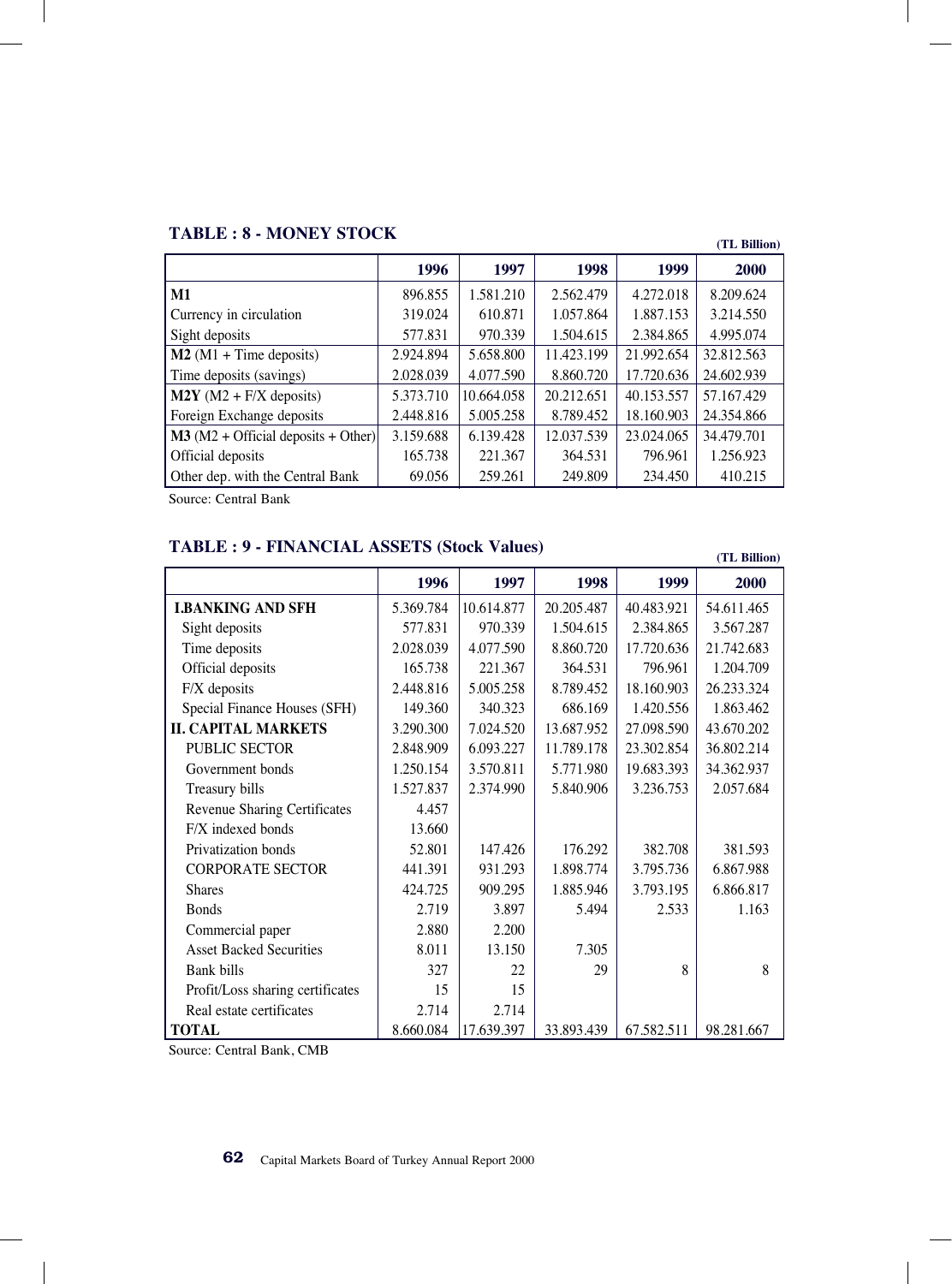|      | <b>SIGHT</b>    |         | <b>TIME DEPOSITS</b> |         |        |
|------|-----------------|---------|----------------------|---------|--------|
| Year | <b>DEPOSITS</b> | 1-MONTH | 3-MONTH              | 6-MONTH | 1 Year |
| 1995 | 13,5            | 83,7    | 83,9                 | 84,4    | 92,3   |
| 1996 | 18,5            | 76,0    | 79,7                 | 84,6    | 93,8   |
| 1997 | 26,8            | 78,3    | 83,2                 | 91,5    | 96,6   |
| 1998 | 30,0            | 80,5    | 82,8                 | 85,6    | 94,8   |
| 1999 | 27,4            | 72,1    | 59,5                 | 48,3    | 46,7   |
| 2000 | 6,8             | 81,2    | 105,5                | 69,2    | 45,6   |

### **TABLE : 10 - INTEREST RATES ON SAVINGS DEPOSITS (%) (end of period)**

Source: Central Bank

### **TABLE : 11 - SECTORAL BREAKDOWN OF DEPOSIT MONEY BANK CREDITS**

|                                   |           |           |            |            | (TL Billion) |
|-----------------------------------|-----------|-----------|------------|------------|--------------|
|                                   | 1996      | 1997      | 1998       | 1999       | 2000         |
| <b>Public Administrations and</b> |           |           |            |            |              |
| non-financial State Enterprises   | 65.737    | 245.290   | 317.670    | 753.986    | 806.697      |
| <b>Financial Institutions</b>     | 117.377   | 212.181   | 353.162    | 611.592    | 735.207      |
| <b>Private Sector</b>             | 3.029.299 | 6.959.949 | 10.774.212 | 15.390.632 | 25.561.981   |
| <b>Households</b>                 | 232.917   | 685.086   | 1.341.299  | 2.141.906  | 6.754.666    |
| Consumer Credits                  | 158.416   | 432.174   | 699.158    | 1.004.315  | 4.602.942    |
| Credit Cards                      | 74.501    | 252.912   | 642.141    | 1.137.591  | 2.151.724    |
| Corporate sector                  | 2.232.932 | 4.996.589 | 8.722.594  | 10.435.244 | 15.459.400   |
| <b>Other</b>                      | 563.450   | 1.278.274 | 710.319    | 2.813.482  | 3.347.915    |
| Non residents                     | 49.513    | 132.053   | 272.927    | 210.856    | 268.290      |
| l Total                           | 3.261.926 | 7.549.473 | 11.717.971 | 16.967.066 | 27.372.175   |

Source. Central Bank

### **TABLE : 12 - GOVERNMENT SECURITIES ISSUES**

|      |                   | тарив , 14 - 90 граммира врсски про 1890 р. |                      | (TL Billion) |
|------|-------------------|---------------------------------------------|----------------------|--------------|
| Year | <b>GOVERNMENT</b> | <b>TREASURY BILLS</b>                       | <b>PRIVATIZATION</b> | <b>TOTAL</b> |
|      | <b>BONDS</b>      |                                             | <b>BONDS</b>         |              |
| 1996 | 1.247.865         | 3.722.028                                   | 27.801               | 4.997.694    |
| 1997 | 3.185.567         | 3.074.400                                   | 117.263              | 6.377.230    |
| 1998 | 4.708.064         | 9.546.260                                   | 38.765               | 14.293.089   |
| 1999 | 20.027.769        | 6.858.636                                   | 36.638               | 26.923.043   |
| 2000 | 26.685.862        | 5.782.683                                   | 49.675               | 32.518.220   |

Source: Undersecreteriat of Treasury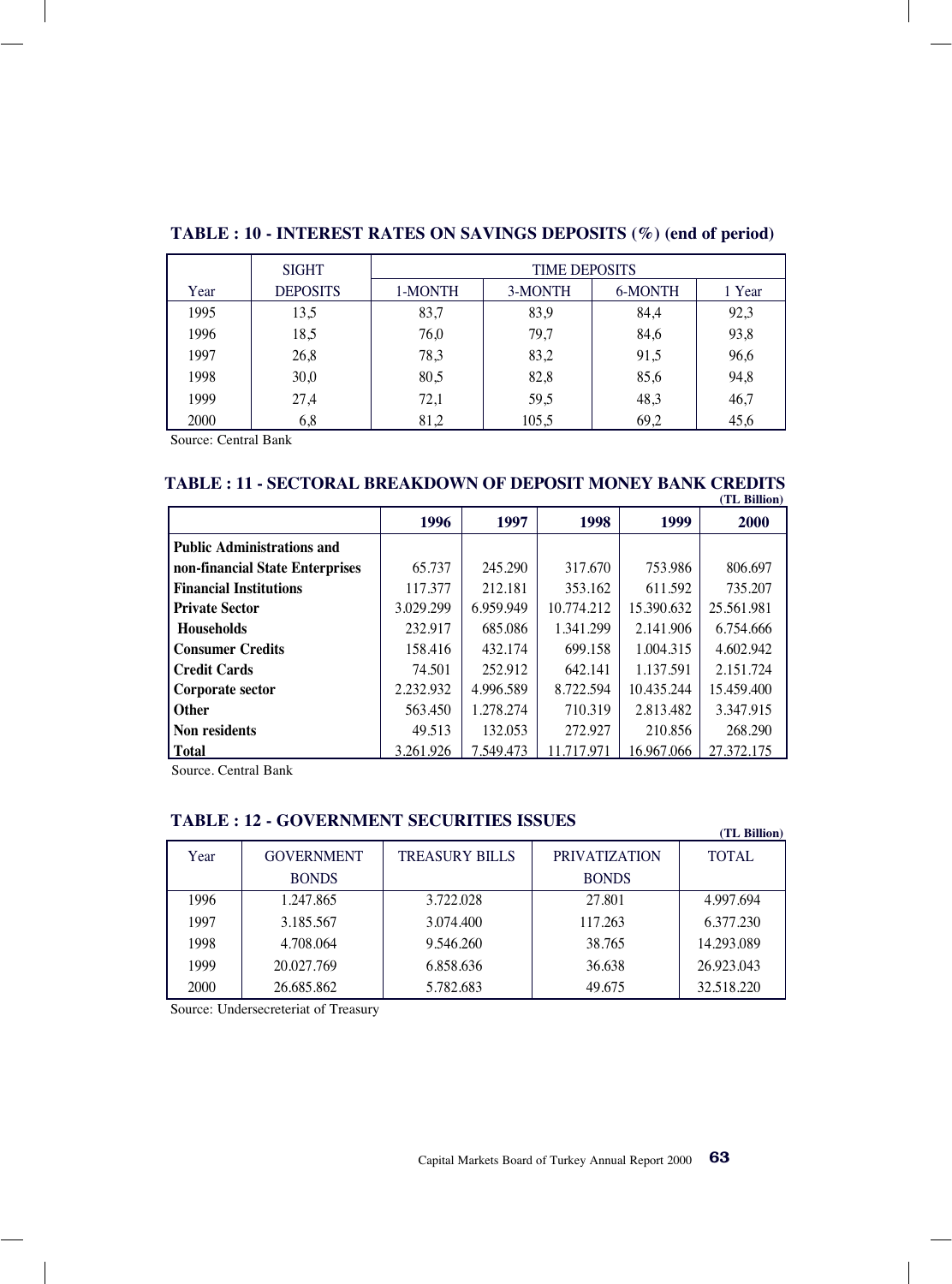|       |                                 |                                  |                           | 1996               |                                      | 1997                                               | 1998         |                                           | 1999                                          |                             | 2000               |
|-------|---------------------------------|----------------------------------|---------------------------|--------------------|--------------------------------------|----------------------------------------------------|--------------|-------------------------------------------|-----------------------------------------------|-----------------------------|--------------------|
|       | <b>Government Bonds</b>         |                                  |                           | 1.250.154          |                                      | 3.570.811                                          | 5.771.980    |                                           | 19.683.393                                    |                             | 34.362.937         |
|       | <b>Treasury Bills</b>           |                                  |                           | 1.527.837          |                                      | 2.374.990                                          | 5.840.906    |                                           | 3.236.753                                     |                             | 2.057.684          |
|       | Revenue Sharing Cert.           |                                  |                           | 4.456              |                                      |                                                    |              |                                           |                                               |                             |                    |
|       | F/X Indexed Bonds               |                                  |                           | 13.659             |                                      |                                                    |              |                                           |                                               |                             |                    |
|       | <b>Privatization Bonds</b>      |                                  |                           | 52.801             |                                      | 147.426                                            | 176.291      |                                           | 382.707                                       |                             | 381.593            |
| Total |                                 |                                  |                           | 2.848.907          |                                      | 6.093.227                                          | 11.789.177   |                                           | 23.302.853                                    |                             | 36.802.214         |
|       | Government Securities / GNP (%) |                                  |                           | 19,0               |                                      | 20,7                                               |              | 22,2                                      | 29,8                                          |                             | 29,2               |
|       | Source: UT,PA, SIS              |                                  |                           |                    |                                      |                                                    |              |                                           |                                               |                             |                    |
|       |                                 | TABLE : 14 - SECURITES ISS       |                           |                    | <b>UES REGISTERED WITH THE BOARD</b> |                                                    |              |                                           |                                               |                             |                    |
|       | A) AT CURRENT PRICES            |                                  |                           |                    |                                      |                                                    |              |                                           |                                               |                             | (TL Million)       |
|       |                                 | <b>Shares</b>                    | Corporate<br><b>Bonds</b> | Commercial         | Asset Backed                         | <b>Bank Bills</b><br>and Bank                      |              | Mutual Fund Participation<br>Certificates | Foreign<br>Mutual<br>Fund                     | Certificates<br>Real Estate | Total              |
| Year  | Nominal                         | Market Value                     | $\equiv$                  | Papers<br>$\geq$   | Securities<br>$\geq$                 | Guaranteed<br>Bills<br>$\overline{\triangleright}$ | Nominal<br>貝 | Market Value<br>買                         | Participation<br>Certificates<br>$\mathbb{R}$ | $\mathsf{X}$                | $\mathbf{M}({}^*)$ |
| 1996  | 89.246.889                      | 102.202.386                      | .228.964                  | 2.880.000          | 41.628.500                           | 2.362.457                                          | 8.945.000    |                                           |                                               | 2.713.790                   | 161.961.097        |
| 1997  | 215.470.401                     | 305.732.068                      | 1.495.460                 | 2.200.000          | 23.000.000                           | 9.934.500                                          | 34.330.000   |                                           | 1.757.205                                     |                             | 378.449.233        |
| 1998  | 440.099.949                     | 696.821.765                      | 2.532.760                 |                    | 11.000.000                           |                                                    | 56.069.000   | 131.423.300                               |                                               |                             | 841.777.825        |
| 1999  | 665.309.404                     | 678.870.665                      |                           |                    |                                      |                                                    | 45.969.800   | 176.673.960                               |                                               |                             | 855.544.625        |
| 2000  | 1.302.366.874                   | 3.007.974.041                    | 1.158.750                 |                    |                                      | 12.471.060                                         | 438.605.000  | 2.767.908.059                             | 3.942.594                                     |                             | 5.793.454.503      |
|       |                                 | B) AT CONSTANT PRICES (1987=100) |                           |                    |                                      |                                                    |              |                                           |                                               |                             | (TL Million)       |
|       |                                 | <b>Shares</b>                    | Corporate                 | Commercial         | Asset Backed                         | <b>Bank Bills</b><br>and Bank                      |              | Mutual Fund Participation<br>Certificates | Foreign<br>Mutual<br>Fund                     | Real Estate<br>Certificates | Total              |
| Year  | Nominal                         | Market Value                     | <b>Bonds</b><br>$\equiv$  | Papers<br>$\simeq$ | Securities<br>$\geq$                 | Guaranteed<br>Bills<br>$\overline{\phantom{0}}$    | Nominal<br>買 | Market Value<br>買                         | Participation<br>Certificates<br>$\mathbb{K}$ | $\mathsf{X}$                | $\mathbf{X}(\ast)$ |
| 1996  | 698.212                         | 799.464                          | 5.885                     | 23.945             | 362.242                              | 21.272                                             | 62.403       |                                           |                                               | 23.911                      | 1.303.255          |
| 1997  | 1.033.839                       | 1.460.338                        | 5.634                     | 10.337             | 103.331                              | 35.220                                             | 159.471      |                                           | 7.927                                         |                             | 1.782.259          |
| 1998  | 1.168.161                       | 1.861.636                        | 6.003                     |                    | 28.291                               |                                                    | 144.310      | 335.055                                   |                                               |                             | 2.230.984          |
| 1999  | 1.145.772                       | 1.161.486                        |                           |                    |                                      |                                                    | 78.278       | 301.080                                   |                                               |                             | 1.462.566          |
| 2000  | 1,478.078                       | 3.424.402                        | 1.376                     |                    |                                      | 14.167                                             | 494.824      | 3.179.941                                 | 5.004                                         |                             | 6.624.889          |
|       | (*) IX=II+II+V+V+V+VI+II+X+X    |                                  |                           |                    |                                      |                                                    |              |                                           |                                               |                             |                    |

## TABLE : 13 OUTSTANDING GOVERNMENT SECURITIES **TABLE : 13 OUTSTANDING GOVERNMENT SECURITIES**

**(TL Billion)** 

(TL Billion)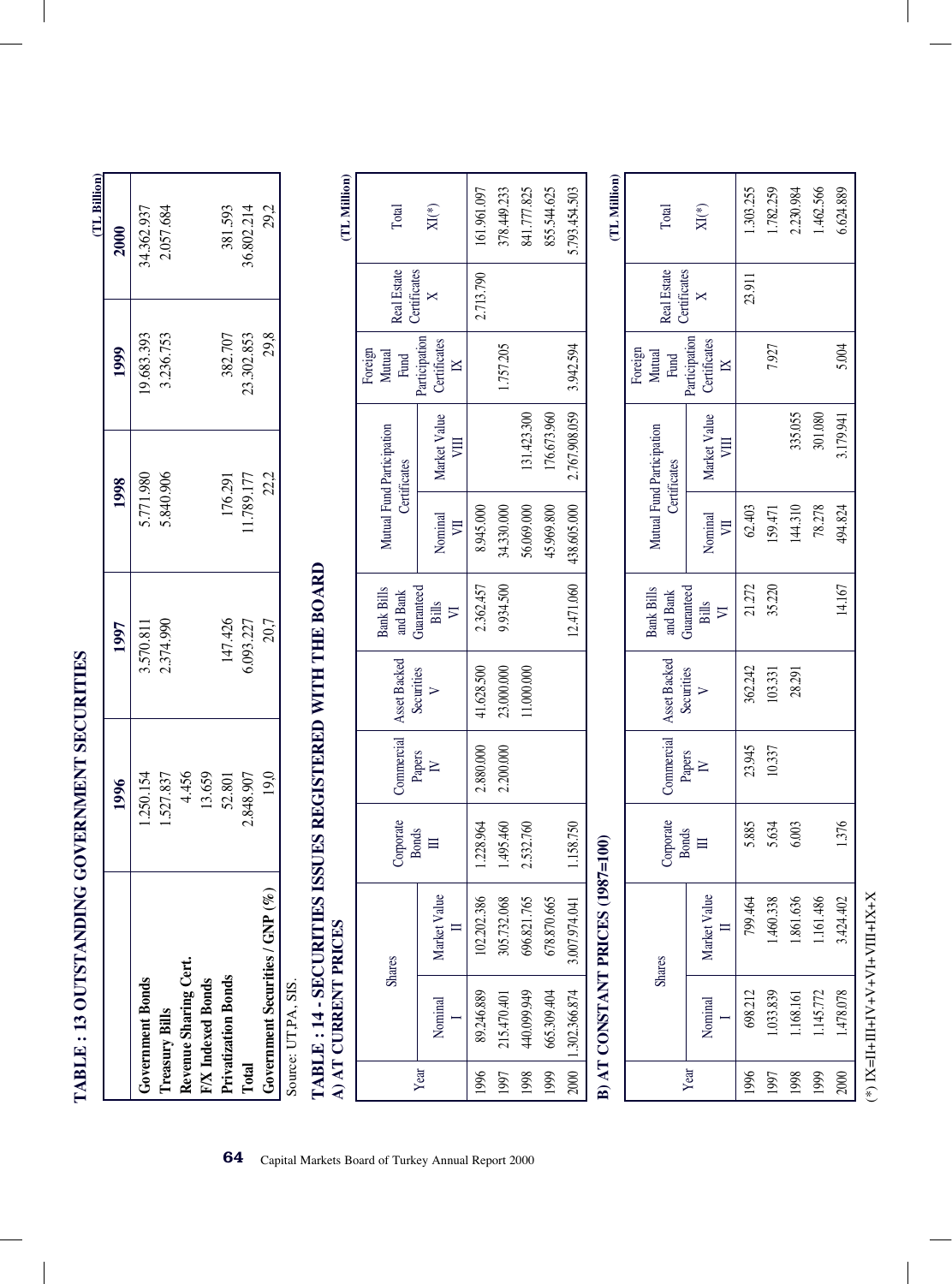|                                                                                                                                                                                 | TABLE : 15 - CORPORATIONS WITH INITIAL PUBLIC OFFERING OF SHARES DURING 2000 |             |                        |                      |                          | (TL Million)      |
|---------------------------------------------------------------------------------------------------------------------------------------------------------------------------------|------------------------------------------------------------------------------|-------------|------------------------|----------------------|--------------------------|-------------------|
|                                                                                                                                                                                 |                                                                              | REGISTEREI  |                        |                      | NOMINAL                  | MARKET            |
|                                                                                                                                                                                 | NAME OF THE COMPANY                                                          | NOMINAL     | MARKET<br><b>VALUE</b> | REGISTRATION<br>DATE | VALUE OF<br><b>SALES</b> | VALUE OF<br>SALES |
|                                                                                                                                                                                 | YAZICILAR OTOMOTİV VE GIDA YAT. PAZ. SAN. VE TİC. A.Ş.                       | 1.276.502   | 67.654.657             | 02.02.2000           | 1.276.502                | 57.654.657        |
|                                                                                                                                                                                 | KARSAN OTOMOTİV SANAYİİ VE TİCARET A.Ş.                                      | 240.000     | 11.040.000             | 08.02.2000           | 240.000                  | 11.040.000        |
|                                                                                                                                                                                 | NUH CIMENTO SANAYI A.Ş                                                       | 834.560     | 12.518.400             | 1.02.2000            | 834.560                  | 12.518.400        |
| $\overline{4}$                                                                                                                                                                  | ANADOLU HAYAT SIGORTA A.Ş.                                                   | 500.000     | 39.000.000             | 11.02.2000           | 1.500.000                | 39.000.000        |
| $n \circ r \circ s$                                                                                                                                                             | A.S.<br>ŞEKER PİLİÇ VE YEM SANAYİ TİCARET                                    | 210.000     | 3.360.000              | 1.02.2000            | 210,000                  | 3.360.000         |
|                                                                                                                                                                                 | TÜRK EKONOMİ BANKASI A.Ş                                                     | 4.900.000   | 41.160.000             | 5,02,2000            | 4.900.000                | 41.160.000        |
|                                                                                                                                                                                 | LIO YAĞ SANAYİ VE TİCARET A.Ş.                                               | 000,000     | 12.500.000             | 16.02.2000           | 1.000.000                | 12.500.000        |
|                                                                                                                                                                                 | ALKİM ALKALİ KİMYA A.Ş.                                                      | .290.000    | 9.288.000              | 16.02.2000           | 1.290.000                | 9.288.000         |
|                                                                                                                                                                                 | ERSU MEYVE VE GIDA SANAYİ A.Ş.                                               | 200.000     | 1.900.000              | 29.02.2000           | 200,000                  | 1.900.000         |
| ≘                                                                                                                                                                               | DOĞAN BURDA RİZZOLİ DERGİ YAYINCILIK VE PAZARLAMA A.Ş.                       | 112.500     | 11.250.000             | 09.03.2000           | 112.500                  | 11.250.000        |
| $\equiv$                                                                                                                                                                        | EGS HOLDING A.S                                                              | 25.000.000  | 57.500.000             | 09.03.2000           | 25.000.000               | 57.500.000        |
| $\Xi$                                                                                                                                                                           | IS GENEL FINANS KIRALAMA A.S.                                                | 2.500.000   | 8.750.000              | 09.03.2000           | 2.500.000                | 8.750.000         |
| $\overline{u}$ $\overline{u}$                                                                                                                                                   | SODA SANAYII A.Ş.                                                            | 3.161.000   | 22.759.200             | 07.04.2000           | 3.161.000                | 22.759.200        |
|                                                                                                                                                                                 | BATISÖKE SÖKE ÇİMENTO SANAYİ T.A.                                            | 2.812.500   | 12.656.250             | 21.04.2000           | 2.812.500                | 12.656.250        |
|                                                                                                                                                                                 | ښتنې<br>LOGO YAZILIM SANAYİ VE TİCARET A                                     | 121.000     | 3,509.000              | 21.04.2000           | 121.000                  | 3,509,000         |
| $\begin{array}{c}\n 26 \\  27 \\  28\n \end{array}$                                                                                                                             | ÅŞ<br>SEZGİNLER GIDA SANAYİ VE TİCARET                                       | 964.000     | 16.870.000             | 27.04.2000           | 964.000                  | 16.870.000        |
|                                                                                                                                                                                 | ALTINYAĞ KOMBİNALARI A.Ş                                                     | 2.229.120   | 18.947.520             | 2.05.2000            | 2.229.120                | 18.947.520        |
|                                                                                                                                                                                 | ZORLU ENERJI ELEKTRIK ÜDEÜIK VE OTOPRODÜKTÖR GRUBU A.Ş.                      | 7.650.000   | 39,650,000             | 12.05.2000           | 7.650.000                | 39.650.000        |
|                                                                                                                                                                                 | SINAİ YATIRIM BANKASI A.Ş.                                                   | 12.500.000  | 38.750.000             | 5.05.2000            | 12.500.000               | 38.750.000        |
|                                                                                                                                                                                 | BINGÖL HOLDING A.S.                                                          | 250,000     | 250,000                | 16.05.2000           | 250,000                  | 250,000           |
|                                                                                                                                                                                 | A.S.<br>DENTAŞ AMBALAJ VE KAĞIT SANAYİİ                                      | 2.000.000   | 7.000.000              | 26.05.2000           | 2.000.000                | 7.000.000         |
|                                                                                                                                                                                 | ACIBADEM SAĞLIK HİZMETLERİ VE TİCARET A.Ş.                                   | 300.000     | 9.000.000              | 30.05.2000           | 300.000                  | 9.000.000         |
|                                                                                                                                                                                 | IPEK MATBAACILIK SANAYI VE TICARET A.Ş                                       | 400.000     | 5.300.000              | 6.06.2000            | 400.000                  | 5.825.000         |
|                                                                                                                                                                                 | VAKIF RİSK SERMAYESİ YATIRIM ORTAKLIĞI A.Ş                                   | 187.500     | 187.500                | 19.06.2000           | 187.500                  | 587.500           |
|                                                                                                                                                                                 | AYEN ENERJI A.Ş.                                                             | 665.000     | 31.920.000             | 23.06.2000           | 665.000                  | 31.920.000        |
|                                                                                                                                                                                 | AK ENERJİ ELEKTRİK ÜRETIMI OTOPRODÜKTÖR GRUBU A.Ş.                           | 2.300.000   | 74.750.000             | 23.06.2000           | 2.300.000                | 74.750.000        |
| $\mathfrak{A} \boxtimes \mathfrak{A} \boxtimes \mathfrak{A} \boxtimes \mathfrak{A} \boxtimes \mathfrak{A} \boxtimes \mathfrak{A} \boxtimes \mathfrak{A} \boxtimes \mathfrak{A}$ | TURKCELL İLETİŞİM HİZMETLERİ A.Ş.                                            | 26.400.000  | 1.161.600.000          | 28.06.2000           | 26.400.000               | 1.161.600.000     |
|                                                                                                                                                                                 | AYİ TİCARET A.Ş<br>ESCORT COMPUTER ELEKTRONIK SAN                            | 460.000     | 10.810.000             | 04.07.2000           | 460.000                  | 10.810.000        |
|                                                                                                                                                                                 | MENDERES TEKSTIL SANAYI VE TICARET A.Ş.                                      | 350.000     | 5.250.000              | 11.07.2000           | 350.000                  | 5.250.000         |
|                                                                                                                                                                                 | TEK-ART TURIZM A.Ş.                                                          | 237.500     | 6.650.000              | 27.07.2000           | 237.500                  | 6.650.000         |
|                                                                                                                                                                                 | FAVORI DİNLENME YERLERİ A.Ş                                                  | 500.000     | 4,500.000              | 07.06.2000           | 1.500.000                | 4.500.000         |
|                                                                                                                                                                                 | KARDEMIR KARABÜK DEMIR ÇELİK SANAYİ VE TİCARET A.Ş.                          | 20.000.000  | 20.000.000             | 14.08.2000           | 20.000.000               | 20.000.000        |
|                                                                                                                                                                                 | SANKO PAZARLAMA İTHALAT İHRACAT A.Ş.                                         | 2.875.000   | 46.000.000             | 5.09.2000            | 2.875.000                | 46.000.000        |
| $\mathcal{L}$                                                                                                                                                                   | EGS FİNANSAL KİRALAMA A.Ş                                                    | 2.500.000   | 6.500.000              | 1.10.2000            | 2.500.000                | 6.500.000         |
|                                                                                                                                                                                 | LÌNK BÌLGÍSAYAR SÍSTEMLERÌ YAZILIMI VE DONANIMI SAN. TÍC. A.Ş.               | 374.635     | 3.941.835              | 3.10.2000            | 374.635                  | 3.941.835         |
|                                                                                                                                                                                 | ALKİM KAĞIT SANAYİ VE TİCARET A.Ş                                            | 2.800.000   | 9.380.000              | 3.10.2000            | 2.800.000                | 9.380.000         |
|                                                                                                                                                                                 | ARENA BİLGİSAYAR SANAYİ VE TİCARET A.Ş.                                      | 720.000     | 9.720.000              | 3.10.2000            | 720.000                  | 9.720.000         |
|                                                                                                                                                                                 | TOTAL:                                                                       | 132.820.817 | 1.841.822.362          |                      | 132.820.817              | 1.842.747.362     |

Capital Markets Board of Turkey Annual Report 2000 65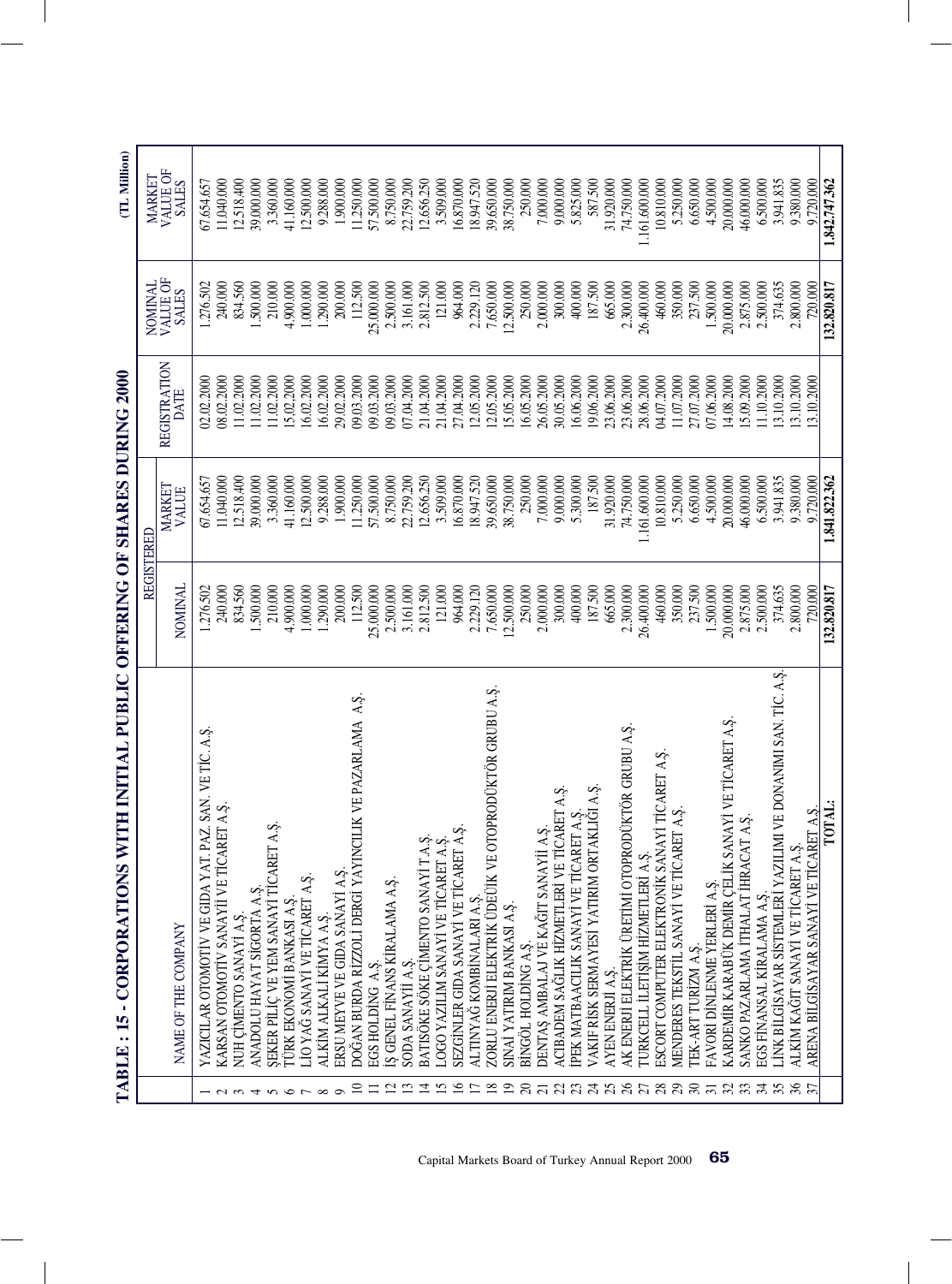|      |               |              |            |                   |                    |                   | (TL Billion)        |
|------|---------------|--------------|------------|-------------------|--------------------|-------------------|---------------------|
| Year | <b>Shares</b> | <b>Bonds</b> | Comm.Paper | Asset             | <b>Real Estate</b> | <b>Bank Bills</b> | Profit and          |
|      |               |              |            | <b>Backed</b>     | Certificates       |                   | <b>Loss Sharing</b> |
|      |               |              |            | <b>Securities</b> |                    |                   | Certificates        |
| 1996 | 424.725       | 2.719        | 2.880      | 8.011             | 2.714              | 327               | 15                  |
| 1997 | 909.295       | 3.897        | 2.200      | 13.150            | 2.714              | 22                | 15                  |
| 1998 | 1.885.946     | 5.494        |            | 7.305             |                    | 29                |                     |
| 1999 | 3.793.195     | 2.533        |            |                   |                    | 8                 |                     |
| 2000 | 6.866.817     | 1.162        |            |                   |                    | 8                 |                     |

### **TABLO : 16 - PRIVATE SECTOR SECURITIES (Stock Value)**

### **TABLE : 17 - SECONDARY MARKET TRANSACTIONS (TL Billion)**

|                                | 1996       | 1997        | 1998        | 1999          | 2000        |
|--------------------------------|------------|-------------|-------------|---------------|-------------|
| <b>I. BANKS</b>                | 69.232.489 | 165.061.359 | 256.215.661 | 1.008.180.069 | 753.189.719 |
| PRIVATE SECTOR SECURITIES      | 1.419.124  | 311.659     | 86.588      | 37.560        | 175.725     |
| <b>Shares</b>                  | 1.002.353  | 113.389     | 60.745      | 37.560        | 175.725     |
| <b>Bonds</b>                   | 152.836    | 198.267     | 25.843      |               |             |
| Commercial Paper               |            |             |             |               |             |
| <b>Bank Bills</b>              | 25.124     |             |             |               |             |
| <b>Asset Backed Securities</b> | 238.811    | 3           |             |               |             |
| <b>GOVERNMENT SECURITIES</b>   | 67.813.366 | 164.749.701 | 256.129.073 | 1.008.142.509 | 753.013.994 |
| Government Bonds               | 12.640.550 | 80.586.280  | 101.281.325 | 664.113.890   | 646.514.199 |
| <b>Treasury Bills</b>          | 54.751.699 | 84.052.024  | 154.787.507 | 344.028.619   | 106.499.795 |
| F/X Indexed Bonds              | 420.984    | 111.397     | 60.240      |               |             |
| Housing Certificates           | 133        |             |             |               |             |
| <b>II. BROKERAGE HOUSES</b>    | 4.747.649  | 20.731.982  | 42.369.364  | 77.242.291    | 211.964.041 |
| PRIVATE SECTOR SECURITIES      | 2.037.293  | 8.973.053   | 18.087.185  | 37.032.663    | 111.765.451 |
| <b>Shares</b>                  | 2.037.281  | 8.972.185   | 18.036.117  | 36.876.534    | 111.165.097 |
| <b>Bonds</b>                   |            | 868         |             |               |             |
| Commercial Paper               |            |             |             | 270           | 575         |
| <b>Bank Bills</b>              |            |             | 51.068      | 155.859       | 599.779     |
| <b>Asset Backed Securities</b> | 11         |             |             |               |             |
| <b>GOVERNMENT SECURITIES</b>   | 2.710.356  | 11.758.929  | 24.282.179  | 40.209.628    | 100.198.590 |
| Government Bonds               | 249.210    | 4.960.368   | 8.660.196   | 30.752.387    | 95.767.906  |
| <b>Treasury Bills</b>          | 2.441.261  | 6.797.190   | 15.621.355  | 9.457.240     | 4.430.684   |
| F/X Indexed Bonds              | 19.886     | 1.371       | 40          |               |             |
| Housing Certificates           |            |             | 588         |               |             |
| <b>TOTAL</b>                   | 73.980.138 | 185.793.342 | 298.585.026 | 1.085.422.360 | 965.153.760 |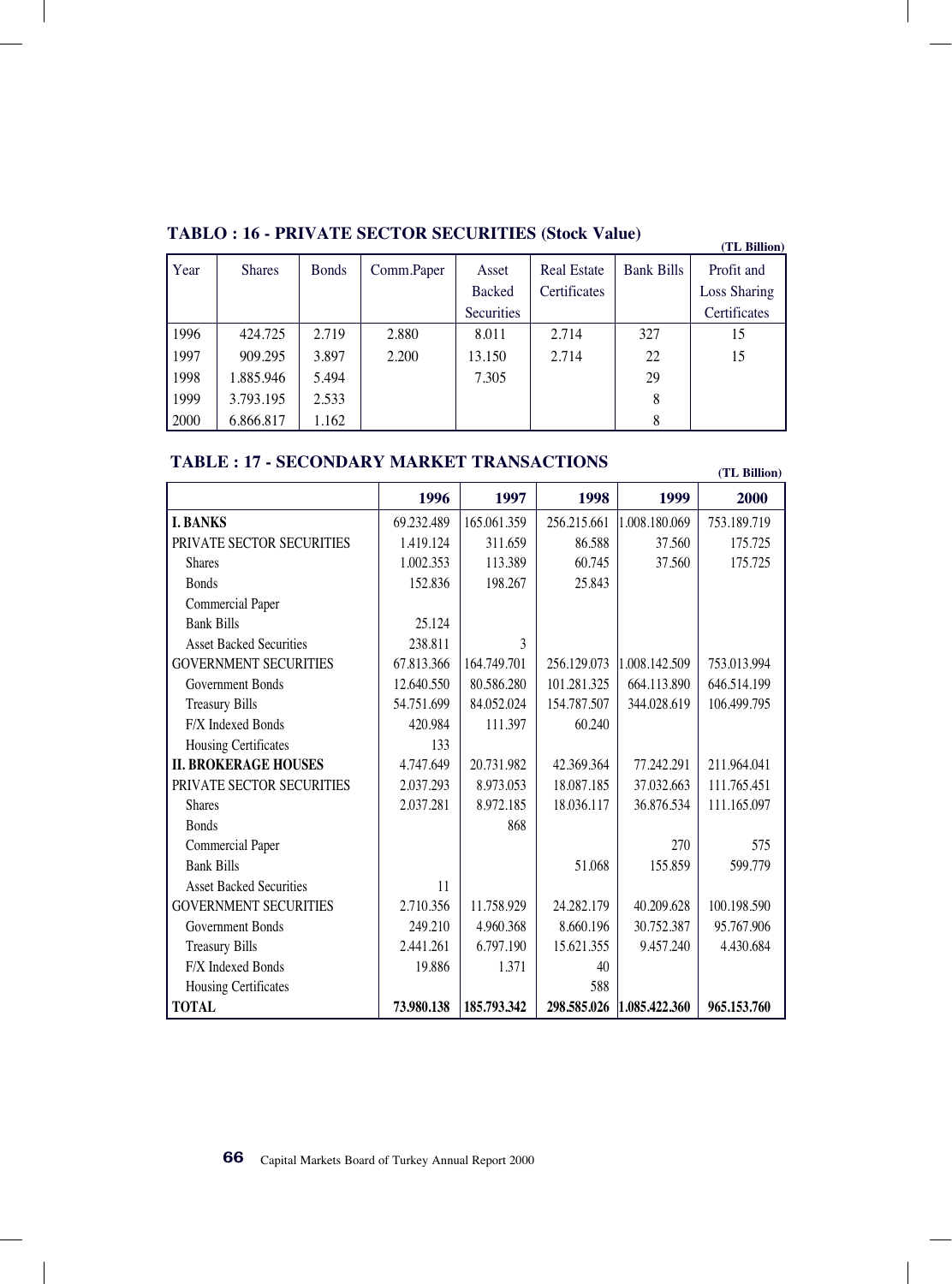|                                | 1996       | 1997        | 1998        | 1999          | 2000        |
|--------------------------------|------------|-------------|-------------|---------------|-------------|
| PRIVATE SECTOR                 | 416.782    | 199.138     | 76.911      | 156.129       | 560.354     |
| <b>Bonds</b>                   | 152.836    | 199.135     | 25.843      |               |             |
| Commercial Paper               |            |             |             | 270           | 575         |
| <b>Bank Bills</b>              | 25.124     |             | 51.068      | 155.859       | 559.779     |
| <b>Asset Backed Securities</b> | 238.823    | 3           |             |               |             |
| PUBLIC SECTOR                  | 70.523.722 | 176.508.630 | 280.411.252 | 1.048.352.136 | 853.212.584 |
| Government Bonds               | 12.889.759 | 85.546.648  | 109.941.521 | 694.866.277   | 742.282.105 |
| <b>Treasury Bills</b>          | 57.192.960 | 90.849.214  | 170.408.862 | 353.485.859   | 110.930.479 |
| F/X Indexed Bonds              | 440.870    | 112.768     | 60.280      |               |             |
| Housing Certificates           | 133        |             | 588         |               |             |
| <b>TOTAL</b>                   | 70.940.504 | 176.707.768 | 280.488.163 | 1.048.508.265 | 853.772.938 |

### **TABLE : 18 - DEBT INSTRUMENTS SECONDARY MARKET TRADING VOLUME (TL Billion)**

### **TABLE : 19 - COMPANIES IN THE ISE SHARES MARKET**

|      |        |                 |        |                 | <b>Total Market</b> |
|------|--------|-----------------|--------|-----------------|---------------------|
|      |        | Nominal Capital |        | Nominal Capital | Capitalization      |
| Year | Number | (TL Billion)    | Number | (TL Billion)    | (TL Billion)        |
| 1996 | 788    | 424.725         | 213    | 361.320         | 3.275.038           |
| 1997 | 743    | 909.295         | 244    | 783.234         | 12.654.308          |
| 1998 | 686    | 1.885.946       | 262    | 1.669.956       | 10.611.820          |
| 1999 | 319    | 3.793.195       | 256    | 3.392.830       | 61.137.073          |
| 2000 | 315    | 6.866.817       | 315    | 6.866.817       | 46.692.373          |

Source : ISE

### **TABLE : 20 - MAIN INDICATORS OF ISE EQUITY MARKET**

|      |                     |              | Number of Shares      |               | <b>Average Daily</b> |            |                 |
|------|---------------------|--------------|-----------------------|---------------|----------------------|------------|-----------------|
|      |                     |              | <b>Traded Average</b> | Average Daily | Number               | Number Of  | Turnover/Number |
|      | Number of           | Turnover     | Daily Turnover        | Turnover      | of Shares Traded     | Contracts  | Of Contracts    |
| Year | <b>Trading Days</b> | (TL Billion) | (Million)             | (TL Billion)  | (Million)            | (Thousand) | (TL Million)    |
| 1996 | 247                 | 3.039.634    | 390.917               | 12.306        | 1.583                | 12.447     | 244             |
| 1997 | 252                 | 9.272.346    | 918.555               | 36.795        | 3.645                | 17.059     | 544             |
| 1998 | 248                 | 18.096.862   | 2.242.532             | 72.971        | 9.042                | 21.577     | 839             |
| 1999 | 236                 | 36.903.111   | 5.823.859             | 156.369       | 24.677               | 25.785     | 1.431           |
| 2000 | 246                 | 111.340.969  | 11.075.685            | 452.606       | 45.023               | 32.428     | 3.433           |

Source: ISE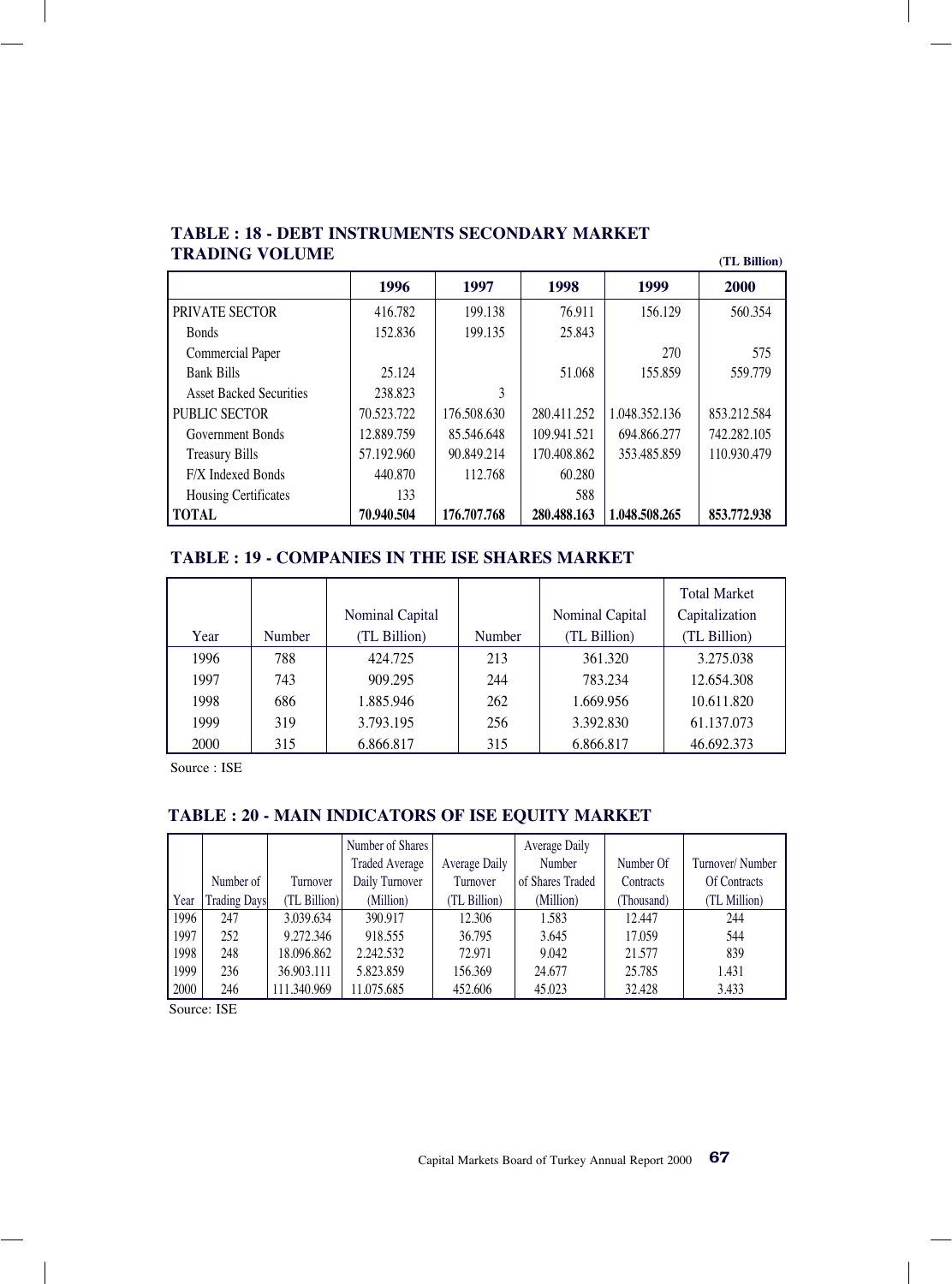|              | <b>Trading Volume</b><br>(TL Million) | Number of<br><b>Transactions</b><br>(Thousand) | Avg.Daily<br><b>Trading Volume</b><br>(TL Million) | Avg.Daily<br>Number of<br><b>Transactions</b><br>(Thousand) | Number of<br>Contracts<br>Traded<br>(Thousand) |
|--------------|---------------------------------------|------------------------------------------------|----------------------------------------------------|-------------------------------------------------------------|------------------------------------------------|
| Purchases    | 4.247.764                             | 697.965                                        | 17.197                                             | 2.826                                                       | 982                                            |
| <b>Sales</b> | 4.272.996                             | 615.806                                        | 17.300                                             | 2.493                                                       | 1.017                                          |
| Purchases    | 15.765.023                            | 1.324.883                                      | 62.560                                             | 5.257                                                       | 1.817                                          |
| <b>Sales</b> | 24.671.580                            | 1.641.159                                      | 97.903                                             | 6.513                                                       | 2.411                                          |
| Purchases    | 25.414.799                            | 2.123.357                                      | 102.479                                            | 8.562                                                       | 2.769                                          |
| <b>Sales</b> | 31.050.043                            | 2.542.199                                      | 125.202                                            | 10.251                                                      | 3.564                                          |
| Purchases    | 19.832.335                            | 2.197.424                                      | 84.035                                             | 9.311                                                       | 2.670                                          |
| <b>Sales</b> | 21.570.873                            | 2.202.291                                      | 91.402                                             | 9.332                                                       | 2.842                                          |
| Purchases    | 89.228.720                            | 6.084.246                                      | 362.718                                            | 24.733                                                      | 6.939                                          |
| <b>Sales</b> | 127.079.284                           | 7.844.899                                      | 516.582                                            | 31.890                                                      | 9.345                                          |
|              |                                       |                                                |                                                    |                                                             |                                                |

### **TABLE : 21 - SMALL ORDERS EXECUTED OFF-THE EXCHANGE**

Source : ISE

 $\overline{\phantom{a}}$ 

### **TABLE : 22 - ISE EQUITY MARKET INDEX**

|           |           |                              | At Closing Prices                    |                              |                                             |
|-----------|-----------|------------------------------|--------------------------------------|------------------------------|---------------------------------------------|
|           | Month     | National-100<br><b>Index</b> | <b>National</b><br>Industrials Index | National<br>Financials Index | <b>National</b><br><b>Services</b><br>Index |
| 1996      |           |                              |                                      |                              |                                             |
|           | January   | 49.489,5                     | 56.919,6                             | 37.756,7                     |                                             |
|           | February  | 60.546,5                     | 68.885,4                             | 48.056,4                     |                                             |
|           | March     | 67.045.2                     | 73.614,7                             | 59.793.5                     |                                             |
|           | April     | 64.722,8                     | 71.653,7                             | 56.197,3                     |                                             |
|           | May       | 61.150,4                     | 68.493,7                             | 51.062,3                     |                                             |
|           | June      | 70.489,2                     | 78.533,9                             | 59.940.1                     |                                             |
|           | July      | 63.365,6                     | 71.682,3                             | 51.634,4                     |                                             |
|           | August    | 64.533,4                     | 70.776,7                             | 57.199.5                     |                                             |
|           | September | 72.452,9                     | 79.281,8                             | 64.593,5                     |                                             |
|           | October   | 82.006,1                     | 86.414,5                             | 79.831,8                     |                                             |
|           | November  | 92.134,2                     | 97.693,1                             | 88.667,3                     |                                             |
|           | December  | 97.588,8                     | 104.590,9                            | 91.446,9                     |                                             |
| $1997(*)$ |           |                              |                                      |                              |                                             |
|           | January   | 1.605,0                      | 1.637,0                              | 1.565,0                      | 1.597,0                                     |
|           | February  | 1.612,0                      | 1.649,0                              | 1.699,0                      | 1.444,0                                     |
|           | March     | 1.613,0                      | 1.602,0                              | 1.769,0                      | 1.451,0                                     |
|           | April     | 1.427,0                      | 1.427,0                              | 1.548,0                      | 1.319,0                                     |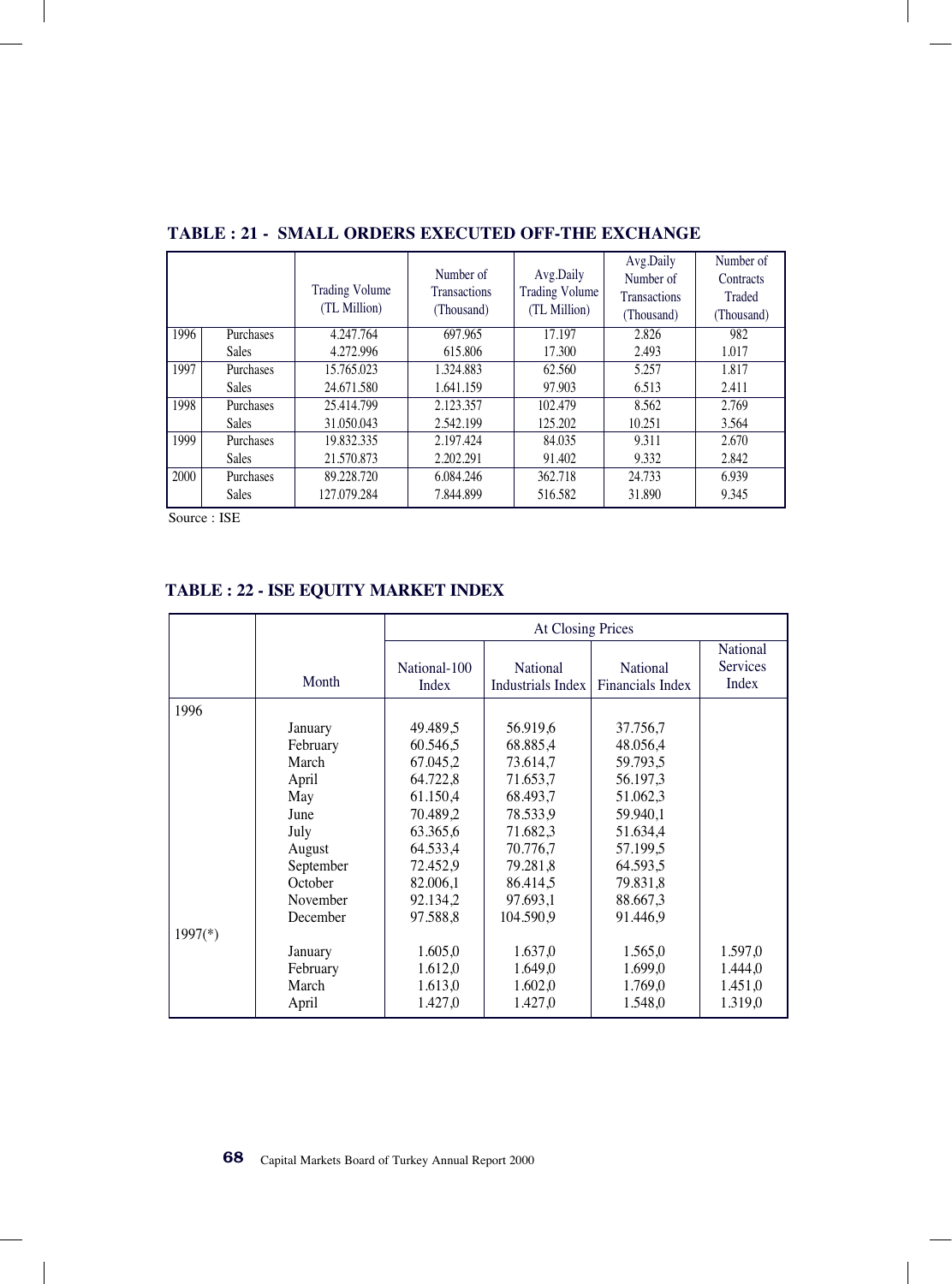|      |           |                       | At Closing Prices                    |                              |                                      |
|------|-----------|-----------------------|--------------------------------------|------------------------------|--------------------------------------|
|      | Month     | National-100<br>Index | National<br><b>Industrials Index</b> | National<br>Financials Index | National<br><b>Services</b><br>Index |
| 1998 | May       | 1.595,0               | 1.487,0                              | 1.770,0                      | 1.524,0                              |
|      | June      | 1.851,0               | 1.731,0                              | 2.014,0                      | 1.854,0                              |
|      | July      | 1.953,0               | 1.903,0                              | 2.065,0                      | 1.941,0                              |
|      | August    | 1.980,0               | 1.938,0                              | 2.143,0                      | 1.932,0                              |
|      | September | 2.593,0               | 2.432,0                              | 2.884,0                      | 2.569,0                              |
|      | October   | 2.846,0               | 2.476,0                              | 3.321,0                      | 3.171,0                              |
|      | November  | 2.879,0               | 2.442,0                              | 3.565,0                      | 3.061,0                              |
|      | December  | 3.451,0               | 2.660,0                              | 4.522,0                      | 3.593,0                              |
|      | January   | 3.547,0               | 2.834,0                              | 4.496,0                      | 4.003,0                              |
|      | February  | 3.272,0               | 2.517,0                              | 4.270,0                      | 3.624,0                              |
|      | March     | 3.259,0               | 2.747,0                              | 4.024,0                      | 3.893,0                              |
|      | April     | 4.195,0               | 3.428,0                              | 5.257,0                      | 4.701,0                              |
|      | May       | 3.728,0               | 3.241,0                              | 4.520,0                      | 4.574,0                              |
|      | June      | 4.100,0               | 3.504,0                              | 4.957,0                      | 4.967,0                              |
|      | July      | 4.322,3               | 3.721,2                              | 5.278,5                      | 5.182,6                              |
|      | August    | 2.635,0               | 2.203,0                              | 3.231,0                      | 3.469,0                              |
|      | September | 2.266,0               | 1.958,0                              | 2.688,0                      | 3.090,0                              |
|      | October   | 2.196,0               | 1.707,0                              | 2.702,0                      | 2.702,0                              |
|      | November  | 2.578,0               | 1.905,0                              | 3.241,0                      | 3.584,0                              |
|      | December  | 2.597,9               | 1.943,7                              | 3.269,6                      | 3.697,1                              |
| 1999 | January   | 2.568,0               | 1.882,0                              | 3.241,0                      | 3.796,0                              |
|      | February  | 3.891,0               | 2.572,0                              | 5.100,0                      | 5.283,0                              |
|      | March     | 4.554,0               | 3.059,0                              | 6.074,0                      | 5.718,0                              |
|      | April     | 5.354,0               | 3.447,0                              | 7.305,0                      | 6.082,0                              |
|      | May       | 5.069,0               | 3.489,0                              | 6.822,0                      | 5.476,0                              |
|      | June      | 4.950,0               | 3.208,0                              | 6.781,0                      | 5.564,0                              |
|      | July      | 5.805,5               | 3.768,1                              | 7.938,5                      | 5.975,4                              |
|      | August    | 5.018,3               | 3.617,5                              | 6.530,5                      | 5.629,3                              |
|      | September | 6.071,1               | 4.513,7                              | 7.755,9                      | 6.622,4                              |
|      | October   | 6.556,0               | 4.587,0                              | 8.741,0                      | 6.888,0                              |
|      | November  | 8.459,0               | 5.836,0                              | 11.396,0                     | 7.923,0                              |
|      | December  | 15.208,8              | 9.945,8                              | 21.180,8                     | 13.194,4                             |
| 2000 | January   | 16.715,0              | 11.725,2                             | 22.488,9                     | 16.934,8                             |
|      | February  | 15.945,9              | 11.028,0                             | 21.856,1                     | 13.857,2                             |
|      | March     | 15.920,1              | 11.183,6                             | 21.813,7                     | 13.690,4                             |
|      | April     | 19.205,7              | 13.833,4                             | 25.734,0                     | 16.761,8                             |
|      | May       | 16.206,4              | 11.581,2                             | 22.100,1                     | 14.297,9                             |
|      | June      | 14.466,1              | 10.749,2                             | 19.348,6                     | 12.929,7                             |
|      | July      | 13.870,2              | 10.346,1                             | 18.710,8                     | 11.608,9                             |
|      | August    | 13.132,1              | 10.027,0                             | 17.924,1                     | 10.009,7                             |
|      | September | 11.350,3              | 8.913,8                              | 15.332,6                     | 8.620,0                              |
|      | October   | 13.538,4              | 10.383.9                             | 18.567,5                     | 9.590,2                              |
|      | November  | 8.747,7               | 7.088,2                              | 11.672,3                     | 5.995,9                              |
|      | December  | 9.437,2               | 6.955,0                              | 12.837,9                     | 7.224,0                              |

### **TABLE : 22 - ISE EQUITY MARKET INDEX (Cont.)**

Source : ISE

(\*) : For simplifacation, the ISE Index which has been expressed as 1986 January = 100 for the period between1 1986-1996, is expressed as 1986 January = 1, beginnig in 1997.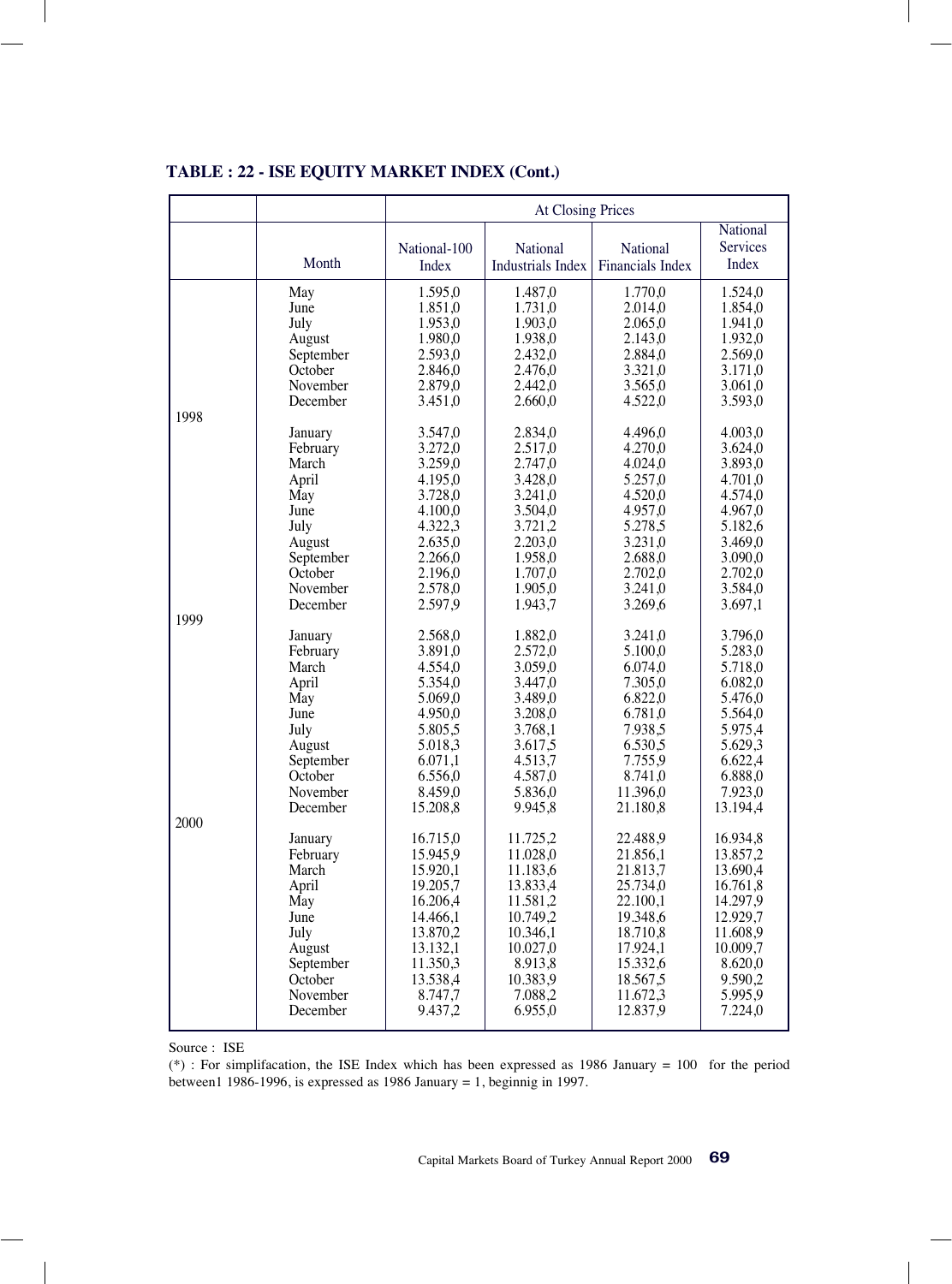| TABLE : 23 - PORTFOLIO COMPOSITION OF MUTUAL FUNDS (Percentage Distribution) |                                  | 1996                                                            |                       | 1997                                     |                                                      | 1998                            | 1999<br><b>TYPE A</b> |                                                                         | 2000<br><b>TYPE A</b>                                |                      |
|------------------------------------------------------------------------------|----------------------------------|-----------------------------------------------------------------|-----------------------|------------------------------------------|------------------------------------------------------|---------------------------------|-----------------------|-------------------------------------------------------------------------|------------------------------------------------------|----------------------|
| <b>Government Bonds</b>                                                      | $\blacktriangle$<br>0,33<br>TYPE | <b>TYPE B</b>                                                   | <b>TYPE A</b><br>1,76 | TYPE B                                   | <b>TYPE A</b><br>4,95                                | TYPE B                          | 9,75                  | <b>TYPE B</b>                                                           |                                                      | <b>TYPE B</b>        |
| Foreign Government Bonds                                                     |                                  | $\begin{array}{c} 1,50 \\ 0,20 \\ 95,73 \end{array}$            |                       | 6,64<br>0,38<br>0,1,00<br>63,79<br>63,79 |                                                      | 5,78<br>0,15<br>0,06<br>0,09,09 |                       | $\begin{array}{c} 18,52 \\ 0,10 \\ 11,20 \\ 0,01 \\ 0.8,92 \end{array}$ | $\begin{array}{c} 11,09 \\ 0,15 \\ 0,23 \end{array}$ | $\frac{13,24}{0,16}$ |
| <b>Treasury Bills</b>                                                        | 67,30                            |                                                                 | 15,44                 |                                          |                                                      |                                 | 3,99                  |                                                                         |                                                      |                      |
| Foreign Treasury Bills                                                       |                                  |                                                                 |                       |                                          | $\begin{array}{c} 10,00 \\ 0,00 \\ 0,04 \end{array}$ |                                 |                       |                                                                         |                                                      |                      |
| Reverse Repo                                                                 |                                  |                                                                 |                       |                                          |                                                      |                                 | $^{30,61}_{0,22}$     |                                                                         | $42,40$<br>0.30                                      | 0,01<br>86,36        |
| <b>REPO</b>                                                                  |                                  |                                                                 | 34,06<br>9,48<br>0,03 |                                          |                                                      |                                 |                       |                                                                         |                                                      |                      |
| Gold                                                                         |                                  |                                                                 |                       | 0,33                                     | 0,06                                                 | 0,01                            |                       |                                                                         |                                                      |                      |
| Foreign Corporate Bonds                                                      |                                  |                                                                 |                       |                                          |                                                      |                                 |                       |                                                                         |                                                      |                      |
| <b>Commercial Papers</b>                                                     |                                  |                                                                 |                       |                                          |                                                      |                                 |                       |                                                                         |                                                      |                      |
| <b>Shares</b>                                                                | 32,37                            |                                                                 | 39,08                 |                                          | 39,56                                                |                                 | 55,40                 |                                                                         | 45,73                                                | 0,03                 |
| <b>Foreign Shares</b>                                                        |                                  | $\begin{array}{c} 1,000 \\ 0,000 \\ 0,000 \\ 0,000 \end{array}$ |                       | $1,34$<br>0,27                           |                                                      | $0,33$<br>$0,11$                |                       | 0,10                                                                    |                                                      |                      |
| <b>Asset Backed Securities</b>                                               |                                  |                                                                 |                       |                                          |                                                      |                                 |                       |                                                                         |                                                      |                      |
| <b>Other</b>                                                                 |                                  | 0,06                                                            | 0,16                  | 2,24                                     |                                                      | 0,12                            | 0.02                  | 0,28                                                                    | 0,10                                                 | 0,03                 |
| <b>TOTAL</b>                                                                 | ◒<br>100,                        | 100,00                                                          | 100,00                | 100,00                                   | 100,00                                               | 100,00                          | 100,00                | 100,00                                                                  | 100,00                                               | 100,00               |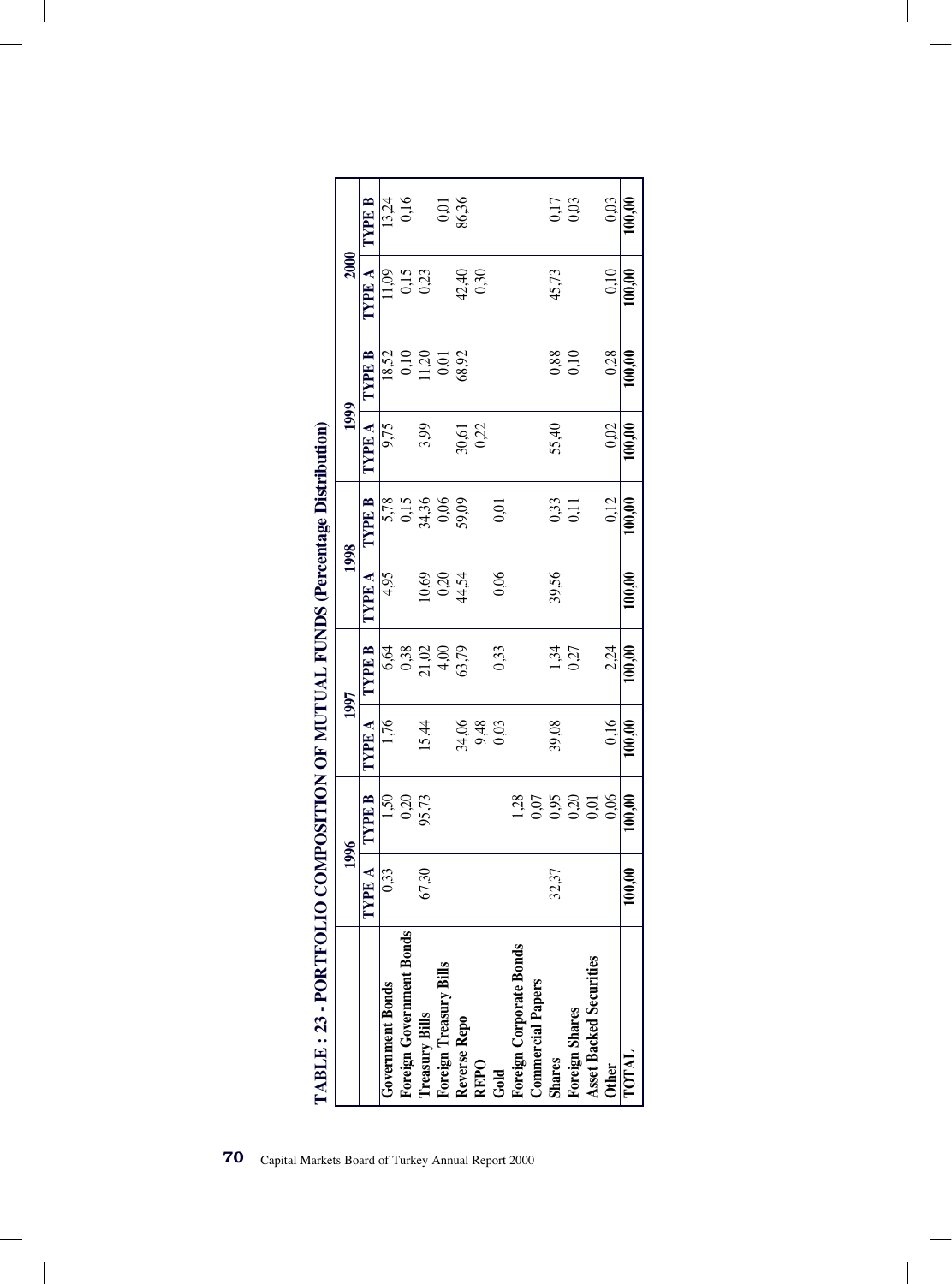|                                                                      |                              | Number of Shares             |                         |                         |                            |
|----------------------------------------------------------------------|------------------------------|------------------------------|-------------------------|-------------------------|----------------------------|
| NAME OF THE MUTUAL FUND                                              | (TL. Billion)<br>Asset Value | in Circulation<br>(Thousand) | 31.12.2000<br>TL. Price | 29.12.1999<br>TL. Price | Annual<br>Return<br>$(\%)$ |
| 1-ABN AMRO BANK NV. ALARKO A TİPİ ÖZEL FON                           | 6,748                        | 78,700                       | 85,737                  | 63,455                  | 35.12                      |
| 2-ABN AMRO BANK NV.TURKSE PERENCO A TÍPÍ ÖZEL FON                    | 865                          | 20,000                       | 43,273                  | 38,874                  | $11.31\,$                  |
| 3-ABN AMRO YAT.MEN.DEĞ. A TİPİ KARMA FON                             | 522                          | 9,844                        | 53,006                  | 64,979                  | $-18.43$                   |
| 4-ACAR MEN.DEĞ.TİC. A TİPİ DEĞİŞKEN FON                              | 11,641                       | 278,355                      | 41,822                  | 46,291                  | $-9.65$                    |
| 5-AK YATIRIM MEN.DEĞA TİPİ HİSSE SENEDİ FONU                         |                              | 10,479                       | 7,070                   |                         |                            |
| 6-AKBANK A TÍPÍ DEĞİŞKEN FON                                         | 1,042                        | 104,257                      | 9,996                   |                         |                            |
| 7-AKBANK A TİPİ HİSSE SENEDİ FONU                                    | 10,183                       | 61,568                       | 165,403                 | 171,503                 | $-3.56$                    |
| 8-AKBANK A TİPİ SABANCI HOLDİNG İŞT.FON                              | 78                           | 8,917                        | 8,710                   |                         |                            |
| 9-ALFA MEN.DEĞ. A TİPİ HİSSE SENEDİ FONU                             | $\overline{5}$               | 10,748                       | 18,090                  | 23,621                  | $-23.41$                   |
| 10-ALFA MEN.DEĞ. A TİPİ İMKB ULUSAL 30 END.FON                       | 433                          | 60,044                       | 7,217                   |                         |                            |
| 11-ALFA MEN DEĞ. A TİPİ DEĞİŞKEN FON                                 | 1,180                        | 14,093                       | 83,728                  | 95,113                  | 11.97                      |
| 2-ALTERNATIF BANK A TIPI DEĞISKEN FON                                | 2,205                        | 7,204                        | 306,036                 | 366,786                 | $-16.56$                   |
| 3-ALTERNATIFBANK ANADOLU GRUBU A TİPİ ÖZEL FON                       | 428                          | 26,000                       | 16,457                  | 29,150                  | $-43.54$                   |
| 4-ANADOLUBANK A.Ş. A TİPİ HİSSE SENEDİ FONU                          | 47                           | 57,329                       | 7,791                   |                         |                            |
| 15-ATA YAT.MEN.KIY. A TİPİ DEĞİŞKEN FON                              | 24                           | 5,300                        | 10,241                  |                         |                            |
| 50 END<br>16-ATA YAT.MEN.KIY. A TİPİ İMKB ULUSAL                     | 555                          | 94,440                       | 5,876                   |                         |                            |
| 17-ATA YATIRIM MEN KIYMETLER A TİPİ HİSSE SENEDİ FONU                | 4,407                        | 59,150                       | 74,502                  | 109,651                 | $-32.06$                   |
| 18-ATA YATIRIM MEN.KIYMETLER A TİPİ KARMA FON                        | 6,095                        | 2,892                        | 2,107,775               | 2,026,922               | 3.99                       |
| 19-BANKEKSPRES A TİPİ DEĞİŞKEN FON                                   | 693                          | 2,782                        | 249,196                 | 247,833                 | 0.55                       |
| 20-BANKKAPİTAL A TİPİ DEĞİŞKEN FON                                   | $\overline{161}$             | 1,963                        | 81,941                  | 85,252                  | $-3.88$<br>7.31            |
| 21-BAYINDIR MEN DEĞA TİPİ KARMA FON                                  | 392                          | 18,687                       | 20,983                  | 19,553                  |                            |
| 22-BAYINDIR MEN.DEĞ. A TİPİ DEĞİŞKEN FON                             | 1175                         | 19,256                       | 61,023                  | 45,487                  | 34.16                      |
| 23-BAYINDIRBANK A TİPİ HİSSE SENEDİ FONU                             | 1,106                        | 52,173                       | 21,190                  | 22,462                  | $-5.66$                    |
| 24-BENDER MENKUL DEĞERLER A TİPİ DEĞİŞKEN FON                        | 955                          | 34,574                       | 27,626                  | 33,167                  | $-16.71$                   |
| 25-BİRLEŞİK TÜRK KÖRFEZ BANK. A TİPİ DEĞİŞKEN FON                    | 5,106                        | 84,609                       | 60,346                  | 36,584                  | 64.95                      |
| 26-BİRLEŞİK TÜRK KÖRFEZ BANK A TİPİ KARMA FON                        | 1.14                         | 98,510                       | 11,617                  |                         |                            |
| 27-COMM.UNION SÍG. A TÍPÍ DEĞİŞKEN FON                               | 2,895                        | 1,827                        | .584,387                | 1,452,293               | 9.10                       |
| 28-DEMÍR YAT.MEN.DEĞ.A TİPİ İMALAT SEK.FON                           | 51                           | 5,721                        | 8,860                   |                         |                            |
| 29-DEMİR YAT.MEN DEĞA TİPİ MALİ KURULUŞLAR SEK FON                   | t.                           | 5,312                        | 8,847                   |                         |                            |
| 30-DEMİR YATIRIM A TİPİ HİSSE SENEDİ FONU                            | 2,459                        | 123,871                      | 19,847                  |                         |                            |
| 31-DEMÍR YATIRIM MENKUL DEĞERLER A TİPİ İMKB ULUSAL 100 ENDEKSİ FONU | 1,012                        | 78,494                       | 12,888                  | 23,161                  | $-44.35$                   |

TABLE : 24 - "TYPE A" MUTUAL FUNDS **TABLE : 24 - "TYPE A" MUTUAL FUNDS**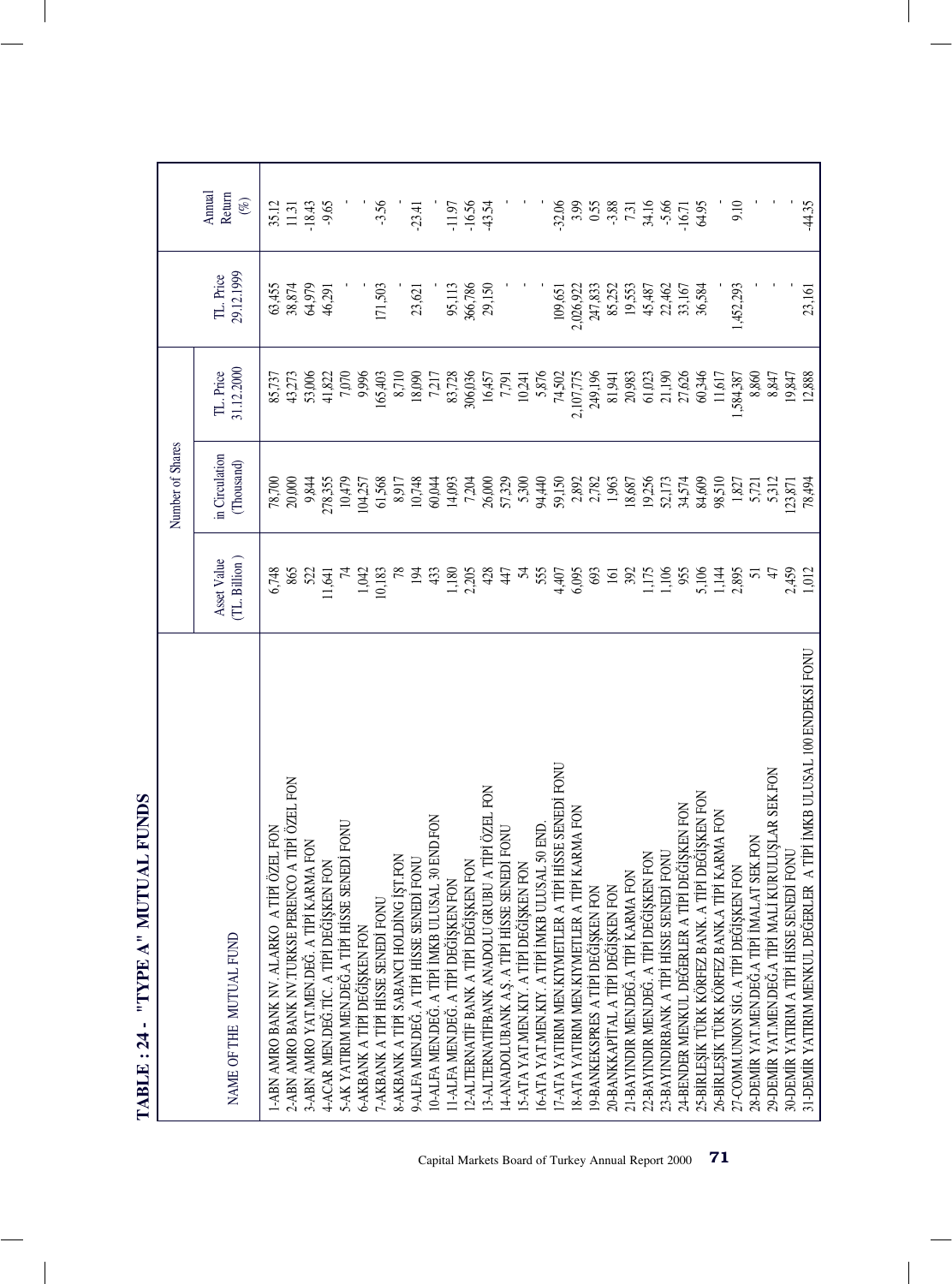|                                                                      |                              | Number of Shares             |                         |                         |                                                 |
|----------------------------------------------------------------------|------------------------------|------------------------------|-------------------------|-------------------------|-------------------------------------------------|
| NAME OF THE MUTUAL FUND                                              | (TL. Billion)<br>Asset Value | in Circulation<br>(Thousand) | 31.12.2000<br>TL. Price | 29.12.1999<br>TL. Price | Annual<br>Return<br>$(\%)$                      |
| TIPI DEĞIŞKEN FON<br>32-DEMİR YATIRIM MENKUL DEĞERLER A              | 1,616                        | 22,117                       | 73,056                  | 81,322                  | 10.16                                           |
| <b>FON</b><br>33-DEMİR YATIRIM MEN.DEĞ.ATİPİ KARMA                   | 5,483                        | (76,100)                     | 31,134                  | 27,604                  | 12.79                                           |
| <b>DZEL FON</b><br>34-DEMİRBANK A TİPİ CINGILLI HOLDİNG              | 1,791                        | 28,620                       | 62,594                  | 54,642                  | 14.55                                           |
| 35-DEMİRBANK A TİPİ DEĞİŞKEN FON                                     | 4,907                        | 1,446                        | 3,393,422               | 3,400,124               | $0,3,7,7,8,8$<br>$-4,7,5,6,8,8$<br>$-8,8,0,5,6$ |
| 36-DENİZBANK A TİPİ DEĞİSKEN FON                                     | 2,172                        | 62,408                       | 34,803                  |                         |                                                 |
| 37-DENİZBANK A TİPİ HİSSE SENEDİ FONU                                | 503                          | 24,427                       | 20,586                  | 36,524<br>21,304        |                                                 |
| 38-DENİZBANK A TİPİ KARMA FON                                        | 551                          | 14,230                       | 38,707                  | 32,925                  |                                                 |
| 39-ECZACIBAŞI MENDEĞ. A.Ş. A TİPİ AXA OYAK SİGORTA A.Ş. DEĞ.ÖZEL FON | 1,400                        | 15,271                       | 91,699                  | 100,551                 |                                                 |
| FON<br>40-ECZACIBAŞI MEN.DEĞ. A TİPİ DEĞİŞKEN                        | 17,199                       | 35,852                       | 479,726                 | 417,561                 | 14.89                                           |
| 41-EGE GÍYÍM SANAYÍCÍLERÍ SÍGORTA A TÍPÍ DEĞÍSKEN FON                | 1,254                        | 58,163                       | 21,561                  | 21,992                  | $-1.96$                                         |
| EGEBANK A TIPI DEGISKEN FON<br>$\frac{1}{4}$                         | 910                          | 2,145                        | 424,217                 | 487,248                 | 12.94                                           |
| 43-EGEBANK A TİPİ HİSSE SENEDİ FON                                   | 297                          | 44,494                       | 6,671                   |                         |                                                 |
| 44-EGEBANK A TİPİ KARMA FON                                          | $\frac{146}{5}$              | 20,300                       | 7,169                   |                         |                                                 |
| 45-EGS EGE GİYİM SAN. BANK. A TİPİ KARMA FON                         | 679                          | 15,252                       | 44,502                  | 43,152                  | 3.13                                            |
| 46-EGS YAT.MEN.DEĞ. A TİPİ EGS FİNANS GRB.DEĞ.ÖZEL FON               | 126                          | 8,072                        | 15,584                  | 17,466                  | $-10.77$                                        |
| 47-EGS YATIRIM MENKUL DEĞ. A TİPİ DEĞİŞKEN FON                       | .661                         | 104,712                      | 15,865                  | 18,362                  | $-13.60$                                        |
| 48-EGS YATIRIM MENKUL DEĞ. A TİPİ KARMA FON                          | 290                          | 12,193                       | 23,796                  | $25,197$<br>$23,210$    | $-5.56$                                         |
| IŞKEN FON<br>49-KİNCİLER YAT.VE MEN.DEĞ. A TİPİ DEĞİ                 | $\ddot{a}$                   | 2,158                        | 20,302                  |                         | $-12.53$                                        |
| 50-ESBANK A TİPİ DEĞİŞKEN FON                                        | SOZ                          | 433                          | 697,069                 | 906,896                 | $-23.1451$                                      |
| 51-ETİBANK A TİPİ DEĞİŞKEN FON                                       | 374                          | 10,960                       | 21,126                  | 23,119                  | $-8.62$                                         |
| 52-EVGİN MEN.DEĞ.A TİPİ KARMA FON                                    |                              | 6,592                        | 78,469                  | 86,079                  | $-8.84$                                         |
| 53-FİNANS YATIRIM MEN DEĞ. A TİPİ DEĞİŞKEN FON                       |                              | 58,659                       | 7,537                   |                         |                                                 |
| 54-FİNANS YATIRIM MEN DEĞ. A TİPİ KARMA FON                          | 254                          | 27,712                       | 9,166                   |                         |                                                 |
| 55-FİNANSBANK A TİPİ DEĞİSKEN FON                                    | 3,475                        | 1,071                        | 3,245,494               | 7,370,264               | 55.97                                           |
| 56-FİNANSBANK A TİPİ HİSSE SENEDİ FONU                               | 426                          | 60,980                       | 6,990                   |                         |                                                 |
| 57-GARANTI YATIRIM MEN DEĞ. A TİPİ DEĞİŞKEN FON                      | 238                          | 23,388                       | 10,173                  |                         |                                                 |
| 58-GEDİK YATIRIM MENKUL DEĞERLER A TİPİ HİSSE SENEDİ FON             | 154                          | 7,618                        | 20,257                  | 20,864                  | $-2.91$                                         |
| KARMA FON<br>59-GEDİK YATIRIM MENKUL DEĞER. A TİPİ                   | $\overline{181}$             | 1,499                        | 120,471                 | 124,837                 | $-3.50$                                         |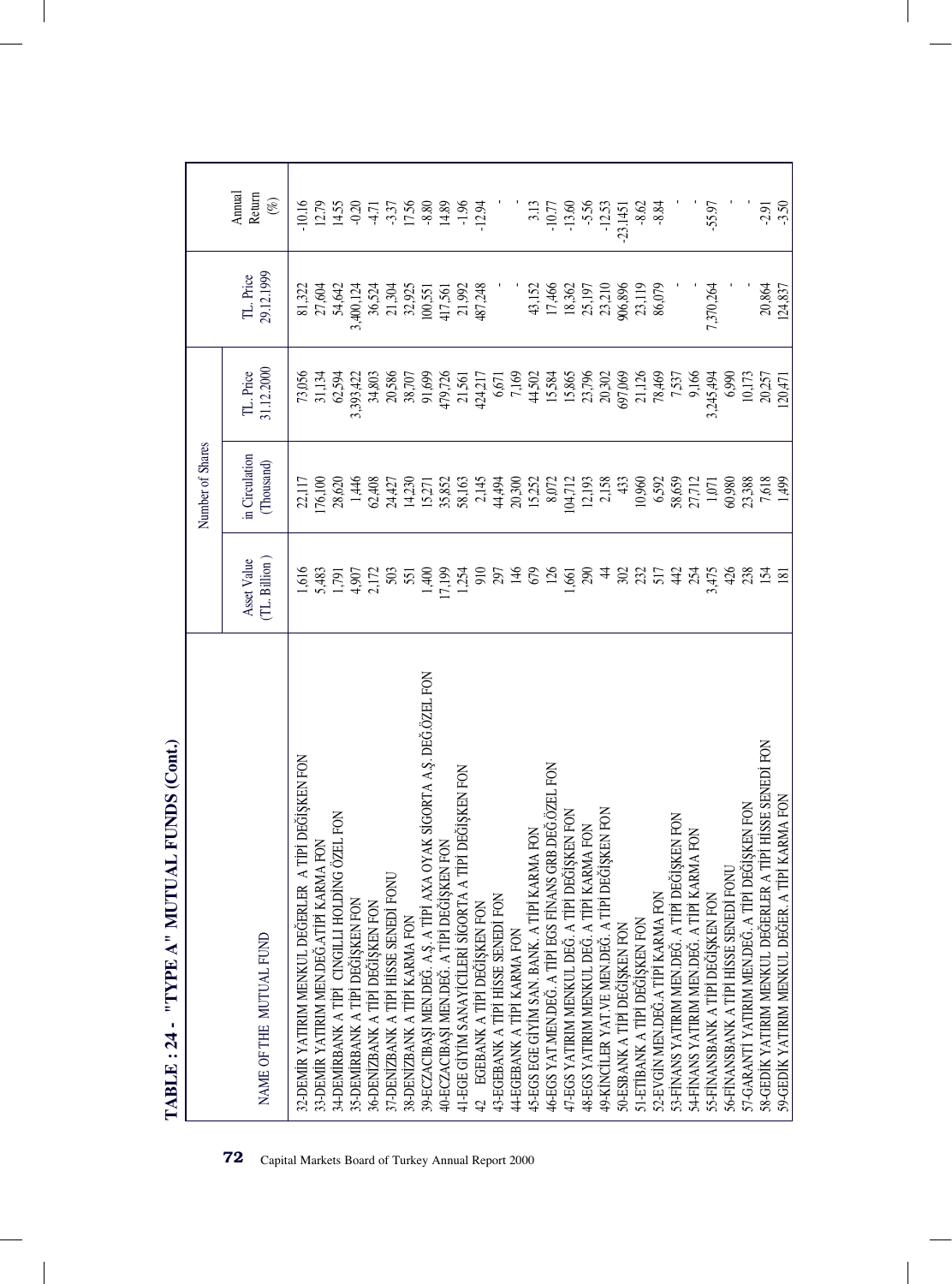|                                                                                                                                 |                              | Number of Shares             |                         |                              |                                                                |
|---------------------------------------------------------------------------------------------------------------------------------|------------------------------|------------------------------|-------------------------|------------------------------|----------------------------------------------------------------|
| NAME OF THE MUTUAL FUND                                                                                                         | (TL. Billion)<br>Asset Value | in Circulation<br>(Thousand) | 31.12.2000<br>TL. Price | 29.12.1999<br>TL. Price      | Annual<br>Return<br>$(\%)$                                     |
| 60-GLOBAL MEN.DEĞ.A TİPİ DEĞİŞKEN FON                                                                                           | 20,091                       | 4,697                        | 4,277,197               | 3,441,363                    | 24.29                                                          |
| 61-GLOBAL MEN.DEĞ. A TİPİ İMKB ULUSAL 100 END.FON                                                                               | 5                            | 15,133                       | 6,409                   |                              |                                                                |
| 62-GLOBAL MEN.DEĞ. A TİPİ KARMA FON                                                                                             | 1,344                        | 161,191                      | 8,335                   |                              |                                                                |
| 63-HAK MENKUL KIY A TİPİ DEĞİŞKEN FON                                                                                           | 473                          | 1,360                        | 348,008                 | 401,723                      |                                                                |
| 64-HSBC BANK A TİPİ DEĞİŞKEN FON                                                                                                | 1,036                        | 62,579                       | 16,554                  | 13,568                       | $13.37$<br>$22.01$<br>$-5.40$<br>$-17.04$                      |
| 65-HSBC BANK A TİPİ HİSSE SENEDİ FONU                                                                                           | 1,679                        | 110,917                      | 15,141                  | 16,006                       |                                                                |
| 66-İKTİSAT BANKASI A TİPİ DEĞİŞKEN FON                                                                                          | 750                          | 357                          | 2,100,098               | 2,531,467                    |                                                                |
| 67-İKTİSAT YAT.MEN.DEĞ. A TİPİ HİSSE SENEDİ FONU                                                                                |                              | 299,920                      | 7,199                   |                              |                                                                |
| 68-İNTER YATIRIM A TİPİ HİSSE SENEDİ FONU                                                                                       | 2,159<br>1,674               | 29,348                       | 57,042                  | 54,941                       |                                                                |
| 69-İNTER YATIRIM A TİPİ KARMA FON                                                                                               | 3,465                        | 32,380                       | 106,999                 |                              |                                                                |
| 70-İNTERBANK A TİPİ DEĞİŞKEN FON                                                                                                | 3,177                        | 22,046                       | 144,108                 |                              |                                                                |
| 71-İNTERBANK A TİPİ KARMA FON                                                                                                   | 1,688                        | 13,727                       | 122,943                 | 95,322<br>148,976<br>108,603 | $\begin{array}{c} 3.82 \\ 12.77 \\ 13.79 \\ 14.92 \end{array}$ |
| 72-İŞ YATIRIM MEN DEĞ. A TİPİ DEĞIŞKEN FON<br>73-KALKINMA MEN DEĞ. A TİPİ KARMA FON<br>72-İŞ YATIRIM MEN DEĞ. A TİPİ DEĞİŞKEN 1 | 33,058                       | 360,779                      | 91,628                  | 79,730                       |                                                                |
|                                                                                                                                 | 423                          | 50,000                       | 8,455                   |                              |                                                                |
| 74-KALKINMA MEN.DEĞ.A.Ş. A TİPİ DEĞİŞKEN FON                                                                                    | 439                          | 20,000                       |                         | 22,990                       | $-4.42$                                                        |
| 75-KENT YATIRIM MEN.DEĞ. A TİPİ DEĞİŞKEN FON                                                                                    | 451                          | 58,330<br>23,864             | 21,974<br>7,738         |                              |                                                                |
| 76-KENTBANK A TİPİ DEĞİŞKEN FON                                                                                                 | 236                          |                              | 9,871                   |                              |                                                                |
| 77-KENTBANK A TİPİ KARMA FON                                                                                                    | 348                          | 1,118                        | 311,379                 | 280,259                      | 11.10                                                          |
| 78-KOÇ MENKUL DEĞ.A TİPİ KOÇ ŞİRKETLERİ İŞTİRAK FONU                                                                            | 2,841                        | 92,164                       | 30,830                  | 38,166                       | $-19.22$                                                       |
| 79-KOÇ MENKUL DEĞERLER A TİPİ DEĞİŞKEN FON                                                                                      | 13,632                       | ,385,970                     | 9,836                   |                              |                                                                |
| 80-KOCBANK A TİPİ DEĞİŞKEN FON                                                                                                  | 46,799                       | 16,115                       | 2,904,056               | 2,471,457                    |                                                                |
| 81-KOÇBANK A TİPİ HİSSE SENEDİ FONU                                                                                             | 3,197                        | 39,293                       | 81,353                  | 109,143                      | 17.50                                                          |
| 82-KOÇBANK A TİPİ HOLD.VE YATIRIM ŞİRKETLERİ SEK.FON                                                                            | 270                          | 30,698                       | 8,788                   |                              |                                                                |
| 83-KOÇBANK A TİPİ KOÇ-ALLIANZ SİGORTA ÖZEL FONU                                                                                 | 4,808                        | 100,000                      | 48,083                  | 43,457                       | 10.65                                                          |
| 84-KOÇBANK A TİPİ METAL EŞYA,MAK.VE GER.YAP.SEK.FON                                                                             | 219                          | 32,681                       | 6,713                   |                              |                                                                |
| 85-KOÇBANK A TİPİ İMKB 30 END.FON                                                                                               | 11,411                       | 28,788                       | 396,373                 | 682,550                      | -41.93                                                         |
| 86-MEKSA MENKUL DEĞ.TİC. A TİPİ DEĞİŞKEN FON                                                                                    | 854                          | 26,209                       | 32,595<br>9,071         | 37,984                       | $-14.19$                                                       |
| 87-MEKSA MEN DEĞ. A TİPİ KARMA FON                                                                                              | $\ddot{c}$                   | 4,618                        |                         |                              |                                                                |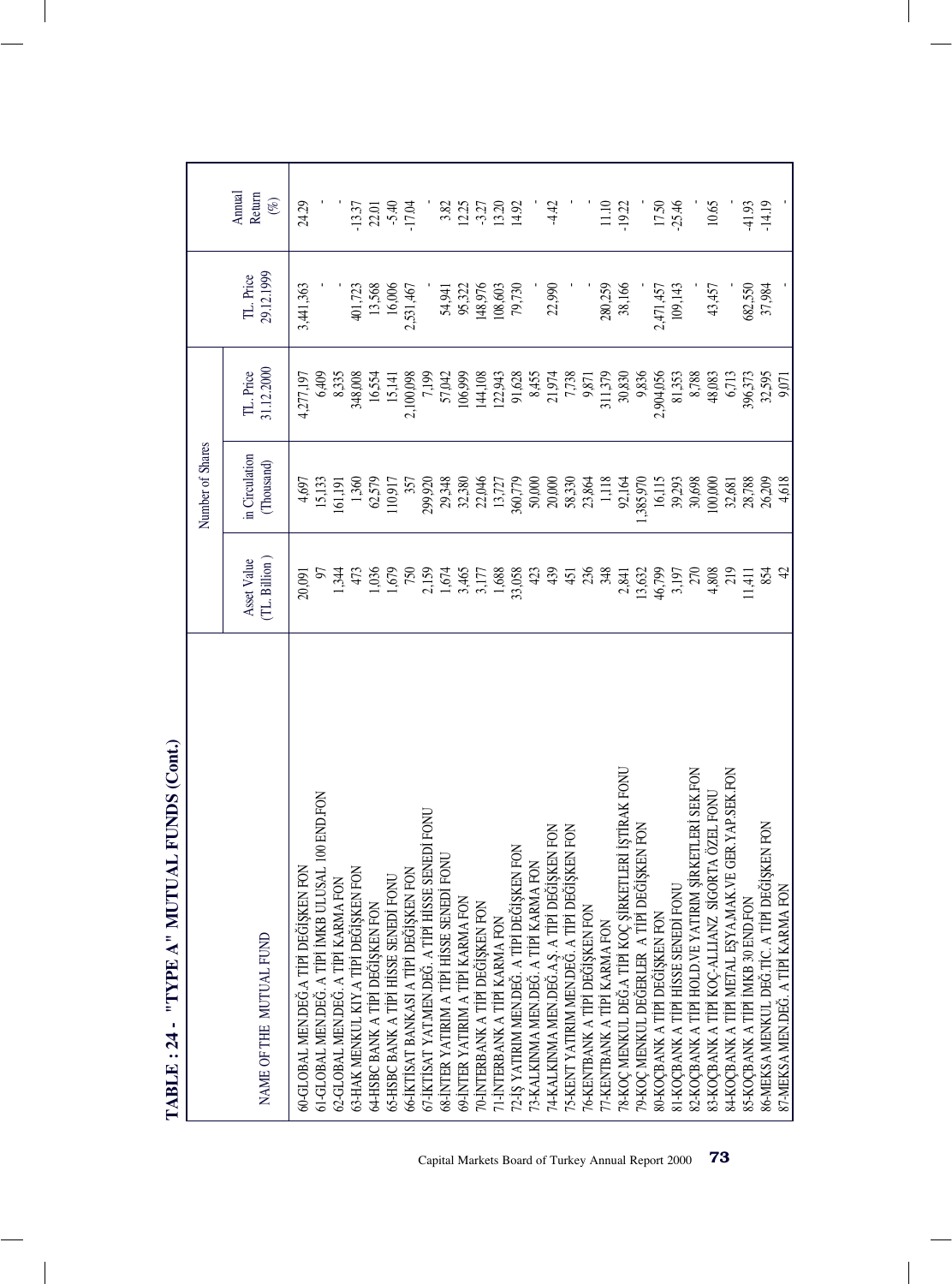|                                                                               |                         | Number of Shares |            |                        |                                             |
|-------------------------------------------------------------------------------|-------------------------|------------------|------------|------------------------|---------------------------------------------|
| 74                                                                            | Asset Value             | in Circulation   | TL. Price  | TL. Price              | Annual<br>Return                            |
| NAME OF THE MUTUAL FUND<br>Capital Markets Board of Turkey Annual Report 2000 | (TL. Billion)           | (Thousand)       | 31.12.2000 | 29.12.1999             | $(\%)$                                      |
| 88-MNG BANK A TİPİ DEĞİSKEN FON                                               | 304                     | 29,121           | 10,432     |                        |                                             |
| 89-NUROL MENKUL KIY. A TİPİ DEĞİŞKEN FON                                      | 4,048                   | 26,630           | 151,993    | 107,887                | 40.88                                       |
| FON<br>90-ORDU YARD KURUMU A TİPİ DEĞİSKEN                                    | 12,031                  | 52,716           | 228,218    | 237,196                | $-3.78$<br>9.17                             |
| 91-OSMANLI BANKASI A TİPİ KARMA FON                                           | 3,513                   | 46,376           | 75,740     | 69,381                 |                                             |
| 92-OYAK MENKUL DEĞ. A TİPİ DEĞİŞKEN FON                                       | 694                     | 95,696           | 7,250      |                        |                                             |
| 93-PAMUKBANK A TİPİ DEĞİSKEN FON                                              | 3,059                   | 133,275          | 22,950     | 40,765                 | $-43.70$                                    |
| 94-RİVA MENKUL DEĞ. A TİPİ DEĞİŞKEN FON                                       | $\infty$                | 2,493            | 36,286     | 30,691                 | $18.23$<br>49.04                            |
| 95-SINAÍ YATIRIM BANKASI A.Ş. A TÍPÍ DEĞİŞKEN FON                             | 1,277                   | 38,012           | 33,586     | 22,535                 |                                             |
| FON<br>96-SINAI YATIRIM BANKASI A TIPI KARMA                                  | $\ddot{4}$              | 52,122           | 8,527      |                        |                                             |
| 97-SITEBANK A TIPI DEGISKEN FON                                               | 56                      |                  | 13,621     | 15,694                 |                                             |
| 98-STRATEJÍ MENKUL DEĞ. A TİPİ DEĞİŞKEN FON                                   | 1,036                   | $4,127$<br>8,610 | 120,369    | 166,385                |                                             |
| 99-SÜMERBANK A TİPİ KARMA FON                                                 | 393                     | 3,843<br>3,638   | 102,378    | 110,619                | $-13.21$<br>$-27.66$<br>$-7.45$<br>$-11.80$ |
| 100-ŞEKERBANK A TİPİ DEĞIŞKEN FON                                             | 310                     |                  | 85,200     | 96,593                 |                                             |
| FON<br>101-T.C.ZİRAAT BANKASI A TİPİ DEĞİŞKEN                                 | 6,152                   | 984              | 6,251,798  | 7,259,231              | $-13.88$                                    |
| 102-T.DIS TÌCARET BANKASI A TÌPÌ DEĞİŞKEN FON                                 | 2,750<br>2,258<br>3,195 | 553              | 4,974,398  | 4,530,020              | 9.81                                        |
| 103-T.DIŞ TİCARET BANKASI A TİPİ KARMA FON                                    |                         | 126              | 17,871,082 | 17,150,405             |                                             |
| 104-T.EKONOMÍ BANKASI A TÍPÍ NV.T.PERENCO DEĞÖ.FON                            |                         | 100,000          | 31,953     | 29,277<br>45,856       | $4.20$<br>$9.14$<br>$9.23$                  |
| 105-T.EKONOMÍ BANKASI A TÍPÍ GSD DEĞİŞKEN ÖZEL FONU                           | 327                     | 7,139            | 45,749     |                        |                                             |
| FON <sub></sub><br>106-T.EKONOMÍ BANKASI A TÍPÍ DEĞİŞKEN                      | 24,818                  | 22,569           | 1,099,615  | 1,095,066              |                                             |
| 107-T.EKONOMİ BANKASI A TİPİ KARMA FON                                        | 5,768                   | 25,345           | 227,567    | 212,130                | $0.42$<br>7.28<br>1.17                      |
| 109-T.GARANTİ BANKASI A TİPİ DEĞİŞKEN FON                                     | 32,985                  | 6,876            | 1,796,960  | 4,741,701              |                                             |
| 110-T.GARANTI BANKASI A TIPI IMKB ULUSAL-30 END.FON                           | 1,009                   | 200,766          | 5,024      |                        |                                             |
| $\mathbb{Z}$<br>11-T.GARANTI BANKASI A TIPI KARMA FO                          | 10,791                  | 3,678            | 2,934,067  | 2,537,405<br>4,124,663 | $15.63$<br>$-3.28$<br>$-9.53$<br>$-3.019$   |
| 112-T.HALK BANKASI A TİPİ KARMA FON                                           |                         | 345              | 3,989,481  |                        |                                             |
| 113-T.İŞ BANKASI A TİPİ DEĞİŞKEN FON                                          | $1,376$<br>27,792       | 35,333           | 786,565    | 718,156                |                                             |
| 114-T.İŞ BANKASI A TİPİ HİSSE SENEDİ FON                                      | 20,904                  | 4,323            | 4,835,472  | 6,058,568              |                                             |
| 115-T.İŞ BANKASI A TİPİ İMKB ULUSAL-30 END.FON                                | 7,719                   | 1,345,941        | 5,735      |                        |                                             |
| 116-T.İŞ BANKASI A TİPİ İŞTİRAK FONU                                          | 16,996                  | 5,233            | 3,247,725  | 3,917,945              | -17.11                                      |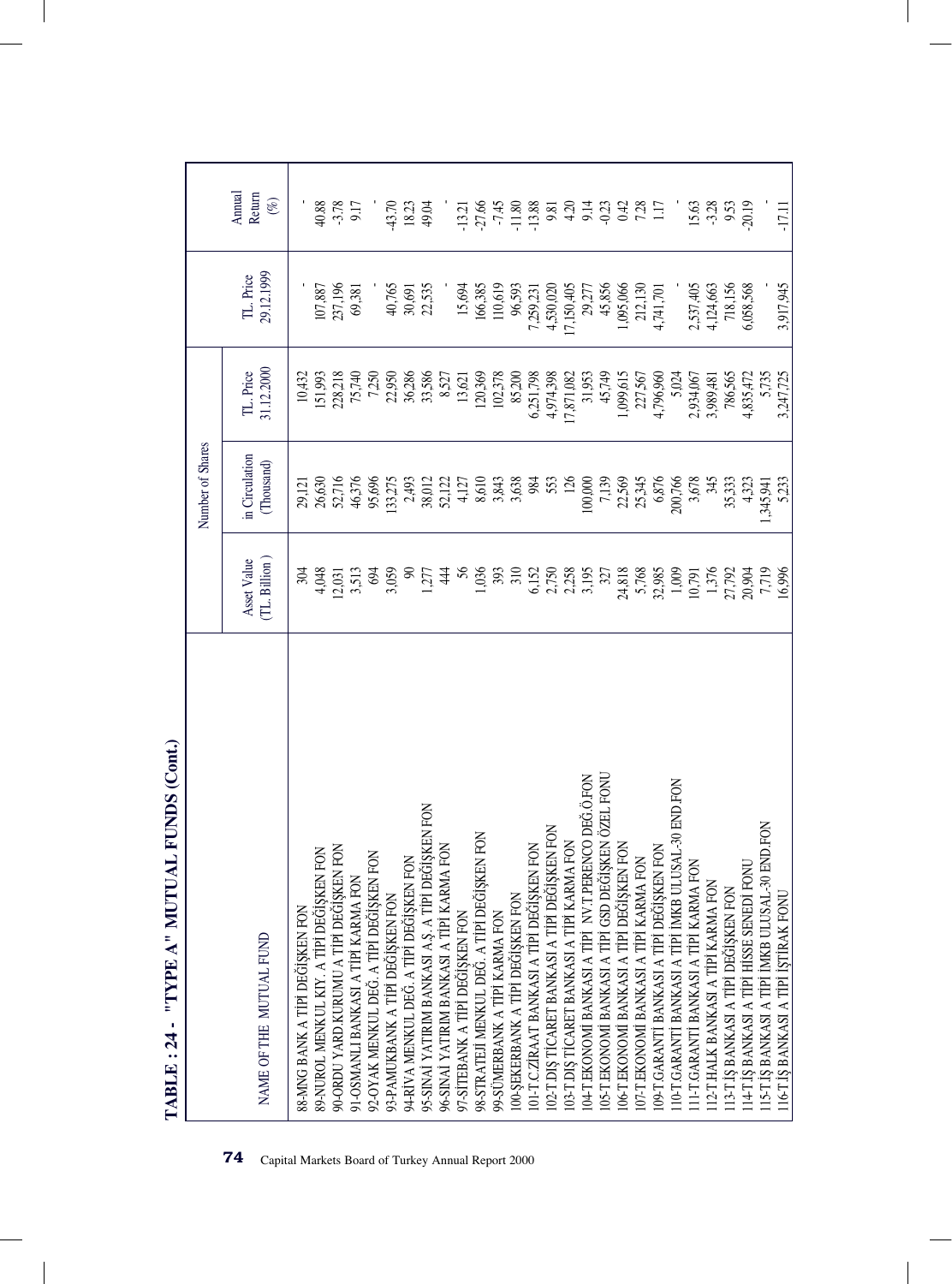|                                                         |                              | Number of Shares             |                         |                         |                              |
|---------------------------------------------------------|------------------------------|------------------------------|-------------------------|-------------------------|------------------------------|
| NAME OF THE MUTUAL FUND                                 | (TL. Billion)<br>Asset Value | in Circulation<br>(Thousand) | 31.12.2000<br>TL. Price | 29.12.1999<br>TL. Price | Annual<br>Return<br>$(\%)$   |
| 117-T.KALKINMA BANKASI A TİPİ DEĞİŞKEN FON              | 672                          | 1,504                        | 446,634                 | 437,850                 | 2.01                         |
| 118-T.TİCARET BANKASI A TİPİ DEĞİSKEN FON               | 2,162                        | 4,240                        | 509,882                 | 882,945                 |                              |
| 119-T.TÜTÜNCÜLER YAŞARBANK A TİPİ DEĞİŞKEN FON          | 214                          | $\frac{4}{9}$                | 1,439,308               | 1,512,708               | $42.25$<br>$4.85$<br>$73.57$ |
| 120-T.VAKIFLAR BANKASI A TİPİ GIDA-İÇECEK SEKTÖRÜ FON   | 649                          | 18,304                       | 35,432                  | 46,361                  |                              |
| 21-T.VAKIFLAR BANKASI A TİPİ MALİ KURULUŞLAR SEK.FON    | 916                          | 19,619                       | 46,708                  | 67,115                  | $-30.41$                     |
| 122-T.VAKIFLAR BANKASI A TİPİ METAL SEKTÖRÜ FONU        | 49                           | 33,086                       | 43,794                  | 53,998                  | $-18.90$                     |
| 123-T.VAKIFLAR BANKASI A TİPİ DAYVAK ÖZEL DEĞ.YAT.FONU  | 38                           | 3,150                        | 11,959                  |                         |                              |
| 124-T.VAKIFLAR BANKASI A TİPİ HİSSE SENEDİ FONU         | 570                          | 392                          | 3,493,719               | 4,887,431               | $-28.52$                     |
| 25-T.VAKIFLAR BANKASI A TİPİ TVB MENSUPLARI ÖZEL FONU   | 932                          | 100,000                      | 9,321                   |                         |                              |
| 26-TACÍRLER MENKUL DEĞ. A TİPİ KARMA FON                | 3,100                        | 28,150                       | 110,134                 | 103,598                 | 63                           |
| FОN<br>127-TACÍRLER MEN.DEĞ. A TİPİ DEĞİŞKEN            | 961                          | 11,019                       | 87,234                  | 99,053                  | $-11.93$                     |
| 128-TAIB YATIRIM A TİPİ DEĞIŞKEN FON                    | 624                          | 11,265                       | 55,376                  | 40,566                  | 36.51                        |
| 29-TEB YATIRIM A TİPİ DEĞİŞKEN FON                      | <b>101</b>                   | 23,316                       | 72,939                  | 69,756                  | 4.56                         |
| 130-TEB YATIRIM MEN DEĞ. A TİPİ HİSSE SENEDİ FONU       | .750                         | 257,634                      | 6,794                   |                         |                              |
| 31-TEKFEN YAT.VE FİN. BANK. A TİPİ DEĞİŞKEN FON         | 808                          | 11,432                       | 70,641                  | 62,198                  | 13.57                        |
| 132-TEKSTİL BANKASI A TİPİ DEĞİŞKEN FON                 | 157                          | 15,247                       | 10,303                  |                         |                              |
| 133-TEKSTİL BANK A TİPİ HİSSE SENEDİ FONU               | 632                          | 1,602                        | 394,834                 | 387,594                 | 1.87                         |
| 134-TOPRAKBANK A TİPİ DEĞIŞKEN FON                      | 158                          | 944                          | 166,898                 | 140,654                 | 18.66                        |
| 135-TOPRAKBANK A TİPİ KARMA FON                         | $\mathcal{S}$                | 24,733                       | 24,525                  | 25,076                  | $-2.19$                      |
| 136-TSKB A TİPİ DEĞİŞKEN FON                            | $\mathcal{Z}$                | 2,273                        | 10,697                  |                         |                              |
| 137-UB ULUSAL YAT. MEN. KIYA TİPİ DEĞIŞKEN FON          | 3,209                        | 62,636                       | 51,235                  | 49,106                  | 4.33                         |
| 138-YAPI KREDI BANKASI A TİPİ HİSSE SENEDİ FON          | 900                          | 110,536                      | 8,139                   |                         |                              |
| 139-YAPI KREDİ YAT.M.D. A TİPİ GIDA-İÇECEK SEKTÖRÜ FONU | 2,570                        | 63,097                       | 40,726                  | 38,211                  | 6.58                         |
| 140-YAPI KREDİ YATMD. A TİPİ MALİ KURULUŞLAR SEK.FON    |                              | 70,592                       | 40,682                  | 61,752                  | $-34.12$                     |
| 141-YAPI KREDİ YAT.M.D. A TİPİ METAL SEKTÖRÜ FONU       | 2,872<br>3,077               | 85,502                       | 35,988                  | 36,359                  | $-1.02$                      |
| 142-YAPI KREDİ YAT.M.D. A TİPİ TEKSTİL SEKTÖRÜ FONU     | 268                          | 16,229                       | 16,488                  | 19,705                  | $-16.32$                     |
| 143-YAPI KREDİ YAT.MEN.DEĞ. A TİPİ HİSSE SENEDİ FON     | 6,605                        | 118,501                      | 55,735                  | 67,711<br>45,472        | $-17.69$<br>$-14.08$         |
| 144-YAPI KREDİ YAT.MEN.DEĞ. A TİPİ KARMA FON            | 4,046                        | 103,561                      | 39,072                  |                         |                              |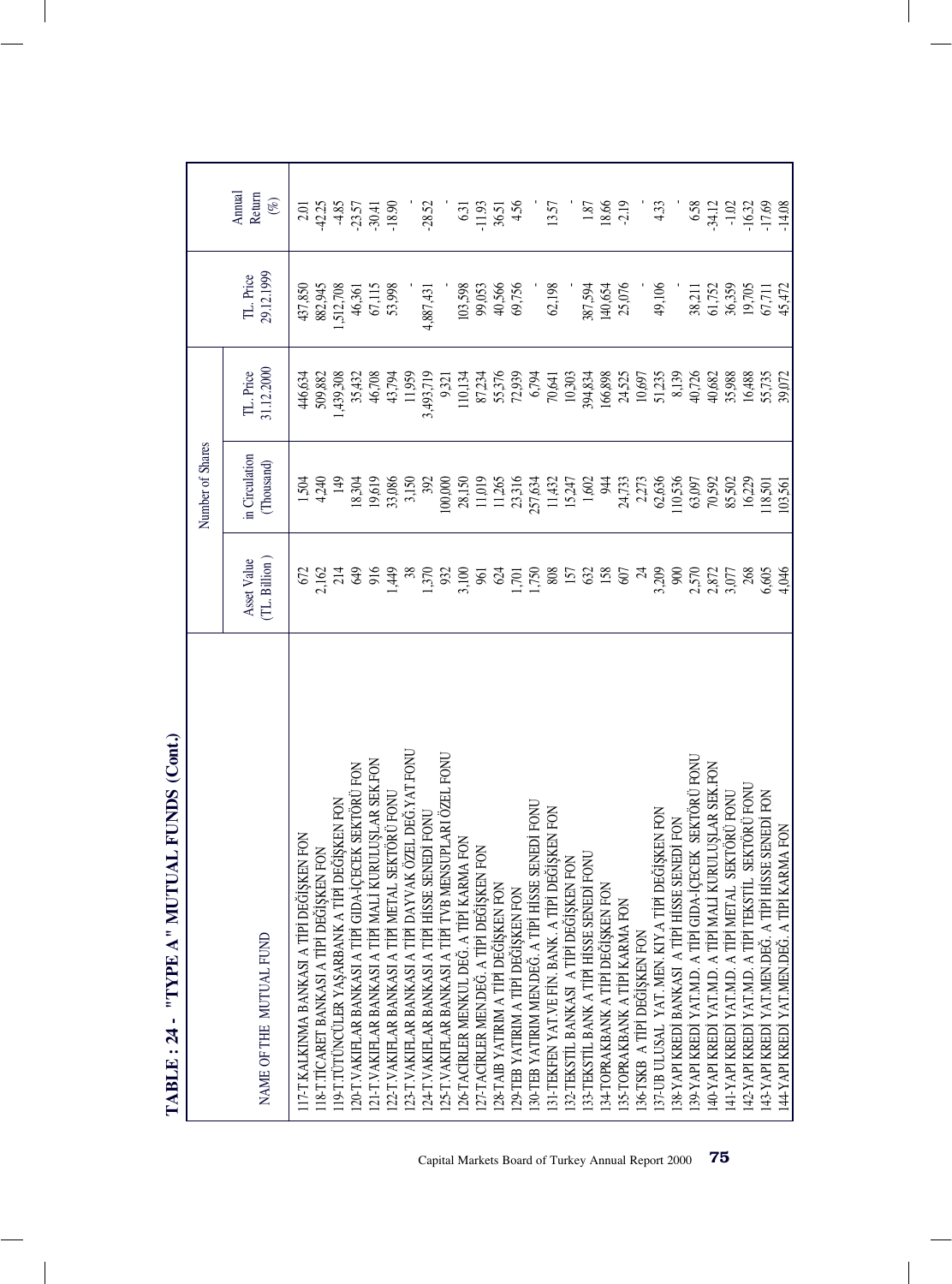| 29.12.1999<br>TL. Price<br>26,426<br>40,130<br>88,366<br>87,777<br>51,777<br>98,344<br>1.12.2000<br>TL. Price<br>22,866<br>44,138<br>57,168<br>57,168<br>92,283<br>10,604<br>in Circulation<br>(Thousand)<br>70,517<br>84,678<br>17,250<br>170,000<br>170,000<br>9,250,259<br>Asset Value<br>TL. Billion<br>529,998<br>$1,612$<br>$3,735$<br>$1,335$<br>$4,574$<br>$15,688$<br>$232$<br>TOTAL:<br>148-YATIRIM FİNANSMAN MENDEĞ. A TİPİ RESAN ÖZEL FONU<br>149-YAPI KREDİ YAT.MENDEĞ. HALK SİGORTA A TİPİ ÖZEL FON<br><b>EĞİŞKEN FON</b><br>50-ZİRAAT YATIRIM MEN.DEĞ. A TİPİ DEĞİŞKEN FON<br><b>FON</b><br>145-YAPI KREDİ YATIRIM MEN DEĞ. A TİPİ DI<br>146-YAPI VE KREDÎ BANKASI A TÎPÎ KARMA<br>147-YATIRIM FİNANSMAN A TİPİ DEĞİSKEN İ<br>NAME OF THE MUTUAL FUND | $13.47$<br>$9.93$<br>$12.43$<br>$-12.8$<br>$-6.16$<br>5.52 |  | Number of Shares |  |                            |
|----------------------------------------------------------------------------------------------------------------------------------------------------------------------------------------------------------------------------------------------------------------------------------------------------------------------------------------------------------------------------------------------------------------------------------------------------------------------------------------------------------------------------------------------------------------------------------------------------------------------------------------------------------------------------------------------------------------------------------------------------------------------|------------------------------------------------------------|--|------------------|--|----------------------------|
|                                                                                                                                                                                                                                                                                                                                                                                                                                                                                                                                                                                                                                                                                                                                                                      |                                                            |  |                  |  | Annual<br>Return<br>$(\%)$ |
|                                                                                                                                                                                                                                                                                                                                                                                                                                                                                                                                                                                                                                                                                                                                                                      |                                                            |  |                  |  |                            |
|                                                                                                                                                                                                                                                                                                                                                                                                                                                                                                                                                                                                                                                                                                                                                                      |                                                            |  |                  |  |                            |
|                                                                                                                                                                                                                                                                                                                                                                                                                                                                                                                                                                                                                                                                                                                                                                      |                                                            |  |                  |  |                            |
|                                                                                                                                                                                                                                                                                                                                                                                                                                                                                                                                                                                                                                                                                                                                                                      |                                                            |  |                  |  |                            |
|                                                                                                                                                                                                                                                                                                                                                                                                                                                                                                                                                                                                                                                                                                                                                                      |                                                            |  |                  |  |                            |
|                                                                                                                                                                                                                                                                                                                                                                                                                                                                                                                                                                                                                                                                                                                                                                      |                                                            |  |                  |  |                            |
|                                                                                                                                                                                                                                                                                                                                                                                                                                                                                                                                                                                                                                                                                                                                                                      |                                                            |  |                  |  |                            |
| <b>FUNDS</b><br>TABLE: 25 - "TYPE B" MUTUAI                                                                                                                                                                                                                                                                                                                                                                                                                                                                                                                                                                                                                                                                                                                          |                                                            |  | Number of Shares |  |                            |
|                                                                                                                                                                                                                                                                                                                                                                                                                                                                                                                                                                                                                                                                                                                                                                      |                                                            |  |                  |  |                            |

# **TABLE : 25 - "TYPE B" MUTUAL FUNDS**

|                  | $\begin{array}{c} \mbox{hmul} \\ \mbox{Return} \\ (\%) \end{array}$ |                                              |                              |                                     |                                    |                                      |                                                                   |                                   |                                           | 54.06<br>51.08 38.41.18<br>52.73<br>52.73<br>16.53<br>16.53                                     |                                                         |
|------------------|---------------------------------------------------------------------|----------------------------------------------|------------------------------|-------------------------------------|------------------------------------|--------------------------------------|-------------------------------------------------------------------|-----------------------------------|-------------------------------------------|-------------------------------------------------------------------------------------------------|---------------------------------------------------------|
|                  | TL. Price<br>29.12.1999                                             |                                              |                              |                                     |                                    |                                      | 46,176<br>319,833<br>680,411<br>680,411<br>85,711<br>8,492<br>881 |                                   |                                           |                                                                                                 |                                                         |
|                  | TL. Price<br>11.12.2000                                             |                                              |                              |                                     |                                    |                                      |                                                                   |                                   |                                           | 71,138<br>1957,0077<br>870,077<br>114,771<br>114,772<br>114,771<br>114,771<br>114,771           |                                                         |
| Number of Shares | n Circulation<br>Thousand)                                          |                                              |                              |                                     |                                    |                                      |                                                                   |                                   |                                           | 6,935<br>22,991<br>1,954<br>1,916<br>1,916<br>1,912<br>3,482<br>1,012<br>1,02<br>1,602<br>1,603 |                                                         |
|                  | Asset Value $(TL, Billion)$                                         |                                              |                              |                                     |                                    |                                      |                                                                   |                                   |                                           | 493<br>8.880<br>1.70 6.552<br>6.552<br>2.836<br>1.836<br>1.9                                    |                                                         |
|                  | NAME OF THE MUTUAL FUND                                             | ЕŎЯ<br>1-ABN AMRO YAT.M.DEĞ. B TİPİ DEĞİSKEN | 2-AKBANK B TİPİ DEĞİŞKEN FON | 3-AKBANK B TIPI TAHVIL VE BONO FONU | 4-ALFA MEN DEĞ B TİPİ DEĞIŞKEN FON | 5-ALTERNATIFBANK B TIPI DEĞIŞKEN FON | 6-ALTERNATIFBANK B TIPI YABANCI KIY FON                           | 7-ANADOLUBANK B TİPİ DEĞİŞKEN FON | 8-ATA MEN KIY. B TİPİ TAHVİL VE BONO FONU | 9-ATA YAT.MEN.KIY. B TİPİ LİKİT FON                                                             | MEN. KIY FONI<br>10-ATA YATIRIM MEN.KIY. B TİPİ YABANCI |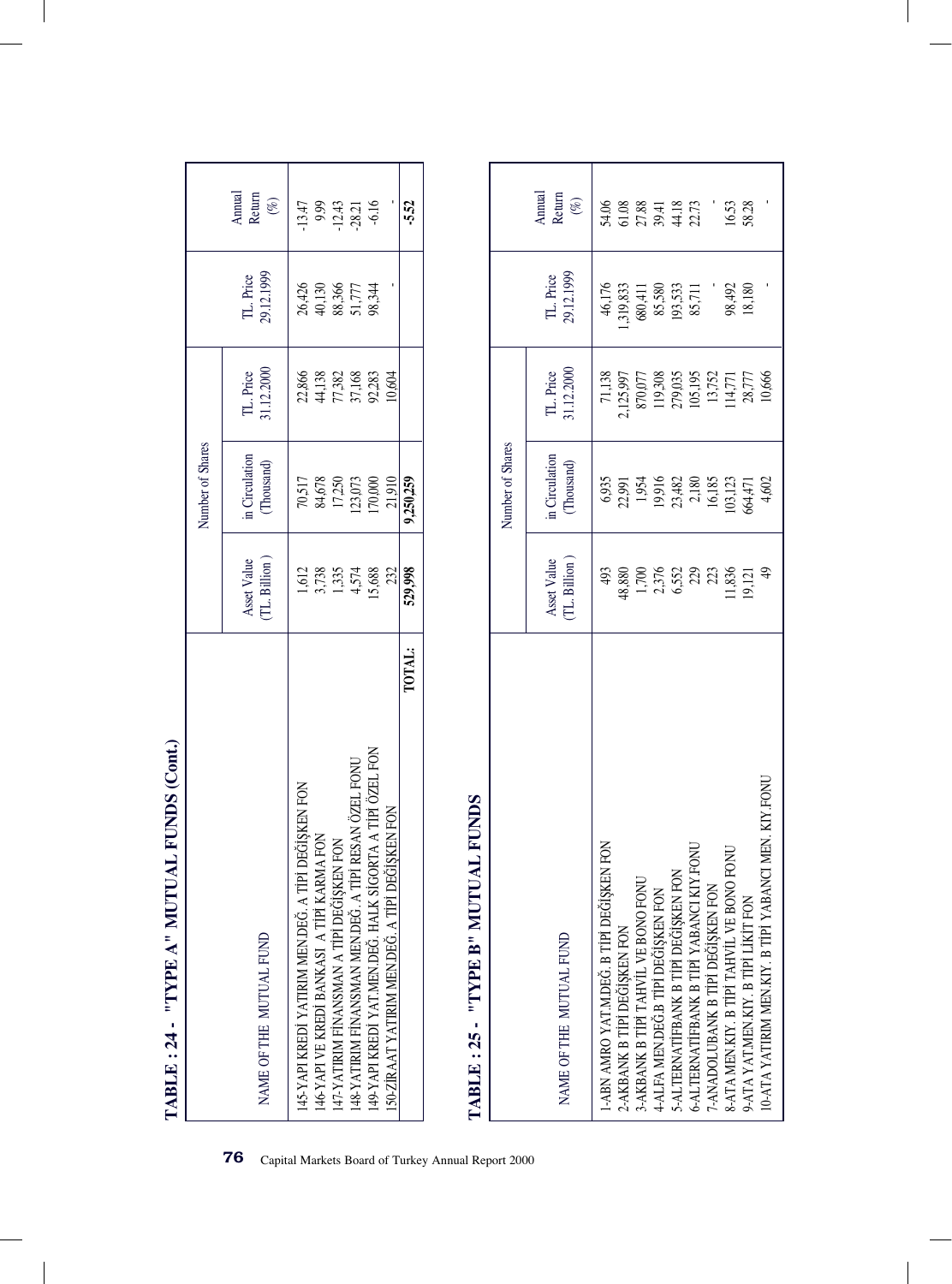|                                                                                      |                              | Number of Shares             |                         |                         |                            |
|--------------------------------------------------------------------------------------|------------------------------|------------------------------|-------------------------|-------------------------|----------------------------|
| NAME OF THE MUTUAL FUND                                                              | (TL. Billion)<br>Asset Value | in Circulation<br>(Thousand) | 31.12.2000<br>TL. Price | 29.12.1999<br>TL. Price | Annual<br>Return<br>$(\%)$ |
| 11-BANKEKSPRES B TİPİ DEĞİŞKEN FON                                                   | 189                          | 1,501                        | 125,906                 | 99,576                  | 26.44                      |
| 2-BANKKAPİTAL B TİPİ DEĞİSKEN FON                                                    | 214                          | 742                          | 288,605                 | 203,137                 |                            |
| 3-BAYINDIR MEN. DEĞ. B TİPİ DEĞIŞKEN FON                                             | 1,305                        | 11,116                       | 117,418                 |                         | 42.07<br>56.17<br>82.52    |
| 14-BİRLEŞİK TÜRK.KÖRFEZBANK B TİPİ DEĞİŞKEN FON                                      | 16,647                       | 21,569                       | 771,808                 | 75,187<br>422,872       |                            |
| 5-BİRLEŞİK TÜRK KÖRFEZ BANKASI B TAHVİL VE BONO FON                                  | 398                          | 33,228                       | 11,970                  |                         |                            |
| 16-DEMİR YATIRIM MEN DEĞ. B TİPİ DEĞIŞKEN YAT FON                                    | 1,453                        | 17,067                       | 85,139                  | 54,977                  | 54.86                      |
| 17-DEMİRBANK B TİPİ DEĞİŞKEN FON                                                     | 3,317                        | 872                          | 3,804,697               | 2,521,775               | 50.87                      |
| I8-DEMİRBANK B TİPİ TAHVİL VE BONO FONU                                              | 693                          | 61,056                       | 11,343                  |                         |                            |
| 9-DENIZBANK B TİPİ DEĞİSKEN FON                                                      | 9,205                        | 178,592                      | 51,541                  | 32,227                  | 59.93                      |
| 20-DENİZBANK B TİPİ LİKİT FON                                                        | 2,193                        | 50,000                       | 43,864                  | 26,653                  | 64.57                      |
| 21-DENİZBANK B TİPİ TAHVİL VE BONO FONU                                              | $\frac{8}{3}$                | 2,410                        | 40,799                  | 29,448                  | 38.54                      |
| 22-ECZACIBAŞI MEN.DEĞ. B TİPİ DEĞİŞKEN FON                                           | 1,716                        |                              | 501,517                 | 409,134                 | 22.58                      |
| EN FON<br>23-EGE GİYİM SAN. BANKASI B TİPİ DEĞIŞK                                    | $\overline{5}$               | 3,422<br>2,636               | 72,946                  | 53,835                  | 35.50                      |
| 24-EGEBANK B TİPİ DEĞİŞKEN FON                                                       | 1,037                        | 234                          | 4,428,975               | 2,982,328               | 48.51                      |
| 25-EGEBANK B TİPİ LİKİT FON                                                          | 381                          |                              | 12,918                  |                         |                            |
| DEĞİSKEN FON<br>26-EGS YATIRIM MENKUL DEĞERLER B TİPİ                                | 246                          | 91,703<br>7,797<br>2,837     | 31,509                  | 21,816                  | 44.44                      |
| <b>GISKEN FON</b><br>27-EKİNCİLER YAT. VE MEN. DEĞ. B TİPİ DE                        | 768                          |                              | 270,825                 | 163,207                 | 65.94<br>13.23<br>59.59    |
| 28-ESBANK B TİPİ DEĞİŞKEN FON                                                        |                              | $\approx$                    | 7,685,592               | 6,787,568               |                            |
| 29-ESBANK B TİPİ LİKİT FON                                                           | 23<br>867                    | 261                          | 3,322,560               | 2,081,941               |                            |
| 30-ETİ MENKUL KIYMETLER B TİPİ DEĞIŞKEN FON                                          | $\infty$                     | 2,824                        | 9,861                   |                         |                            |
| 31-ETİBANK B TİPİ DEĞİŞKEN FON                                                       | 951                          | 137                          | 6,922,577               | 4,411,520               |                            |
| 32-ETIBANK B TIPI LIKIT FON                                                          | 234                          | 38,701                       | 31,878                  | 20,013                  |                            |
| 33-FİNANSBANK B TİPİ DEĞİŞKEN FON                                                    | 596                          | $\mathfrak{S}$               | 6,303,423               | 5,188,594               | 56.92<br>59.29<br>21.49    |
| 34-FİNANSBANK B TİPİ LİKİT FON                                                       | 7,022                        | 1,124                        | 6,249,163               | 4,129,974               | 51.31                      |
| 35-FİNANSBANK B TİPİ TAHVİL VE BONO FONU<br>36-GARANTİ MEN. KIY. B TİPİ DEĞİŞKEN FON | 1,607                        | $\overline{191}$             | 8,404,572               | 7,082,146               | 18.67<br>50.23             |
|                                                                                      |                              | 656                          | 587,204                 | 390,875                 |                            |
| 37-GARANTI YATIRIM MEN.DEĞ. B TİPİ LİKİT FON                                         | 86 58                        | 46,247                       | 11,957                  |                         |                            |
| FON<br>38-GEDİK YAT.MEN.DEĞ. B TİPİ DEĞİŞKEN I                                       |                              | 1,454                        | 164,692                 | 102,713                 | 60.34                      |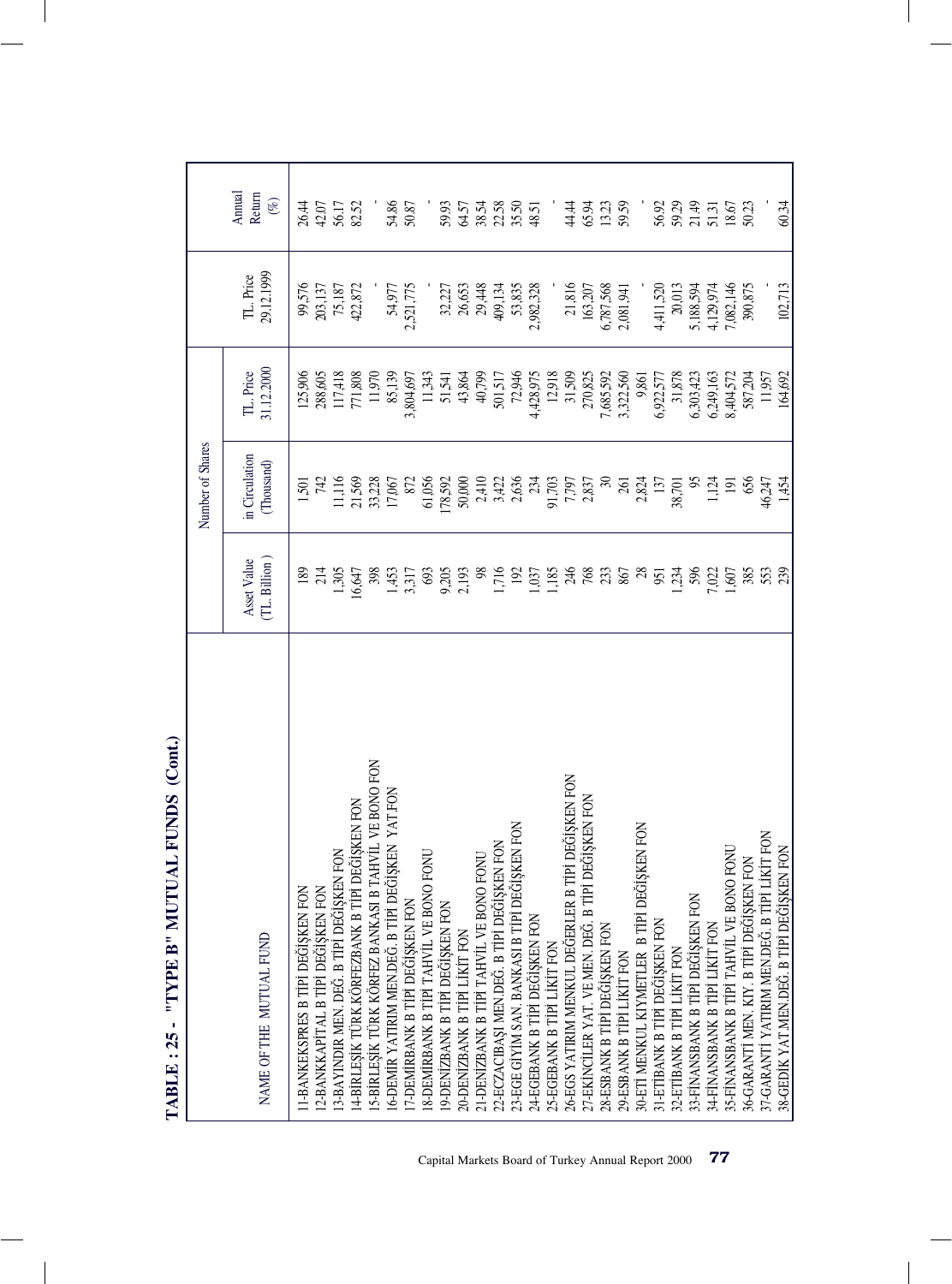| <b>INO FONU</b><br>60-OSMANLI BANKASI B TİPİ LİKİT FON |
|--------------------------------------------------------|
| 61-OSMANLI BANKASI B TİPİ TAHVİL VE BO                 |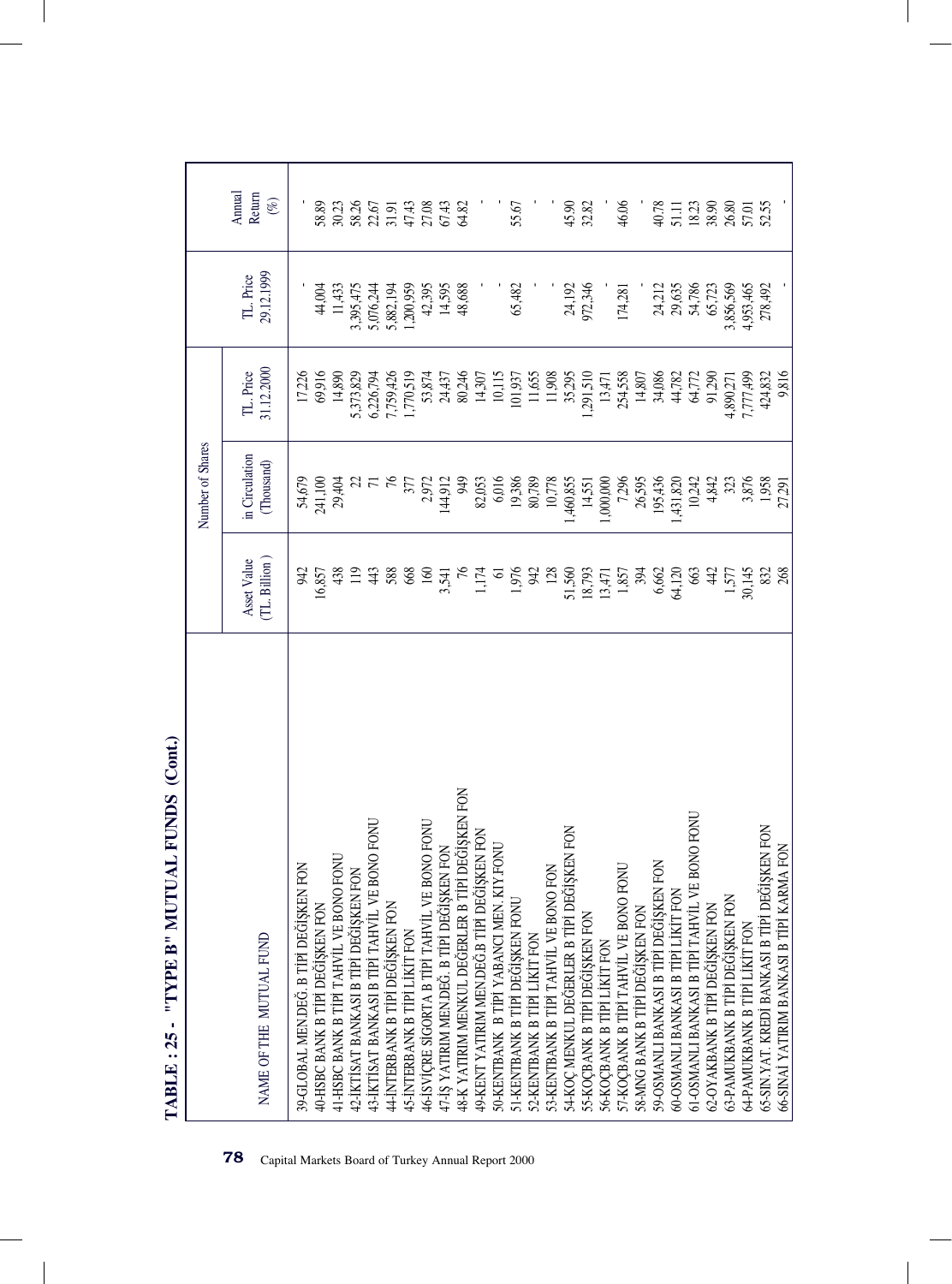|                                                                                                                                                                                                                              |                              | Number of Shares             |                         |                         |                                  |
|------------------------------------------------------------------------------------------------------------------------------------------------------------------------------------------------------------------------------|------------------------------|------------------------------|-------------------------|-------------------------|----------------------------------|
| NAME OF THE MUTUAL FUND                                                                                                                                                                                                      | Asset Value<br>(TL. Billion) | in Circulation<br>(Thousand) | 31.12.2000<br>IL. Price | 29.12.1999<br>TL. Price | Annual<br>Return<br>$(\%)$       |
| 67-SİTEBANK B TİPİ DEĞİŞKEN FON                                                                                                                                                                                              |                              | 1,463                        | 41,606                  | 25,678                  | 62.03                            |
| 68-SÜMERBANK B TİPİ DEĞİŞKEN FON                                                                                                                                                                                             | 539                          | 119                          | 4,534,048               | 2,905,626               | 56.04                            |
| 69-SÜMERBANK B TİPİ LİKİT FON                                                                                                                                                                                                | 3,626                        | 40,994                       | 88,463                  |                         |                                  |
| 70-SÜMERBANK B TİPİ TAHVİL VE BONO FONU                                                                                                                                                                                      | 1,345                        | 11,590                       | 116,068                 | 56,280<br>67,983        | 57.18<br>70.73<br>52.30<br>56.19 |
| 71-ŞEKERBANK B TİPİ DEĞİŞKEN FON                                                                                                                                                                                             | 1,903                        | 19,279                       | 98,725                  | 64,823                  |                                  |
| 72-T.C.ZİRAAT BANKASI B TİPİ DEĞİŞKEN FON                                                                                                                                                                                    | 2,905                        | $\frac{4}{3}$                | 6,572,910               | 6,201,201               |                                  |
| 73-T.C.ZİRAAT BANKASI B TİPİ LİKİT FON                                                                                                                                                                                       | 136,257                      | 15,016                       | 9,073,995               | 5,809,769               |                                  |
| 74-T.C.ZİRAAT BANKASI B TİPİ TAHVİL VE BONO FONU                                                                                                                                                                             | 12,621                       | 1,896                        | 6,656,889               | 5,350,591               |                                  |
| 15-T DIŞ TİCARET BANKASI B TİPİ DEĞİŞKEN FON                                                                                                                                                                                 | 4,268                        | 232                          | 8,385,829               | 12,360,585              | 24.41<br>48.75<br>49.76<br>26.06 |
|                                                                                                                                                                                                                              | 65,058                       | 190,311                      | 341,849                 | 228,261                 |                                  |
| יסיי, באראשיער ואראפאנגן איז אייער אייבער אייבער אייבער אייבער אייבער אייבער אייבער אייבער אייבער אייבער אייבער אייבער אייבער אייבער אייבער אייבער אייבער אייבער אייבער אייבער אייבער אייבער אייבער אייבער אייבער אייבער איי | 3,368                        | 1,032                        | 3,263,232               | 2,588,731               |                                  |
| 78-T.EMLAK BANKASI B TİPİ LİKİT FON                                                                                                                                                                                          | 5,809                        | 483                          | 12,019,963              | 7,593,525               | 58.29                            |
| 79-T.EMLAK BANKASI B TİPİ TAHVİL VE BONO FONU                                                                                                                                                                                | 3,287                        | 296                          | 11,093,576              | 7,706,219               | 43.96                            |
| 80-T.GARANTİ BANKASI B TİPİ YABANCI MEN. KIY.FONU                                                                                                                                                                            | 633                          | 57,335                       | 11,035                  |                         |                                  |
| 81-T.GARANTİ BANKASI B TİPİ DEĞİŞKEN FON                                                                                                                                                                                     | 13,072                       | 2,710                        | 4,823,756               | 3,258,446               | 48.04                            |
| 82-T GARANTI BANKASI B TİPİ LİKİT FON                                                                                                                                                                                        | 245,403                      | 27,742                       | 8,846,029               | 5,812,375               |                                  |
| <b>BONO FONU</b><br>83-T.GARANTI BANKASI B TİPİ TAHVİL VE                                                                                                                                                                    | 3,073                        | 166                          | 18,536,962              | 15,080,509              | 52.19<br>22.92                   |
| 84-T.HALK BANKASI B TİPİ DEĞİŞKEN FON                                                                                                                                                                                        | $\frac{148}{5}$              | $\mathcal{S}$                | 2,967,844               | 3,281,488               | $-9.56$                          |
| <b>VO FONU</b><br>85-T.HALK BANKASI B TİPİ TAHVİL VE BON                                                                                                                                                                     | 253                          | $\frac{4}{5}$                | 5,536,701               | 6,107,724               |                                  |
| 86-T.İŞ BANKASI B TİPİ DEĞİŞKEN FON                                                                                                                                                                                          | 34,757                       | 10,499                       | 3,310,389               | 2,378,045               |                                  |
| 87-T.İŞ BANKASI B TİPİ LİKİT FON                                                                                                                                                                                             | 139,303                      | 8,202                        | 6,985,038               | 12,719,884              |                                  |
| 88-T.İŞ BANKASI B TİPİ TAHVİL VE BONO FONU                                                                                                                                                                                   | 155,153                      | 27,146                       | 5,715,458               | 4,436,429               | 9.35<br>39.21<br>33.53<br>28.83  |
| 89-T.İŞ BANKASI B TİPİ YABANCI MENKUL KIY.FONU                                                                                                                                                                               | 1,322                        | 1,266                        | 1,044,545               | 897,952                 | 16.33                            |
| 90-T.KALKINMA BANKASI B TİPİ DEĞİŞKEN FON                                                                                                                                                                                    | 1,039                        | 209                          | 4,966,691               | 3,992,749               | 24.39                            |
| 91-T.TİCARET BANKASI B TİPİ DEĞİSKEN FON                                                                                                                                                                                     | 387                          | 2,179                        | 177,539                 | 140,543                 |                                  |
| 92-T.TÜTÜNCÜLER YAŞARBANK B TİPİ DEĞIŞKEN FON                                                                                                                                                                                | 549                          | $\overline{5}$               | 2,884,374               | 1,992,558               |                                  |
| 93-T.TÜTÜNCÜLER YAŞARBANK B TİPİ LİKİT FON                                                                                                                                                                                   | 1,415                        | 3,859                        | 366,573                 | 237,524                 | 26.32<br>44.76<br>48.03          |
| <b>FON</b><br>94-T.VAKIFLAR BANKASI B TİPİ DEĞİŞKEN                                                                                                                                                                          | 23,973                       | 3,509                        | 6,831,955               | 4,615,384               |                                  |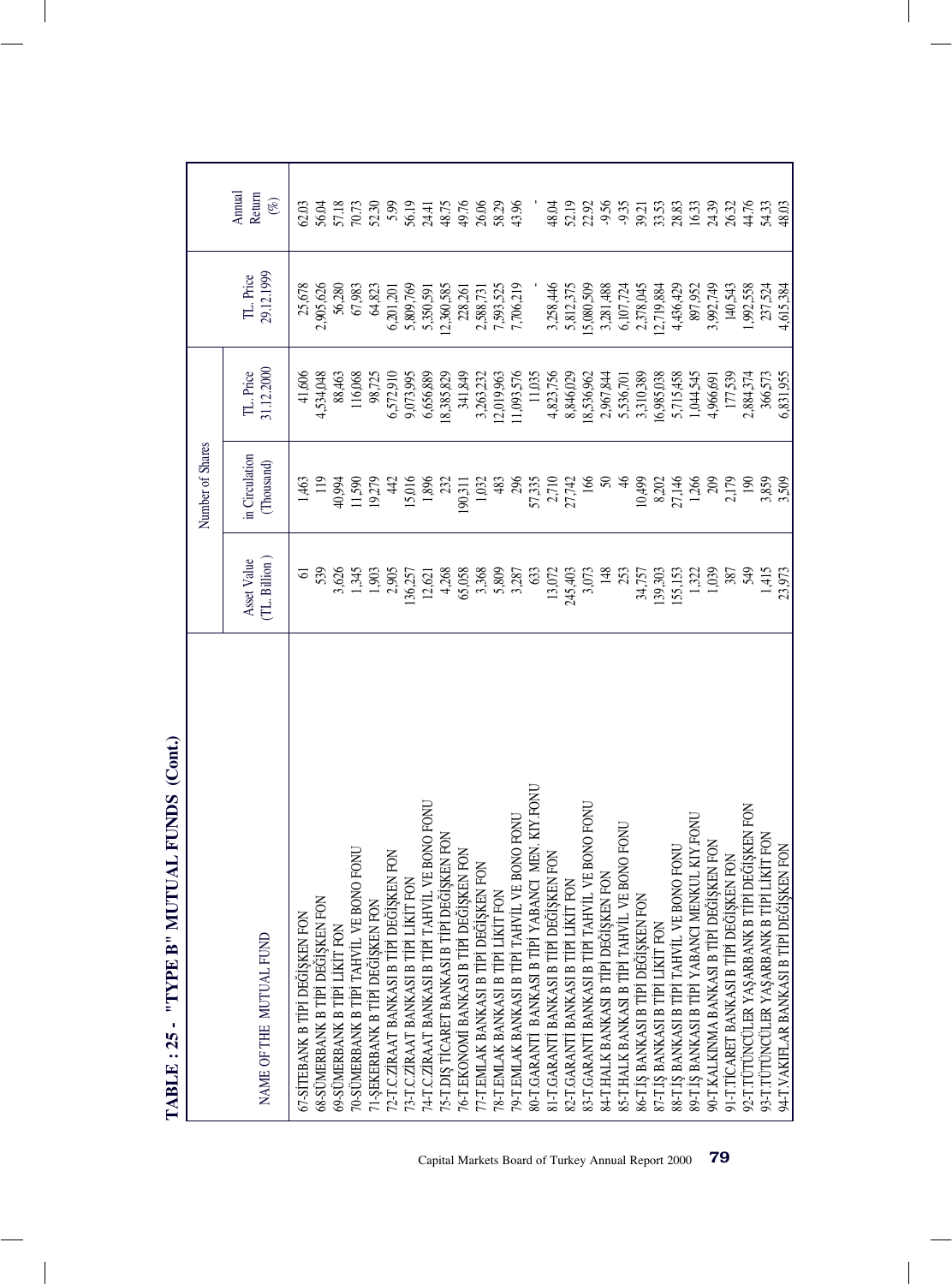|                                                                                     |        |                              | Number of Shares             |                         |                            |                            |
|-------------------------------------------------------------------------------------|--------|------------------------------|------------------------------|-------------------------|----------------------------|----------------------------|
| NAME OF THE MUTUAL FUND<br>80<br>Capital Markets Board of Turkey Annual Report 2000 |        | (TL. Billion)<br>Asset Value | in Circulation<br>(Thousand) | 31.12.2000<br>TL. Price | 29.12.1999<br>TL. Price    | Annual<br>Return<br>$(\%)$ |
| 95-T.VAKIFLAR BANKASI B TİPİ KARMA FOI                                              |        | $\overline{80}$              | 14,665                       | 54,647                  | 52,833                     | 3.43                       |
| 96-T.VAKIFLAR BANKASI B TIPI LIKIT FON                                              |        | 41,783                       | 12,925                       | 3,232,668               | 2,141,906                  | 50.92                      |
| 97-T.VAKIFLAR BANKASI B TİPİ TAHVİL VE BONO FONU                                    |        |                              | $\infty$                     | 26,102,978              | 22,868,012                 |                            |
| 98-T.VAKIFLAR BANKASI B TİPİ YABANCI KIY.FONU                                       |        | 1,725                        | 282                          | 2,822,334               | 2,305,453                  | 14.15<br>22.42             |
| 99-TAIB YATIRIM A.Ş. B TİPİ DEĞİŞKEN FON                                            |        | 65                           | 13,744                       | 47,682                  | 41,642                     |                            |
| 100-TARİŞBANK B TİPİ DEĞİŞKEN FON                                                   |        | 330                          | 153                          | 2,155,558               | 1,465,820                  | $14.51$<br>$47.05$         |
| 101-TARİŞBANK B TİPİ LİKİT FON                                                      |        | 6,153                        | 933                          | 6,593,143               | 4,171,931                  | 58.04                      |
| 102-TEB YATIRIM B TİPİ LİKİT FON                                                    |        | 7,720                        | 498,373                      | 15,490                  |                            |                            |
| VE BONO FONU<br>103-TEB YATIRIM MEN DEĞ. B TİPİ TAHVİL                              |        | $\Xi$                        | 17,639                       | 10,782                  |                            |                            |
| 04-TEKSTİLBANK B TİPİ DEĞİSKEN FON                                                  |        | 529                          | 502                          | 1,054,341               | 692,947                    | 52.15                      |
| 105-TEKSTİLBANK B TİPİ LİKİT FON                                                    |        | 381                          | 1,185                        | 1,165,536               | 764,579                    | 52.44                      |
| 106-TOPRAKBANK B TİPİ DEĞIŞKEN FON                                                  |        | 4,822                        | 24,725                       | 195,033                 | 122,112                    | 59.72                      |
| 107-TSKB B TİPİ DEĞİŞKEN FON                                                        |        | 193                          | 963                          | 200,828                 | 147,411                    | 36.24                      |
| 108-TSKB B TİPİ TAHVİL VE BONO FONU                                                 |        | $\overline{50}$              | 214                          | 701,232                 | 674,549                    | $3.96$<br>67.62            |
| 109-ULUSALBANK T.A.Ş. B TİPİ DEĞİŞKEN FON                                           |        | 457                          | 15,706                       | 29,074                  | 17,345                     |                            |
| FON<br>110-YAPI KREDİ BANKASI B TİPİ DEĞİSKEN                                       |        | 1,505                        | $\overline{20}$              | 12,522,769              | 8,572,882                  | 46.07                      |
| 111-YAPI KREDİ BANKASI B TİPİ LİKİT FON                                             |        | 112,290                      | 5,317                        | 21,117,365              | 13,713,11                  | 53.99                      |
| 112-YAPI KREDİ BANKASI B TİPİ TAHVİL VE BONO FONU                                   |        | 2,573                        | 458                          | 5,622,504               | 4,291,545                  | 31.01                      |
| 113-YAPI KREDİ BANKASI B TİPİ YABANCI KIY.FONU                                      |        | 257                          | 88                           | 2,920,404               | 2,520,330                  | 15.87                      |
| 14-YAPI KREDİ YAT.MEN.DEĞ. B TİPİ TAHVİL VE BONO FON                                |        | 883                          | 15,673                       | 56,325                  | 70,004                     | $-19.54$                   |
| FON<br>115-YAPI KREDİ YAT.MEN.DEĞ.B TİPİ LİKİT                                      |        | 36,404                       | 293,440                      | 124,059                 | 79,541                     | 55.97                      |
| 116-YAPI KREDİ YATIRIM MEN DEĞLB TİPİ DEĞİŞKEN FON                                  |        | 419                          | 32,771                       | 12,784                  |                            |                            |
| 17-YATIRIM FİNANS MEN DEĞB TİPİ TAHVİL VE BONO FONU                                 |        | 173                          | $12,600$                     | 13,764                  |                            |                            |
| 18-YATIRIM FİNANS MEN DEĞB TİPİ DEĞİŞKEN FON                                        |        | 10,617                       | 203,595                      | 52,146                  |                            | 57.25                      |
| IPI DEĞIŞKEN FON<br>19-YURT TİCARET VE KREDİ BANKASI B Tİ                           |        | 662                          | 10,452                       | 63,294                  | 33,161<br>40,558<br>21,489 | 56.06                      |
| PI DEĞİŞKEN FON<br>20-ZİRAAT YATIRIM VE MENKUL DEĞ. B Tİ                            |        | 479                          | 16,526                       | 28,987                  |                            | 34.89                      |
|                                                                                     | TOTAL: | 1,460,403                    | 7,924,388                    |                         |                            | 41.29                      |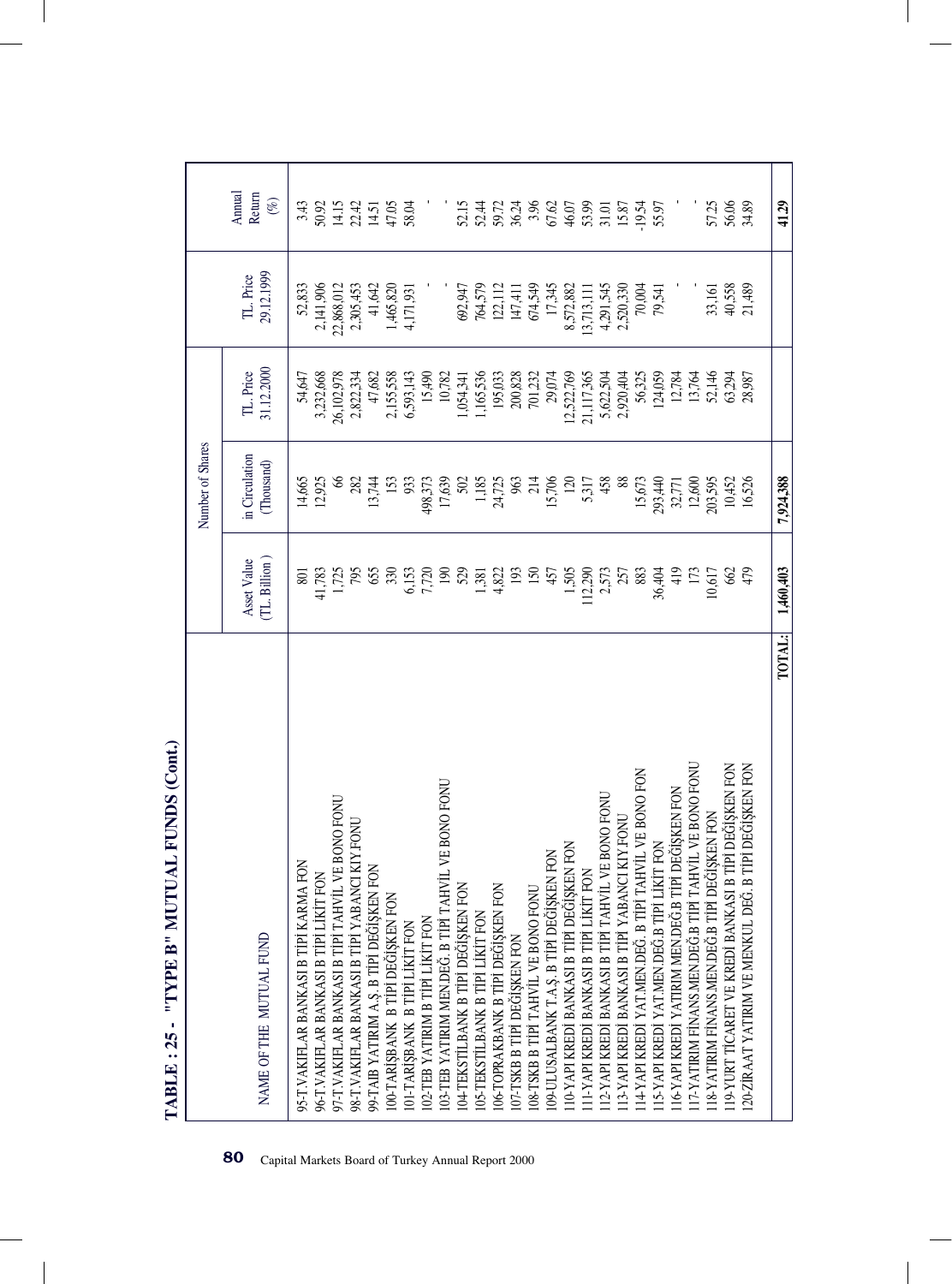| Annual<br>Return<br>$(\%)$<br><b>DECEMBER</b><br>Sale Price<br>31,1999<br>USD \$                                                                                                                                                                                                                                                                                                          |
|-------------------------------------------------------------------------------------------------------------------------------------------------------------------------------------------------------------------------------------------------------------------------------------------------------------------------------------------------------------------------------------------|
| <b>DECEMBER</b><br>Sale Price<br>31,2000<br>USD \$                                                                                                                                                                                                                                                                                                                                        |
| Total value<br>circulation<br>in Turkey<br>of shares<br>USD \$                                                                                                                                                                                                                                                                                                                            |
| Total number<br>circulation<br>in Turkey<br>shares<br>ð                                                                                                                                                                                                                                                                                                                                   |
| Asset Value<br>Net Total                                                                                                                                                                                                                                                                                                                                                                  |
| Beginning Date of<br>Sales in Turkey                                                                                                                                                                                                                                                                                                                                                      |
| Managament Company<br>Local Agent                                                                                                                                                                                                                                                                                                                                                         |
| Establishment<br>Establishment<br>Place of<br>Date of                                                                                                                                                                                                                                                                                                                                     |
| Name of the Mutual<br>Fund                                                                                                                                                                                                                                                                                                                                                                |
| $-16.9$<br>$-17.7$<br>43.56<br>46.90<br>38.99<br>35.87<br>163,639<br>336,757<br>4,562<br>8,637<br>1.301,2 Million\$<br>14/07/1997<br>14/07/1997<br>Eczacıbaşı Men Değ.A.Ş.<br>Eczacıbaşı Men Değ.A.Ş.<br>Alliance Capital S.A.<br>Alliance Capital S.A.<br>Luxemburg<br>Luxemburg<br>01.01.1997<br>01.06.1994<br>2 American Growth<br>1 American Growth<br>Portfolio (A)<br>Portfolio (B) |

TABLO: 26 - FOREIGN MUTUAL FUNDS ISSUED IN TURKEY **TABLO : 26 - FOREIGN MUTUAL FUNDS ISSUED IN TURKEY**

 $\mathbf{I}$ 

Capital Markets Board of Turkey Annual Report 2000 81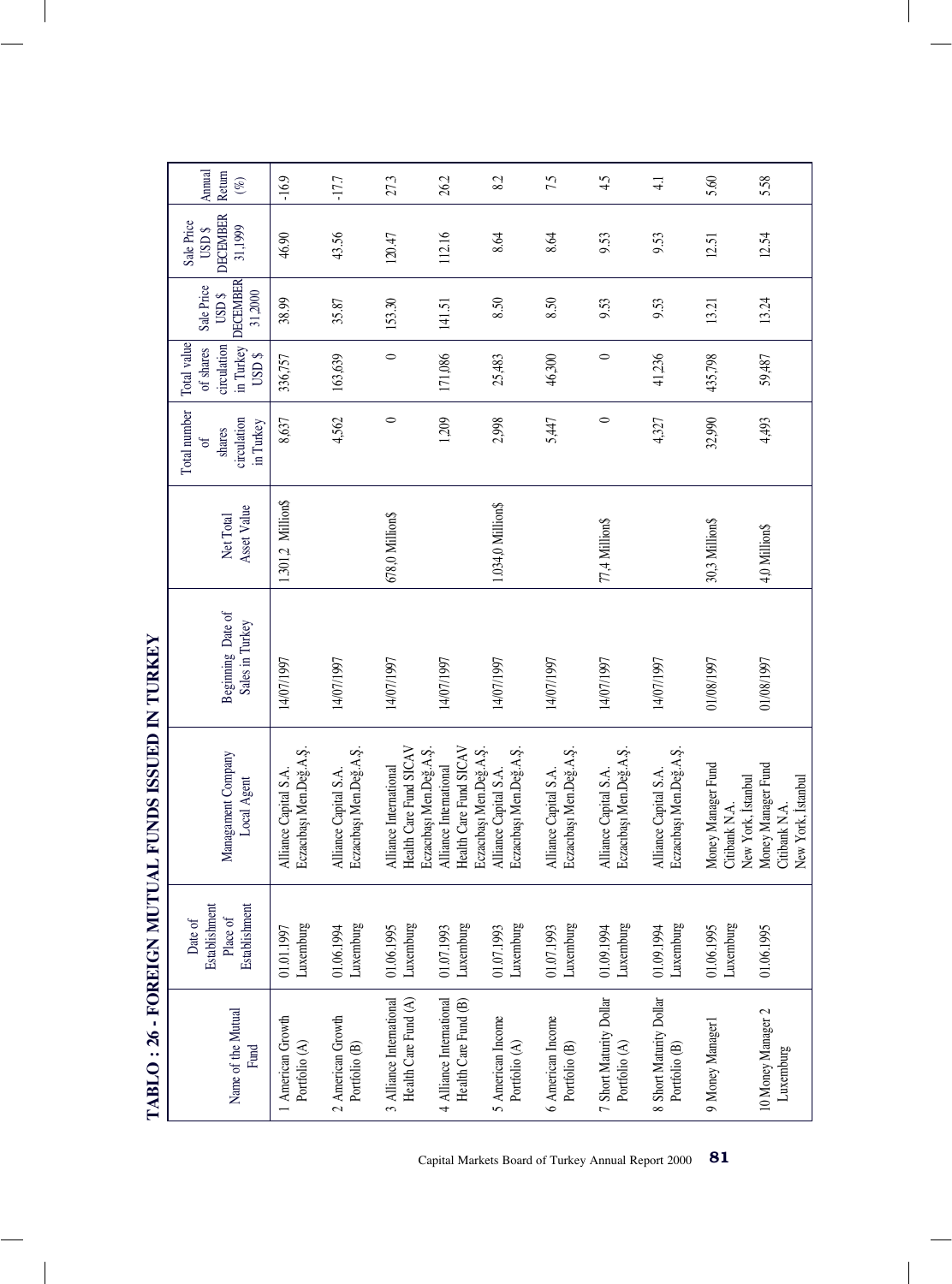|                                                          | Annual                   | Return<br>$(\%)$                       | $-9.71$                                 | $-17.51$                                                     | $-23.15$                                                     | 7.9                                                                    | 6.0                                               | 2.7                                               | $-11.6$                                           | $-15.0$                                           | $-14.1$                                           | $-18.5$                                           |
|----------------------------------------------------------|--------------------------|----------------------------------------|-----------------------------------------|--------------------------------------------------------------|--------------------------------------------------------------|------------------------------------------------------------------------|---------------------------------------------------|---------------------------------------------------|---------------------------------------------------|---------------------------------------------------|---------------------------------------------------|---------------------------------------------------|
|                                                          | Sale Price<br>USD\$      | <b>DECEMBER</b><br>31,1999             | 14.63                                   | 15.19                                                        | 14.47                                                        | 13.85<br>$\mathscr{E}$                                                 | 13.91<br>$\mathscr{E}$                            | 12.78<br>$\mathscr{E}$                            | 22.70<br>$\mathscr{E}$                            | 32.48<br>$\mathscr{E}$                            | 50.91<br>$\mathscr{E}$                            | 36.39<br>$\mathscr{E}$                            |
|                                                          | Sale Price               | <b>DECEMBER</b><br>31,2000<br>$USD$ \$ | 13.21                                   | 12.53                                                        | 11.12                                                        | 14.94                                                                  | 14.74                                             | 13.13                                             | 20.07                                             | 27.62                                             | 43.75                                             | 29.66                                             |
|                                                          | Total value<br>of shares | circulation<br>in Turkey<br>USD \$     | 968,280                                 | 545,456                                                      | 292,578                                                      | 4,236                                                                  | $\circ$                                           | 6,788                                             | 10,937                                            | 177,167                                           | 171,643                                           | 61,340                                            |
|                                                          | Total number<br>of       | circulation<br>in Turkey<br>shares     | 73,299                                  | 43,532                                                       | 26,311                                                       | 283.560                                                                | $\circ$                                           | 516.956                                           | 544.946                                           | 6,414.454                                         | 3,923.274                                         | 2,068.112                                         |
|                                                          |                          | Asset Value<br>Net Total               | 110,4 Million\$                         | 131,3 Million\$                                              | 77,2 Million\$                                               | 7,5 Million\$                                                          | 102,5 MillionEuro                                 | 4,5 Million\$                                     | 22,4 Million\$                                    | 43,4 Million\$                                    | 328,2 MillionEuro                                 | 7,6 Million\$                                     |
| <b>LOIMAL LOUIS</b><br>Ï                                 |                          | Beginning Date of<br>Sales in Turkey   | 01/08/1997                              | 01/08/1997                                                   | 01/08/1997                                                   | 28.02.2000                                                             | 28.02.2000                                        | 28.02.2000                                        | 28.02.2000                                        | 28.02.2000                                        | 28.02.2000                                        | 28.02.2000                                        |
| <b>CETA CON CALL TO</b>                                  |                          | Managament Company<br>Local Agent      | Citiselect Portfolios<br>Citibank N.A   | Citiselect Portfolios<br>New York, Istanbul<br>Citibank N.A. | Citiselect Portfolios<br>New York, Istanbul<br>Citibank N.A. | Ak Yatırım Men.Değ.A.Ş<br>American Ekpress Funds<br>New York, Istanbul | Ak Yatırım Men.Değ.A.Ş.<br>American Ekpress Funds | Ak Yatırım Men.Değ.A.Ş.<br>American Ekpress Funds | Ak Yatırım Men.Değ.A.Ş.<br>American Ekpress Funds | Ak Yatırım Men.Değ.A.Ş.<br>American Ekpress Funds | Ak Yatırım Men.Değ.A.Ş.<br>American Ekpress Funds | Ak Yatırım Men.Değ.A.Ş.<br>American Ekpress Funds |
| <b>CITY LINES AND LUXION</b>                             | Establishment<br>Date of | Establishment<br>Place of              | Luxemburg<br>17/06/1996                 | Luxemburg<br>17/06/1996                                      | Luxemburg<br>17/06/1996                                      | Luxemburg                                                              | Luxemburg<br>01.03.1995                           | Luxemburg<br>01.03.1995                           | Luxemburg<br>01.03.1995                           | Luxemburg<br>01.03.1995                           | Luxemburg<br>01.03.1995                           | Luxemburg<br>01.03.1995                           |
|                                                          |                          | Name of the Mutual<br>Fund             | 11 Citiselect Asia Tilt 300<br>Balanced | 12 CitiselectAsia Tilt 400<br>Growth                         | 13 Citiselect Asia Tilt 500<br><b>Enhanced Growth</b>        | 14 USD Long Term Bonds 01.03.1995                                      | 15 Global Bonds (Euro)                            | 16 Global Bonds                                   | 17 Global Balanced                                | 18 World Equities                                 | 19 European Equities                              | 20 US Large Company<br>Euqities                   |
| 82<br>Capital Markets Board of Turkey Annual Report 2000 |                          |                                        |                                         |                                                              |                                                              |                                                                        |                                                   |                                                   |                                                   |                                                   |                                                   |                                                   |

(\*) As of March 31.1.1999

(\*) As of March 31.1.1999

TABLO: 26 - FOREIGN MUTUAL FUNDS ISSUED IN TURKEY (Cont.) **TABLO : 26 - FOREIGN MUTUAL FUNDS ISSUED IN TURKEY (Cont.)**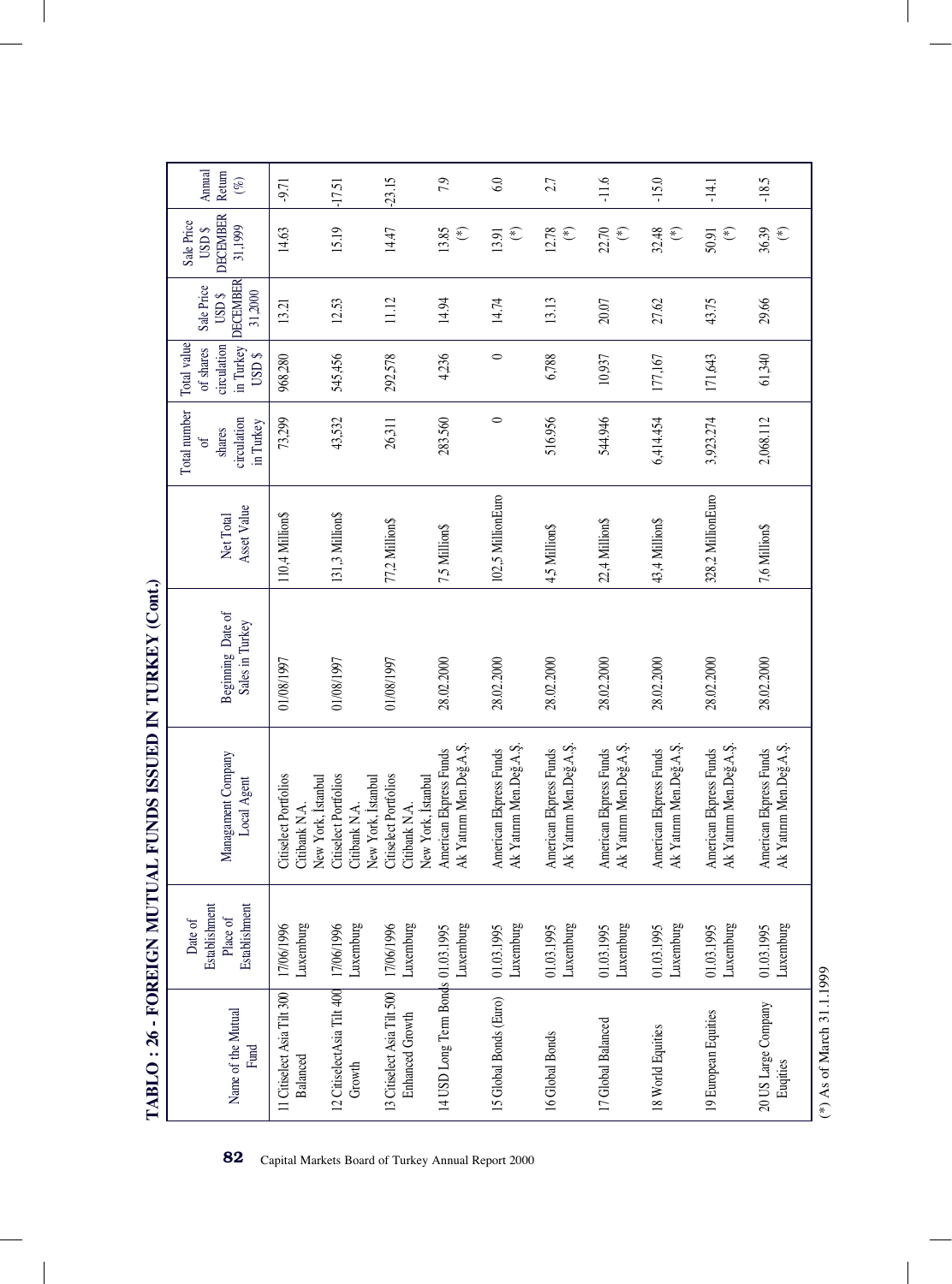|                                                          |                                            | 1996  | 1997                               |                                  | 1998                               |                           | 1999                      | 2000                    |
|----------------------------------------------------------|--------------------------------------------|-------|------------------------------------|----------------------------------|------------------------------------|---------------------------|---------------------------|-------------------------|
|                                                          | <b>Shares</b>                              | 58.45 | 66.02                              |                                  | 50.45                              | 57.09                     |                           | 56.25                   |
|                                                          | <b>Government Bonds</b>                    | 3.76  | 2.02                               |                                  | 1.79                               |                           | 2.95                      | 1.55                    |
|                                                          | Treasury Bills                             | 26.23 | 13.03                              |                                  | 12.67                              | $10.01\,$                 |                           | 10.84                   |
|                                                          | Reverse Repo                               | 11.09 | 10.28                              |                                  | 34.63                              | 27.02                     |                           | 30.57                   |
|                                                          | <b>Others</b>                              | 0.47  | 8.65                               |                                  | 0.46                               |                           | 2.93                      | 0.79                    |
|                                                          | Port.Value (TL.Billion)                    | 5,753 | 15,612                             |                                  | 20,216                             | 84,172                    |                           | 78,536                  |
|                                                          | TABLE : 28 - "TYPE A" INVESTMENT COMPANIES |       |                                    |                                  |                                    |                           |                           |                         |
|                                                          |                                            |       | (TL.Billion)<br>Portfolio<br>Value | 26.12.2000<br>Net Asset<br>Value | Outstanding<br>(Million)<br>shares | Stock Price<br>28.12.1999 | Stock Price<br>22.12.2000 | Annual Return<br>$(\%)$ |
|                                                          | <b>AK Y.O.</b>                             |       | 6,991                              | 6,817                            | 6,000                              | 2,950                     | 0.050                     | -64.41                  |
|                                                          | ALTERNATIF Y.O.                            |       | 2,456                              | 2,466                            | 1,735                              | 7,100                     | 950                       | 86.62                   |
|                                                          | ATAY.O.                                    |       | 2,042                              | 2,021                            | 500                                | 7,600                     | 4,350                     | 42.76                   |
|                                                          | <b>ATLANTIS Y.O.</b>                       |       | 1,465                              | 1,455                            | 563                                | 2,700                     | 325                       | $-50.93$                |
|                                                          | ATLAS M.K.Y.O                              |       | 2,134                              | 2,124                            | 858                                | 4,500                     | 525                       | $-66.11$                |
| $\begin{array}{ccc} & \circ & \circ & \circ \end{array}$ | AVRASYA M.K.Y.O.                           |       | 527                                | 532                              | 262                                | 5,500                     | 7,500                     | 36.36                   |
|                                                          | <b>BUMERANGY.O.</b>                        |       | 497                                | 499                              | 450                                | 2,100                     | $\infty$                  | $-66.67$                |
| $\infty$                                                 | DEMIRY.O.                                  |       | 783                                | 717                              | 450                                | 2,750                     | 880                       | $-68.00$                |
|                                                          | ECZACIBAȘI Y.O.                            |       | 839                                | 884                              | 875                                | 2,550                     | 1,450                     | $-43.14$                |
| $\overline{\mathsf{I}}$                                  | EVREN M.K.Y.O.                             |       | 2,209                              | 2,210                            | 950                                | 4,750                     | 1,525                     | $-67.89$                |
| $\equiv$                                                 | FINANS Y.O                                 |       | 6,197                              | 6,277                            | 3,000                              | 3,500                     | 1,000                     | $-71.43$                |
| $\overline{2}$ .                                         | GARANTI Y.O                                |       | 1,286                              | 1,317                            | 250                                | 3,200                     | 3,050                     | $-4.69$                 |
| 13.                                                      | GEDIK Y.O                                  |       | 682                                | 661                              | 250                                | 2,750                     | 3,000                     | 9.09                    |
| 14.                                                      | GLOBAL M.K.Y.O.                            |       | $1,\!718$                          | 1,713                            | 740                                | 4,150                     | 2,000                     | 51.81                   |
| $\overline{15}$ .                                        | iş Y.O.                                    |       | 30,448                             | 30,436                           | 30,000                             | 3,550                     | 1,200                     | $-66.20$                |
| $\overline{16}$ .                                        | MUSTAFA YILMAZ Y.O.                        |       | 230                                | 427                              | 338                                | 1,800                     | 900                       | $-50.00$                |
| $\overline{17}$ .                                        | TACY <sub>0</sub>                          |       |                                    | 7,429                            | 1,995                              | 2,150                     | 1,760                     | $-18.14$                |
| $\overline{18}$ .                                        | VAKIF M.K.Y.O.                             |       | 7,339<br>2,225                     | 2,245                            | 500                                | 5,100                     | 3,300                     | $-35.29$                |
| $\overline{19}$ .                                        | VARLIK Y.O                                 |       | 962                                | 961                              | 500                                | 1,525                     | 1,000                     | $-34.43$                |
| $\overline{20}.$                                         | YAPI KREDI Y.O.                            |       | 6,964                              | 6,819                            | 110                                | 2,950                     | 3,300                     | 11.86                   |
| 21.                                                      | YATIRIM FINANSMAN Y.O.                     |       | 541                                | 569                              | 563                                | 2,500                     | 900                       | $-64.00$                |
|                                                          | TOTAL:                                     |       | 78,536                             | 78,579                           | 51,887                             |                           |                           | 42.63                   |

TABLE : 27 - PORTFOLIO COMPOSITION OF "TYPE A" INVESTMENT COMPANIES (Percentage Distribution) **TABLE : 27 - PORTFOLIO COMPOSITION OF "TYPE A" INVESTMENT COMPANIES (Percentage Distribution)**

Capital Markets Board of Turkey Annual Report 2000 83

<sup>(\*)</sup> Net Assets= Portfolio Value + Liquid Assets+Accounts Receivable - Accounts Payable (\*) Net Assets= Portfolio Value + Liquid Assets+Accounts Receivable -Accounts Payable